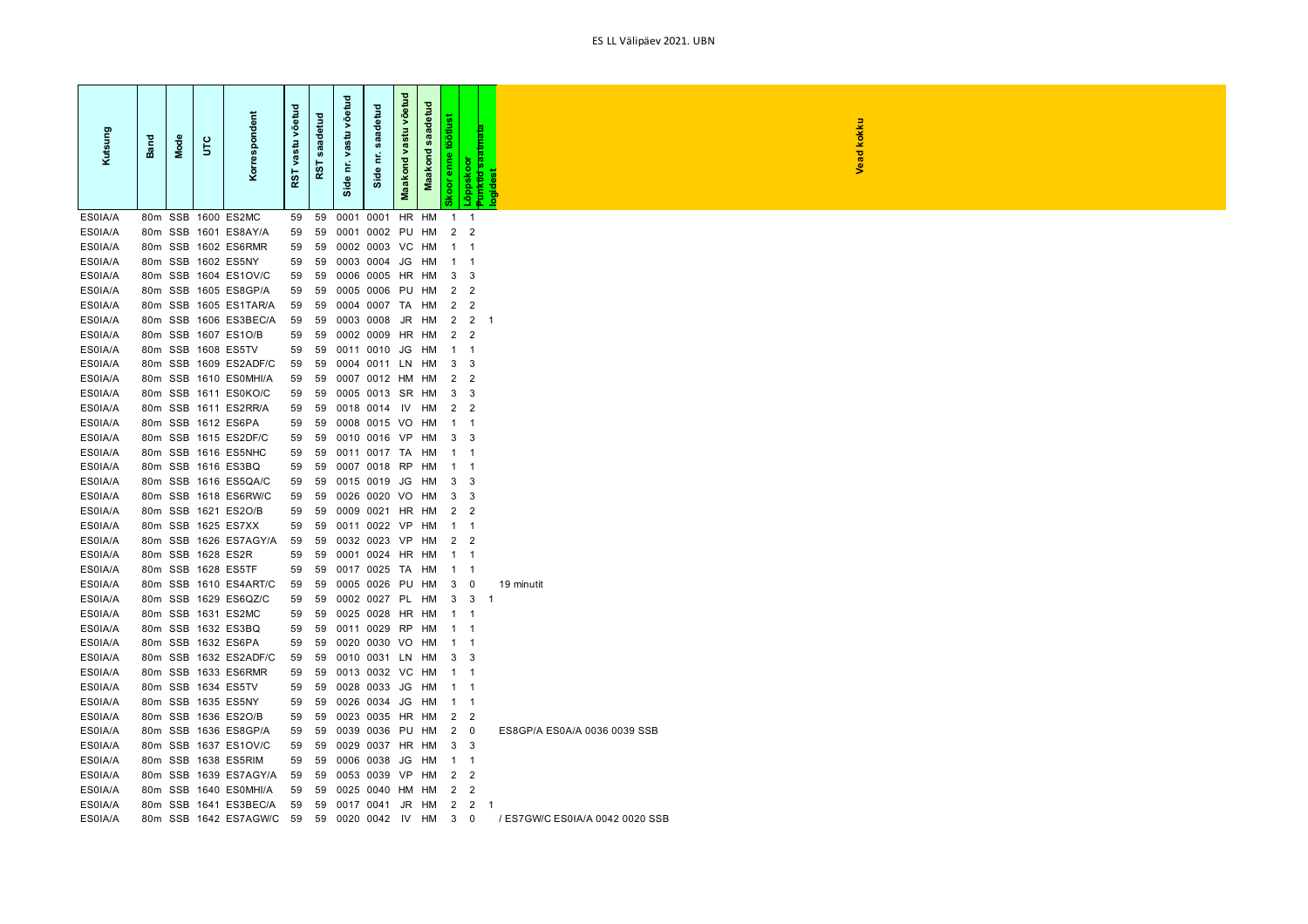| ES0IA/A            | 80m | SSB 1644 ES8AY/A      | 59       | 59       | 0029 0043 PU              |            | HM        | 2              | $\overline{2}$           |                                                                                                        |
|--------------------|-----|-----------------------|----------|----------|---------------------------|------------|-----------|----------------|--------------------------|--------------------------------------------------------------------------------------------------------|
| ES0IA/A            |     | 80m SSB 1645 ES5T/B   | 59       | 59       | 0003 0044 TA              |            | HM        | 2              | $\overline{2}$           |                                                                                                        |
| ES0IA/A            | 80m | SSB 1645 ES1TAR/A     | 59       | 59       | 0017 0045                 | TA         | HM        | 2              | $\overline{2}$           |                                                                                                        |
| ES0IA/A            | 80m | SSB 1646 ES5NHC       | 59       | 59       | 0024 0046 TA              |            | HM        | $\mathbf{1}$   | $\overline{\mathbf{1}}$  |                                                                                                        |
| ES0IA/A            |     | 80m SSB 1647 ES6RW/C  | 59       | 59       | 0057 0047 VO              |            | HM        | 3              | 3                        |                                                                                                        |
| ES0IA/A            | 80m | SSB 1648 ES6QZ/C      | 59       | 59       | 0012 0048 PL              |            | HM        | 3              | 3                        |                                                                                                        |
| ES0IA/A            | 80m | SSB 1648 ES6CO/A      | 59       | 59       | 0031 0049 PL              |            | HM        | 2              | $\overline{2}$           |                                                                                                        |
| ES0IA/A            | 80m | SSB 1650 ES5QA/C      | 59       | 59       | 0036 0050                 | JG         | HM        | 3              | 3                        | 38 minutit                                                                                             |
| ES0IA/A            |     | 80m SSB 1650 ES5TF    | 59       | 59       | 0035 0051 TA              |            | HM        | $1 \quad 1$    |                          |                                                                                                        |
| ES0IA/A            | 80m | SSB 1651 ES2RR/A      | 59       | 59       | 0056 0052                 | IV         | HM        |                | $2 \quad 2$              |                                                                                                        |
| ES0IA/A            |     | 80m SSB 1651 ES3BM/A  | 59       | 59       | 0058 0053 RP              |            | нм        |                | 2 <sub>2</sub>           |                                                                                                        |
| ES0IA/A            |     | 80m SSB 1653 ES7XX    | 59       | 59       | 0030 0054 VP              |            | HM        | $\mathbf{1}$   | $\overline{1}$           |                                                                                                        |
| ES0IA/A            |     | 80m SSB 1655 ES1LL/A  | 59       | 59       | 0050 0055 TL              |            | HM        |                | 2 <sub>2</sub>           |                                                                                                        |
| ES0IA/A            | 80m | SSB 1700 ES2ADF/C     | 59       | 59       | 0020                      | 0056<br>LN | HМ        | 3              | 3                        |                                                                                                        |
| ES0IA/A            | 80m | SSB 1700 ES5T/B       | 59       | 59       | 0013 0057 TA              |            | HM        | 2              | $\overline{2}$           |                                                                                                        |
| ES0IA/A            | 80m | SSB 1701 ES0MHI/A     | 59       | 59       | 0041                      | 0058 HM    | HM        | 2              | 2                        |                                                                                                        |
| ES0IA/A            | 80m | SSB 1701 ES6PA        | 59       | 59       | 0034 0059 VO              |            | HM        | $\mathbf{1}$   | $\overline{1}$           |                                                                                                        |
| ES0IA/A            | 80m | SSB 1702 ES3BQ        | 59       | 59       | 0027 0060                 | <b>RP</b>  | HM        | 1              | $\overline{1}$           |                                                                                                        |
| ES0IA/A            | 80m | SSB 1702 ES1OV/C      | 59       | 59       | 0047 0061 HR HM           |            |           | 3              | $\mathbf{3}$             |                                                                                                        |
| ES0IA/A            | 80m | SSB 1703 ES8GP/A      | 59       | 59       | 0064 0062 PU              |            | HM        | 2              | $\overline{2}$           |                                                                                                        |
| ES0IA/A            | 80m | SSB 1704 ES2MC        | 59       | 59       | 0050 0063 HR              |            | HM        | $\mathbf{1}$   | $\overline{\phantom{1}}$ |                                                                                                        |
| ES0IA/A            | 80m | SSB 1705 ES7XX        | 59       | 59       | 0035 0064                 | VP         | HM        | -1             | - 1                      |                                                                                                        |
| ES0IA/A            |     | 80m SSB 1706 ES3BM/A  | 59       | 59       | 0072 0065 RP              |            | HM        | 2              | $\overline{2}$           |                                                                                                        |
| ES0IA/A            | 80m | SSB 1708 ES7AGY/A     | 59       | 59       | 0083 0066 VP              |            | HM        | $\overline{2}$ | $\overline{2}$           |                                                                                                        |
| ES0IA/A            |     | 80m SSB 1709 ES5TV    | 59       | 59       | 0066 0067                 | JG         | HM        | $\mathbf{1}$   | - 1                      |                                                                                                        |
| ES0IA/A            |     | 80m SSB 1710 ES1LL/A  | 59       | 59       | 0065 0068                 |            | TL HM     |                | $2 \quad 2$              |                                                                                                        |
| ES0IA/A            |     | 80m SSB 1711 ES6RW/C  | 59       | 59       | 0081 0069 VO              |            | HM        | 3              | 3                        |                                                                                                        |
| ES0IA/A            |     | 80m SSB 1714 ES2RR/A  | 59       | 59       | 0085 0070                 | IV         | HM        |                | 2 <sub>2</sub>           |                                                                                                        |
| ES0IA/A            |     | 80m SSB 1715 ES6RMR   | 59       | 59       | 0038 0071 VC              |            | HM        | $\mathbf{1}$   | - 1                      |                                                                                                        |
|                    |     | 80m SSB 1717 ES5TF    |          |          |                           |            |           |                |                          |                                                                                                        |
| ES0IA/A<br>ES0IA/A |     | 80m SSB 1719 ES7AGW/C | 59<br>59 | 59<br>59 | 0053 0072 TA<br>0044 0073 |            | HM<br>HM  | $\mathbf{1}$   | $\overline{\phantom{1}}$ | / ES7GW/C ES0IA/A 0073 0044 SSB                                                                        |
|                    |     |                       |          |          |                           | IV         |           | 3              | $\mathbf 0$              |                                                                                                        |
| ES0IA/A            | 80m | SSB 1720 ES3BEC/A     | 59       | 59       | 0029 0074                 | JR         | HM        | 2              | $\overline{2}$           | -1                                                                                                     |
| ES0IA/A            | 80m | SSB 1721 ES8AY/A      | 59       | 59       | 0049                      | 0075<br>PU | HМ        | 2              | 2                        |                                                                                                        |
| ES0IA/A            |     | 80m SSB 1722 ES5NHC   | 59       | 59       | 0044 0076 TA              |            | HM        | $\mathbf{1}$   | $\overline{1}$           |                                                                                                        |
| ES0IA/A            | 80m | SSB 1724 ES2O/B       | 59       | 59       | 0067 0077 HR              |            | HM        | 2              | $\overline{2}$           |                                                                                                        |
| ES0IA/A            | 80m | SSB 1724 ES6QZ/C      | 59       | 59       | 0033 0078 PL              |            | HМ        | 3              | 3                        | -1                                                                                                     |
| ES0IA/A            | 80m | SSB 1726 ES2DF/C      | 59       | 59       | 0051 0079                 | VP         | HM        | 3              | 3                        |                                                                                                        |
| ES0IA/A            |     | 80m SSB 1727 ES1TAR/A | 59       | 59       | 0035 0080 TA              |            | HМ        | $\overline{2}$ | $\overline{\mathbf{2}}$  |                                                                                                        |
| ES0IA/A            | 80m | SSB 1729 ES2R         | 59       | 59       | 0003 0081 HR              |            | HM        | $\mathbf{1}$   | $\overline{\mathbf{1}}$  |                                                                                                        |
| ES0KO/C            | 80m | SSB 1602 ES2DF/C      | 59       | 59       | 0002 0001 VP              |            | <b>SR</b> | 3              | 3                        |                                                                                                        |
| ES0KO/C            | 80m | SSB 1604 ES6RW/C      | 59       | 59       | 0009 0002 VO              |            | SR        | 3              | $\overline{3}$           |                                                                                                        |
| ES0KO/C            |     | 80m SSB 1607 ES5TF    | 59       | 59       | 0007 0003 TA              |            | SR        | $\mathbf{1}$   | $\overline{\phantom{1}}$ |                                                                                                        |
| ES0KO/C            |     | 80m SSB 1608 ES2RR/A  | 59       | 59       | 0014 0004                 | IV         | SR        |                | $2 \quad 2$              |                                                                                                        |
| ES0KO/C            |     | 80m SSB 1611 ES0IA/A  | 59       | 59       | 0013 0005 HM              |            | <b>SR</b> | $\overline{2}$ | $\overline{2}$           |                                                                                                        |
| ES0KO/C            |     | 80m SSB 1613 ES5TV    | 59       | 59       | 0015 0006                 | JG         | SR        | $\mathbf{1}$   | $\overline{1}$           |                                                                                                        |
| ES0KO/C            |     | 80m SSB 1616 ES3BM/A  | 59       | 59       | 0021 0007 RP              |            | <b>SR</b> | $\overline{2}$ | $\overline{2}$           |                                                                                                        |
| ES0KO/C            |     | 80m SSB 1618 ES5PWN/C | 59       | 59       | 0003 0008                 |            | JG SR     | 3              | $\overline{\mathbf{0}}$  | ES5PWN/C ES5TV 0014 0003 SSB / ES5PWN/C ES0KO/C 0008 0004 SSB Logis: SR/JG Korrespondendi logis: JG/JG |
| ES0KO/C            |     | 80m SSB 1620 ES1OV/C  | 59       | 59       | 0018 0009                 | HR         | SR        | 3              | $\mathbf{3}$             |                                                                                                        |
| ES0KO/C            |     | 80m SSB 1621 ES5NY    | 59       | 59       | 0018 0010                 | JG         | SR        | $1 \quad 1$    |                          |                                                                                                        |
| ES0KO/C            |     | 80m SSB 1621 ES8GP/A  | 59       | 59       | 0025 0011 PU              |            | SR        | $\overline{2}$ | $\overline{\mathbf{2}}$  |                                                                                                        |
| ES0KO/C            |     | 80m SSB 1625 ES6PA    | 59       | 59       | 0012 0012 VO              |            | <b>SR</b> | $\mathbf{1}$   | -1                       |                                                                                                        |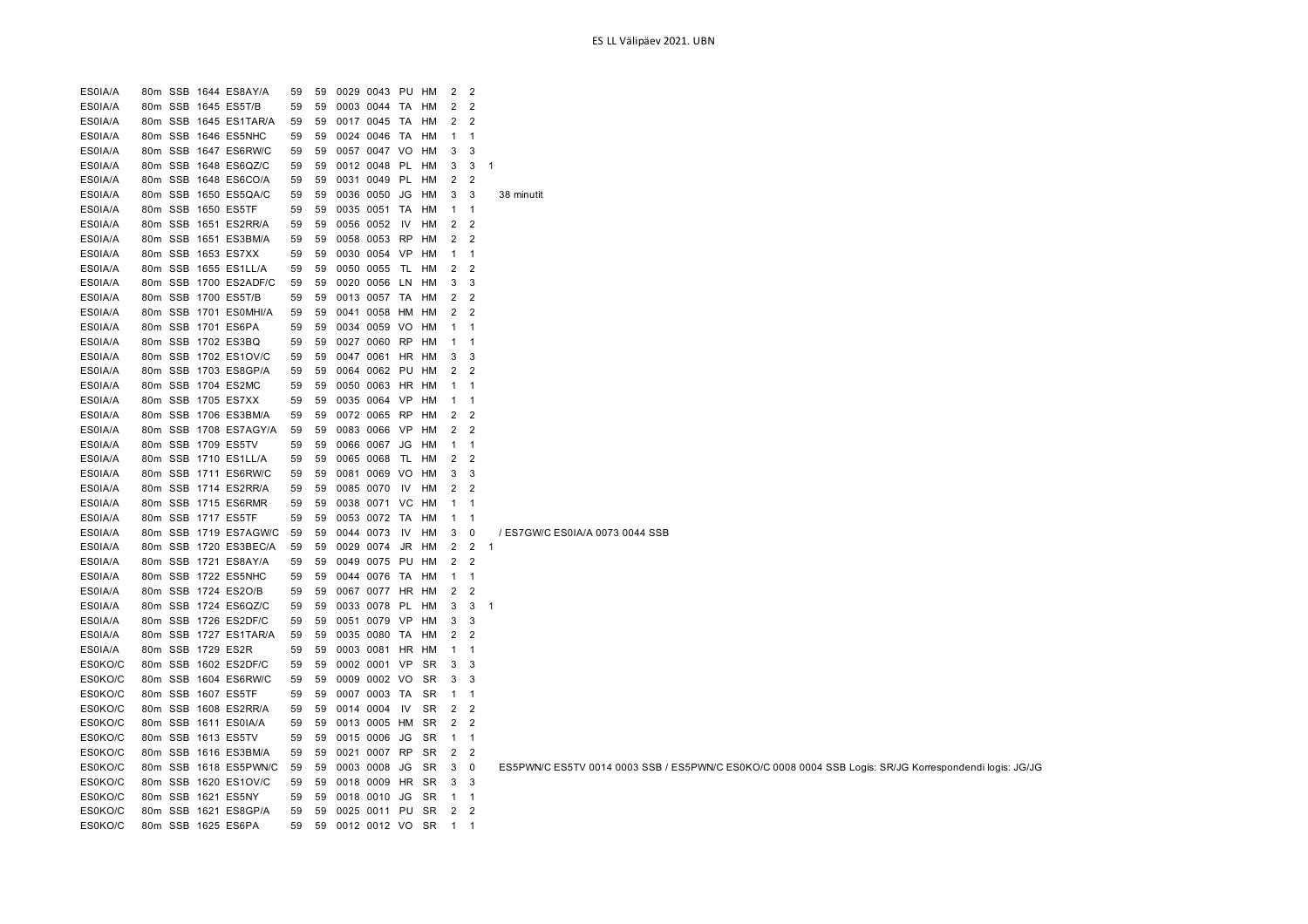| ES0KO/C              |  | 80m SSB 1630 ES7AGY/A | 59 | 59 |           | 0034 0013 VP |           | <b>SR</b>       | $\overline{2}$ | $\overline{2}$ |                                  |
|----------------------|--|-----------------------|----|----|-----------|--------------|-----------|-----------------|----------------|----------------|----------------------------------|
| ES0KO/C              |  | 80m SSB 1634 ES7GW/C  | 59 | 59 |           | 0014 0014    | IV        | SR              | 3              | 3              |                                  |
| ES0KO/C              |  | 80m SSB 1636 ES5QA/C  | 59 | 59 |           | 0022 0015    | JG        | <b>SR</b>       | 3              | 3              |                                  |
| ES0KO/C              |  | 80m SSB 1639 ES2MC    | 59 | 59 |           | 0034 0016    | HR        | SR              | 1              | $\mathbf{1}$   |                                  |
| ES0KO/C              |  | 80m SSB 1641 ES1LL/A  | 59 | 59 |           | 0041 0017    | TL        | SR              | 2              | $\overline{2}$ |                                  |
| ES0KO/C              |  | 80m SSB 1648 ES2O/B   | 59 | 59 |           | 0038 0018    | HR        | SR              | 2              | 2              |                                  |
| ES0MHI/A             |  | 80m SSB 1602 ES6RR/A  | 59 | 59 | 0003 0001 |              | IV        | <b>HM</b>       | 2              | 0              | / ES2RR/A ES0MHI/A 0001 0003 SSB |
| ES0MHI/A             |  | 80m SSB 1603 ES7AGY/A | 59 | 59 |           | 0003 0002    | <b>VP</b> | <b>HM</b>       | 2              | $\overline{2}$ |                                  |
| ES0MHI/A             |  | 80m SSB 1604 ES1LL/A  | 59 | 59 |           | 0006 0003    | TL        | HM              | 2              | $\overline{2}$ |                                  |
| ES0MHI/A             |  | 80m SSB 1605 ES3BM/A  | 59 | 59 |           | 0008 0004    | <b>RP</b> | HM              | 2              | $\overline{2}$ |                                  |
| ES0MHI/A             |  | 80m SSB 1606 ES6RW/C  | 59 | 59 |           | 0016 0005 VO |           | HM              | 3              | 3              |                                  |
| ES0MHI/A             |  | 80m SSB 1609 ES5QA/C  | 59 | 59 |           | 0009 0006    | JG        | HM              | 3              | 3              |                                  |
| ES0MHI/A             |  | 80m SSB 1610 ES0IA/A  | 59 | 59 |           | 0012 0007 HM |           | HM              | 2              | 2              |                                  |
| ES0MHI/A             |  | 80m SSB 1611 ES8GP/A  | 59 | 59 |           | 0018 0008 PU |           | <b>HM</b>       | 2              | $\overline{2}$ |                                  |
|                      |  | 80m SSB 1614 ES5NY    | 59 | 59 |           |              | JG        |                 | 1              | $\mathbf{1}$   |                                  |
| ES0MHI/A<br>ES0MHI/A |  |                       |    | 59 |           | 0012 0009    | TA        | HM<br><b>HM</b> | 1              | $\mathbf{1}$   |                                  |
|                      |  | 80m SSB 1615 ES5TF    | 59 |    |           | 0013 0010    |           |                 |                |                |                                  |
| ES0MHI/A             |  | 80m SSB 1616 ES8AY/A  | 59 | 59 |           | 0013 0011    | PU        | HM              | 2              | $\overline{2}$ |                                  |
| ES0MHI/A             |  | 80m SSB 1617 ES2MC    | 59 | 59 |           | 0015 0012    | HR        | HM              | 1              | 1              |                                  |
| ES0MHI/A             |  | 80m SSB 1617 ES5TV    | 59 | 59 |           | 0019 0013    | JG        | HM              | 1              | 1              |                                  |
| ES0MHI/A             |  | 80m SSB 1618 ES5NHC   | 59 | 59 |           | 0013 0014    | TA        | HM              | 1              | 1              |                                  |
| ES0MHI/A             |  | 80m SSB 1619 ES6PA    | 59 | 59 |           | 0010 0015 VO |           | <b>HM</b>       | 1              | $\mathbf{1}$   |                                  |
| ES0MHI/A             |  | 80m SSB 1620 ES3BQ    | 59 | 59 |           | 0008 0016    | <b>RP</b> | <b>HM</b>       | 1              | $\mathbf{1}$   |                                  |
| ES0MHI/A             |  | 80m SSB 1621 ES3BEC/A | 59 | 59 |           | 0009 0017    | JR        | HM              | 2              | 2              | 1                                |
| ES0MHI/A             |  | 80m SSB 1622 ES1O/B   | 59 | 59 |           | 0007 0018    | HR        | HM              | 2              | $\overline{2}$ |                                  |
| ES0MHI/A             |  | 80m SSB 1624 ES1OV/C  | 59 | 59 |           | 0021 0019    | HR        | HM              | 3              | 3              |                                  |
| ES0MHI/A             |  | 80m SSB 1626 ES7XX    | 59 | 59 |           | 0012 0020 VP |           | HM              | 1              | 1              |                                  |
| ES0MHI/A             |  | 80m SSB 1636 ES7AGY/A | 59 | 59 |           | 0050 0021    | VP        | HМ              | 2              | $\overline{2}$ |                                  |
| ES0MHI/A             |  | 80m SSB 1637 ES1LL/A  | 59 | 59 |           | 0038 0022    | TL        | <b>HM</b>       | 2              | $\overline{2}$ |                                  |
| ES0MHI/A             |  | 80m SSB 1638 ES7XX    | 59 | 59 |           | 0020 0023    | <b>VP</b> | HM              | 1              | 1              |                                  |
| ES0MHI/A             |  | 80m SSB 1639 ES3BM/A  | 59 | 59 |           | 0046 0024    | RP        | HM              | 2              | $\overline{2}$ |                                  |
| ES0MHI/A             |  | 80m SSB 1640 ES0IA/A  | 59 | 59 |           | 0040 0025    | HM        | HM              | 2              | $\overline{2}$ |                                  |
| ES0MHI/A             |  | 80m SSB 1643 ES5NY    | 59 | 59 |           | 0033 0026    | JG        | HM              | 1              | 1              |                                  |
| ES0MHI/A             |  | 80m SSB 1644 ES5TF    | 59 | 59 |           | 0030 0027    | TA        | HM              | 1              | 1              |                                  |
| ES0MHI/A             |  | 80m SSB 1645 ES5TV    | 59 | 59 |           | 0044 0028    | JG        | <b>HM</b>       | 1              | $\mathbf{1}$   |                                  |
| ES0MHI/A             |  | 80m SSB 1646 ES2DF/C  | 59 | 59 |           | 0023 0029    | <b>VP</b> | <b>HM</b>       | 3              | 3              |                                  |
| ES0MHI/A             |  | 80m SSB 1646 ES2ADF/C | 59 | 59 |           | 0017 0030    | LN.       | HM              | 3              | 3              |                                  |
| ES0MHI/A             |  | 80m SSB 1647 ES6RMR   | 59 | 59 |           | 0023 0031    | VC        | HM              | 1              | 1              |                                  |
| ES0MHI/A             |  | 80m SSB 1649 ES5QA/C  | 59 | 59 |           | 0033 0032 JG |           | HM              | 3              | 3              | 38 minutit                       |
| ES0MHI/A             |  | 80m SSB 1650 ES6PA    | 59 | 59 |           | 0029 0033 VO |           | HM              | 1              | $\mathbf{1}$   |                                  |
| ES0MHI/A             |  | 80m SSB 1651 ES8AY/A  | 59 | 59 |           | 0034 0034    | PU        | HM              | 2              | $\overline{2}$ |                                  |
| ES0MHI/A             |  | 80m SSB 1652 ES3BQ    | 59 | 59 |           | 0021 0035 RP |           | <b>HM</b>       | 1              | $\mathbf{1}$   |                                  |
| ES0MHI/A             |  | 80m SSB 1653 ES1OV/C  | 59 | 59 |           | 0040 0036    | HR        | HM              | 3              | 3              |                                  |
| ES0MHI/A             |  | 80m SSB 1653 ES7A/B   | 59 | 59 |           | 0012 0037    | VP        | HM              | 2              | $\overline{2}$ | 1                                |
| ES0MHI/A             |  | 80m SSB 1654 ES2MC    | 59 | 59 |           | 0043 0038    | HR        | HM              | 1              | $\mathbf{1}$   |                                  |
| ES0MHI/A             |  | 80m SSB 1655 ES6RW/C  | 59 | 59 |           | 0062 0039 VO |           | HM              | 3              | 3              |                                  |
| ES0MHI/A             |  | 80m SSB 1656 ES8GP/A  | 59 | 59 |           | 0060 0040    | PU        | HM              | 2              | 2              |                                  |
| ES0MHI/A             |  | 80m SSB 1701 ES0IA/A  | 59 | 59 |           | 0058 0041    | <b>HM</b> | <b>HM</b>       | 2              | $\overline{2}$ |                                  |
| ES0MHI/A             |  | 80m SSB 1702 ES2O/B   | 59 | 59 |           | 0048 0042    | <b>HR</b> | HM              | 2              | $\overline{2}$ |                                  |
| ES0MHI/A             |  | 80m SSB 1704 ES5TF    | 59 | 59 |           | 0044 0043    | TA        | HM              | 1              | 1              |                                  |
| ES0MHI/A             |  | 80m SSB 1705 ES7AGY/A | 59 | 59 |           | 0077 0044    | <b>VP</b> | HM              | 2              | $\overline{2}$ |                                  |
| ES0MHI/A             |  | 80m SSB 1706 ES3BM/A  | 59 | 59 |           | 0073 0045 RP |           | <b>HM</b>       | 2              | 2              |                                  |
|                      |  |                       |    |    |           |              |           |                 |                |                |                                  |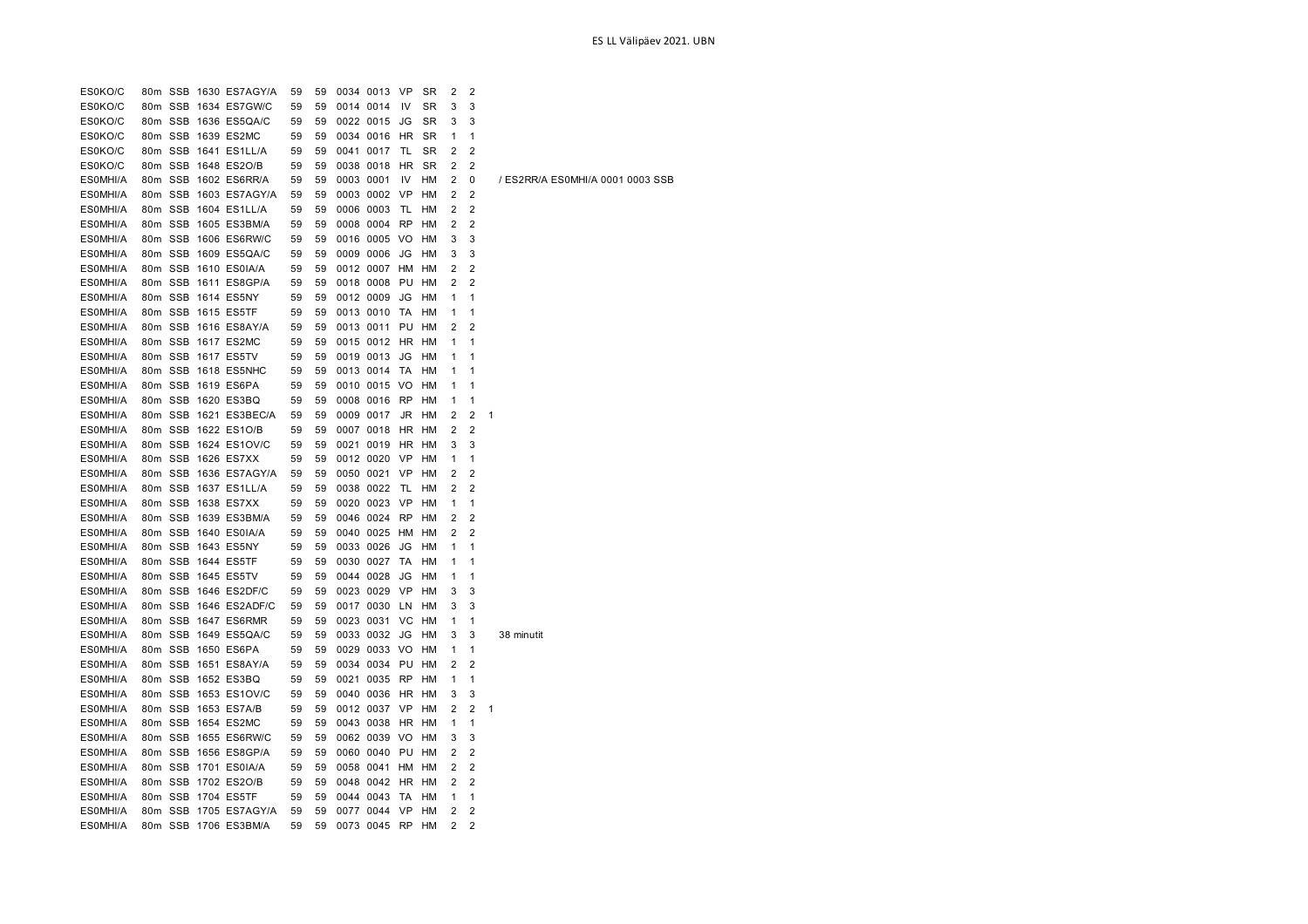| ES0MHI/A |         |         | 80m SSB 1707 ES7XX    | 59 | 59 |           | 0036 0046 VP       |           | HM | $\mathbf{1}$   | $\overline{1}$             |              |                                                                                                      |
|----------|---------|---------|-----------------------|----|----|-----------|--------------------|-----------|----|----------------|----------------------------|--------------|------------------------------------------------------------------------------------------------------|
| ES0MHI/A |         |         | 80m SSB 1708 ES2MC    | 59 | 59 |           | 0056 0047          | HR        | HM | $\mathbf{1}$   | -1                         |              |                                                                                                      |
| ES0MHI/A |         |         | 80m SSB 1708 ES6RR/A  | 59 | 59 | 0078      | 0048               | IV        | HM | 2              | 0                          |              | / ES2RR/A ES0MHI/A 0048 0078 SSB                                                                     |
| ES0MHI/A |         |         | 80m SSB 1711 ES1OV/C  | 59 | 59 |           | 0056 0049 HR HM    |           |    | 3              | 3                          |              |                                                                                                      |
| ES0MHI/A |         |         | 80m SSB 1712 ES6RW/C  | 59 | 59 |           | 0083 0050 VO       |           | HM | 3              | 3                          |              |                                                                                                      |
| ES0MHI/A |         |         | 80m SSB 1715 ES5TV    | 59 | 59 | 0071 0051 |                    | JG        | HM | $\mathbf{1}$   | $\overline{1}$             |              |                                                                                                      |
| ES0MHI/A |         |         | 80m SSB 1715 ES8AY/A  | 59 | 59 | 0046      | 0052 PU            |           | HM | $\overline{2}$ | $\overline{2}$             |              |                                                                                                      |
| ES0MHI/A |         |         | 80m SSB 1715 ES3BEC/A | 59 | 59 | 0028 0053 |                    | JR        | HM | 2              | $\overline{2}$             | $\mathbf{1}$ |                                                                                                      |
| ES0MHI/A |         |         | 80m SSB 1716 ES2ADF/C | 59 |    |           | 59 0027 0054 LN    |           | нм | 3              | 3                          |              |                                                                                                      |
| ES0MHI/A |         |         | 80m SSB 1716 ES3BQ    | 59 |    |           | 59 0033 0055 RP    |           | HM | $\mathbf{1}$   | -1                         |              |                                                                                                      |
| ES0MHI/A |         |         | 80m SSB 1717 ES7A/B   | 59 |    |           | 59 0024 0056 VP HM |           |    | 2              | $\overline{2}$             | $\mathbf{1}$ |                                                                                                      |
| ES0MHI/A |         |         | 80m SSB 1717 ES1TAR/A | 59 |    |           | 59 0031 0057 TA    |           | HM | 2              | $\overline{2}$             |              |                                                                                                      |
| ES0MHI/A |         |         | 80m SSB 1718 ES2JJ    | 59 |    |           | 59 0014 0058 HR HM |           |    | $\mathbf{1}$   | $\overline{1}$             |              |                                                                                                      |
| ES0MHI/A |         |         | 80m SSB 1719 ES5NHC   | 59 | 59 | 0043      | 0059               | TA        | HM | $\mathbf{1}$   | $\overline{1}$             |              |                                                                                                      |
| ES0MHI/A |         |         | 80m SSB 1720 ES8GP/A  | 59 | 59 | 0085 0060 |                    | PU        | HM | 2              | $\overline{2}$             |              |                                                                                                      |
| ES0MHI/A |         |         | 80m SSB 1721 ES6PA    | 59 | 59 |           | 0043 0061 VO       |           | HM | $\mathbf{1}$   | $\overline{\mathbf{1}}$    |              |                                                                                                      |
| ES0MHI/A |         |         | 80m SSB 1721 ES5RIM   | 59 |    |           | 59 0013 0062       | JG        | HM | $\mathbf{1}$   | $\overline{\phantom{1}}$   |              |                                                                                                      |
| ES0MHI/A |         |         | 80m SSB 1723 ES1LL/A  | 59 | 59 |           | 0074 0063 TL       |           | HM | 2              | $\overline{2}$             |              |                                                                                                      |
| ES0MHI/A |         |         | 80m SSB 1726 ES7TOM/C | 59 | 59 |           | 0013 0064          | <b>VP</b> | HM | 3              | 3                          |              |                                                                                                      |
| ES0MHI/A |         |         | 80m SSB 1728 ES5NY    | 59 | 59 |           | 0065 0065 JG       |           | HM | $\mathbf{1}$   | $\overline{1}$             |              |                                                                                                      |
| ES0MHI/A |         |         | 80m SSB 1729 ES5QA/C  | 59 | 59 | 0080 0066 |                    | JG        | HM | 3              | 3                          |              |                                                                                                      |
| ES1LL/A  |         |         | 80m SSB 1603 ES7XX    | 59 | 59 |           | 0002 0001 VP       |           | TL | $\mathbf{1}$   | $\overline{1}$             |              |                                                                                                      |
| ES1LL/A  |         |         | 80m SSB 1604 ES2MC    | 59 |    |           | 59 0003 0002 HK TL |           |    | $\mathbf{1}$   | 0                          |              | Logis: TL/HK Korrespondendi logis: TL/HR                                                             |
| ES1LL/A  |         |         | 80m SSB 1604 ES6PA    | 59 |    |           | 59 0001 0003 VO    |           | TL | $1 \quad 1$    |                            |              |                                                                                                      |
| ES1LL/A  |         | 80m SSB | 1604 ES2OM/B          | 59 | 59 |           | 0003 0004 HK       |           | TL | 2              | $\overline{\phantom{0}}$   |              | / ES2O/B ES1LL/A 0004 0003 SSB                                                                       |
| ES1LL/A  |         |         | 80m SSB 1605 ES8AY/A  | 59 |    |           | 59 0004 0005 PU    |           | TL | $\overline{2}$ | $\overline{\mathbf{2}}$    |              |                                                                                                      |
| ES1LL/A  | 80m SSB |         | 1606 ESOMHI/A         | 59 | 59 |           | 0003 0006 HM       |           | TL | 2              | $\overline{2}$             |              |                                                                                                      |
| ES1LL/A  | 80m SSB |         | 1607 S8GP/A           | 59 | 59 |           | 0007 0007          | PU        | TL | $\overline{2}$ | $\mathbf 0$                |              | / ES8GP/A ES1LL/A 0007 0007 SSB                                                                      |
| ES1LL/A  |         | 80m SSB | 1608 ES1OV/C          | 59 | 59 |           | 0008 0008 HR       |           | TL | 3              | 3                          |              |                                                                                                      |
| ES1LL/A  |         |         | 80m SSB 1608 ES3BQ    | 59 | 59 |           | 0003 0009 RP       |           | TL | $\overline{1}$ | $\overline{\phantom{0}}$ 1 |              |                                                                                                      |
| ES1LL/A  |         |         | 80m SSB 1609 E6RMR    | 59 | 59 |           | 0005 0010          | VC        | TL | $\mathbf{1}$   | 0                          |              | / ES6RMR ES1LL/A 0010 0005 SSB                                                                       |
| ES1LL/A  |         |         | 80m SSB 1611 ES5NY    | 59 | 59 | 0009 0011 |                    | JG        | TL | $\mathbf{1}$   | $\overline{\mathbf{1}}$    |              |                                                                                                      |
| ES1LL/A  |         |         | 80m SSB 1611 ES5TV    | 59 | 59 |           | 0012 0012 JG       |           | TL | $\overline{1}$ | $\overline{1}$             |              |                                                                                                      |
| ES1LL/A  |         |         | 80m SSB 1611 ES4AW    | 59 |    |           | 59 0001 0013 IV    |           | TL | $\overline{1}$ | $\overline{\mathbf{1}}$    |              |                                                                                                      |
| ES1LL/A  |         |         | 80m SSB 1612 ES2DF/C  | 59 |    |           | 59 0008 0014 VP    |           | TL | 3              | -3                         |              |                                                                                                      |
| ES1LL/A  |         |         | 80m SSB 1612 ES5TF    | 59 | 59 |           | 0011 0015 TA       |           | TL | $\mathbf{1}$   | -1                         |              |                                                                                                      |
| ES1LL/A  |         |         | 80m SSB 1614 ES2RR/A  | 59 |    |           | 59 0020 0016 IV    |           | TL | $\overline{2}$ | $\overline{\phantom{a}}$   |              |                                                                                                      |
| ES1LL/A  |         | 80m SSB | 1615 ES5VQA/C         | 59 | 59 | 0001 0017 |                    | JG        | TL | 3              | 0                          |              | / ES5QA/C ES1LL/A 0017 0013 SSB                                                                      |
| ES1LL/A  |         |         | 80m SSB 1616 ES6RW/C  | 59 | 59 |           | 0024 0018 VO       |           | TL | 3              | $\overline{\mathbf{3}}$    |              |                                                                                                      |
| ES1LL/A  | 80m SSB |         | 1617 ES1O/B           | 59 | 59 |           | 0005 0019          | HR        | TL | 2              | 0                          |              | 6 minutit                                                                                            |
| ES1LL/A  |         |         | 80m SSB 1618 ES2JJ    | 59 | 59 |           | 0001 0020 HR       |           | TL | $\overline{1}$ | 0                          |              | ES2JJ ES1LL 0020 0001 SSB Logis: TL/HR Korrespondendi logis: HR/HR                                   |
| ES1LL/A  |         |         | 80m SSB 1621 ES6CO/A  | 59 | 59 | 0007 0021 |                    | PL        | TL | 2              | 0                          |              | ES6CO/A ES5NY 0014 0007 SSB / ES6CO/A ES1LL/A 0021 0011 SSB Logis: TL/PL Korrespondendi logis: JG/PL |
| ES1LL/A  |         |         | 80m SSB 1624 ES7AGY/A | 59 |    |           | 59 0029 0022 VP    |           | TL | 2              | $\overline{2}$             |              |                                                                                                      |
| ES1LL/A  |         |         | 80m SSB 1627 ES4ART/C | 59 | 59 |           | 0004 0023 PU       |           | TL | 3              | 3                          |              |                                                                                                      |
| ES1LL/A  |         |         | 80m SSB 1629 ES5RIM   | 59 | 59 | 0002 0024 |                    | JG        | TL | $\mathbf 1$    | -1                         |              |                                                                                                      |
| ES1LL/A  |         |         | 80m SSB 1630 ES5GI    | 59 | 59 |           | 0005 0025 JG       |           | TL | $\mathbf{1}$   | $\overline{1}$             |              |                                                                                                      |
| ES1LL/A  |         | 80m SSB | 1630 ES3BEC/A         | 59 |    |           | 59 0012 0026       | JR        | TL | 2              | 2                          | $\mathbf{1}$ |                                                                                                      |
| ES1LL/A  |         |         | 80m SSB 1632 ES8GP/A  | 59 |    |           | 59 0034 0027 PU TL |           |    | 2              | $\overline{\phantom{0}}^2$ |              |                                                                                                      |
| ES1LL/A  |         |         | 80m SSB 1632 ES2MC    | 59 |    |           | 59 0027 0028 HR    |           | TL | $\mathbf{1}$   | - 1                        |              |                                                                                                      |
| ES1LL/A  |         |         | 80m SSB 1633 ES5NY    | 59 | 59 |           | 0024 0029 JG       |           | TL | $1 \quad 1$    |                            |              |                                                                                                      |
| ES1LL/A  |         |         | 80m SSB 1634 ES1O/B   | 59 | 59 |           | 0012 0030 HR TL    |           |    | 2              | $\overline{\phantom{0}}^2$ |              |                                                                                                      |
|          |         |         |                       |    |    |           |                    |           |    |                |                            |              |                                                                                                      |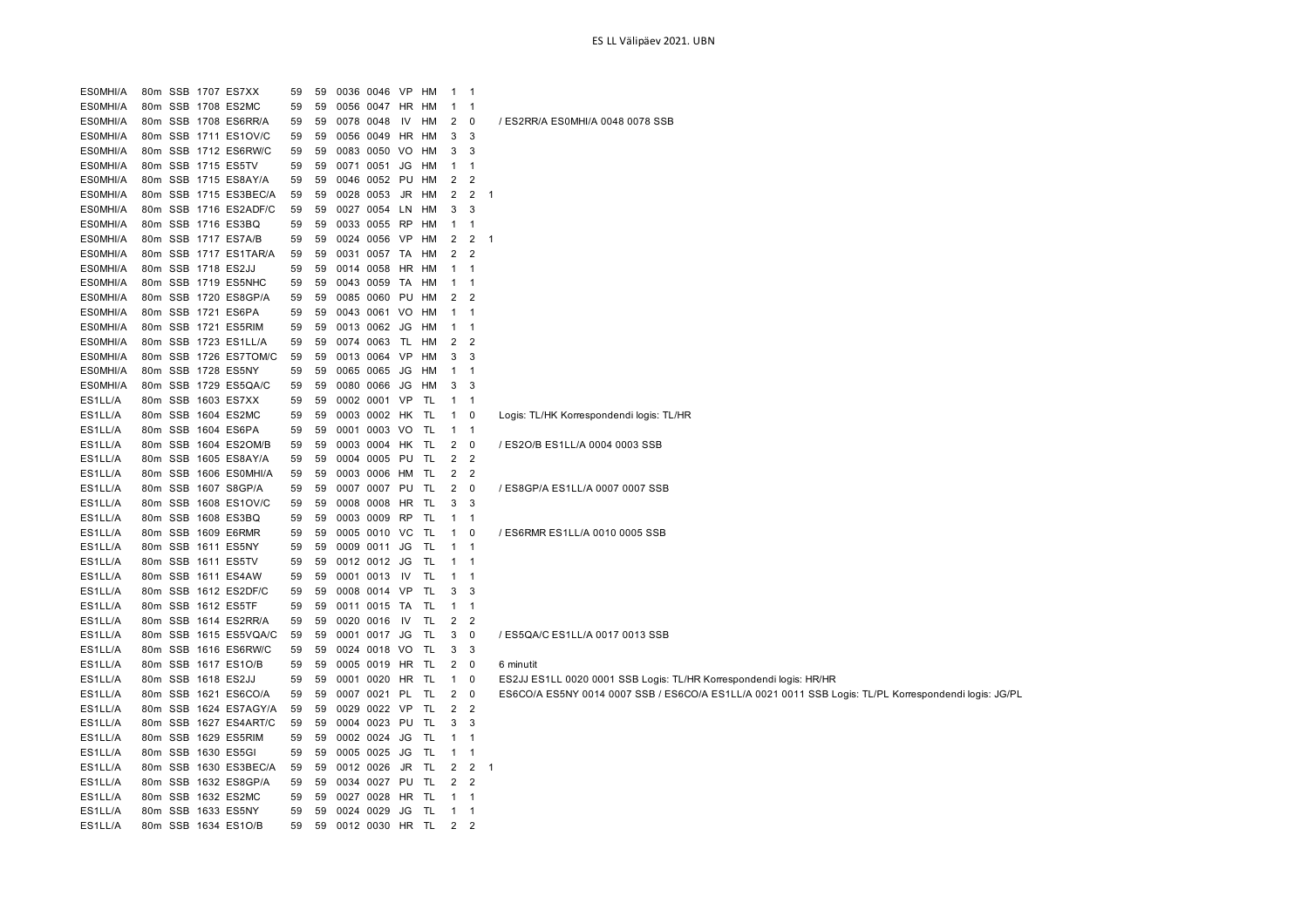| ES1LL/A |  | 80m SSB 1634 ES6PA    | 59 | 59 |           | 0022 0031 VO |                | TL        | 1              | 1              |                               |
|---------|--|-----------------------|----|----|-----------|--------------|----------------|-----------|----------------|----------------|-------------------------------|
| ES1LL/A |  | 80m SSB 1635 ES2O/B   | 59 | 59 |           | 0020 0032    | HR             | TL        | 2              | $\overline{2}$ |                               |
| ES1LL/A |  | 80m SSB 1635 ES6RMR   | 59 | 59 |           | 0015 0033 VC |                | TL        | 1              | 1              |                               |
| ES1LL/A |  | 80m SSB 1636 ES1OV/C  | 59 | 59 |           | 0027 0034    | HR             | TL        | 3              | 3              |                               |
| ES1LL/A |  | 80m SSB 1636 ES5TV    | 59 | 59 |           | 0030 0035    | JG             | TL        | 1              | 1              |                               |
| ES1LL/A |  | 80m SSB 1637 ES8AY/A  | 59 | 59 |           | 0023 0036    | PU             | TL        | 2              | $\overline{2}$ |                               |
| ES1LL/A |  | 80m SSB 1637 ES3BQ    | 59 | 59 |           | 0014 0037    | <b>RP</b>      | TL        | 1              | $\mathbf{1}$   |                               |
| ES1LL/A |  | 80m SSB 1638 ES0MHI/A | 59 | 59 |           | 0022 0038    | HM             | TL        | 2              | $\overline{2}$ |                               |
| ES1LL/A |  | 80m SSB 1638 ES6QZ/C  | 59 | 59 |           | 0005 0039    | PL             | TL        | 3              | 3              | 1                             |
| ES1LL/A |  | 80m SSB 1639 ES2DF/C  | 59 | 59 |           | 0018 0040    | <b>VP</b>      | TL        | 3              | 3              |                               |
| ES1LL/A |  | 80m SSB 1642 ES0KO/C  | 59 | 59 |           | 0017 0041    | <b>SR</b>      | TL        | 3              | 3              |                               |
| ES1LL/A |  | 80m SSB 1642 ES5NHC   | 59 | 59 |           | 0022 0042    | TA             | <b>TL</b> | 1              | $\mathbf{1}$   |                               |
| ES1LL/A |  | 80m SSB 1643 ES3BM/A  | 59 | 59 |           | 0050 0043    | <b>RP</b>      | TL        | 2              | $\overline{2}$ |                               |
| ES1LL/A |  | 80m SSB 1645 ES7AGY/A | 59 | 59 |           | 0061 0044    | VP             | TL        | 2              | $\overline{2}$ |                               |
| ES1LL/A |  | 80m SSB 1646 ES6RW/C  | 59 | 59 |           | 0056 0045 VO |                | TL        | 3              | 3              |                               |
| ES1LL/A |  | 80m SSB 1649 ES7XX    | 59 | 59 |           | 0025 0046    | VP             | TL        | 1              | $\mathbf{1}$   |                               |
| ES1LL/A |  | 80m SSB 1651 ES2RR/A  | 59 | 59 |           | 0057 0047    | IV             | TL        | 2              | 2              |                               |
| ES1LL/A |  | 80m SSB 1654 ES5TF    | 59 | 59 |           | 0037 0048    | TA             | TL        | 1              | 1              |                               |
|         |  | 80m SSB 1655 ES1TAR/A |    | 59 |           |              | TA             | TL        | 2              | 2              |                               |
| ES1LL/A |  |                       | 59 |    |           | 0023 0049    |                |           |                |                |                               |
| ES1LL/A |  | 80m SSB 1655 ES0IA/A  | 59 | 59 |           | 0055 0050 HM |                | TL        | 2              | $\overline{2}$ |                               |
| ES1LL/A |  | 80m SSB 1658 ES5QA/C  | 59 | 59 |           | 0049 0051    | JG             | TL        | 3              | 3              | 40 minutit                    |
| ES1LL/A |  | 80m SSB 1701 ES1OV/C  | 59 | 59 |           | 0045 0052 HR |                | TL        | 3              | 3              |                               |
| ES1LL/A |  | 80m SSB 1701 ES6PA    | 59 | 59 |           | 0033 0053 VO |                | TL        | 1              | $\mathbf{1}$   |                               |
| ES1LL/A |  | 80m SSB 1701 ES8GP/A  | 59 | 59 |           | 0062 0054 PU |                | TL        | 2              | $\overline{2}$ |                               |
| ES1LL/A |  | 80m SSB 1702 ES6RMR   | 59 | 59 |           | 0028 0055    | <b>VC</b>      | TL        | 1              | 1              |                               |
| ES1LL/A |  | 80m SSB 1702 ES6CO/A  | 59 | 59 |           | 0037 0056    | -PL            | TL        | 2              | 0              | ES6CO/A ES1LL/A 0066 0037 SSB |
| ES1LL/A |  | 80m SSB 1703 ES3BQ    | 59 | 59 |           | 0028 0057    | <b>RP</b>      | TL        | 1              | 1              |                               |
| ES1LL/A |  | 80m SSB 1703 ES2MC    | 59 | 59 |           | 0049 0058    | HR             | TL        | 1              | 1              |                               |
| ES1LL/A |  | 80m SSB 1704 ES8AY/A  | 59 | 59 |           | 0040 0059    | PU             | TL        | 2              | $\overline{2}$ |                               |
| ES1LL/A |  | 80m SSB 1705 ES2DF/C  | 59 | 59 |           | 0034 0060    | <b>VP</b>      | TL        | 3              | 3              |                               |
| ES1LL/A |  | 80m SSB 1706 ES3BEC/A | 59 | 59 | 0023 0061 |              | JR             | TL        | 2              | $\overline{2}$ | 1                             |
| ES1LL/A |  | 80m SSB 1706 ES6QZ/C  | 59 | 59 |           | 0023 0062    | PL             | TL        | 3              | 3              | 1                             |
| ES1LL/A |  | 80m SSB 1709 ES7GW/C  | 59 | 59 |           | 0038 0063    | IV             | TL        | 3              | 3              |                               |
| ES1LL/A |  | 80m SSB 1710 ES5TV    | 59 | 59 |           | 0067 0064    | JG             | TL        | 1              | $\mathbf{1}$   |                               |
| ES1LL/A |  | 80m SSB 1710 ES0IA/A  | 59 | 59 |           | 0068 0065 HM |                | TL        | 2              | 2              |                               |
| ES1LL/A |  | 80m SSB 1711 ES7XX    | 59 | 59 |           | 0038 0066    | VP             | TL        | 1              | 1              |                               |
| ES1LL/A |  | 80m SSB 1711 ES5NHC   | 59 | 59 |           | 0038 0067    | ТA             | TL        | 1              | 1              |                               |
| ES1LL/A |  | 80m SSB 1711 ES2O/B   | 59 | 59 |           | 0059 0068    | HR             | TL        | 2              | $\overline{2}$ |                               |
| ES1LL/A |  | 80m SSB 1714 ES1TAR/A | 59 | 59 |           | 0029 0069    | TA             | TL        | 2              | $\overline{2}$ |                               |
| ES1LL/A |  | 80m SSB 1715 ES5NY    | 59 | 59 |           | 0057 0070    | JG             | TL        | 1              | 1              |                               |
| ES1LL/A |  | 80m SSB 1717 ES7AGY/A | 59 | 59 |           | 0093 0071    | VP             | TL        | 2              | $\overline{2}$ |                               |
| ES1LL/A |  | 80m SSB 1720 ES3BM/A  | 59 | 59 |           | 0091 0072    | <b>RP</b>      | TL        | 2              | $\overline{2}$ |                               |
| ES1LL/A |  | 80m SSB 1722 ES5QA/C  | 59 | 59 |           | 0073 0073    | JG             | TL        | 3              | 3              |                               |
| ES1LL/A |  | 80m SSB 1723 ES0MHI/A | 59 | 59 |           | 0063 0074    | HM             | TL        | 2              | $\overline{2}$ |                               |
| ES1LL/A |  | 80m SSB 1726 ES5TF    | 59 | 59 |           | 0059 0075    | TA             | TL        | 1              | $\mathbf{1}$   |                               |
| ES1LL/A |  | 80m SSB 1726 ES6RW/C  | 59 | 59 |           | 0096 0076    | V <sub>O</sub> | TL        | 3              | 3              |                               |
| ES1LL/A |  | 80m SSB 1727 ES5T/B   | 59 | 59 |           | 0024 0077    | ТA             | TL        | 2              | $\overline{2}$ |                               |
| ES1LL/A |  | 80m SSB 1727 ES2RR/A  | 59 | 59 |           | 0100 0078    | IV             | TL        | 2              | $\overline{2}$ |                               |
| ES1LL/A |  | 80m SSB 1729 ES5PWN/C | 59 | 59 |           | 0035 0079    | JG             | TL        | 3              | 3              |                               |
| ES1O/B  |  | 80m SSB 1601 ES5TV    | 59 | 59 |           | 0001 0001    | JG             | HR        | 1              | $\mathbf{1}$   |                               |
| ES1O/B  |  | 80m SSB 1604 ES0IA/A  | 59 | 59 |           | 0009 0002 HM |                | <b>HR</b> | $\overline{2}$ | $\overline{2}$ |                               |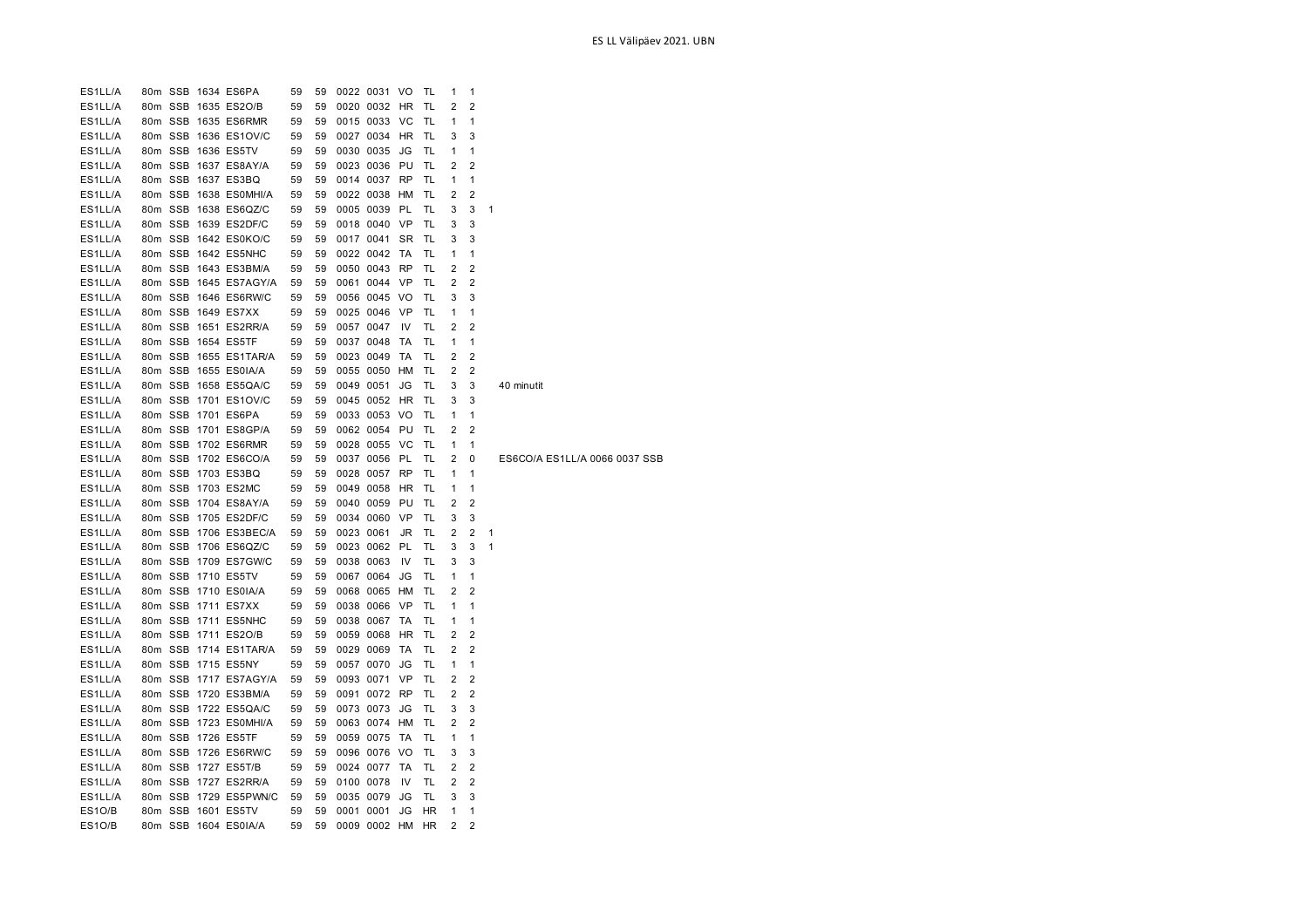| ES1O/B  |  | 80m SSB 1611 ES1LL/A  | 59 | 59 | 0019 0005    | - TL      | HR        | 2 | 0              | 6 minutit                   |
|---------|--|-----------------------|----|----|--------------|-----------|-----------|---|----------------|-----------------------------|
| ES1O/B  |  | 80m SSB 1615 ES7AGY/A | 59 | 59 | 0025 0006 VP |           | HR        | 2 | 2              |                             |
| ES1O/B  |  | 80m SSB 1619 ES0MHI/A | 59 | 59 | 0018 0007 HM |           | HR        | 2 | 2              |                             |
| ES1O/B  |  | 80m SSB 1620 ES6RW/C  | 59 | 59 | 0029 0008 VO |           | HR        | 3 | 3              |                             |
| ES1O/B  |  | 80m SSB 1624 ES2O/B   | 59 | 59 | 0015 0009 HR |           | HR        | 2 | $\overline{2}$ |                             |
| ES1O/B  |  | 80m SSB 1627 ES6PA    | 59 | 59 | 0018 0010 VO |           | <b>HR</b> | 1 | 1              |                             |
| ES1O/B  |  | 80m SSB 1631 ES6RW/C  | 59 | 59 | 0038 0011 VO |           | <b>HR</b> | 3 | 3              |                             |
| ES1O/B  |  | 80m SSB 1632 ES1LL/A  | 59 | 59 | 0030 0012    | - TL      | HR        | 2 | 2              |                             |
| ES1O/B  |  | 80m SSB 1632 ES5NHC   | 59 | 59 | 0020 0013    | TA        | HR        | 1 | 1              |                             |
| ES1O/B  |  | 80m SSB 1635 ES5TF    | 59 | 59 | 0026 0014 TA |           | HR        | 1 | 1              |                             |
| ES1O/B  |  | 80m SSB 1638 ES5TV    | 59 | 59 | 0039 0015    | JG        | <b>HR</b> | 1 | 1              |                             |
| ES1O/B  |  | 80m SSB 1640 ES8GP/A  | 59 | 59 | 0050 0016 PU |           | HR        | 2 | 2              |                             |
| ES1O/B  |  | 80m SSB 1642 ES2O/B   | 59 | 59 | 0036 0017 HR |           | <b>HR</b> | 2 | 2              |                             |
| ES1OV/C |  | 80m SSB 1601 ES2DZ/C  | 59 | 59 | 0001 0001 HR |           | HR        | 3 | 3              | 1                           |
| ES1OV/C |  | 80m SSB 1602 ES6RW/C  | 59 | 59 | 0003 0002 VO |           | HR        | 3 | 3              |                             |
| ES1OV/C |  | 80m SSB 1602 ES5TF    | 59 | 59 | 0001 0003 TA |           | HR        | 1 | 1              |                             |
| ES1OV/C |  | 80m SSB 1603 ES2RR/A  | 59 | 59 | 0004 0004    | IV        | HR        | 2 | $\overline{2}$ |                             |
| ES1OV/C |  | 80m SSB 1605 ES5NHC   | 59 | 59 | 0002 0005 TA |           | HR        | 1 | 1              |                             |
| ES1OV/C |  | 80m SSB 1605 ES0IA/A  | 59 | 59 | 0005 0006 HM |           | HR        | 2 | $\overline{2}$ |                             |
| ES1OV/C |  | 80m SSB 1606 ES5TV    | 59 | 59 | 0006 0007    | JG        | <b>HR</b> | 1 | 1              |                             |
| ES1OV/C |  | 80m SSB 1607 ES1LL/A  | 59 | 59 | 0008 0008    | TL        | HR        | 2 | 2              |                             |
| ES1OV/C |  | 80m SSB 1608 ES3BM/A  | 59 | 59 | 0011 0009    | <b>RP</b> | HR        | 2 | 2              |                             |
| ES1OV/C |  | 80m SSB 1608 ES2MC    | 59 | 59 | 0009 0010 HR |           | HR        | 1 | 1              |                             |
| ES1OV/C |  | 80m SSB 1609 ES7XX    | 59 | 59 | 0005 0011    | VP        | HR        | 1 | 0              | ES7XX ES1OV/C 0001 0005 SSB |
| ES1OV/C |  | 80m SSB 1610 ES7AGY/A | 59 | 59 | 0009 0012 VP |           | HR        | 2 | 2              |                             |
| ES1OV/C |  | 80m SSB 1614 ES6RMR   | 59 | 59 | 0007 0013 VC |           | <b>HR</b> | 1 | 1              |                             |
| ES1OV/C |  | 80m SSB 1614 ES2DF/C  | 59 | 59 | 0009 0014 VP |           | <b>HR</b> | 3 | 3              |                             |
| ES1OV/C |  | 80m SSB 1615 ES5NY    | 59 | 59 | 0013 0015    | JG        | <b>HR</b> | 1 | 1              |                             |
| ES1OV/C |  | 80m SSB 1618 ES5QA/C  | 59 | 59 | 0016 0016    | JG        | HR        | 3 | 3              |                             |
| ES1OV/C |  | 80m SSB 1619 ES8GP/A  | 59 | 59 | 0024 0017    | PU        | HR        | 2 | 2              |                             |
| ES1OV/C |  | 80m SSB 1621 ES0KO/C  | 59 | 59 | 0009 0018 SR |           | HR        | 3 | 3              |                             |
| ES1OV/C |  | 80m SSB 1623 ES2ADF/C | 59 | 59 | 0008 0019    | LN        | HR        | 3 | 3              |                             |
| ES1OV/C |  | 80m SSB 1624 ES3BQ    | 59 | 59 | 0009 0020 RP |           | <b>HR</b> | 1 | 1              |                             |
| ES1OV/C |  | 80m SSB 1625 ES0MHI/A | 59 | 59 | 0019 0021 HM |           | <b>HR</b> | 2 | 2              |                             |
| ES1OV/C |  | 80m SSB 1629 ES8AY/A  | 59 | 59 | 0016 0022 PU |           | <b>HR</b> | 2 | $\overline{2}$ |                             |
| ES1OV/C |  | 80m SSB 1629 ES2O/B   | 59 | 59 | 0017 0023 HR |           | HR        | 2 | 2              |                             |
| ES1OV/C |  | 80m SSB 1631 ES6RW/C  | 59 | 59 | 0033 0024 VO |           | HR        | 3 | 3              |                             |
| ES1OV/C |  | 80m SSB 1632 ES7AGY/A | 59 | 59 | 0036 0025 VP |           | HR        | 2 | 2              |                             |
| ES1OV/C |  | 80m SSB 1635 ES3BM/A  | 59 | 59 | 0038 0026 RP |           | HR        | 2 | $\overline{2}$ |                             |
| ES1OV/C |  | 80m SSB 1636 ES1LL/A  | 59 | 59 | 0034 0027    | TL        | <b>HR</b> | 2 | 2              |                             |
| ES1OV/C |  | 80m SSB 1637 ES2MC    | 59 | 59 | 0032 0028    | <b>HR</b> | <b>HR</b> | 1 | 1              |                             |
| ES1OV/C |  | 80m SSB 1638 ES0IA/A  | 59 | 59 | 0037 0029 HM |           | HR        | 2 | 2              |                             |
| ES1OV/C |  | 80m SSB 1639 ES5TV    | 59 | 59 | 0035 0030    | JG        | HR        | 1 | 1              |                             |
| ES1OV/C |  | 80m SSB 1640 ES5TF    | 59 | 59 | 0025 0031    | TA        | HR        | 1 | 1              |                             |
| ES1OV/C |  | 80m SSB 1641 ES2RR/A  | 59 | 59 | 0047 0032    | IV        | HR        | 2 | 2              |                             |
| ES1OV/C |  | 80m SSB 1644 ES5PWN/C | 59 | 59 | 0015 0033    | JG        | HR        | 3 | 3              |                             |
| ES1OV/C |  | 80m SSB 1645 ES5NY    | 59 | 59 | 0036 0034    | JG        | <b>HR</b> | 1 | 1              |                             |
| ES1OV/C |  | 80m SSB 1647 ES2O/B   | 59 | 59 | 0037 0035 HR |           | HR        | 2 | 2              |                             |
| ES1OV/C |  | 80m SSB 1648 ES8GP/A  | 59 | 59 | 0055 0036 PU |           | <b>HR</b> | 2 | 2              |                             |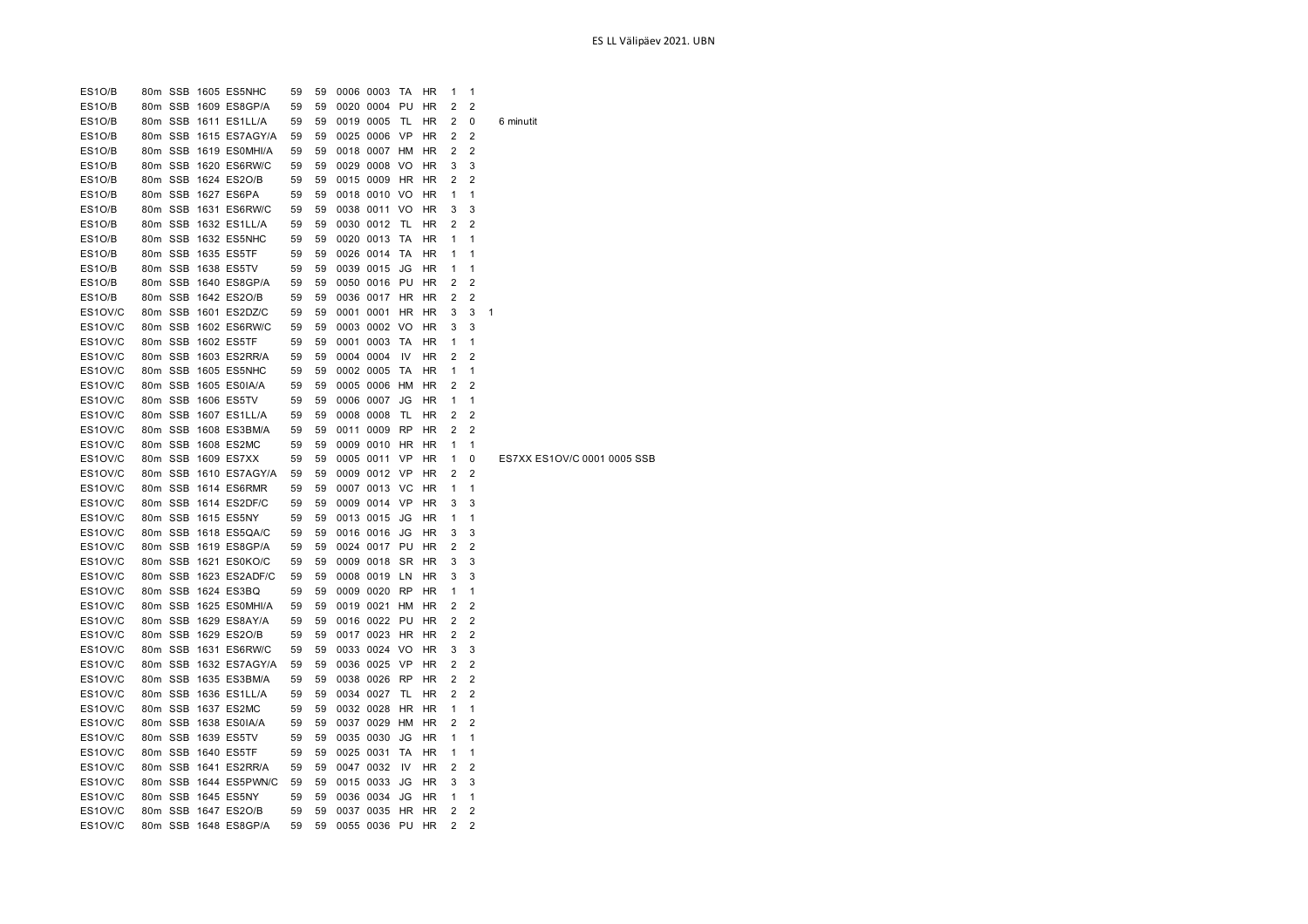| ES1OV/C  | 80m             | SSB        | 1649 ES8AY/A  | 59 | 59 | 0032 0037 |           | PU        | ΗR        | 2              | 2              |
|----------|-----------------|------------|---------------|----|----|-----------|-----------|-----------|-----------|----------------|----------------|
| ES1OV/C  | 80 <sub>m</sub> | SSB        | 1651 ES7XX    | 59 | 59 |           | 0027 0038 | VP        | HR        | 1              | 1              |
| ES1OV/C  |                 | 80m SSB    | 1652 ES6RMR   | 59 | 59 | 0025 0039 |           | VC        | HR        | 1              | 1              |
| ES1OV/C  | 80 <sub>m</sub> | SSB        | 1654 ES0MHI/A | 59 | 59 | 0036 0040 |           | <b>HM</b> | HR        | $\overline{2}$ | $\overline{2}$ |
| ES1OV/C  |                 | 80m SSB    | 1655 ES4ART/C | 59 | 59 | 0007 0041 |           | PU        | HR        | 3              | 3              |
| ES1OV/C  | 80m             | SSB        | 1657 ES5NHC   | 59 | 59 | 0027 0042 |           | ТA        | ΗR        | 1              | 1              |
| ES1OV/C  | 80m             | <b>SSB</b> | 1659 ES5QA/C  | 59 | 59 |           | 0051 0043 | JG        | HR        | 3              | 3              |
| ES1OV/C  |                 | 80m SSB    | 1701 ES7AGY/A | 59 | 59 | 0066 0044 |           | VP        | HR        | 2              | $\overline{2}$ |
| ES1OV/C  |                 | 80m SSB    | 1701 ES1LL/A  | 59 | 59 |           | 0052 0045 | TL        | HR        | 2              | $\overline{2}$ |
| ES1OV/C  |                 | 80m SSB    | 1702 ES5NHC   | 59 | 59 | 0030 0046 |           | ТA        | HR        | 1              | 1              |
| ES1OV/C  |                 | 80m SSB    | 1703 ES0IA/A  | 59 | 59 |           | 0061 0047 | <b>HM</b> | ΗR        | $\overline{2}$ | $\overline{2}$ |
| ES1OV/C  |                 | 80m SSB    | 1704 ES6RMR   | 59 | 59 |           | 0030 0048 | VC        | HR        | 1              | 1              |
| ES1OV/C  | 80m             | <b>SSB</b> | 1705 ES5TF    | 59 | 59 | 0041      | 0049      | TA        | ΗR        | 1              | 1              |
| ES1OV/C  |                 | 80m SSB    | 1705 ES2O/B   | 59 | 59 | 0051      | 0050      | <b>HR</b> | HR        | 2              | $\overline{2}$ |
| ES1OV/C  | 80m             | <b>SSB</b> | 1706 ES5NY    | 59 | 59 | 0049 0051 |           | JG        | HR        | 1              | 1              |
| ES1OV/C  |                 | 80m SSB    | 1707 ES5QA/C  | 59 | 59 | 0057      | 0052      | JG        | HR        | 3              | 3              |
| ES1OV/C  | 80m             | <b>SSB</b> | 1708 ES6RW/C  | 59 | 59 |           | 0076 0053 | VO        | HR        | 3              | 3              |
| ES1OV/C  | 80m             | <b>SSB</b> | 1709 ES5PWN/C | 59 | 59 | 0027 0054 |           | JG        | ΗR        | 3              | 3              |
| ES1OV/C  |                 | 80m SSB    | 1711 ES2ADF/C | 59 | 59 |           | 0025 0055 | LN        | HR        | 3              | 3              |
| ES1OV/C  |                 | 80m SSB    | 1712 ESOMHI/A | 59 | 59 |           | 0049 0056 | HM        | HR        | 2              | 2              |
| ES1OV/C  |                 | 80m SSB    | 1713 ES2DF/C  | 59 | 59 |           | 0039 0057 | VP        | HR        | 3              | 3              |
| ES1OV/C  |                 | 80m SSB    | 1713 ES7XX    | 59 | 59 |           | 0039 0058 | VP        | HR        | 1              | 1              |
| ES1OV/C  |                 | 80m SSB    | 1714 ES7GW/C  | 59 | 59 | 0041 0059 |           | IV        | HR        | 3              | 3              |
| ES1OV/C  | 80m SSB         |            | 1717 ES6PA    | 59 | 59 |           | 0042 0060 | VO        | HR        | 1              | 1              |
| ES1OV/C  |                 | 80m SSB    | 1718 ES6CO/A  | 59 | 59 | 0048 0061 |           | PL        | HR        | 2              | $\overline{2}$ |
| ES1OV/C  |                 | 80m SSB    | 1719 ES8GP/A  | 59 | 59 |           | 0084 0062 | PU        | HR        | $\overline{2}$ | $\overline{2}$ |
| ES1OV/C  |                 | 80m SSB    | 1721 ES3BM/A  | 59 | 59 |           | 0092 0063 | RP        | ΗR        | 2              | $\overline{2}$ |
| ES1OV/C  |                 | 80m SSB    | 1722 ES5TV    | 59 | 59 | 0076 0064 |           | JG        | HR        | 1              | 1              |
| ES1OV/C  |                 | 80m SSB    | 1723 ES2MC    | 59 | 59 | 0066 0065 |           | HR        | ΗR        | 1              | 1              |
| ES1OV/C  | 80m             | <b>SSB</b> | 1723 ES3BQ    | 59 | 59 | 0039 0066 |           | <b>RP</b> | HR        | 1              | 1              |
| ES1OV/C  |                 | 80m SSB    | 1725 ES5T/B   | 59 | 59 | 0021 0067 |           | ТA        | HR        | 2              | $\overline{2}$ |
| ES1OV/C  |                 | 80m SSB    | 1726 ES5YG/B  | 59 | 59 |           | 0030 0068 | PL        | ΗR        | 2              | 2              |
| ES1OV/C  |                 | 80m SSB    | 1729 ES7TOM/C | 59 | 59 |           | 0016 0069 | VP        | HR        | 3              | 3              |
| ES1OV/C  |                 | 80m SSB    | 1729 ES8AY/A  | 59 | 59 |           | 0054 0070 | PU        | HR        | 2              | $\overline{2}$ |
| ES1TAR/A |                 | 80m SSB    | 1559 ES7AGY/A | 59 | 59 | 0001      | 0001      | TA        | <b>TA</b> | $\overline{2}$ | $\mathbf 0$    |
| ES1TAR/A |                 | 80m SSB    | 1602 ES5TF    | 59 | 59 |           | 0004 0002 | TA        | TA        | 1              | 1              |
| ES1TAR/A | 80 <sub>m</sub> | <b>SSB</b> | 1603 ES2RR/A  | 59 | 59 | 0009 0003 |           | IV        | TA        | 2              | $\overline{2}$ |
| ES1TAR/A | 80m             | <b>SSB</b> | 1604 ES0IA/A  | 59 | 59 | 0007      | 0004      | <b>HM</b> | ТA        | 2              | $\overline{2}$ |
| ES1TAR/A | 80m             | <b>SSB</b> | 1609 ES3BM/A  | 59 | 59 | 0014 0005 |           | <b>RP</b> | TA        | 2              | 2              |
| ES1TAR/A | 80m             | <b>SSB</b> | 1609 ES5NY    | 59 | 59 | 0011      | 0006      | JG        | TA        | 1              | 1              |
| ES1TAR/A |                 | 80m SSB    | 1613 ES7AGY/A | 59 | 59 |           | 0022 0007 | VP        | ТA        | 2              | $\overline{2}$ |
| ES1TAR/A |                 | 80m SSB    | 1616 ES8GP/A  | 59 | 59 |           | 0023 0008 | PU        | ТA        | $\overline{2}$ | $\overline{2}$ |
| ES1TAR/A |                 | 80m SSB    | 1618 ES6RW/C  | 59 | 59 |           | 0027 0009 | VO        | ТA        | 3              | 3              |
| ES1TAR/A |                 | 80m SSB    | 1619 ES2MC    | 59 | 59 |           | 0019 0010 | HR        | <b>TA</b> | 1              | 1              |
| ES1TAR/A |                 | 80m SSB    | 1623 ES2O/B   | 59 | 59 | 0011 0011 |           | <b>HR</b> | TA        | 2              | $\overline{2}$ |
| ES1TAR/A | 80m SSB         |            | 1625 ES6PA    | 59 | 59 |           | 0013 0012 | VO        | TA        | 1              | 1              |
| ES1TAR/A |                 | 80m SSB    | 1626 ES5TV    | 59 | 59 | 0023 0013 |           | JG        | TA        | 1              | 1              |
| ES1TAR/A | 80m             | SSB        | 1636 ES5TF    | 59 | 59 | 0022 0014 |           | ТA        | ТA        | 1              | 1              |
| ES1TAR/A | 80m             | <b>SSB</b> | 1642 ES5NY    | 59 | 59 | 0032 0015 |           | JG        | TA        | 1              | 1              |
| ES1TAR/A |                 | 80m SSB    | 1642 ES6RW/C  | 59 | 59 |           | 0052 0016 | VO        | ТA        | 3              | 3              |
| ES1TAR/A | 80m             | SSB        | 1645 ES0IA/A  | 59 | 59 |           | 0045 0017 | <b>HM</b> | TA        | $\overline{2}$ | $\overline{2}$ |

ES7AGY/A ES6RMR 0001 0001 SSB / ES5NHC ES1TAR/A 0001 0001 SSB Logis: TA/TA Korrespondendi logis: VC/VP Side on peetud väljaspool võistluse aeg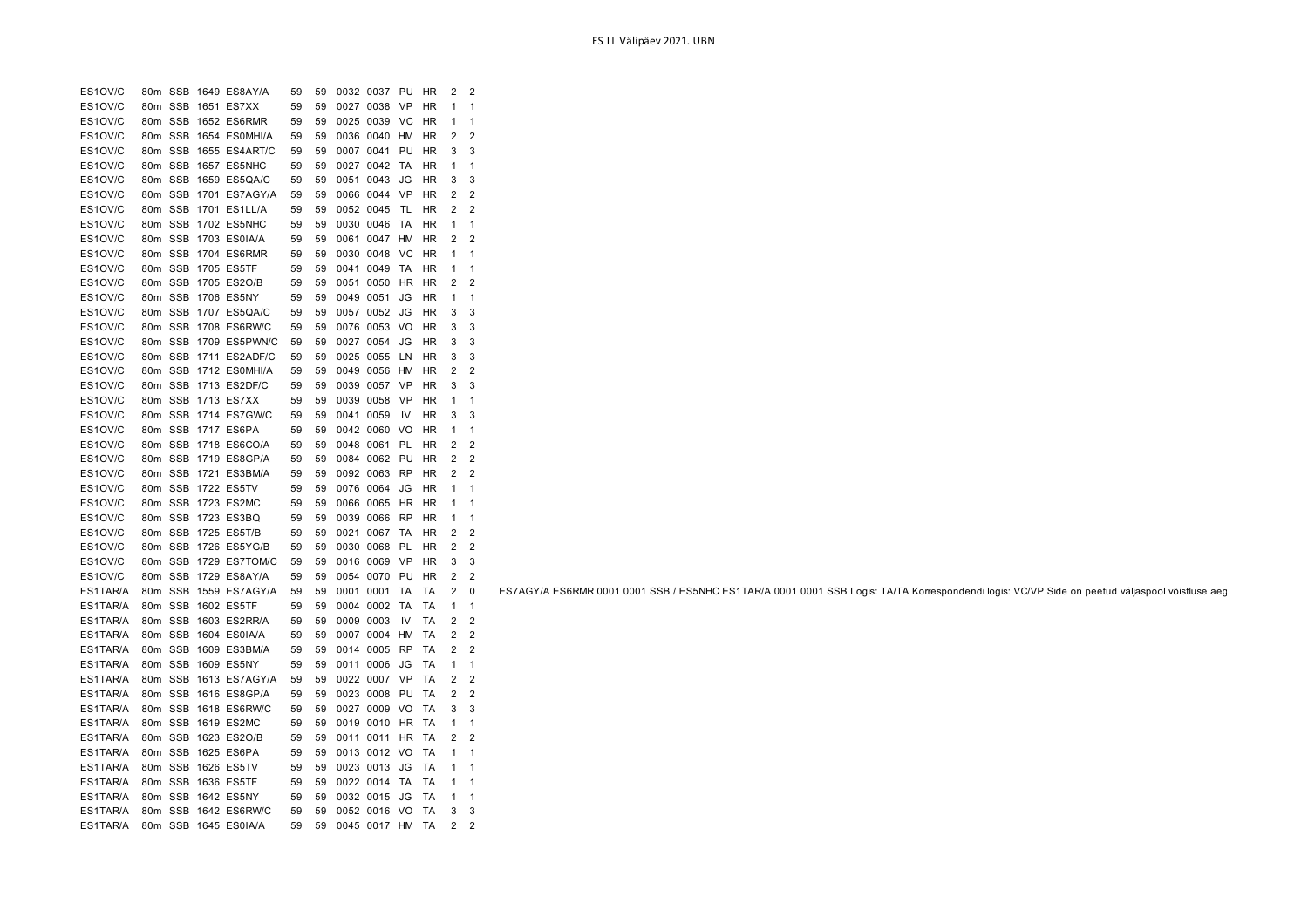| ES1TAR/A<br>SSB 1645 ES7AGY/A<br>59<br>59<br>0062 0018<br>TA<br>2<br>$\overline{2}$<br>80m<br>VP<br>ES1TAR/A<br>59<br>59<br>0039 0019<br>1<br>80m<br>SSB 1648 ES2MC<br>HR<br>TA<br>1<br>ES1TAR/A<br>59<br>TA<br>2<br>2<br>80m<br>SSB 1650 ES3BM/A<br>59<br>0057 0020<br><b>RP</b><br>2<br>$\overline{2}$<br>ES1TAR/A<br>80m SSB 1650 ES8GP/A<br>59<br>59<br>0057 0021<br>PU<br>TA<br>$\overline{2}$<br>ES1TAR/A<br>80m SSB 1653 ES2O/B<br>59<br>59<br>0042 0022<br>HR<br>TA<br>2<br>ES1TAR/A<br>SSB 1653 ES1LL/A<br>59<br>0049 0023<br>TL<br>TA<br>2<br>2<br>80 <sub>m</sub><br>59<br>ES1TAR/A<br>80m SSB 1655 ES5TV<br>59<br>59<br>0051 0024<br>JG<br>TA<br>1<br>1<br>ES1TAR/A<br>80m<br>SSB 1658 ES3BQ<br>59<br>59<br>0025 0025<br><b>RP</b><br>ТA<br>1<br>1<br>ES1TAR/A<br>80m SSB 1658 ES5NHC<br>59<br>0032 0026<br>TA<br>TA<br>59<br>1<br>1<br>$\overline{2}$<br>$\overline{2}$<br>ES1TAR/A<br>80m SSB 1711 ES3BM/A<br>59<br>59<br>0086 0027<br><b>RP</b><br>TA<br>ES1TAR/A<br>80m SSB 1712 ES7AGY/A<br>59<br>59<br>0088 0028<br>VP<br>TA<br>2<br>$\overline{2}$<br>ES1TAR/A<br>80m SSB 1714 ES1LL/A<br>59<br>0069 0029<br>TL<br>TA<br>2<br>2<br>59<br>2<br>$\overline{2}$<br>ES1TAR/A<br>80 <sub>m</sub><br>SSB 1714 ES8GP/A<br>59<br>59<br>0083 0030<br>PU<br>TA<br>$\overline{2}$<br>$\overline{2}$<br>ES1TAR/A<br>SSB 1718 ES0MHI/A<br>59<br>80m<br>59<br>0057 0031<br>HM<br>TA<br>ES1TAR/A<br>0<br>80m<br>SSB 1718 ES3BQ<br>59<br>59<br>0036 0032<br><b>RP</b><br>TA<br>1<br>ES3BQ ES1TAR/A 0042 0036 SSB<br>ES1TAR/A<br>SSB 1721<br>59<br>80m<br>ES5NY<br>59<br>0061 0033<br>JG<br>TA<br>1<br>1<br>ES1TAR/A<br>SSB 1722 ES5TF<br>59<br>59<br>0058 0034<br>TA<br>TA<br>1<br>80m<br>1<br>ES1TAR/A<br>80m<br>SSB 1722 ES5TF<br>59<br>59<br>0058 0034<br>TA<br>TA<br>0<br>1<br>Duubel<br>$\overline{2}$<br>ES1TAR/A<br>80m SSB 1727 ES0IA/A<br>59<br>59<br>0080 0035<br>TA<br>2<br>HM<br>$\overline{2}$<br>ES1TAR/A<br>80m SSB 1727 ES2RR/A<br>59<br>59<br>0102 0036<br>TA<br>2<br>IV<br>ES2ADF/C<br>3<br>3<br>80m<br>SSB 1600 ES6RW/C<br>59<br>59<br>0001 0001<br>VO<br>LN<br>ES2ADF/C<br>80m SSB 1607 ES5TF<br>59<br>59<br>0006 0002 TA<br>1<br>$\mathbf{1}$<br>LN<br>ES2ADF/C<br>$\overline{2}$<br>80m SSB 1608 ES2RR/A<br>59<br>0013 0003<br>2<br>59<br>IV<br>LN<br>ES2ADF/C<br>80m SSB 1610 ES0IA/A<br>59<br>0011 0004 HM<br>2<br>$\overline{2}$<br>59<br>LN<br>ES2ADF/C<br>80m SSB 1615 ES8GP/A<br>59<br>0021 0005<br>PU<br>2<br>0<br>Logis: LN/PU Korrespondendi logis: HR/PU<br>59<br>LN<br>ES2ADF/C<br>2<br>$\overline{2}$<br>80m SSB 1618 ES7AGY/A<br>59<br>59<br>0024 0006 VP<br>LN<br>ES2ADF/C<br>2<br>$\overline{2}$<br>SSB 1620 ES5YG/B<br>59<br>59<br>0006 0007<br>PL<br>LN<br>80 <sub>m</sub><br>ES2ADF/C<br>SSB 1624 ES1OV/C<br>3<br>3<br>80m<br>59<br>59<br>0019 0008<br>HR<br>LN<br>ES2ADF/C<br>SSB 1628 ES6PA<br>59<br>0014 0009<br>80m<br>59<br>VO<br>LN<br>1<br>1<br>ES2ADF/C<br>2<br>$\overline{2}$<br>SSB 1633 ES0IA/A<br>59<br>0031 0010<br>HM<br>80m<br>59<br>LN<br>ES2ADF/C<br>3<br>3<br>80 <sub>m</sub><br>SSB 1634 ES6RW/C<br>59<br>0040 0011<br>VO<br>LN<br>59<br>$\overline{2}$<br>ES2ADF/C<br>SSB 1636 ES7AGY/A<br>59<br>59<br>0045 0012 VP<br>LN<br>2<br>80 <sub>m</sub><br>$\overline{2}$<br>ES2ADF/C<br>80m SSB 1638 ES3BM/A<br>59<br>59<br>0045 0013 RP<br>2<br>LN<br>ES2ADF/C<br>2<br>0<br>ES8GP/A ESADF/C 0014 0048 SSB Logis: LN/PU Korrespondendi logis: HR/PU<br>80m SSB 1643 ES8GP/A<br>59<br>59<br>0048 0014<br>PU<br>LN<br>ES2ADF/C<br>80m SSB 1645 ES5TF<br>59<br>59<br>0031 0015<br>TA<br>LN<br>1<br>1<br>ES2ADF/C<br>80 <sub>m</sub><br>SSB 1647 ES3BQ<br>59<br>59<br>0017 0016<br>RA<br>0<br>Logis: LN/RA Korrespondendi logis: LN/RP<br>LN<br>1<br>ES2ADF/C<br>2<br>$\overline{2}$<br>80m SSB 1649 ES0MHI/A<br>59<br>0030 0017 HM<br>59<br>LN<br>ES2ADF/C<br>80m SSB 1652 ES5QA/C<br>59<br>0039 0018<br>3<br>3<br>59<br>JG<br>LN<br>39 minutit<br>ES2ADF/C<br>80m SSB 1655 ES5TV<br>59<br>59<br>0050 0019<br>JG<br>LN<br>$\mathbf{1}$<br>1<br>ES2ADF/C<br>80 <sub>m</sub><br>SSB 1701 ES0IA/A<br>59<br>59<br>0056 0020<br>HM<br>LN<br>2<br>$\overline{2}$<br>ES2ADF/C<br>SSB 1702 ES5TV<br>59<br>0055 0021<br>JG<br>LN<br>$\mathbf{1}$<br>80 <sub>m</sub><br>59<br>1<br>ES2ADF/C<br>SSB 1704 ES5TF<br>0040 0022<br>80m<br>59<br>59<br>ТA<br>LN<br>1<br>1<br>ES2ADF/C<br>SSB 1705 ES5NY<br>59<br>59<br>0048 0023<br>JG<br>LN<br>1<br>80m<br>1<br>ES2ADF/C<br>SSB 1707 ES6RW/C<br>3<br>3<br>80m<br>59<br>59<br>0073 0024<br>VO<br>LN<br>ES2ADF/C<br>3<br>SSB 1711 ES10V/C<br>59<br>0055 0025<br><b>HR</b><br>3<br>80m<br>59<br>LN<br>ES2ADF/C<br>SSB 1715 ES5QA/C<br>59<br>0066 0026<br>JG<br>LN<br>3<br>3<br>80m<br>59<br>ES2ADF/C<br>2<br>2<br>80m<br>SSB 1718 ES0MHI/A<br>59<br>59<br>0054 0027<br>HM<br>LN<br>ES2ADF/C<br>2<br>2<br>80m SSB 1719 ES2RR/A<br>59<br>59<br>0090 0028<br>IV<br>LN<br>ES2ADF/C<br>SSB 1720<br>ES3BQ<br>59<br>59<br>0034 0029<br><b>RP</b><br>LN<br>$\mathbf{1}$<br>80m<br>1<br>ES2ADF/C<br>SSB 1721 ES2MC<br>0064 0030<br>80m<br>59<br>59<br>HR<br>LN<br>1<br>1<br>0095 0031 VP<br>ES2ADF/C<br>80m SSB 1723 ES7AGY/A<br>59<br>59<br>2<br>$\overline{2}$<br>LN |  |  |  |  |  |  |  |
|----------------------------------------------------------------------------------------------------------------------------------------------------------------------------------------------------------------------------------------------------------------------------------------------------------------------------------------------------------------------------------------------------------------------------------------------------------------------------------------------------------------------------------------------------------------------------------------------------------------------------------------------------------------------------------------------------------------------------------------------------------------------------------------------------------------------------------------------------------------------------------------------------------------------------------------------------------------------------------------------------------------------------------------------------------------------------------------------------------------------------------------------------------------------------------------------------------------------------------------------------------------------------------------------------------------------------------------------------------------------------------------------------------------------------------------------------------------------------------------------------------------------------------------------------------------------------------------------------------------------------------------------------------------------------------------------------------------------------------------------------------------------------------------------------------------------------------------------------------------------------------------------------------------------------------------------------------------------------------------------------------------------------------------------------------------------------------------------------------------------------------------------------------------------------------------------------------------------------------------------------------------------------------------------------------------------------------------------------------------------------------------------------------------------------------------------------------------------------------------------------------------------------------------------------------------------------------------------------------------------------------------------------------------------------------------------------------------------------------------------------------------------------------------------------------------------------------------------------------------------------------------------------------------------------------------------------------------------------------------------------------------------------------------------------------------------------------------------------------------------------------------------------------------------------------------------------------------------------------------------------------------------------------------------------------------------------------------------------------------------------------------------------------------------------------------------------------------------------------------------------------------------------------------------------------------------------------------------------------------------------------------------------------------------------------------------------------------------------------------------------------------------------------------------------------------------------------------------------------------------------------------------------------------------------------------------------------------------------------------------------------------------------------------------------------------------------------------------------------------------------------------------------------------------------------------------------------------------------------------------------------------------------------------------------------------------------------------------------------------------------------------------------------------------------------------------------------------------------------------------------------------------------------------------------------------------------------------------------------------------------------------------------------------------------------------------------------------------------------------------------------------------------------------------------------------------------------------------------------------------------------------------------------------------------------------------------------------------------------------------------------------------------------------------------------------------------------------------------------------------------------------------------|--|--|--|--|--|--|--|
|                                                                                                                                                                                                                                                                                                                                                                                                                                                                                                                                                                                                                                                                                                                                                                                                                                                                                                                                                                                                                                                                                                                                                                                                                                                                                                                                                                                                                                                                                                                                                                                                                                                                                                                                                                                                                                                                                                                                                                                                                                                                                                                                                                                                                                                                                                                                                                                                                                                                                                                                                                                                                                                                                                                                                                                                                                                                                                                                                                                                                                                                                                                                                                                                                                                                                                                                                                                                                                                                                                                                                                                                                                                                                                                                                                                                                                                                                                                                                                                                                                                                                                                                                                                                                                                                                                                                                                                                                                                                                                                                                                                                                                                                                                                                                                                                                                                                                                                                                                                                                                                                                                                                                    |  |  |  |  |  |  |  |
|                                                                                                                                                                                                                                                                                                                                                                                                                                                                                                                                                                                                                                                                                                                                                                                                                                                                                                                                                                                                                                                                                                                                                                                                                                                                                                                                                                                                                                                                                                                                                                                                                                                                                                                                                                                                                                                                                                                                                                                                                                                                                                                                                                                                                                                                                                                                                                                                                                                                                                                                                                                                                                                                                                                                                                                                                                                                                                                                                                                                                                                                                                                                                                                                                                                                                                                                                                                                                                                                                                                                                                                                                                                                                                                                                                                                                                                                                                                                                                                                                                                                                                                                                                                                                                                                                                                                                                                                                                                                                                                                                                                                                                                                                                                                                                                                                                                                                                                                                                                                                                                                                                                                                    |  |  |  |  |  |  |  |
|                                                                                                                                                                                                                                                                                                                                                                                                                                                                                                                                                                                                                                                                                                                                                                                                                                                                                                                                                                                                                                                                                                                                                                                                                                                                                                                                                                                                                                                                                                                                                                                                                                                                                                                                                                                                                                                                                                                                                                                                                                                                                                                                                                                                                                                                                                                                                                                                                                                                                                                                                                                                                                                                                                                                                                                                                                                                                                                                                                                                                                                                                                                                                                                                                                                                                                                                                                                                                                                                                                                                                                                                                                                                                                                                                                                                                                                                                                                                                                                                                                                                                                                                                                                                                                                                                                                                                                                                                                                                                                                                                                                                                                                                                                                                                                                                                                                                                                                                                                                                                                                                                                                                                    |  |  |  |  |  |  |  |
|                                                                                                                                                                                                                                                                                                                                                                                                                                                                                                                                                                                                                                                                                                                                                                                                                                                                                                                                                                                                                                                                                                                                                                                                                                                                                                                                                                                                                                                                                                                                                                                                                                                                                                                                                                                                                                                                                                                                                                                                                                                                                                                                                                                                                                                                                                                                                                                                                                                                                                                                                                                                                                                                                                                                                                                                                                                                                                                                                                                                                                                                                                                                                                                                                                                                                                                                                                                                                                                                                                                                                                                                                                                                                                                                                                                                                                                                                                                                                                                                                                                                                                                                                                                                                                                                                                                                                                                                                                                                                                                                                                                                                                                                                                                                                                                                                                                                                                                                                                                                                                                                                                                                                    |  |  |  |  |  |  |  |
|                                                                                                                                                                                                                                                                                                                                                                                                                                                                                                                                                                                                                                                                                                                                                                                                                                                                                                                                                                                                                                                                                                                                                                                                                                                                                                                                                                                                                                                                                                                                                                                                                                                                                                                                                                                                                                                                                                                                                                                                                                                                                                                                                                                                                                                                                                                                                                                                                                                                                                                                                                                                                                                                                                                                                                                                                                                                                                                                                                                                                                                                                                                                                                                                                                                                                                                                                                                                                                                                                                                                                                                                                                                                                                                                                                                                                                                                                                                                                                                                                                                                                                                                                                                                                                                                                                                                                                                                                                                                                                                                                                                                                                                                                                                                                                                                                                                                                                                                                                                                                                                                                                                                                    |  |  |  |  |  |  |  |
|                                                                                                                                                                                                                                                                                                                                                                                                                                                                                                                                                                                                                                                                                                                                                                                                                                                                                                                                                                                                                                                                                                                                                                                                                                                                                                                                                                                                                                                                                                                                                                                                                                                                                                                                                                                                                                                                                                                                                                                                                                                                                                                                                                                                                                                                                                                                                                                                                                                                                                                                                                                                                                                                                                                                                                                                                                                                                                                                                                                                                                                                                                                                                                                                                                                                                                                                                                                                                                                                                                                                                                                                                                                                                                                                                                                                                                                                                                                                                                                                                                                                                                                                                                                                                                                                                                                                                                                                                                                                                                                                                                                                                                                                                                                                                                                                                                                                                                                                                                                                                                                                                                                                                    |  |  |  |  |  |  |  |
|                                                                                                                                                                                                                                                                                                                                                                                                                                                                                                                                                                                                                                                                                                                                                                                                                                                                                                                                                                                                                                                                                                                                                                                                                                                                                                                                                                                                                                                                                                                                                                                                                                                                                                                                                                                                                                                                                                                                                                                                                                                                                                                                                                                                                                                                                                                                                                                                                                                                                                                                                                                                                                                                                                                                                                                                                                                                                                                                                                                                                                                                                                                                                                                                                                                                                                                                                                                                                                                                                                                                                                                                                                                                                                                                                                                                                                                                                                                                                                                                                                                                                                                                                                                                                                                                                                                                                                                                                                                                                                                                                                                                                                                                                                                                                                                                                                                                                                                                                                                                                                                                                                                                                    |  |  |  |  |  |  |  |
|                                                                                                                                                                                                                                                                                                                                                                                                                                                                                                                                                                                                                                                                                                                                                                                                                                                                                                                                                                                                                                                                                                                                                                                                                                                                                                                                                                                                                                                                                                                                                                                                                                                                                                                                                                                                                                                                                                                                                                                                                                                                                                                                                                                                                                                                                                                                                                                                                                                                                                                                                                                                                                                                                                                                                                                                                                                                                                                                                                                                                                                                                                                                                                                                                                                                                                                                                                                                                                                                                                                                                                                                                                                                                                                                                                                                                                                                                                                                                                                                                                                                                                                                                                                                                                                                                                                                                                                                                                                                                                                                                                                                                                                                                                                                                                                                                                                                                                                                                                                                                                                                                                                                                    |  |  |  |  |  |  |  |
|                                                                                                                                                                                                                                                                                                                                                                                                                                                                                                                                                                                                                                                                                                                                                                                                                                                                                                                                                                                                                                                                                                                                                                                                                                                                                                                                                                                                                                                                                                                                                                                                                                                                                                                                                                                                                                                                                                                                                                                                                                                                                                                                                                                                                                                                                                                                                                                                                                                                                                                                                                                                                                                                                                                                                                                                                                                                                                                                                                                                                                                                                                                                                                                                                                                                                                                                                                                                                                                                                                                                                                                                                                                                                                                                                                                                                                                                                                                                                                                                                                                                                                                                                                                                                                                                                                                                                                                                                                                                                                                                                                                                                                                                                                                                                                                                                                                                                                                                                                                                                                                                                                                                                    |  |  |  |  |  |  |  |
|                                                                                                                                                                                                                                                                                                                                                                                                                                                                                                                                                                                                                                                                                                                                                                                                                                                                                                                                                                                                                                                                                                                                                                                                                                                                                                                                                                                                                                                                                                                                                                                                                                                                                                                                                                                                                                                                                                                                                                                                                                                                                                                                                                                                                                                                                                                                                                                                                                                                                                                                                                                                                                                                                                                                                                                                                                                                                                                                                                                                                                                                                                                                                                                                                                                                                                                                                                                                                                                                                                                                                                                                                                                                                                                                                                                                                                                                                                                                                                                                                                                                                                                                                                                                                                                                                                                                                                                                                                                                                                                                                                                                                                                                                                                                                                                                                                                                                                                                                                                                                                                                                                                                                    |  |  |  |  |  |  |  |
|                                                                                                                                                                                                                                                                                                                                                                                                                                                                                                                                                                                                                                                                                                                                                                                                                                                                                                                                                                                                                                                                                                                                                                                                                                                                                                                                                                                                                                                                                                                                                                                                                                                                                                                                                                                                                                                                                                                                                                                                                                                                                                                                                                                                                                                                                                                                                                                                                                                                                                                                                                                                                                                                                                                                                                                                                                                                                                                                                                                                                                                                                                                                                                                                                                                                                                                                                                                                                                                                                                                                                                                                                                                                                                                                                                                                                                                                                                                                                                                                                                                                                                                                                                                                                                                                                                                                                                                                                                                                                                                                                                                                                                                                                                                                                                                                                                                                                                                                                                                                                                                                                                                                                    |  |  |  |  |  |  |  |
|                                                                                                                                                                                                                                                                                                                                                                                                                                                                                                                                                                                                                                                                                                                                                                                                                                                                                                                                                                                                                                                                                                                                                                                                                                                                                                                                                                                                                                                                                                                                                                                                                                                                                                                                                                                                                                                                                                                                                                                                                                                                                                                                                                                                                                                                                                                                                                                                                                                                                                                                                                                                                                                                                                                                                                                                                                                                                                                                                                                                                                                                                                                                                                                                                                                                                                                                                                                                                                                                                                                                                                                                                                                                                                                                                                                                                                                                                                                                                                                                                                                                                                                                                                                                                                                                                                                                                                                                                                                                                                                                                                                                                                                                                                                                                                                                                                                                                                                                                                                                                                                                                                                                                    |  |  |  |  |  |  |  |
|                                                                                                                                                                                                                                                                                                                                                                                                                                                                                                                                                                                                                                                                                                                                                                                                                                                                                                                                                                                                                                                                                                                                                                                                                                                                                                                                                                                                                                                                                                                                                                                                                                                                                                                                                                                                                                                                                                                                                                                                                                                                                                                                                                                                                                                                                                                                                                                                                                                                                                                                                                                                                                                                                                                                                                                                                                                                                                                                                                                                                                                                                                                                                                                                                                                                                                                                                                                                                                                                                                                                                                                                                                                                                                                                                                                                                                                                                                                                                                                                                                                                                                                                                                                                                                                                                                                                                                                                                                                                                                                                                                                                                                                                                                                                                                                                                                                                                                                                                                                                                                                                                                                                                    |  |  |  |  |  |  |  |
|                                                                                                                                                                                                                                                                                                                                                                                                                                                                                                                                                                                                                                                                                                                                                                                                                                                                                                                                                                                                                                                                                                                                                                                                                                                                                                                                                                                                                                                                                                                                                                                                                                                                                                                                                                                                                                                                                                                                                                                                                                                                                                                                                                                                                                                                                                                                                                                                                                                                                                                                                                                                                                                                                                                                                                                                                                                                                                                                                                                                                                                                                                                                                                                                                                                                                                                                                                                                                                                                                                                                                                                                                                                                                                                                                                                                                                                                                                                                                                                                                                                                                                                                                                                                                                                                                                                                                                                                                                                                                                                                                                                                                                                                                                                                                                                                                                                                                                                                                                                                                                                                                                                                                    |  |  |  |  |  |  |  |
|                                                                                                                                                                                                                                                                                                                                                                                                                                                                                                                                                                                                                                                                                                                                                                                                                                                                                                                                                                                                                                                                                                                                                                                                                                                                                                                                                                                                                                                                                                                                                                                                                                                                                                                                                                                                                                                                                                                                                                                                                                                                                                                                                                                                                                                                                                                                                                                                                                                                                                                                                                                                                                                                                                                                                                                                                                                                                                                                                                                                                                                                                                                                                                                                                                                                                                                                                                                                                                                                                                                                                                                                                                                                                                                                                                                                                                                                                                                                                                                                                                                                                                                                                                                                                                                                                                                                                                                                                                                                                                                                                                                                                                                                                                                                                                                                                                                                                                                                                                                                                                                                                                                                                    |  |  |  |  |  |  |  |
|                                                                                                                                                                                                                                                                                                                                                                                                                                                                                                                                                                                                                                                                                                                                                                                                                                                                                                                                                                                                                                                                                                                                                                                                                                                                                                                                                                                                                                                                                                                                                                                                                                                                                                                                                                                                                                                                                                                                                                                                                                                                                                                                                                                                                                                                                                                                                                                                                                                                                                                                                                                                                                                                                                                                                                                                                                                                                                                                                                                                                                                                                                                                                                                                                                                                                                                                                                                                                                                                                                                                                                                                                                                                                                                                                                                                                                                                                                                                                                                                                                                                                                                                                                                                                                                                                                                                                                                                                                                                                                                                                                                                                                                                                                                                                                                                                                                                                                                                                                                                                                                                                                                                                    |  |  |  |  |  |  |  |
|                                                                                                                                                                                                                                                                                                                                                                                                                                                                                                                                                                                                                                                                                                                                                                                                                                                                                                                                                                                                                                                                                                                                                                                                                                                                                                                                                                                                                                                                                                                                                                                                                                                                                                                                                                                                                                                                                                                                                                                                                                                                                                                                                                                                                                                                                                                                                                                                                                                                                                                                                                                                                                                                                                                                                                                                                                                                                                                                                                                                                                                                                                                                                                                                                                                                                                                                                                                                                                                                                                                                                                                                                                                                                                                                                                                                                                                                                                                                                                                                                                                                                                                                                                                                                                                                                                                                                                                                                                                                                                                                                                                                                                                                                                                                                                                                                                                                                                                                                                                                                                                                                                                                                    |  |  |  |  |  |  |  |
|                                                                                                                                                                                                                                                                                                                                                                                                                                                                                                                                                                                                                                                                                                                                                                                                                                                                                                                                                                                                                                                                                                                                                                                                                                                                                                                                                                                                                                                                                                                                                                                                                                                                                                                                                                                                                                                                                                                                                                                                                                                                                                                                                                                                                                                                                                                                                                                                                                                                                                                                                                                                                                                                                                                                                                                                                                                                                                                                                                                                                                                                                                                                                                                                                                                                                                                                                                                                                                                                                                                                                                                                                                                                                                                                                                                                                                                                                                                                                                                                                                                                                                                                                                                                                                                                                                                                                                                                                                                                                                                                                                                                                                                                                                                                                                                                                                                                                                                                                                                                                                                                                                                                                    |  |  |  |  |  |  |  |
|                                                                                                                                                                                                                                                                                                                                                                                                                                                                                                                                                                                                                                                                                                                                                                                                                                                                                                                                                                                                                                                                                                                                                                                                                                                                                                                                                                                                                                                                                                                                                                                                                                                                                                                                                                                                                                                                                                                                                                                                                                                                                                                                                                                                                                                                                                                                                                                                                                                                                                                                                                                                                                                                                                                                                                                                                                                                                                                                                                                                                                                                                                                                                                                                                                                                                                                                                                                                                                                                                                                                                                                                                                                                                                                                                                                                                                                                                                                                                                                                                                                                                                                                                                                                                                                                                                                                                                                                                                                                                                                                                                                                                                                                                                                                                                                                                                                                                                                                                                                                                                                                                                                                                    |  |  |  |  |  |  |  |
|                                                                                                                                                                                                                                                                                                                                                                                                                                                                                                                                                                                                                                                                                                                                                                                                                                                                                                                                                                                                                                                                                                                                                                                                                                                                                                                                                                                                                                                                                                                                                                                                                                                                                                                                                                                                                                                                                                                                                                                                                                                                                                                                                                                                                                                                                                                                                                                                                                                                                                                                                                                                                                                                                                                                                                                                                                                                                                                                                                                                                                                                                                                                                                                                                                                                                                                                                                                                                                                                                                                                                                                                                                                                                                                                                                                                                                                                                                                                                                                                                                                                                                                                                                                                                                                                                                                                                                                                                                                                                                                                                                                                                                                                                                                                                                                                                                                                                                                                                                                                                                                                                                                                                    |  |  |  |  |  |  |  |
|                                                                                                                                                                                                                                                                                                                                                                                                                                                                                                                                                                                                                                                                                                                                                                                                                                                                                                                                                                                                                                                                                                                                                                                                                                                                                                                                                                                                                                                                                                                                                                                                                                                                                                                                                                                                                                                                                                                                                                                                                                                                                                                                                                                                                                                                                                                                                                                                                                                                                                                                                                                                                                                                                                                                                                                                                                                                                                                                                                                                                                                                                                                                                                                                                                                                                                                                                                                                                                                                                                                                                                                                                                                                                                                                                                                                                                                                                                                                                                                                                                                                                                                                                                                                                                                                                                                                                                                                                                                                                                                                                                                                                                                                                                                                                                                                                                                                                                                                                                                                                                                                                                                                                    |  |  |  |  |  |  |  |
|                                                                                                                                                                                                                                                                                                                                                                                                                                                                                                                                                                                                                                                                                                                                                                                                                                                                                                                                                                                                                                                                                                                                                                                                                                                                                                                                                                                                                                                                                                                                                                                                                                                                                                                                                                                                                                                                                                                                                                                                                                                                                                                                                                                                                                                                                                                                                                                                                                                                                                                                                                                                                                                                                                                                                                                                                                                                                                                                                                                                                                                                                                                                                                                                                                                                                                                                                                                                                                                                                                                                                                                                                                                                                                                                                                                                                                                                                                                                                                                                                                                                                                                                                                                                                                                                                                                                                                                                                                                                                                                                                                                                                                                                                                                                                                                                                                                                                                                                                                                                                                                                                                                                                    |  |  |  |  |  |  |  |
|                                                                                                                                                                                                                                                                                                                                                                                                                                                                                                                                                                                                                                                                                                                                                                                                                                                                                                                                                                                                                                                                                                                                                                                                                                                                                                                                                                                                                                                                                                                                                                                                                                                                                                                                                                                                                                                                                                                                                                                                                                                                                                                                                                                                                                                                                                                                                                                                                                                                                                                                                                                                                                                                                                                                                                                                                                                                                                                                                                                                                                                                                                                                                                                                                                                                                                                                                                                                                                                                                                                                                                                                                                                                                                                                                                                                                                                                                                                                                                                                                                                                                                                                                                                                                                                                                                                                                                                                                                                                                                                                                                                                                                                                                                                                                                                                                                                                                                                                                                                                                                                                                                                                                    |  |  |  |  |  |  |  |
|                                                                                                                                                                                                                                                                                                                                                                                                                                                                                                                                                                                                                                                                                                                                                                                                                                                                                                                                                                                                                                                                                                                                                                                                                                                                                                                                                                                                                                                                                                                                                                                                                                                                                                                                                                                                                                                                                                                                                                                                                                                                                                                                                                                                                                                                                                                                                                                                                                                                                                                                                                                                                                                                                                                                                                                                                                                                                                                                                                                                                                                                                                                                                                                                                                                                                                                                                                                                                                                                                                                                                                                                                                                                                                                                                                                                                                                                                                                                                                                                                                                                                                                                                                                                                                                                                                                                                                                                                                                                                                                                                                                                                                                                                                                                                                                                                                                                                                                                                                                                                                                                                                                                                    |  |  |  |  |  |  |  |
|                                                                                                                                                                                                                                                                                                                                                                                                                                                                                                                                                                                                                                                                                                                                                                                                                                                                                                                                                                                                                                                                                                                                                                                                                                                                                                                                                                                                                                                                                                                                                                                                                                                                                                                                                                                                                                                                                                                                                                                                                                                                                                                                                                                                                                                                                                                                                                                                                                                                                                                                                                                                                                                                                                                                                                                                                                                                                                                                                                                                                                                                                                                                                                                                                                                                                                                                                                                                                                                                                                                                                                                                                                                                                                                                                                                                                                                                                                                                                                                                                                                                                                                                                                                                                                                                                                                                                                                                                                                                                                                                                                                                                                                                                                                                                                                                                                                                                                                                                                                                                                                                                                                                                    |  |  |  |  |  |  |  |
|                                                                                                                                                                                                                                                                                                                                                                                                                                                                                                                                                                                                                                                                                                                                                                                                                                                                                                                                                                                                                                                                                                                                                                                                                                                                                                                                                                                                                                                                                                                                                                                                                                                                                                                                                                                                                                                                                                                                                                                                                                                                                                                                                                                                                                                                                                                                                                                                                                                                                                                                                                                                                                                                                                                                                                                                                                                                                                                                                                                                                                                                                                                                                                                                                                                                                                                                                                                                                                                                                                                                                                                                                                                                                                                                                                                                                                                                                                                                                                                                                                                                                                                                                                                                                                                                                                                                                                                                                                                                                                                                                                                                                                                                                                                                                                                                                                                                                                                                                                                                                                                                                                                                                    |  |  |  |  |  |  |  |
|                                                                                                                                                                                                                                                                                                                                                                                                                                                                                                                                                                                                                                                                                                                                                                                                                                                                                                                                                                                                                                                                                                                                                                                                                                                                                                                                                                                                                                                                                                                                                                                                                                                                                                                                                                                                                                                                                                                                                                                                                                                                                                                                                                                                                                                                                                                                                                                                                                                                                                                                                                                                                                                                                                                                                                                                                                                                                                                                                                                                                                                                                                                                                                                                                                                                                                                                                                                                                                                                                                                                                                                                                                                                                                                                                                                                                                                                                                                                                                                                                                                                                                                                                                                                                                                                                                                                                                                                                                                                                                                                                                                                                                                                                                                                                                                                                                                                                                                                                                                                                                                                                                                                                    |  |  |  |  |  |  |  |
|                                                                                                                                                                                                                                                                                                                                                                                                                                                                                                                                                                                                                                                                                                                                                                                                                                                                                                                                                                                                                                                                                                                                                                                                                                                                                                                                                                                                                                                                                                                                                                                                                                                                                                                                                                                                                                                                                                                                                                                                                                                                                                                                                                                                                                                                                                                                                                                                                                                                                                                                                                                                                                                                                                                                                                                                                                                                                                                                                                                                                                                                                                                                                                                                                                                                                                                                                                                                                                                                                                                                                                                                                                                                                                                                                                                                                                                                                                                                                                                                                                                                                                                                                                                                                                                                                                                                                                                                                                                                                                                                                                                                                                                                                                                                                                                                                                                                                                                                                                                                                                                                                                                                                    |  |  |  |  |  |  |  |
|                                                                                                                                                                                                                                                                                                                                                                                                                                                                                                                                                                                                                                                                                                                                                                                                                                                                                                                                                                                                                                                                                                                                                                                                                                                                                                                                                                                                                                                                                                                                                                                                                                                                                                                                                                                                                                                                                                                                                                                                                                                                                                                                                                                                                                                                                                                                                                                                                                                                                                                                                                                                                                                                                                                                                                                                                                                                                                                                                                                                                                                                                                                                                                                                                                                                                                                                                                                                                                                                                                                                                                                                                                                                                                                                                                                                                                                                                                                                                                                                                                                                                                                                                                                                                                                                                                                                                                                                                                                                                                                                                                                                                                                                                                                                                                                                                                                                                                                                                                                                                                                                                                                                                    |  |  |  |  |  |  |  |
|                                                                                                                                                                                                                                                                                                                                                                                                                                                                                                                                                                                                                                                                                                                                                                                                                                                                                                                                                                                                                                                                                                                                                                                                                                                                                                                                                                                                                                                                                                                                                                                                                                                                                                                                                                                                                                                                                                                                                                                                                                                                                                                                                                                                                                                                                                                                                                                                                                                                                                                                                                                                                                                                                                                                                                                                                                                                                                                                                                                                                                                                                                                                                                                                                                                                                                                                                                                                                                                                                                                                                                                                                                                                                                                                                                                                                                                                                                                                                                                                                                                                                                                                                                                                                                                                                                                                                                                                                                                                                                                                                                                                                                                                                                                                                                                                                                                                                                                                                                                                                                                                                                                                                    |  |  |  |  |  |  |  |
|                                                                                                                                                                                                                                                                                                                                                                                                                                                                                                                                                                                                                                                                                                                                                                                                                                                                                                                                                                                                                                                                                                                                                                                                                                                                                                                                                                                                                                                                                                                                                                                                                                                                                                                                                                                                                                                                                                                                                                                                                                                                                                                                                                                                                                                                                                                                                                                                                                                                                                                                                                                                                                                                                                                                                                                                                                                                                                                                                                                                                                                                                                                                                                                                                                                                                                                                                                                                                                                                                                                                                                                                                                                                                                                                                                                                                                                                                                                                                                                                                                                                                                                                                                                                                                                                                                                                                                                                                                                                                                                                                                                                                                                                                                                                                                                                                                                                                                                                                                                                                                                                                                                                                    |  |  |  |  |  |  |  |
|                                                                                                                                                                                                                                                                                                                                                                                                                                                                                                                                                                                                                                                                                                                                                                                                                                                                                                                                                                                                                                                                                                                                                                                                                                                                                                                                                                                                                                                                                                                                                                                                                                                                                                                                                                                                                                                                                                                                                                                                                                                                                                                                                                                                                                                                                                                                                                                                                                                                                                                                                                                                                                                                                                                                                                                                                                                                                                                                                                                                                                                                                                                                                                                                                                                                                                                                                                                                                                                                                                                                                                                                                                                                                                                                                                                                                                                                                                                                                                                                                                                                                                                                                                                                                                                                                                                                                                                                                                                                                                                                                                                                                                                                                                                                                                                                                                                                                                                                                                                                                                                                                                                                                    |  |  |  |  |  |  |  |
|                                                                                                                                                                                                                                                                                                                                                                                                                                                                                                                                                                                                                                                                                                                                                                                                                                                                                                                                                                                                                                                                                                                                                                                                                                                                                                                                                                                                                                                                                                                                                                                                                                                                                                                                                                                                                                                                                                                                                                                                                                                                                                                                                                                                                                                                                                                                                                                                                                                                                                                                                                                                                                                                                                                                                                                                                                                                                                                                                                                                                                                                                                                                                                                                                                                                                                                                                                                                                                                                                                                                                                                                                                                                                                                                                                                                                                                                                                                                                                                                                                                                                                                                                                                                                                                                                                                                                                                                                                                                                                                                                                                                                                                                                                                                                                                                                                                                                                                                                                                                                                                                                                                                                    |  |  |  |  |  |  |  |
|                                                                                                                                                                                                                                                                                                                                                                                                                                                                                                                                                                                                                                                                                                                                                                                                                                                                                                                                                                                                                                                                                                                                                                                                                                                                                                                                                                                                                                                                                                                                                                                                                                                                                                                                                                                                                                                                                                                                                                                                                                                                                                                                                                                                                                                                                                                                                                                                                                                                                                                                                                                                                                                                                                                                                                                                                                                                                                                                                                                                                                                                                                                                                                                                                                                                                                                                                                                                                                                                                                                                                                                                                                                                                                                                                                                                                                                                                                                                                                                                                                                                                                                                                                                                                                                                                                                                                                                                                                                                                                                                                                                                                                                                                                                                                                                                                                                                                                                                                                                                                                                                                                                                                    |  |  |  |  |  |  |  |
|                                                                                                                                                                                                                                                                                                                                                                                                                                                                                                                                                                                                                                                                                                                                                                                                                                                                                                                                                                                                                                                                                                                                                                                                                                                                                                                                                                                                                                                                                                                                                                                                                                                                                                                                                                                                                                                                                                                                                                                                                                                                                                                                                                                                                                                                                                                                                                                                                                                                                                                                                                                                                                                                                                                                                                                                                                                                                                                                                                                                                                                                                                                                                                                                                                                                                                                                                                                                                                                                                                                                                                                                                                                                                                                                                                                                                                                                                                                                                                                                                                                                                                                                                                                                                                                                                                                                                                                                                                                                                                                                                                                                                                                                                                                                                                                                                                                                                                                                                                                                                                                                                                                                                    |  |  |  |  |  |  |  |
|                                                                                                                                                                                                                                                                                                                                                                                                                                                                                                                                                                                                                                                                                                                                                                                                                                                                                                                                                                                                                                                                                                                                                                                                                                                                                                                                                                                                                                                                                                                                                                                                                                                                                                                                                                                                                                                                                                                                                                                                                                                                                                                                                                                                                                                                                                                                                                                                                                                                                                                                                                                                                                                                                                                                                                                                                                                                                                                                                                                                                                                                                                                                                                                                                                                                                                                                                                                                                                                                                                                                                                                                                                                                                                                                                                                                                                                                                                                                                                                                                                                                                                                                                                                                                                                                                                                                                                                                                                                                                                                                                                                                                                                                                                                                                                                                                                                                                                                                                                                                                                                                                                                                                    |  |  |  |  |  |  |  |
|                                                                                                                                                                                                                                                                                                                                                                                                                                                                                                                                                                                                                                                                                                                                                                                                                                                                                                                                                                                                                                                                                                                                                                                                                                                                                                                                                                                                                                                                                                                                                                                                                                                                                                                                                                                                                                                                                                                                                                                                                                                                                                                                                                                                                                                                                                                                                                                                                                                                                                                                                                                                                                                                                                                                                                                                                                                                                                                                                                                                                                                                                                                                                                                                                                                                                                                                                                                                                                                                                                                                                                                                                                                                                                                                                                                                                                                                                                                                                                                                                                                                                                                                                                                                                                                                                                                                                                                                                                                                                                                                                                                                                                                                                                                                                                                                                                                                                                                                                                                                                                                                                                                                                    |  |  |  |  |  |  |  |
|                                                                                                                                                                                                                                                                                                                                                                                                                                                                                                                                                                                                                                                                                                                                                                                                                                                                                                                                                                                                                                                                                                                                                                                                                                                                                                                                                                                                                                                                                                                                                                                                                                                                                                                                                                                                                                                                                                                                                                                                                                                                                                                                                                                                                                                                                                                                                                                                                                                                                                                                                                                                                                                                                                                                                                                                                                                                                                                                                                                                                                                                                                                                                                                                                                                                                                                                                                                                                                                                                                                                                                                                                                                                                                                                                                                                                                                                                                                                                                                                                                                                                                                                                                                                                                                                                                                                                                                                                                                                                                                                                                                                                                                                                                                                                                                                                                                                                                                                                                                                                                                                                                                                                    |  |  |  |  |  |  |  |
|                                                                                                                                                                                                                                                                                                                                                                                                                                                                                                                                                                                                                                                                                                                                                                                                                                                                                                                                                                                                                                                                                                                                                                                                                                                                                                                                                                                                                                                                                                                                                                                                                                                                                                                                                                                                                                                                                                                                                                                                                                                                                                                                                                                                                                                                                                                                                                                                                                                                                                                                                                                                                                                                                                                                                                                                                                                                                                                                                                                                                                                                                                                                                                                                                                                                                                                                                                                                                                                                                                                                                                                                                                                                                                                                                                                                                                                                                                                                                                                                                                                                                                                                                                                                                                                                                                                                                                                                                                                                                                                                                                                                                                                                                                                                                                                                                                                                                                                                                                                                                                                                                                                                                    |  |  |  |  |  |  |  |
|                                                                                                                                                                                                                                                                                                                                                                                                                                                                                                                                                                                                                                                                                                                                                                                                                                                                                                                                                                                                                                                                                                                                                                                                                                                                                                                                                                                                                                                                                                                                                                                                                                                                                                                                                                                                                                                                                                                                                                                                                                                                                                                                                                                                                                                                                                                                                                                                                                                                                                                                                                                                                                                                                                                                                                                                                                                                                                                                                                                                                                                                                                                                                                                                                                                                                                                                                                                                                                                                                                                                                                                                                                                                                                                                                                                                                                                                                                                                                                                                                                                                                                                                                                                                                                                                                                                                                                                                                                                                                                                                                                                                                                                                                                                                                                                                                                                                                                                                                                                                                                                                                                                                                    |  |  |  |  |  |  |  |
|                                                                                                                                                                                                                                                                                                                                                                                                                                                                                                                                                                                                                                                                                                                                                                                                                                                                                                                                                                                                                                                                                                                                                                                                                                                                                                                                                                                                                                                                                                                                                                                                                                                                                                                                                                                                                                                                                                                                                                                                                                                                                                                                                                                                                                                                                                                                                                                                                                                                                                                                                                                                                                                                                                                                                                                                                                                                                                                                                                                                                                                                                                                                                                                                                                                                                                                                                                                                                                                                                                                                                                                                                                                                                                                                                                                                                                                                                                                                                                                                                                                                                                                                                                                                                                                                                                                                                                                                                                                                                                                                                                                                                                                                                                                                                                                                                                                                                                                                                                                                                                                                                                                                                    |  |  |  |  |  |  |  |
|                                                                                                                                                                                                                                                                                                                                                                                                                                                                                                                                                                                                                                                                                                                                                                                                                                                                                                                                                                                                                                                                                                                                                                                                                                                                                                                                                                                                                                                                                                                                                                                                                                                                                                                                                                                                                                                                                                                                                                                                                                                                                                                                                                                                                                                                                                                                                                                                                                                                                                                                                                                                                                                                                                                                                                                                                                                                                                                                                                                                                                                                                                                                                                                                                                                                                                                                                                                                                                                                                                                                                                                                                                                                                                                                                                                                                                                                                                                                                                                                                                                                                                                                                                                                                                                                                                                                                                                                                                                                                                                                                                                                                                                                                                                                                                                                                                                                                                                                                                                                                                                                                                                                                    |  |  |  |  |  |  |  |
|                                                                                                                                                                                                                                                                                                                                                                                                                                                                                                                                                                                                                                                                                                                                                                                                                                                                                                                                                                                                                                                                                                                                                                                                                                                                                                                                                                                                                                                                                                                                                                                                                                                                                                                                                                                                                                                                                                                                                                                                                                                                                                                                                                                                                                                                                                                                                                                                                                                                                                                                                                                                                                                                                                                                                                                                                                                                                                                                                                                                                                                                                                                                                                                                                                                                                                                                                                                                                                                                                                                                                                                                                                                                                                                                                                                                                                                                                                                                                                                                                                                                                                                                                                                                                                                                                                                                                                                                                                                                                                                                                                                                                                                                                                                                                                                                                                                                                                                                                                                                                                                                                                                                                    |  |  |  |  |  |  |  |
|                                                                                                                                                                                                                                                                                                                                                                                                                                                                                                                                                                                                                                                                                                                                                                                                                                                                                                                                                                                                                                                                                                                                                                                                                                                                                                                                                                                                                                                                                                                                                                                                                                                                                                                                                                                                                                                                                                                                                                                                                                                                                                                                                                                                                                                                                                                                                                                                                                                                                                                                                                                                                                                                                                                                                                                                                                                                                                                                                                                                                                                                                                                                                                                                                                                                                                                                                                                                                                                                                                                                                                                                                                                                                                                                                                                                                                                                                                                                                                                                                                                                                                                                                                                                                                                                                                                                                                                                                                                                                                                                                                                                                                                                                                                                                                                                                                                                                                                                                                                                                                                                                                                                                    |  |  |  |  |  |  |  |
|                                                                                                                                                                                                                                                                                                                                                                                                                                                                                                                                                                                                                                                                                                                                                                                                                                                                                                                                                                                                                                                                                                                                                                                                                                                                                                                                                                                                                                                                                                                                                                                                                                                                                                                                                                                                                                                                                                                                                                                                                                                                                                                                                                                                                                                                                                                                                                                                                                                                                                                                                                                                                                                                                                                                                                                                                                                                                                                                                                                                                                                                                                                                                                                                                                                                                                                                                                                                                                                                                                                                                                                                                                                                                                                                                                                                                                                                                                                                                                                                                                                                                                                                                                                                                                                                                                                                                                                                                                                                                                                                                                                                                                                                                                                                                                                                                                                                                                                                                                                                                                                                                                                                                    |  |  |  |  |  |  |  |
|                                                                                                                                                                                                                                                                                                                                                                                                                                                                                                                                                                                                                                                                                                                                                                                                                                                                                                                                                                                                                                                                                                                                                                                                                                                                                                                                                                                                                                                                                                                                                                                                                                                                                                                                                                                                                                                                                                                                                                                                                                                                                                                                                                                                                                                                                                                                                                                                                                                                                                                                                                                                                                                                                                                                                                                                                                                                                                                                                                                                                                                                                                                                                                                                                                                                                                                                                                                                                                                                                                                                                                                                                                                                                                                                                                                                                                                                                                                                                                                                                                                                                                                                                                                                                                                                                                                                                                                                                                                                                                                                                                                                                                                                                                                                                                                                                                                                                                                                                                                                                                                                                                                                                    |  |  |  |  |  |  |  |
|                                                                                                                                                                                                                                                                                                                                                                                                                                                                                                                                                                                                                                                                                                                                                                                                                                                                                                                                                                                                                                                                                                                                                                                                                                                                                                                                                                                                                                                                                                                                                                                                                                                                                                                                                                                                                                                                                                                                                                                                                                                                                                                                                                                                                                                                                                                                                                                                                                                                                                                                                                                                                                                                                                                                                                                                                                                                                                                                                                                                                                                                                                                                                                                                                                                                                                                                                                                                                                                                                                                                                                                                                                                                                                                                                                                                                                                                                                                                                                                                                                                                                                                                                                                                                                                                                                                                                                                                                                                                                                                                                                                                                                                                                                                                                                                                                                                                                                                                                                                                                                                                                                                                                    |  |  |  |  |  |  |  |
|                                                                                                                                                                                                                                                                                                                                                                                                                                                                                                                                                                                                                                                                                                                                                                                                                                                                                                                                                                                                                                                                                                                                                                                                                                                                                                                                                                                                                                                                                                                                                                                                                                                                                                                                                                                                                                                                                                                                                                                                                                                                                                                                                                                                                                                                                                                                                                                                                                                                                                                                                                                                                                                                                                                                                                                                                                                                                                                                                                                                                                                                                                                                                                                                                                                                                                                                                                                                                                                                                                                                                                                                                                                                                                                                                                                                                                                                                                                                                                                                                                                                                                                                                                                                                                                                                                                                                                                                                                                                                                                                                                                                                                                                                                                                                                                                                                                                                                                                                                                                                                                                                                                                                    |  |  |  |  |  |  |  |
|                                                                                                                                                                                                                                                                                                                                                                                                                                                                                                                                                                                                                                                                                                                                                                                                                                                                                                                                                                                                                                                                                                                                                                                                                                                                                                                                                                                                                                                                                                                                                                                                                                                                                                                                                                                                                                                                                                                                                                                                                                                                                                                                                                                                                                                                                                                                                                                                                                                                                                                                                                                                                                                                                                                                                                                                                                                                                                                                                                                                                                                                                                                                                                                                                                                                                                                                                                                                                                                                                                                                                                                                                                                                                                                                                                                                                                                                                                                                                                                                                                                                                                                                                                                                                                                                                                                                                                                                                                                                                                                                                                                                                                                                                                                                                                                                                                                                                                                                                                                                                                                                                                                                                    |  |  |  |  |  |  |  |
|                                                                                                                                                                                                                                                                                                                                                                                                                                                                                                                                                                                                                                                                                                                                                                                                                                                                                                                                                                                                                                                                                                                                                                                                                                                                                                                                                                                                                                                                                                                                                                                                                                                                                                                                                                                                                                                                                                                                                                                                                                                                                                                                                                                                                                                                                                                                                                                                                                                                                                                                                                                                                                                                                                                                                                                                                                                                                                                                                                                                                                                                                                                                                                                                                                                                                                                                                                                                                                                                                                                                                                                                                                                                                                                                                                                                                                                                                                                                                                                                                                                                                                                                                                                                                                                                                                                                                                                                                                                                                                                                                                                                                                                                                                                                                                                                                                                                                                                                                                                                                                                                                                                                                    |  |  |  |  |  |  |  |
|                                                                                                                                                                                                                                                                                                                                                                                                                                                                                                                                                                                                                                                                                                                                                                                                                                                                                                                                                                                                                                                                                                                                                                                                                                                                                                                                                                                                                                                                                                                                                                                                                                                                                                                                                                                                                                                                                                                                                                                                                                                                                                                                                                                                                                                                                                                                                                                                                                                                                                                                                                                                                                                                                                                                                                                                                                                                                                                                                                                                                                                                                                                                                                                                                                                                                                                                                                                                                                                                                                                                                                                                                                                                                                                                                                                                                                                                                                                                                                                                                                                                                                                                                                                                                                                                                                                                                                                                                                                                                                                                                                                                                                                                                                                                                                                                                                                                                                                                                                                                                                                                                                                                                    |  |  |  |  |  |  |  |
|                                                                                                                                                                                                                                                                                                                                                                                                                                                                                                                                                                                                                                                                                                                                                                                                                                                                                                                                                                                                                                                                                                                                                                                                                                                                                                                                                                                                                                                                                                                                                                                                                                                                                                                                                                                                                                                                                                                                                                                                                                                                                                                                                                                                                                                                                                                                                                                                                                                                                                                                                                                                                                                                                                                                                                                                                                                                                                                                                                                                                                                                                                                                                                                                                                                                                                                                                                                                                                                                                                                                                                                                                                                                                                                                                                                                                                                                                                                                                                                                                                                                                                                                                                                                                                                                                                                                                                                                                                                                                                                                                                                                                                                                                                                                                                                                                                                                                                                                                                                                                                                                                                                                                    |  |  |  |  |  |  |  |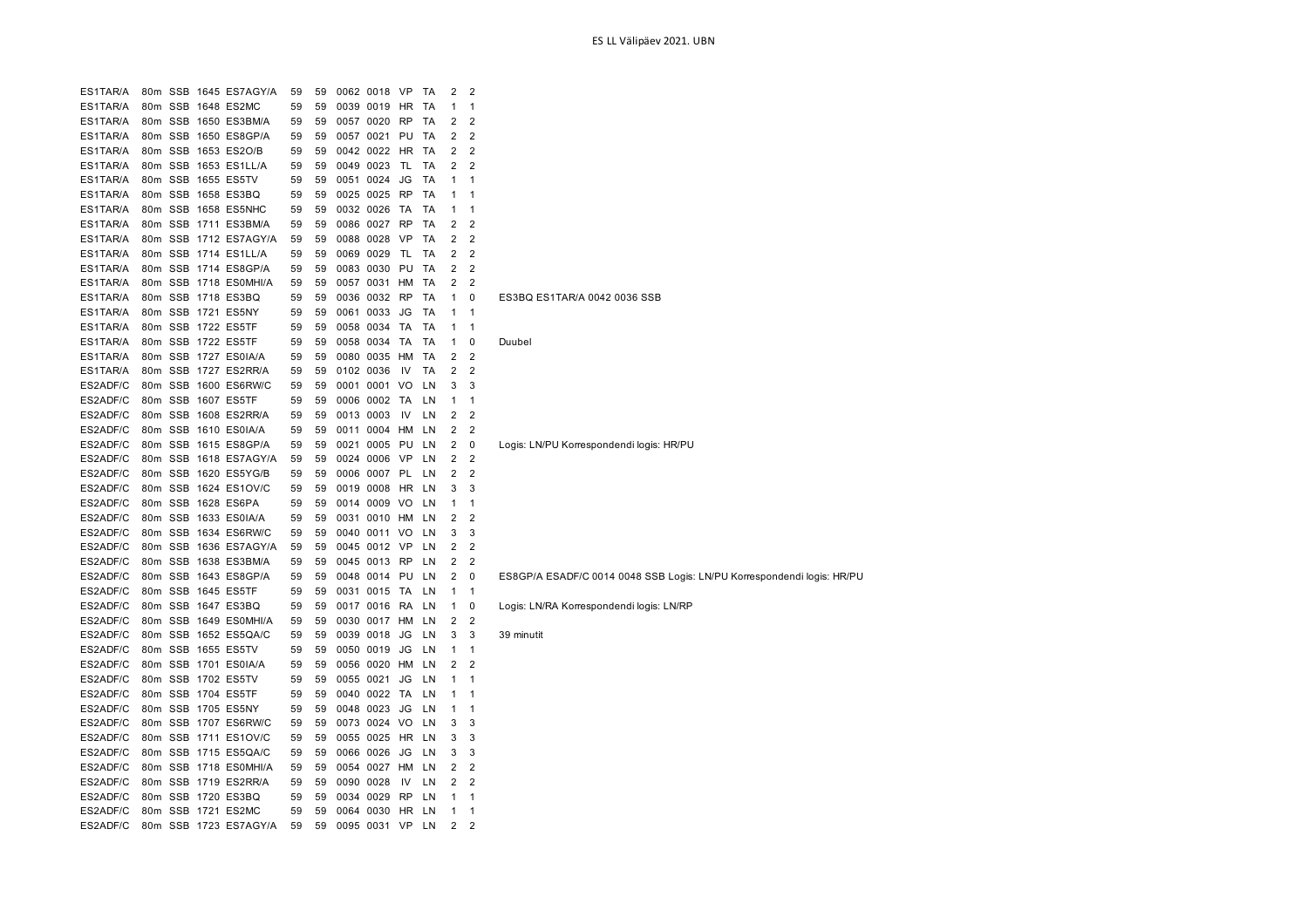| ES2ADF/C |                 |           | 80m SSB 1725 ES5YG/B  | 59  | 59  |                   | 0033 0032 PL         |           | LN.       | 2            | 2              |                             |
|----------|-----------------|-----------|-----------------------|-----|-----|-------------------|----------------------|-----------|-----------|--------------|----------------|-----------------------------|
| ES2DF/C  |                 |           | 80m SSB 1601 ES6RW/C  | 59  | 59  |                   | 0002 0001 VO         |           | <b>VP</b> | 3            | 3              |                             |
| ES2DF/C  |                 |           | 80m SSB 1602 ES0KO/C  | 59  | 59  |                   | 0001 0002 SR         |           | <b>VP</b> | 3            | 3              |                             |
| ES2DF/C  |                 |           | 80m SSB 1604 ES2RR/A  | 59  | 59  |                   | 0008 0003            | <b>IV</b> | VP        | 2            | $\overline{2}$ |                             |
| ES2DF/C  |                 |           | 80m SSB 1605 ES5NHC   | 59  | 59  |                   | 0004 0004            | TA        | VP        | 1            | 1              |                             |
| ES2DF/C  |                 |           | 80m SSB 1607 ES3BM/A  | 59  | 59  |                   | 0012 0005            | RP        | VP        | 2            | 2              |                             |
| ES2DF/C  |                 |           | 80m SSB 1608 ES2MC    | 59  | 59  |                   | 0011 0006 HR         |           | <b>VP</b> | 1            | 1              |                             |
| ES2DF/C  |                 |           | 80m SSB 1609 ES7XX    | 59  | 59  |                   | 0006 0007 VP         |           | VP        | 1            | 1              |                             |
| ES2DF/C  |                 |           | 80m SSB 1611 ES1LL/A  | 59  | 59  |                   | 0014 0008            | <b>TL</b> | VP        | 2            | $\overline{2}$ |                             |
| ES2DF/C  |                 |           | 80m SSB 1614 ES1OV/C  | 59  | 59  |                   | 0014 0009 HR         |           | VP        | 3            | 3              |                             |
| ES2DF/C  |                 |           | 80m SSB 1615 ES0IA/A  | 59  | 59  |                   | 0016 0010 HM         |           | VP        | 2            | $\overline{2}$ |                             |
| ES2DF/C  |                 |           | 80m SSB 1617 ES7AGY/A | 59  | 59  |                   | 0023 0011 VP         |           | <b>VP</b> | 2            | $\overline{2}$ |                             |
| ES2DF/C  |                 |           | 80m SSB 1617 ES5TV    | 59  | 59  |                   | 0018 0012 JG         |           | <b>VP</b> | 1            | 1              |                             |
| ES2DF/C  | 80 <sub>m</sub> |           | <b>CW 1627 ES2MC</b>  | 599 | 599 |                   | 0022 0013 HR         |           | <b>VP</b> | $\mathbf{1}$ | 1              |                             |
| ES2DF/C  |                 |           | 80m CW 1628 ES6CO/A   | 599 | 599 |                   | 0017 0014 PL         |           | <b>VP</b> | 2            | 2              |                             |
| ES2DF/C  |                 |           | 80m SSB 1635 ES5NHC   | 59  | 59  |                   | 0019 0015 TA         |           | VP        | 1            | 1              |                             |
| ES2DF/C  |                 |           | 80m SSB 1636 ES7XX    | 59  | 59  |                   | 0019 0016 VP         |           | <b>VP</b> | 1            | 1              |                             |
| ES2DF/C  |                 |           | 80m SSB 1637 ES3BM/A  | 59  | 59  |                   | 0044 0017 RP         |           | VP        | 2            | 2              |                             |
| ES2DF/C  |                 |           | 80m SSB 1639 ES1LL/A  | 59  | 59  |                   | 0040 0018            | TL        | <b>VP</b> | 2            | $\overline{2}$ |                             |
| ES2DF/C  |                 |           | 80m SSB 1641 ES8GP/A  | 59  | 59  |                   | 0045 0019 PU         |           | VP        | 2            | $\overline{2}$ |                             |
| ES2DF/C  |                 |           | 80m SSB 1642 ES5TV    | 59  | 59  |                   | 0040 0020            | JG        | <b>VP</b> | 1            | 1              |                             |
| ES2DF/C  |                 |           | 80m SSB 1643 ES6RW/C  | 59  | 59  |                   | 0051 0021 VO         |           | <b>VP</b> | 3            | 3              |                             |
| ES2DF/C  |                 |           | 80m SSB 1645 ES5NY    | 59  | 59  |                   | 0037 0022 JG         |           | <b>VP</b> | 1            | 1              |                             |
| ES2DF/C  |                 |           | 80m SSB 1647 ES0MHI/A | 59  | 59  |                   | 0029 0023 HM         |           | <b>VP</b> | 2            | 2              |                             |
| ES2DF/C  |                 |           | 80m SSB 1648 ES5QA/C  | 59  | 59  |                   | 0032 0024            | JG        | <b>VP</b> | 3            | 0              | ES5QA/C ES2DF 0024 0032 SSB |
| ES2DF/C  |                 |           | 80m SSB 1649 ES5PWN/C | 59  | 59  |                   | 0019 0025            | JG        | <b>VP</b> | 3            | 3              |                             |
| ES2DF/C  | 80 <sub>m</sub> | <b>CW</b> | 1651 ES5TV            | 599 |     | 599 0049 0026     |                      | JG        | <b>VP</b> | $\mathbf{1}$ | 1              |                             |
| ES2DF/C  |                 | 80m CW    | 1653 ES7GW/C          |     |     | 599 599 0025 0027 |                      | IV        | VP        | 3            | 3              |                             |
| ES2DF/C  | 80 <sub>m</sub> | <b>CW</b> | 1656 ES3BM/A          |     |     | 599 599 0061 0028 |                      | <b>RP</b> | VP        | 2            | 2              |                             |
| ES2DF/C  | 80m             | <b>CW</b> | 1656 ES2RR/A          |     |     | 599 599 0061 0029 |                      | IV        | VP        | 2            | $\overline{2}$ |                             |
| ES2DF/C  | 80 <sub>m</sub> | <b>CW</b> | 1657 ES5NY            |     |     | 599 599 0042 0030 |                      | JG        | <b>VP</b> | 1            | 1              |                             |
| ES2DF/C  |                 |           | 80m CW 1658 ES2JJ     |     |     | 599 599 0009 0031 |                      | <b>HR</b> | VP        | 1            | 1              |                             |
| ES2DF/C  |                 |           | 80m SSB 1702 ES3BM/A  | 59  | 59  |                   | 0068 0032            | <b>RP</b> | VP        | 2            | $\overline{2}$ |                             |
| ES2DF/C  |                 |           | 80m SSB 1703 ES7AGY/A | 59  | 59  |                   | 0074 0033            | <b>VP</b> | <b>VP</b> | 2            | $\overline{2}$ |                             |
| ES2DF/C  |                 |           | 80m SSB 1704 ES1LL/A  | 59  | 59  |                   | 0060 0034            | TL.       | <b>VP</b> | 2            | 2              |                             |
| ES2DF/C  |                 |           | 80m SSB 1706 ES5NHC   | 59  | 59  |                   | 0035 0035            | TA        | VP        | 1            | 1              |                             |
| ES2DF/C  |                 |           | 80m SSB 1707 ES5TF    | 59  | 59  |                   | 0046 0036            | <b>TA</b> | VP        | 1            | 1              |                             |
| ES2DF/C  |                 |           | 80m SSB 1708 ES2RR/A  | 59  | 59  |                   | 0073 0037            | 1V        | VP        | 2            | 2              |                             |
| ES2DF/C  |                 |           | 80m SSB 1709 ES5YG/B  | 59  | 59  |                   | 0020 0038 PL         |           | VP        | 2            | $\overline{2}$ |                             |
| ES2DF/C  |                 |           | 80m SSB 1712 ES1OV/C  | 59  | 59  |                   | 0057 0039 HR         |           | <b>VP</b> | 3            | 3              |                             |
| ES2DF/C  |                 |           | 80m SSB 1713 ES6RW/C  | 59  | 59  |                   | 0084 0040 VO         |           | <b>VP</b> | 3            | 3              |                             |
| ES2DF/C  |                 |           | 80m SSB 1714 ES7TOM/C | 59  | 59  |                   | 0006 0041 VP         |           | <b>VP</b> | 3            | 3              |                             |
| ES2DF/C  |                 |           | 80m SSB 1715 ES2MC    | 59  | 59  |                   | 0061 0042 HR         |           | <b>VP</b> | 1            | 1              |                             |
| ES2DF/C  | 80 <sub>m</sub> |           | CW 1716 ES2MC         |     |     |                   | 599 599 0062 0043 HR |           | <b>VP</b> | 1            | 1              |                             |
| ES2DF/C  |                 |           | 80m CW 1718 ES5QA/C   |     |     | 599 599 0071 0044 |                      | JG        | VP        | 3            | 3              |                             |
| ES2DF/C  | 80 <sub>m</sub> | <b>CW</b> | 1719 ES5TV            |     |     | 599 599 0074 0045 |                      | JG        | <b>VP</b> | 1            | 1              |                             |
| ES2DF/C  | 80m             | CW        | 1720 ES5NY            |     |     | 599 599 0060 0046 |                      | JG        | VP        | 1            | 1              |                             |
| ES2DF/C  | 80 <sub>m</sub> | <b>CW</b> | 1722 ES6CO/A          |     |     | 599 599 0052 0047 |                      | PL        | VP        | 2            | 2              |                             |
| ES2DF/C  | 80 <sub>m</sub> | <b>CW</b> | 1723 ES7A/B           |     |     | 599 599 0028 0048 |                      | <b>VP</b> | <b>VP</b> | 2            | 2              | 1                           |
| ES2DF/C  |                 |           | 80m CW 1723 ES3BM/A   |     |     |                   | 599 599 0094 0049 RP |           | VP        | 2            | 2              |                             |
| ES2DF/C  |                 |           | 80m SSB 1725 ES7XX    | 59  | 59  |                   | 0044 0050 VP         |           | <b>VP</b> | 1            | 1              |                             |
|          |                 |           |                       |     |     |                   |                      |           |           |              |                |                             |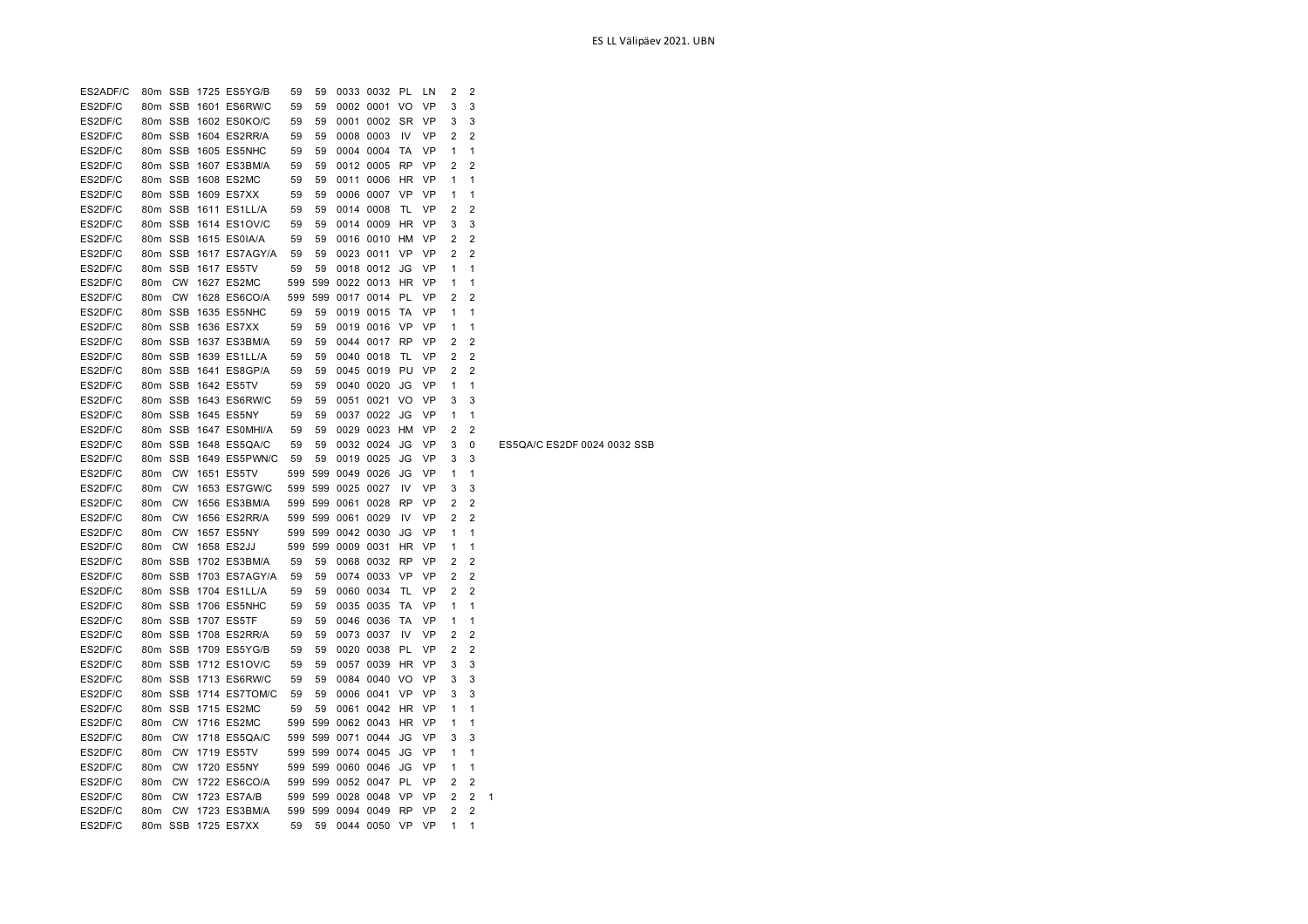| ES2DF/C |                 |         | 80m SSB 1727 ES0IA/A  | 59  | 59      | 0079 0051 HM |           | <b>VP</b> | 2              | $\overline{2}$ |                                                                        |
|---------|-----------------|---------|-----------------------|-----|---------|--------------|-----------|-----------|----------------|----------------|------------------------------------------------------------------------|
| ES2DF/C |                 |         | 80m SSB 1728 ES5NY    | 59  | 59      | 0066 0052    | JG        | VP        | 1              | $\mathbf{1}$   |                                                                        |
| ES2DF/C |                 |         | 80m SSB 1729 ES5QA/C  | 59  | 59      | 0078 0053    | JG        | VP        | 3              | 3              |                                                                        |
| ES2JJ   |                 |         | 80m SSB 1615 ES1LL    | 59  | 59      | 0020 0001    | HR        | HR        | 0              | 0              | / ES1LL/A ES2JJ 0001 0020 SSB                                          |
| ES2JJ   |                 |         | 80m SSB 1616 ES7AY/A  | 59  | 59      | 0026 0002    | <b>VP</b> | <b>HR</b> | 2              | $\mathbf 0$    | / ES7AGY/A ES2JJ 0002 0026 SSB                                         |
| ES2JJ   |                 |         | 80m SSB 1621 ES8GP/A  | 59  | 59      | 0026 0003    | PU        | HR        | 2              | 2              |                                                                        |
| ES2JJ   | 80m             |         | CW 1640 ES2RR/A       | 599 | 599     | 0052 0004    | IV        | HR        | 2              | 2              |                                                                        |
| ES2JJ   |                 |         | 80m SSB 1644 ES6RV/C  | 59  | 59      | 0059 0005 VO |           | <b>HR</b> | 3              | 0              | / ES6RW/C ES2JJ 0005 0059 SSB                                          |
| ES2JJ   |                 |         | 80m SSB 1647 ES5QA/C  | 59  | 59      | 0036 0006    | JG        | HR        | 3              | 0              | ES5QA/C ES0IA/A 0050 0036 SSB Logis: HR/JG Korrespondendi logis: HM/JG |
| ES2JJ   |                 |         | 80m SSB 1649 ES2O/B   | 59  | 59      | 0041 0007    | HR        | HR        | 2              | $\overline{2}$ |                                                                        |
| ES2JJ   |                 |         | 80m SSB 1653 ES7A/B   | 59  | 59      | 0012 0008    | <b>VP</b> | <b>HR</b> | $\overline{2}$ | $\overline{2}$ | $\overline{1}$                                                         |
| ES2JJ   | 80 <sub>m</sub> |         | CW 1654 ES2DF/C       | 599 | 599     | 0031 0009 VP |           | HR        | 3              | 3              |                                                                        |
| ES2JJ   | 80 <sub>m</sub> |         | CW 1700 ES5QA/C       | 599 | 599     | 0055 0010    | JG        | HR        | 3              | 3              |                                                                        |
| ES2JJ   | 80m             |         | CW 1705 ES7A/B        | 599 | 599     | 0021 0011 VP |           | HR        | 2              | 2              | $\overline{1}$                                                         |
| ES2JJ   |                 | 80m SSB | 177 ES3BM/A           | 59  | 59      | 0081 0012 RP |           | HR        | 2              | 0              | 66 minutit Side on peetud väljaspool võistluse aega                    |
| ES2JJ   |                 |         | 80m SSB 1712 ES2RR/A  | 59  | 59      | 0088 0013    | IV        | HR        | $\overline{2}$ | 2              |                                                                        |
| ES2JJ   |                 |         | 80m SSB 1715 ES0MHI/A | 59  | 59      | 0058 0014    | HM        | HR        | $\overline{2}$ | 2              |                                                                        |
| ES2JJ   | 80 <sub>m</sub> |         | CW 1722 ES5QA/C       | 599 | 599     | 0077 0015    | JG        | <b>HR</b> | 3              | $\mathbf 0$    | Duubel                                                                 |
| ES2JJ   | 80 <sub>m</sub> |         | CW 1723 ES6CO/A       |     | 599 599 | 0054 0016    | PL        | <b>HR</b> | $\overline{2}$ | $\overline{2}$ |                                                                        |
| ES2JJ   | 80m             |         | CW 1727 ES3BM/A       | 599 | 599     | 0097 0017 RP |           | HR        | 2              | 2              |                                                                        |
| ES2MC   |                 |         | 80m SSB 1600 ES0IA/A  | 59  | 59      | 0001 0001 HM |           | HR        | 2              | 2              |                                                                        |
| ES2MC   |                 |         | 80m SSB 1600 ES2RR/A  | 59  | 59      | 0001 0002    | IV        | HR        | 2              | $\overline{2}$ |                                                                        |
| ES2MC   |                 |         | 80m SSB 1602 ES1LL/A  | 59  | 59      | 0002 0003    | TL        | HR        | 2              | 0              | Logis: HR/TL Korrespondendi logis: HK/TL                               |
| ES2MC   |                 |         | 80m SSB 1603 ES6RW/C  | 59  | 59      | 0008 0004 VO |           | <b>HR</b> | 3              | 3              |                                                                        |
| ES2MC   |                 |         | 80m SSB 1605 ES7AGY/A | 59  | 59      | 0005 0005 VP |           | <b>HR</b> | $\overline{2}$ | $\overline{2}$ |                                                                        |
| ES2MC   |                 |         | 80m SSB 1605 ES3BM/A  | 59  | 59      | 0007 0006 RP |           | HR        | 2              | $\overline{2}$ |                                                                        |
| ES2MC   |                 |         | 80m SSB 1606 ES2O/B   | 59  | 59      | 0004 0007 HR |           | HR        | 2              | 2              |                                                                        |
| ES2MC   |                 |         | 80m SSB 1607 ES7A/B   | 59  | 59      | 0003 0008 VP |           | HR        | 2              | 2              | $\overline{1}$                                                         |
| ES2MC   |                 |         | 80m SSB 1607 ES1OV/C  | 59  | 59      | 0010 0009    | HR        | HR        | 3              | 3              |                                                                        |
| ES2MC   |                 |         | 80m SSB 1608 ES8AY/A  | 59  | 59      | 0007 0010    | PU        | HR        | $\overline{2}$ | 2              |                                                                        |
| ES2MC   |                 |         | 80m SSB 1608 ES2DF/C  | 59  | 59      | 0006 0011 VP |           | <b>HR</b> | 3              | 3              |                                                                        |
| ES2MC   |                 |         | 80m SSB 1611 ES8GP/A  | 59  | 59      | 0017 0012 PU |           | <b>HR</b> | $\overline{2}$ | 2              |                                                                        |
| ES2MC   | 80m             |         | CW 1615 ES7GW/C       | 599 | 599     | 0006 0013    | IV        | HR        | 3              | 3              |                                                                        |
| ES2MC   | 80m             |         | CW 1616 ES2RR/A       | 599 | 599     | 0023 0014    | .IV       | HR        | 2              | 2              |                                                                        |
| ES2MC   |                 |         | 80m SSB 1617 ES0MHI/A | 59  | 59      | 0012 0015 HM |           | HR        | 2              | $\overline{2}$ |                                                                        |
| ES2MC   |                 |         | 80m SSB 1618 ES6CO/A  | 59  | 59      | 0010 0016    | PL        | HR        | 2              | 0              | ES6CO/A ES2MC 0018 0010 SSB                                            |
| ES2MC   |                 |         | 80m SSB 1621 ES7GW/C  | 59  | 59      | 0008 0017    | <b>IV</b> | <b>HR</b> | 3              | 3              |                                                                        |
| ES2MC   |                 |         | 80m SSB 1622 ES5YG/B  | 59  | 59      | 0009 0018    | PL        | HR        | 2              | 2              |                                                                        |
| ES2MC   |                 |         | 80m SSB 1623 ES1TAR/A | 59  | 59      | 0010 0019 TA |           | HR        | 2              | 2              |                                                                        |
| ES2MC   |                 |         | 80m CW 1626 ES3BM/A   | 599 | 599     | 0027 0020 RP |           | <b>HR</b> | 2              | 2              |                                                                        |

ES2MC 80m CW 1626 ES6CO/A 599 599 0016 0021 PL HR 2 2 ES2MC 80m CW 1627 ES2DF/C 599 599 0013 0022 VP HR 3 3 ES2MC 80m CW 1629 ES5YG/B 599 599 0013 0023 PL HR 2 2 ES2MC 80m SSB 1630 ES2RR/A 59 59 0034 0024 IV HR 2 2 ES2MC 80m SSB 1631 ES0IA/A 59 59 0028 0025 HM HR 2 2 ES2MC 80m SSB 1631 ES6RW/C 59 59 0035 0026 VO HR 3 3 ES2MC 80m SSB 1632 ES1LL/A 59 59 0028 0027 TL HR 2 2 ES2MC 80m SSB 1633 ES3BM/A 59 59 0033 0028 RP HR 2 2 ES2MC 80m SSB 1633 ES7AGY/A 59 59 0041 0029 VP HR 2 2 ES2MC 80m SSB 1635 ES6CO/A 59 59 0020 0030 PL HR 2 2 ES2MC 80m SSB 1636 ES2O/B 59 59 0022 0031 HR HR 2 2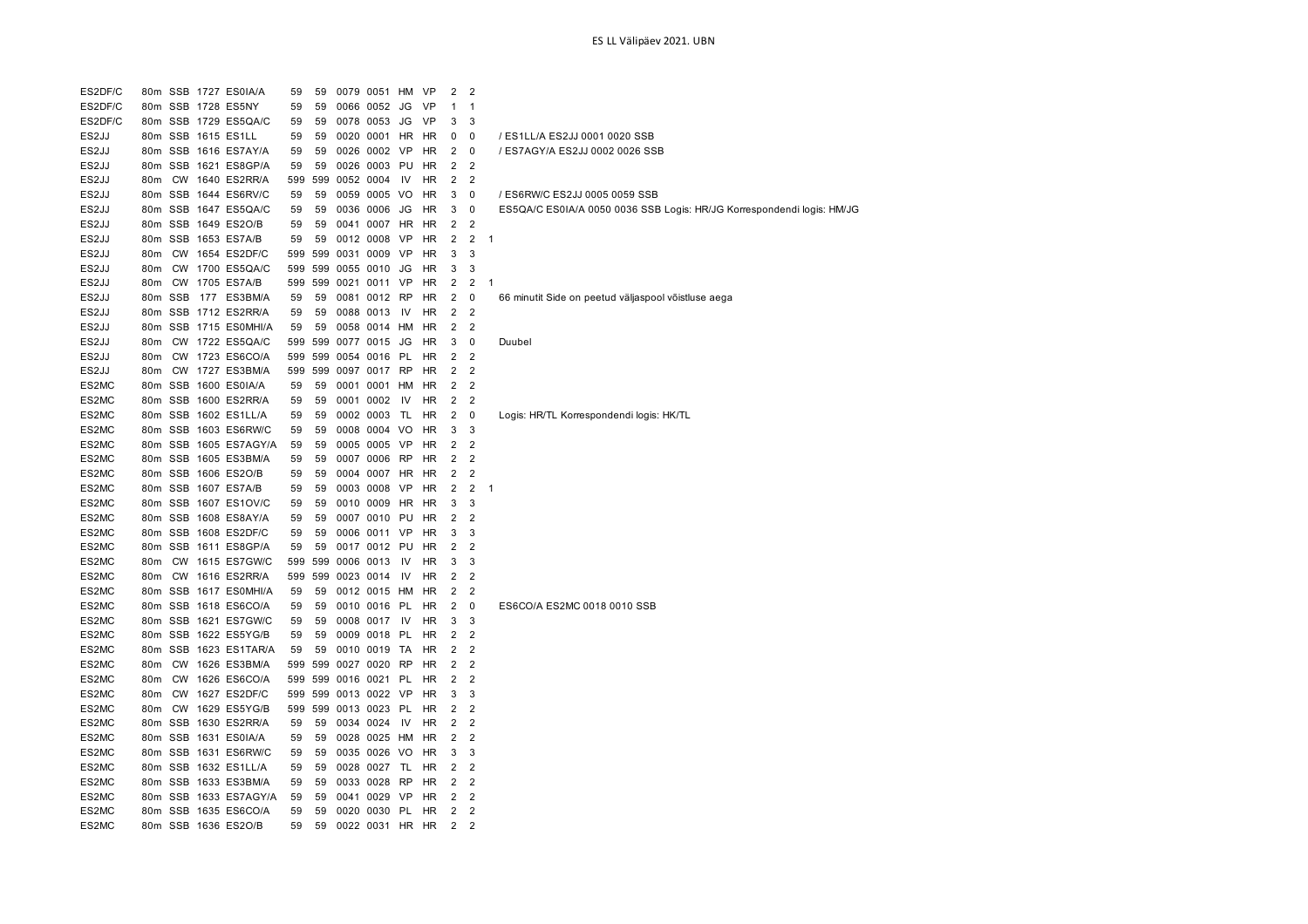| ES2MC         | 80m             |           | SSB 1636 ES1OV/C      | 59  | 59  |               | 0028 0032    | HR        | <b>HR</b> | 3              | 3              |                                                                        |
|---------------|-----------------|-----------|-----------------------|-----|-----|---------------|--------------|-----------|-----------|----------------|----------------|------------------------------------------------------------------------|
| ES2MC         | 80m             |           | SSB 1638 ES5PWN/C     | 59  | 59  |               | 0012 0033    | JG        | HR        | 3              | 3              |                                                                        |
| ES2MC         | 80m             |           | SSB 1639 ES0KO/C      | 59  | 59  |               | 0016 0034    | <b>SR</b> | HR        | 3              | 3              |                                                                        |
| ES2MC         | 80m             |           | SSB 1640 ES8GP/A      | 59  | 59  |               | 0042 0035    | PU        | HR        | 2              | 2              |                                                                        |
| ES2MC         | 80 <sub>m</sub> | <b>CW</b> | 1642 ES2RR/A          | 599 |     | 599 0050 0036 |              | -IV       | <b>HR</b> | $\overline{2}$ | 2              |                                                                        |
| ES2MC         | 80 <sub>m</sub> | <b>CW</b> | 1643 ES5QA/C          | 599 | 599 |               | 0030 0037    | JG        | <b>HR</b> | 3              | 3              |                                                                        |
| ES2MC         | 80 <sub>m</sub> |           | SSB 1647 ES8AY/A      | 59  | 59  |               | 0031 0038    | PU        | <b>HR</b> | $\overline{2}$ | $\overline{2}$ |                                                                        |
| ES2MC         | 80m             |           | SSB 1648 ES1TAR/A     | 59  | 59  |               | 0019 0039    | TA        | HR        | $\overline{2}$ | $\overline{2}$ |                                                                        |
| ES2MC         |                 |           | 80m SSB 1648 ES7A/B   | 59  | 59  |               | 0010 0040 VP |           | HR        | $\overline{2}$ | $\overline{2}$ | 1                                                                      |
| ES2MC         |                 |           | 80m SSB 1650 ES3BEC/A | 59  | 59  |               | 0020 0041    | JR        | HR        | 2              | 2              | 1                                                                      |
| ES2MC         |                 |           | 80m SSB 1653 ES5QA/C  | 59  | 59  |               | 0043 0042 JG |           | <b>HR</b> | 3              | 3              | 39 minutit                                                             |
| ES2MC         | 80m             |           | SSB 1654 ES0MHI/A     | 59  | 59  |               | 0038 0043 HM |           | <b>HR</b> | $\overline{2}$ | 2              |                                                                        |
| ES2MC         | 80m             | <b>CW</b> | 1657 ES3BM/A          | 599 | 599 |               | 0063 0044    | RP        | <b>HR</b> | $\overline{2}$ | $\overline{2}$ |                                                                        |
| ES2MC         | 80m             | <b>CW</b> | 1658 ES7GW/C          | 599 | 599 |               | 0029 0045    | IV        | HR        | 3              | 3              |                                                                        |
| ES2MC         | 80m             | <b>CW</b> | 1700 ES5QA/C          | 599 | 599 |               | 0052 0046    | JG        | HR        | 3              | 3              |                                                                        |
| ES2MC         | 80 <sub>m</sub> | <b>CW</b> | 1701 ES2RR/A          | 599 | 599 |               | 0066 0047    | IV        | <b>HR</b> | $\overline{2}$ | $\overline{2}$ |                                                                        |
| ES2MC         | 80m             |           | SSB 1703 ES7AGY/A     | 59  | 59  |               | 0072 0048    | VP        | HR        | 2              | 2              |                                                                        |
| ES2MC         | 80m             |           | SSB 1703 ES1LL/A      | 59  | 59  |               | 0058 0049    | TL        | HR        | $\overline{2}$ | $\overline{2}$ |                                                                        |
| ES2MC         | 80m             |           | SSB 1704 ES0IA/A      | 59  | 59  |               | 0063 0050 HM |           | HR        | 2              | 2              |                                                                        |
| ES2MC         | 80m             |           | SSB 1705 ES2O/B       | 59  | 59  |               | 0052 0051 HR |           | HR        | $\overline{2}$ | $\overline{2}$ |                                                                        |
| ES2MC         | 80 <sub>m</sub> |           | SSB 1705 ES6RW/C      | 59  | 59  |               | 0072 0052    | - VO      | HR        | 3              | 3              |                                                                        |
| ES2MC         |                 |           | 80m SSB 1706 ES5PWN/C | 59  | 59  |               | 0026 0053    | JG        | <b>HR</b> | 3              | 3              |                                                                        |
| ES2MC         |                 |           | 80m SSB 1706 ES5QA/C  | 59  | 59  |               | 0059 0054    | JG        | <b>HR</b> | 3              | 3              |                                                                        |
| ES2MC         |                 |           | 80m SSB 1707 ES2RR/A  | 59  | 59  |               | 0071 0055    | - IV      | <b>HR</b> | 2              | $\overline{2}$ |                                                                        |
| ES2MC         | 80m             |           | SSB 1708 ES0MHI/A     | 59  | 59  |               | 0047 0056    | HM        | HR        | $\overline{2}$ | 2              |                                                                        |
| ES2MC         |                 |           | 80m SSB 1710 ES6CO/A  | 59  | 59  |               | 0045 0057 PL |           | HR        | $\mathbf 2$    | $\overline{2}$ |                                                                        |
| ES2MC         | 80 <sub>m</sub> |           | SSB 1710 ES7GW/C      | 59  | 59  |               | 0039 0058    | IV        | <b>HR</b> | 3              | 3              |                                                                        |
| ES2MC         | 80m             |           | SSB 1712 ES3BM/A      | 59  | 59  |               | 0085 0059    | RP        | HR        | $\overline{2}$ | $\pmb{0}$      | Logis: HR/RP Korrespondendi logis: JG/RP                               |
| ES2MC         | 80m             |           | SSB 1713 ES8GP/A      | 59  | 59  |               | 0080 0060    | PU        | HR        | $\overline{2}$ | $\overline{2}$ |                                                                        |
| ES2MC         |                 |           | 80m SSB 1715 ES2DF/C  | 59  | 59  |               | 0042 0061 VP |           | HR        | 3              | 3              |                                                                        |
| ES2MC         | 80m             | <b>CW</b> | 1716 ES2DF/C          | 599 | 599 |               | 0043 0062 VP |           | HR        | 3              | 3              |                                                                        |
| ES2MC         | 80 <sub>m</sub> |           | SSB 1719 ES8AY/A      | 59  | 59  |               | 0047 0063 PU |           | <b>HR</b> | $\overline{2}$ | $\overline{2}$ |                                                                        |
| ES2MC         | 80 <sub>m</sub> |           | SSB 1720 ES2ADF/C     | 59  | 59  |               | 0030 0064    | LN        | <b>HR</b> | 3              | 3              |                                                                        |
| ES2MC         | 80m             |           | SSB 1721 ES3HEA/A     | 59  | 59  |               | 0004 0065    | RP        | HR        | $\overline{2}$ | 2              | 1                                                                      |
| ES2MC         | 80m             |           | SSB 1721 ES1OV/C      | 59  | 59  |               | 0065 0066    | HR        | HR        | 3              | 3              |                                                                        |
| ES2MC         | 80m             |           | SSB 1722 ES6QZ/C      | 59  | 59  |               | 0032 0067    | PL        | HR        | 3              | 3              | 1                                                                      |
| ES2MC         | 80 <sub>m</sub> |           | SSB 1725 ES7TOM/C     | 59  | 59  |               | 0012 0068 VP |           | <b>HR</b> | 3              | 3              |                                                                        |
| ES2MC         | 80m             | <b>CW</b> | 1727 ES7GW/C          | 599 | 599 |               | 0046 0069    | IV        | <b>HR</b> | 3              | 3              |                                                                        |
| ES2O/B        | 80m             |           | SSB 1601 ES3BM/A      | 59  | 59  |               | 0002 0001 RP |           | HR        | $\overline{2}$ | $\overline{2}$ |                                                                        |
| ES2O/B        | 80m             |           | SSB 1602 ES5TV        | 59  | 59  |               | 0004 0002    | JG        | <b>HR</b> | $\mathbf{1}$   | 1              |                                                                        |
| ES2O/B        | 80m             |           | SSB 1603 ES1LL/A      | 59  | 59  |               | 0004 0003    | TL        | HR        | $\overline{2}$ | 0              | ES1LL/A ES2OM/B 0003 0004 SSB Logis: HR/TL Korrespondendi logis: HK/TL |
| ES2O/B        | 80m             |           | SSB 1606 ES2MC        | 59  | 59  |               | 0007 0004    | HR        | HR        | 1              | 1              |                                                                        |
| <b>ES20/B</b> | 80m             |           | SSB 1608 ES8GP/A      | 59  | 59  |               | 0010 0005    | PU        | <b>HR</b> | 2              | $\overline{2}$ |                                                                        |
|               |                 |           |                       |     |     |               |              |           |           |                |                |                                                                        |
| ES2O/B        | 80 <sub>m</sub> |           | SSB 1612 ES7AGY/A     | 59  | 59  |               | 0016 0006    | VP        | <b>HR</b> | 2              | 2              |                                                                        |
| <b>ES20/B</b> | 80m             |           | <b>SSB 1618 ES7XX</b> | 59  | 59  |               | 0010 0007 VP |           | HR        | 1              | $\mathbf{1}$   |                                                                        |
| ES2O/B        | 80m             |           | SSB 1620 ES2CR        | 59  | 59  |               | 0028 0008    | 1V        | HR        | 1              | 0              | / ES2RR/A ES2O/B 0008 0028 SSB                                         |
| ES2O/B        | 80m             |           | SSB 1621 ES0IA/A      | 59  | 59  |               | 0021 0009    | HM        | HR        | 2              | $\overline{2}$ |                                                                        |
| ES2O/B        | 80m             |           | SSB 1623 ES5NHC       | 59  | 59  |               | 0014 0010    | TA        | <b>HR</b> | $\mathbf{1}$   | 1              |                                                                        |
| ES2O/B        | 80 <sub>m</sub> |           | SSB 1625 ES1TAR/A     | 59  | 59  |               | 0011 0011    | TA        | <b>HR</b> | $\overline{2}$ | $\overline{2}$ |                                                                        |
| ES2O/B        | 80m             |           | SSB 1625 ES5NY        | 59  | 59  |               | 0020 0012 JG |           | HR        | 1              | 1              |                                                                        |
| ES2O/B        |                 |           | 80m SSB 1626 ES5PWN/C | 59  | 59  |               | 0006 0013 TA |           | HR        | 3              | 0              | Logis: HR/TA Korrespondendi logis: HR/JG                               |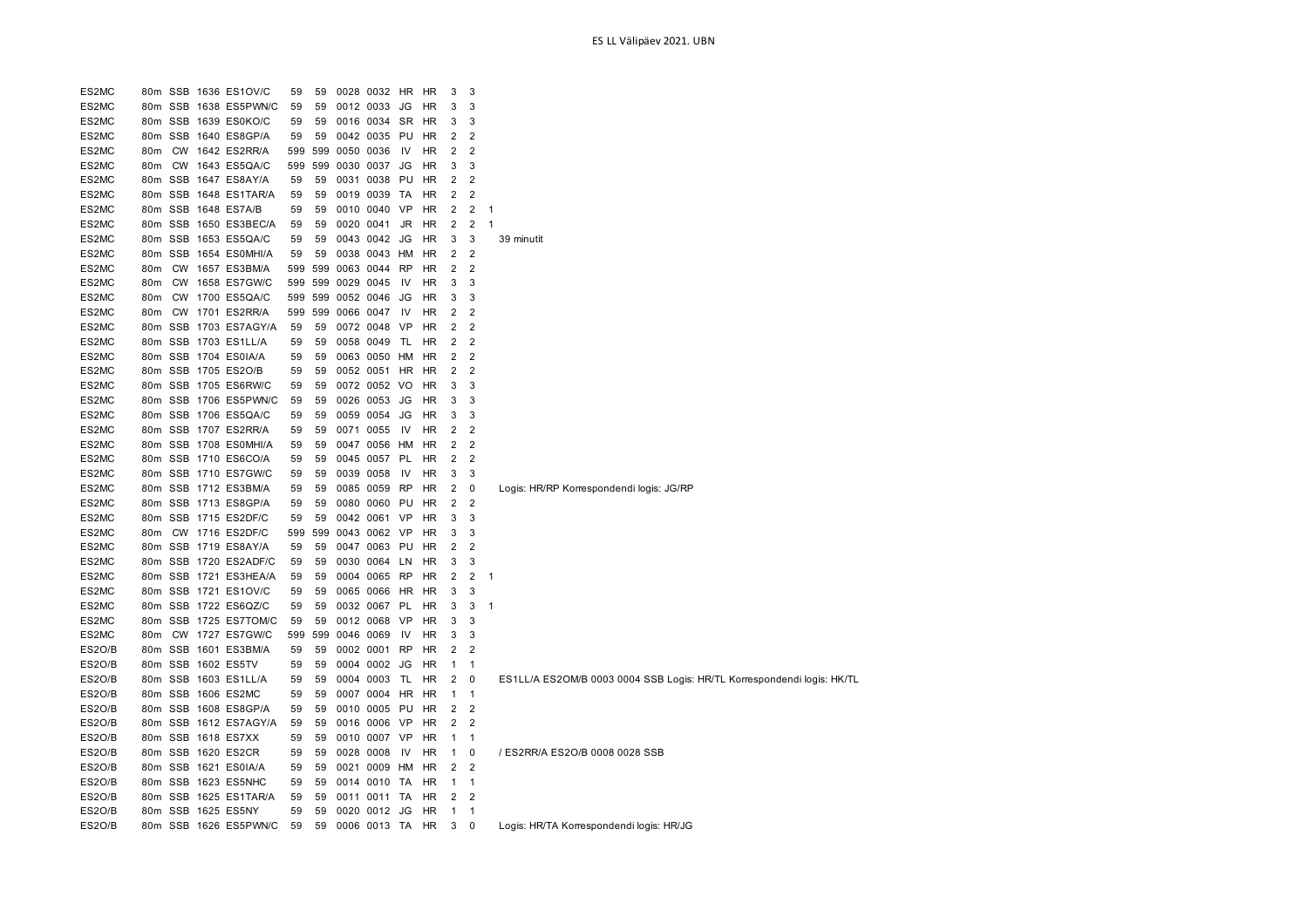| ES2O/B           |         | 80m SSB 1627 ES6RMR                         | 59 | 59 | 0011 0014 VC |      | HR        | 1              | -1             |                                                                            |
|------------------|---------|---------------------------------------------|----|----|--------------|------|-----------|----------------|----------------|----------------------------------------------------------------------------|
| ES2O/B           | 80m SSB | 1627 ES1O/B                                 | 59 | 59 | 0009 0015 HR |      | HR        | 2              | 2              |                                                                            |
| ES2O/B           |         | 80m SSB 1628 ES8AY/A                        | 59 | 59 | 0015 0016 PU |      | HR        | 2              | $\overline{2}$ |                                                                            |
| <b>ES20/B</b>    |         | 80m SSB 1628 ES1OV/C                        | 59 | 59 | 0023 0017 HR |      | HR        | 3              | 3              |                                                                            |
| ES2O/B           |         | 80m SSB 1633 ES5NHC                         | 59 | 59 | 0017 0018 TA |      | HR        | 1              | 1              |                                                                            |
| ES2O/B           |         | 80m SSB 1633 ES3BM                          | 59 | 59 | 0035 0019 RP |      | HR        | $\mathbf{1}$   | 0              | Viga: korrespondendi kutsung valesti                                       |
| ES2O/B           |         | 80m SSB 1634 ES1LL/A                        | 59 | 59 | 0032 0020 TL |      | HR        | 2              | 2              |                                                                            |
| ES2O/B           |         | 80m SSB 1635 ES7AGY/A                       | 59 | 59 | 0048 0021 VP |      | HR        | $\overline{2}$ | $\overline{2}$ |                                                                            |
| ES2O/B           |         | 80m SSB 1636 ES2MC                          | 59 | 59 | 0031 0022 HR |      | HR        | $\mathbf{1}$   | 1              |                                                                            |
| ES2O/B           |         | 80m SSB 1636 ES0IA/A                        | 59 | 59 | 0035 0023 HM |      | HR        | 2              | $\overline{2}$ |                                                                            |
| ES2O/B           |         | 80m SSB 1636 ES5TV                          | 59 | 59 | 0324 0024 JG |      | HR        | 1              | 0              | Antud tööliigiga sellist kontrollnumbrit pole / ES5TV ES2O/B 0024 0032 SSB |
| ES2O/B           |         | 80m SSB 1637 ES5TF                          | 59 | 59 | 0023 0025 TA |      | HR        | $\mathbf{1}$   | 1              |                                                                            |
| ES2O/B           | 80m SSB | 1638 ES5NY                                  | 59 | 59 | 0028 0026 JG |      | HR        | 1              | 1              |                                                                            |
| ES2O/B           |         | 80m SSB 1640 ES8GP/A                        | 59 | 59 | 0043 0027 PU |      | HR        | 2              | $\overline{2}$ |                                                                            |
| ES2O/B           | 80m SSB | 1641 ES6PA                                  | 59 | 59 | 0025 0028 VO |      | HR        | 1              | 1              |                                                                            |
| ES2O/B           |         | 80m SSB 1641 ES8AY                          | 59 | 59 | 0027 0029 PU |      | HR        | 1              | $\mathbf 0$    | / ES8AY/A ES2O/B 0029 0027 SSB                                             |
| ES2O/B           |         | 80m SSB 1642 ES6CO/A                        | 59 | 59 | 0026 0030 PL |      | HR        | 2              | $\overline{2}$ |                                                                            |
| ES2O/B           |         | 80m SSB 1642 ES3BQ                          | 59 | 59 | 0016 0031 RP |      | HR        | $\mathbf{1}$   | $\mathbf{1}$   |                                                                            |
| ES2O/B           |         | 80m SSB 1643 ES5GI                          | 59 | 59 | 0009 0032 JG |      | HR        | 1              | 1              |                                                                            |
| ES2O/B           |         | 80m SSB 1644 ES6RMR                         | 59 | 59 | 0020 0033 VC |      | HR        | $\mathbf{1}$   | $\mathbf{1}$   |                                                                            |
| ES2O/B           |         | 80m SSB 1644 ES5T/B                         | 59 | 59 | 0002 0034 TA |      | HR        | 2              | $\overline{2}$ |                                                                            |
| ES2O/B           |         | 80m SSB 1645 ES6QZ/C                        |    | 59 | 0011 0035 PL |      |           |                | 3              | $\mathbf{1}$                                                               |
|                  |         |                                             | 59 |    |              |      | HR        | 3              |                |                                                                            |
| ES2O/B<br>ES2O/B |         | 80m SSB 1646 ES1O/B<br>80m SSB 1647 ES1OV/C | 59 | 59 | 0017 0036 HR |      | HR        | 2              | $\overline{2}$ |                                                                            |
|                  |         |                                             | 59 | 59 | 0035 0037 HR |      | HR        | 3              | 3              |                                                                            |
| ES2O/B           | 80m SSB | 1647 ES0KO/C                                | 59 | 59 | 0018 0038 SR |      | HR        | 3              | 3              |                                                                            |
| ES2O/B           |         | 80m SSB 1650 ES7XX                          | 59 | 59 | 0026 0039 VP |      | HR        | 1              | 1              |                                                                            |
| ES2O/B           | 80m SSB | 1652 ES2RR/A                                | 59 | 59 | 0058 0040    | IV   | HR        | 2              | $\overline{2}$ |                                                                            |
| ES2O/B           |         | 80m SSB 1652 ES2JJ                          | 59 | 59 | 0007 0041 HR |      | HR        | 1              | 1              |                                                                            |
| ES2O/B           |         | 80m SSB 1653 ES1TAR/A                       | 59 | 59 | 0022 0042 TA |      | HR        | 2              | $\overline{2}$ |                                                                            |
| ES2O/B           |         | 80m SSB 1658 ES5RIM                         | 59 | 59 | 0009 0043 JG |      | HR        | 1              | 1              |                                                                            |
| ES2O/B           | 80m SSB | 1659 ES7A/B                                 | 59 | 59 | 0016 0044 VP |      | HR        | $\overline{2}$ | $\overline{2}$ | 1                                                                          |
| ES2O/B           |         | 80m SSB 1659 ES3HEA/A                       | 59 | 59 | 0002 0045 RP |      | HR        | 2              | 2              | $\mathbf{1}$                                                               |
| ES2O/B           |         | 80m SSB 1701 ES5TV                          | 59 | 59 | 0054 0046 JG |      | HR        | 1              | 1              |                                                                            |
| ES2O/B           |         | 80m SSB 1701 ES8AY/A                        | 59 | 59 | 0037 0047 PU |      | HR        | 2              | $\overline{2}$ |                                                                            |
| ES2O/B           |         | 80m SSB 1702 ES0MHI/A                       | 59 | 59 | 0042 0048 HM |      | HR        | 2              | $\overline{2}$ |                                                                            |
| ES2O/B           |         | 80m SSB 1702 ES6PA                          | 59 | 59 | 0035 0049 VO |      | HR        | $\mathbf{1}$   | 1              |                                                                            |
| ES2O/B           |         | 80m SSB 1703 ES7GW/C                        | 59 | 59 | 0031 0050    | 1V   | HR        | 3              | 3              |                                                                            |
| ES2O/B           |         | 80m SSB 1704 ES1OV/C                        | 59 | 59 | 0050 0051 HR |      | HR        | 3              | 3              |                                                                            |
| ES2O/B           |         | 80m SSB 1704 ES2MC                          | 59 | 59 | 0051 0052 HR |      | HR        | 1              | 1              |                                                                            |
| ES2O/B           |         | 80m SSB 1706 ES8GP/A                        | 59 | 59 | 0068 0053 PU |      | HR        | 2              | 2              |                                                                            |
| ES2O/B           |         | 80m SSB 1706 ES6RMR                         | 59 | 59 | 0033 0054 VC |      | HR        | $\mathbf{1}$   | 1              |                                                                            |
| <b>ES20/B</b>    |         | 80m SSB 1708 ES5TF                          | 59 | 59 | 0048 0055 TA |      | HR        | 1              | 1              |                                                                            |
| <b>ES20/B</b>    |         | 80m SSB 1708 ES7AGY/A                       | 59 | 59 | 0084 0056 VP |      | HR        | $\overline{2}$ | $\overline{2}$ |                                                                            |
| <b>ES20/B</b>    |         | 80m SSB 1709 ES3BM/A                        | 59 | 59 | 0079 0057 RP |      | HR        | 2              | $\overline{2}$ |                                                                            |
| ES2O/B           |         | 80m SSB 1710 ES5NY                          | 59 | 59 | 0054 0058 JG |      | HR        | $\mathbf{1}$   | $\mathbf{1}$   |                                                                            |
| <b>ES20/B</b>    |         | 80m SSB 1711 ES1LL/A                        | 59 | 59 | 0068 0059 TL |      | HR        | 2              | $\overline{2}$ |                                                                            |
| ES2O/B           |         | 80m SSB 1713 ES5QA/C                        | 59 | 59 | 0065 0060 JG |      | HR        | 3              | 3              |                                                                            |
| ES2O/B           |         | 80m SSB 1714 ES2RR/A                        | 59 | 59 | 0086 0061    | - IV | HR        | 2              | 2              |                                                                            |
| ES2O/B           |         | 80m SSB 1715 ES7XX                          | 59 | 59 | 0041 0062 VP |      | HR        | 1              | $\mathbf{1}$   |                                                                            |
| ES2O/B           |         | 80m SSB 1717 ES5NHC                         | 59 | 59 | 0042 0063 TA |      | HR        | $\mathbf{1}$   | 1              |                                                                            |
| ES2O/B           |         | 80m SSB 1719 ES7A/B                         | 59 | 59 | 0026 0064 VP |      | <b>HR</b> | 2              | $\overline{2}$ | -1                                                                         |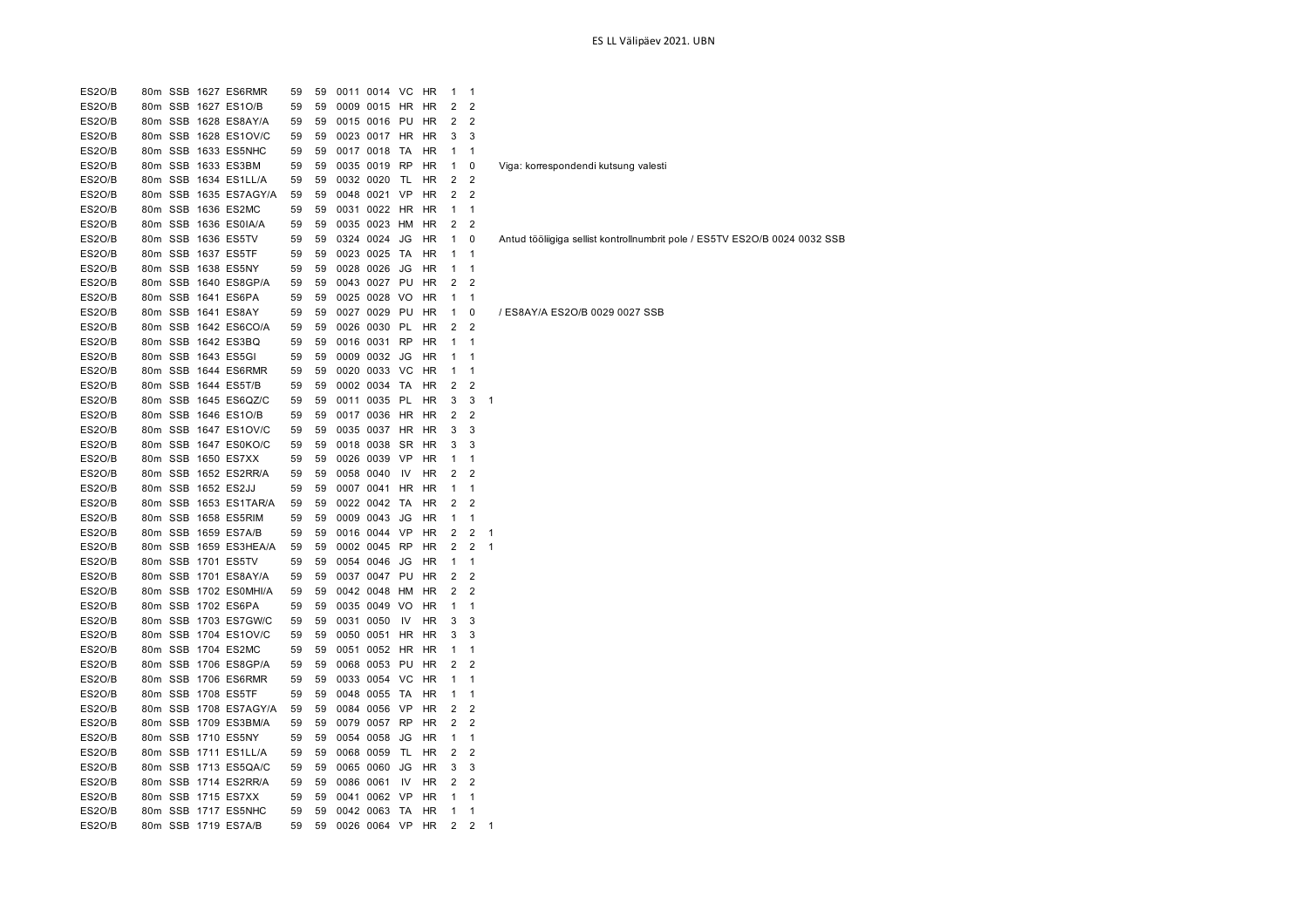| ES2O/B  |                 |  | 80m SSB 1720 ES6RW/C  | 59  | 59  |               | 0092 0065 VO |           | <b>HR</b> | 3              | 0              | ES6RW/C ES1O/B 0065 0092 SSB             |
|---------|-----------------|--|-----------------------|-----|-----|---------------|--------------|-----------|-----------|----------------|----------------|------------------------------------------|
| ES2O/B  |                 |  | 80m SSB 1721 ES5PWN/C | 59  | 59  |               | 0034 0066    | JG        | HR        | 3              | 3              |                                          |
| ES2O/B  |                 |  | 80m SSB 1724 ES0IA/A  | 59  | 59  |               | 0077 0067    | HM        | HR        | 2              | $\overline{2}$ |                                          |
| ES2O/B  |                 |  | 80m SSB 1725 ES3BQ    | 59  | 59  |               | 0041 0068    | <b>RP</b> | HR        | 1              | 1              |                                          |
| ES2O/B  |                 |  | 80m SSB 1726 ES5T/B   | 59  | 59  |               | 0023 0069    | TA        | HR        | 2              | 2              |                                          |
| ES2O/B  |                 |  | 80m SSB 1726 ES5YG/B  | 59  | 59  |               | 0031 0070    | PL        | HR        | 2              | $\overline{2}$ |                                          |
| ES2R    |                 |  | 80m SSB 1628 ES0IA/A  | 59  | 59  |               | 0024 0001    | HМ        | HR        | $\overline{2}$ | $\overline{2}$ |                                          |
| ES2R    |                 |  | 80m SSB 1629 ES6RW/C  | 59  | 59  |               | 0032 0002 VO |           | HR        | 3              | 3              |                                          |
| ES2R    |                 |  | 80m SSB 1729 ES0IA/A  | 59  | 59  |               | 0081 0003 HM |           | HR        | $\overline{2}$ | $\overline{2}$ |                                          |
| ES2RR/A |                 |  | 80m SSB 1600 ES2MC    | 59  | 59  |               | 0002 0001    | <b>HR</b> | IV        | 1              | $\mathbf{1}$   |                                          |
| ES2RR/A |                 |  | 80m SSB 1601 ES5PWN/C | 59  | 59  |               | 0001 0002    | JG        | IV        | 3              | 3              |                                          |
| ES2RR/A |                 |  | 80m SSB 1602 ES0MHI/A | 59  | 59  |               | 0001 0003    | HM        | IV        | $\overline{2}$ | 0              | ES0MHI/A ES6RR/A 0003 0001 SSB           |
| ES2RR/A |                 |  | 80m SSB 1603 ES1OV/C  | 59  | 59  |               | 0004 0004    | HR        | IV        | 3              | 3              |                                          |
| ES2RR/A |                 |  | 80m SSB 1603 ES5NY    | 59  | 59  |               | 0004 0005    | JG        | IV        | 1              | $\mathbf{1}$   |                                          |
| ES2RR/A |                 |  | 80m SSB 1603 ES3BQ    | 59  | 59  |               | 0002 0006    | RP        | IV        | 1              | $\mathbf{1}$   |                                          |
| ES2RR/A |                 |  | 80m SSB 1604 ES8GP/A  | 59  | 59  |               | 0003 0007    | PU        | IV        | 2              | 2              |                                          |
| ES2RR/A |                 |  | 80m SSB 1604 ES2DF/C  | 59  | 59  |               | 0003 0008    | VP        | IV        | 3              | 3              |                                          |
| ES2RR/A |                 |  | 80m SSB 1604 ES1TAR/A | 59  | 59  |               | 0003 0009    | TA        | IV        | 2              | 2              |                                          |
| ES2RR/A |                 |  | 80m SSB 1605 ES3BEC/A | 59  | 59  | 0002 0010     |              | JR        | IV        | $\overline{2}$ | $\overline{2}$ | 1                                        |
| ES2RR/A |                 |  | 80m SSB 1606 ES5TV    | 59  | 59  |               | 0008 0011    | JG        | IV        | 1              | $\mathbf{1}$   |                                          |
| ES2RR/A |                 |  | 80m SSB 1606 ES6PA    | 59  | 59  |               | 0004 0012 VO |           | IV        | 1              | $\mathbf{1}$   |                                          |
| ES2RR/A |                 |  | 80m SSB 1607 ES2ADF/C | 59  | 59  |               | 0003 0013 LN |           | IV        | 3              | 3              |                                          |
| ES2RR/A |                 |  | 80m SSB 1608 ES0KO/C  | 59  | 59  |               | 0004 0014    | <b>SR</b> | IV        | 3              | 3              |                                          |
| ES2RR/A |                 |  | 80m SSB 1609 ES6RW/C  | 59  | 59  |               | 0021 0015 VO |           | IV        | 3              | 3              |                                          |
| ES2RR/A |                 |  | 80m SSB 1610 ES5QA/C  | 59  | 59  |               | 0011 0016    | JG        | IV        | 3              | 3              |                                          |
| ES2RR/A |                 |  | 80m SSB 1610 ES5NHC   | 59  | 59  |               | 0007 0017    | TA        | IV        | 1              | 1              |                                          |
| ES2RR/A |                 |  | 80m SSB 1611 ES0IA/A  | 59  | 59  |               | 0014 0018    | HM        | IV        | 2              | 2              |                                          |
| ES2RR/A |                 |  | 80m SSB 1612 ES7AGY/A | 59  | 59  |               | 0012 0019    | VP        | IV        | 2              | 2              |                                          |
| ES2RR/A |                 |  | 80m SSB 1612 ES1LL/A  | 59  | 59  |               | 0016 0020    | TL        | IV        | $\overline{2}$ | $\overline{2}$ |                                          |
| ES2RR/A |                 |  | 80m SSB 1613 ES7XX    | 59  | 59  | 0007 0021     |              | VP        | IV        | 1              | 1              |                                          |
| ES2RR/A | 80 <sub>m</sub> |  | <b>CW 1615 ES5TV</b>  | 599 | 599 | 0016 0022     |              | JG        | IV        | 1              | $\mathbf{1}$   |                                          |
| ES2RR/A | 80 <sub>m</sub> |  | CW 1616 ES2MC         | 599 | 599 | 0014 0023     |              | <b>HR</b> | IV        | 1              | 1              |                                          |
| ES2RR/A | 80 <sub>m</sub> |  | CW 1617 ES5NY         | 599 |     | 599 0016 0024 |              | JG        | IV        | 1              | $\mathbf{1}$   |                                          |
| ES2RR/A |                 |  | 80m SSB 1618 ES3BM/A  | 59  | 59  |               | 0024 0025    | <b>RP</b> | IV        | $\overline{2}$ | $\overline{2}$ |                                          |
| ES2RR/A |                 |  | 80m SSB 1618 ES5YG/B  | 59  | 59  |               | 0005 0026    | <b>PL</b> | IV        | 2              | $\overline{2}$ |                                          |
| ES2RR/A |                 |  | 80m SSB 1620 ES6RMR   | 59  | 59  |               | 0010 0027    | VC        | IV        | 1              | 1              |                                          |
| ES2RR/A |                 |  | 80m SSB 1620 ES2O/B   | 59  | 59  |               | 0008 0028    | HR        | IV        | $\overline{2}$ | 0              | ES2O/B ES2CR 0028 0008 SSB               |
| ES2RR/A |                 |  | 80m SSB 1621 ES6CO/A  | 59  | 59  |               | 0012 0029    | PL        | IV        | 2              | 2              |                                          |
| ES2RR/A |                 |  | 80m SSB 1621 ES8AY/A  | 59  | 59  |               | 0013 0030    | PU        | IV        | 2              | 0              | Logis: IV/PU Korrespondendi logis: HM/PU |
| ES2RR/A |                 |  | 80m SSB 1621 ES5TF    | 59  | 59  |               | 0016 0031    | <b>TA</b> | IV        | 1              | $\mathbf{1}$   |                                          |
| ES2RR/A |                 |  | 80m SSB 1622 ES5GI    | 59  | 59  |               | 0001 0032    | JG        | IV        | 1              | $\mathbf{1}$   |                                          |
| ES2RR/A | 80m             |  | CW 1624 ES6CO/A       | 599 | 599 | 0015 0033     |              | <b>PL</b> | IV        | 2              | $\overline{2}$ |                                          |
| ES2RR/A |                 |  | 80m SSB 1630 ES2MC    | 59  | 59  |               | 0024 0034    | <b>HR</b> | IV        | 1              | $\mathbf{1}$   |                                          |
| ES2RR/A |                 |  | 80m SSB 1630 ES8AY/A  | 59  | 59  |               | 0018 0035    | PU        | IV        | 2              | $\overline{2}$ |                                          |
| ES2RR/A |                 |  | 80m SSB 1631 ES5TV    | 59  | 59  |               | 0025 0036    | JG        | IV        | 1              | $\mathbf{1}$   |                                          |
| ES2RR/A |                 |  | 80m SSB 1631 ES3BQ    | 59  | 59  |               | 0010 0037    | RP        | IV        | 1              | 1              |                                          |
| ES2RR/A |                 |  | 80m SSB 1631 ES6PA    | 59  | 59  |               | 0019 0038    | VO        | IV        | 1              | 1              |                                          |
| ES2RR/A |                 |  | 80m SSB 1632 ES5RIM   | 59  | 59  |               | 0004 0039    | JG        | IV        | 1              | 1              |                                          |
| ES2RR/A |                 |  | 80m SSB 1633 ES8GP/A  | 59  | 59  |               | 0036 0040    | PU        | IV        | 2              | 2              |                                          |
| ES2RR/A |                 |  | 80m SSB 1633 ES6RMR   | 59  | 59  |               | 0012 0041    | VC        | IV        | 1              | $\mathbf{1}$   |                                          |
| ES2RR/A |                 |  | 80m SSB 1636 ES5GI    | 59  | 59  |               | 0007 0042 JG |           | IV        | 1              | 1              |                                          |
|         |                 |  |                       |     |     |               |              |           |           |                |                |                                          |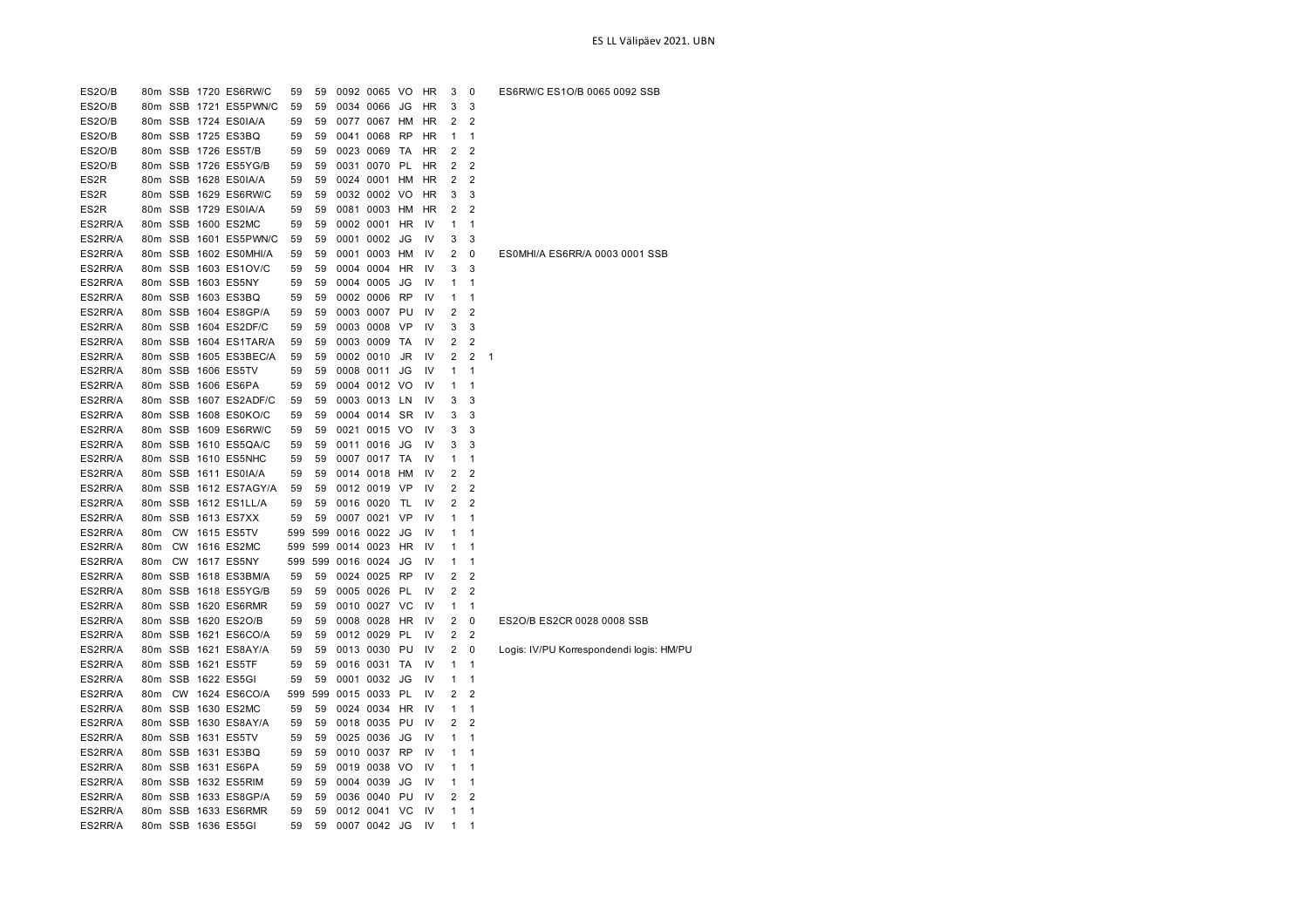| ES2RR/A |                 |           | 80m SSB 1637 ES5QA/C  | 59       | 59  |               | 0024 0043 JG  |           | IV | 3              | $\pmb{0}$      | ES5QA/C ES2RR 0043 0024 SSB Logis: IV/JG Korrespondendi logis: HR/JG |
|---------|-----------------|-----------|-----------------------|----------|-----|---------------|---------------|-----------|----|----------------|----------------|----------------------------------------------------------------------|
| ES2RR/A |                 |           | 80m SSB 1638 ES6RW/C  | 59       | 59  |               | 0043 0044 VO  |           | IV | 3              | 3              |                                                                      |
| ES2RR/A |                 |           | 80m SSB 1639 ES5PWN/C | 59       | 59  |               | 0013 0045 JG  |           | IV | 3              | 3              |                                                                      |
| ES2RR/A |                 |           | 80m SSB 1639 ES7GW/C  | 59       | 59  |               | 0018 0046     | 1V        | IV | 3              | $\mathbf 0$    | ES7GW/C ES2RR/A 0000 0018 SSB                                        |
| ES2RR/A |                 |           | 80m SSB 1640 ES1OV/C  | 59       | 59  |               | 0032 0047 HR  |           | IV | 3              | 3              |                                                                      |
| ES2RR/A |                 |           | 80m SSB 1640 ES6CO/A  | 59       | 59  |               | 0025 0048     | PL        | IV | $\overline{2}$ | $\overline{2}$ |                                                                      |
| ES2RR/A | 80m             |           | SSB 1641 ES7AGY/A     | 59       | 59  |               | 0055 0049     | - VP      | IV | 2              | $\overline{2}$ |                                                                      |
| ES2RR/A | 80m             | <b>CW</b> | 1642 ES2MC            | 599      | 599 | 0036 0050     |               | HR        | IV | 1              | 1              |                                                                      |
| ES2RR/A | 80m             |           | CW 1642 ES5QA/C       | 599      |     | 599 0029 0051 |               | JG        | IV | 3              | 3              |                                                                      |
| ES2RR/A | 80m             |           | CW 1644 ES2JJ         | 599      |     | 599 0004 0052 |               | HR        | IV | 1              | 1              |                                                                      |
| ES2RR/A | 80m             |           | CW 1645 ES5TV         | 599      | 599 | 0043 0053     |               | JG        | IV | 1              | $\mathbf{1}$   |                                                                      |
| ES2RR/A | 80m             | <b>CW</b> | 1646 ES5NY            | 599      | 599 |               | 0038 0054     | JG        | IV | 1              | 1              |                                                                      |
| ES2RR/A |                 |           | 80m SSB 1648 ES3BM/A  | 59       | 59  |               | 0055 0055     | RP        | IV | 2              | $\overline{2}$ |                                                                      |
| ES2RR/A |                 |           | 80m SSB 1651 ES0IA/A  | 59       | 59  |               | 0052 0056 HM  |           | IV | 2              | $\overline{2}$ |                                                                      |
| ES2RR/A |                 |           | 80m SSB 1651 ES1LL/A  | 59       | 59  |               | 0047 0057     | TL        | IV | 2              | $\overline{2}$ |                                                                      |
| ES2RR/A |                 |           | 80m SSB 1652 ES2O/B   | 59       | 59  |               | 0040 0058     | HR        | IV | 2              | $\overline{2}$ |                                                                      |
| ES2RR/A | 80m             | SSB       | 1652 ES7XX            | 59       | 59  |               | 0029 0059     | VP        | IV | 1              | 1              |                                                                      |
| ES2RR/A | 80m             |           | SSB 1654 ES5TF        | 59       | 59  |               | 0038 0060 TA  |           | IV | 1              | $\mathbf{1}$   |                                                                      |
| ES2RR/A | 80m             | <b>CW</b> | 1656 ES2DF/C          | 599      | 599 | 0029 0061     |               | VP        | IV | 3              | 3              |                                                                      |
| ES2RR/A | 80m             |           | CW 1657 ES3BM/A       | 599      | 599 | 0062 0062     |               | RP        | IV | 2              | $\overline{2}$ |                                                                      |
| ES2RR/A | 80m             | <b>CW</b> | 1658 ES7GW/C          | 599      |     | 599 0028 0063 |               | IV        | IV | 3              | 3              |                                                                      |
| ES2RR/A | 80m             | <b>CW</b> | 1659 ES6CO/A          | 599      | 599 | 0035 0064     |               | PL        | IV | 2              | $\overline{2}$ |                                                                      |
| ES2RR/A | 80m             |           | CW 1700 ES5NY         | 599      |     | 599 0045 0065 |               | JG        | IV | 1              | 1              |                                                                      |
| ES2RR/A | 80m             |           | CW 1701 ES2MC         | 599      |     | 599 0047 0066 |               | HR        | IV | 1              | 1              |                                                                      |
| ES2RR/A | 80m             |           | CW 1701 ES5QA/C       | 599      |     |               | 599 0053 0067 | JG        | IV | 3              | 3              |                                                                      |
| ES2RR/A | 80 <sub>m</sub> | <b>CW</b> | 1704 ES7A/B           | 599      | 599 |               | 0019 0068     | <b>VP</b> | IV | 2              | 2              | $\mathbf{1}$                                                         |
| ES2RR/A | 80m             |           | SSB 1706 ES6PA        | 59       | 59  |               | 0038 0069     | VO        | IV | $\mathbf{1}$   | $\mathbf{1}$   |                                                                      |
| ES2RR/A |                 |           | 80m SSB 1707 ES6CO/A  | 59       | 59  |               | 0042 0070     | PL        | IV | 2              | $\overline{2}$ |                                                                      |
| ES2RR/A |                 |           | 80m SSB 1707 ES2MC    | 59       | 59  |               | 0055 0071     | HR        | IV | 1              | $\mathbf{1}$   |                                                                      |
| ES2RR/A |                 |           | 80m SSB 1707 ES8AY/A  | 59       | 59  |               | 0043 0072 PU  |           | IV | 2              | $\overline{2}$ |                                                                      |
| ES2RR/A | 80m             |           | SSB 1708 ES2DF/C      | 59       | 59  |               | 0037 0073     | <b>VP</b> | IV | 3              | 3              |                                                                      |
| ES2RR/A |                 |           | 80m SSB 1708 ES3BQ    | 59       | 59  |               | 0030 0074     | <b>RP</b> | IV | 1              | 1              |                                                                      |
| ES2RR/A |                 |           | 80m SSB 1708 ES5NY    | 59       | 59  |               | 0052 0075     | JG        | IV | 1              | 1              |                                                                      |
| ES2RR/A |                 |           | 80m SSB 1708 ES5TV    | 59       | 59  |               | 0065 0076 JG  |           | IV | 1              | $\mathbf{1}$   |                                                                      |
| ES2RR/A |                 |           | 80m SSB 1709 ES6RMR   | 59       | 59  |               | 0036 0077 VC  |           | IV | $\mathbf{1}$   | $\mathbf{1}$   |                                                                      |
| ES2RR/A | 80m             |           | SSB 1709 ES0MHI/A     | 59       | 59  |               | 0048 0078 HM  |           | IV | $\overline{2}$ | $\mathbf 0$    | ES0MHI/A ES6RR/A 0078 0048 SSB                                       |
| ES2RR/A |                 |           | 80m SSB 1709 ES5GI    | 59       | 59  |               | 0013 0079     | JG        | IV | $\mathbf{1}$   | $\mathbf{1}$   |                                                                      |
| ES2RR/A |                 |           | 80m SSB 1711 ES7GW/C  | 59       | 59  |               | 0040 0080     | IV        | IV | 3              | 3              |                                                                      |
| ES2RR/A |                 |           | 80m SSB 1712 ES6QZ/C  | 59       | 59  |               | 0028 0081 PL  |           | IV | 3              | 3              | 1                                                                    |
| ES2RR/A | 80m             |           | SSB 1712 ES8GP/A      |          | 59  |               | 0078 0082 PU  |           | IV | 2              | $\overline{c}$ |                                                                      |
| ES2RR/A |                 |           |                       | 59<br>59 |     |               | 0039 0083     |           |    | 1              | 1              |                                                                      |
|         |                 |           | 80m SSB 1712 ES5NHC   |          | 59  |               |               | TA        | IV | $\overline{2}$ | $\overline{2}$ | 1                                                                    |
| ES2RR/A |                 |           | 80m SSB 1713 ES3BEC/A | 59       | 59  |               | 0027 0084     | JR        | IV |                |                |                                                                      |
| ES2RR/A |                 |           | 80m SSB 1714 ES0IA/A  | 59       | 59  |               | 0070 0085 HM  |           | IV | 2              | $\overline{2}$ |                                                                      |
| ES2RR/A |                 |           | 80m SSB 1714 ES2O/B   | 59       | 59  |               | 0061 0086     | HR        | IV | 2              | $\overline{2}$ |                                                                      |
| ES2RR/A |                 |           | 80m SSB 1714 ES3BM/A  | 59       | 59  |               | 0088 0087 RP  |           | IV | 2              | $\overline{2}$ |                                                                      |
| ES2RR/A | 80m             |           | SSB 1715 ES2JJ        | 59       | 59  |               | 0013 0088     | HR        | IV | 1              | 1              |                                                                      |
| ES2RR/A | 80m             |           | CW 1715 ES5TV         | 599      | 599 |               | 0072 0089     | JG        | IV | 1              | 1              |                                                                      |
| ES2RR/A | 80m             |           | SSB 1718 ES2ADF/C     | 59       | 59  |               | 0028 0090     | LN        | IV | 3              | 3              |                                                                      |
| ES2RR/A | 80m             |           | SSB 1719 ES5YG/B      | 59       | 59  |               | 0025 0091 PL  |           | IV | 2              | $\overline{2}$ |                                                                      |
| ES2RR/A | 80m             |           | CW 1719 ES5YG/B       | 599      | 599 |               | 0026 0092 PL  |           | IV | 2              | $\overline{2}$ |                                                                      |
| ES2RR/A |                 |           | 80m SSB 1721 ES5T/B   | 59       | 59  |               | 0017 0093 TA  |           | IV | $\overline{2}$ | $\overline{2}$ |                                                                      |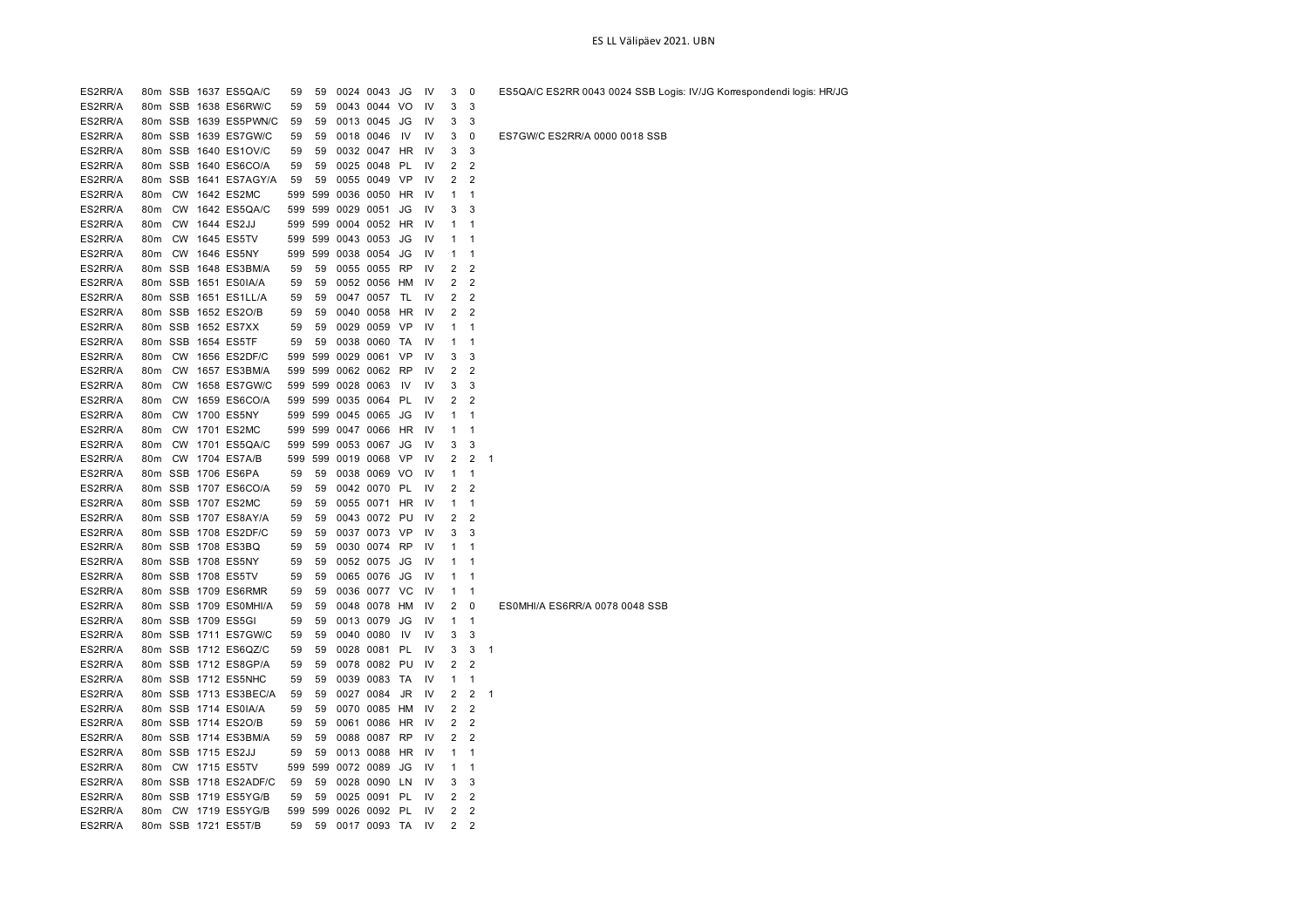| ES2RR/A            |                 |           | 80m SSB 1722 ES7TOM/C | 59  | 59      | 0010 0094 VP              |           | IV        | 3                       | 3                   |                                                                              |
|--------------------|-----------------|-----------|-----------------------|-----|---------|---------------------------|-----------|-----------|-------------------------|---------------------|------------------------------------------------------------------------------|
| ES2RR/A            |                 |           | 80m SSB 1723 ES6RW/C  | 59  | 59      | 0095 0095 VO              |           | IV        | 3                       | 3                   |                                                                              |
| ES2RR/A            |                 |           | 80m SSB 1723 ES5QA/C  | 59  | 59      | 0076 0096                 | JG        | IV        | 3                       | $\mathbf 0$         | Antud tööliigiga sellist kontrollnumbrit pole / ES5QA/C ES2RR/A 0096 0076 CW |
| ES2RR/A            | 80m             |           | CW 1724 ES5QA/C       |     | 599 599 | 0077 0097                 | JG        | IV        | 3                       | $\mathbf 0$         | ES5QA/C ES2JJ 0015 0077 CW Logis: IV/JG Korrespondendi logis: HR/JG          |
| ES2RR/A            | 80m             |           | CW 1725 ES3BM/A       |     | 599 599 | 0095 0098                 | RP        | IV        | 2                       | $\overline{2}$      |                                                                              |
| ES2RR/A            | 80m             |           | CW 1725 ES6CO/A       |     | 599 599 | 0053 0099                 | PL        | IV        | $\overline{2}$          | $\overline{2}$      |                                                                              |
| ES2RR/A            |                 |           | 80m SSB 1727 ES1LL/A  | 59  | 59      | 0078 0100 TL              |           | IV        | $\overline{2}$          | $\overline{2}$      |                                                                              |
| ES2RR/A            |                 |           | 80m SSB 1728 ES7AGY/A | 59  | 59      | 0098 0101                 | VP        | IV        | $\overline{2}$          | $\overline{2}$      |                                                                              |
| ES2RR/A            |                 |           | 80m SSB 1728 ES1TAR/A | 59  | 59      | 0036 0102 TA              |           | IV        | 2                       | $\overline{2}$      |                                                                              |
| ES3BM/A            | 80m             |           | SSB 1601 ES5NY        | 59  | 59      | 0001 0001                 | JG        | <b>RP</b> | 1                       | $\mathbf{1}$        |                                                                              |
| ES3BM/A            |                 |           | 80m SSB 1601 ES2O/B   | 59  | 59      | 0001 0002                 | HR        | <b>RP</b> | $\overline{2}$          | $\overline{2}$      |                                                                              |
| ES3BM/A            |                 |           | 80m SSB 1601 ES7XX    | 59  | 59      | 0001 0003                 | VP        | <b>RP</b> | $\mathbf{1}$            | $\mathbf{1}$        |                                                                              |
| ES3BM/A            |                 |           | 80m SSB 1602 ES7GW/C  | 59  | 59      | 0001 0004                 | IV        | <b>RP</b> | 3                       | 3                   |                                                                              |
| ES3BM/A            |                 |           | 80m SSB 1603 ES8AY/A  | 59  | 59      | 0003 0005 PU              |           | <b>RP</b> | 2                       | $\overline{2}$      |                                                                              |
| ES3BM/A            |                 |           | 80m SSB 1603 ES6PA    | 59  | 59      | 0002 0006 VO              |           | <b>RP</b> | $\mathbf{1}$            | $\mathbf 1$         |                                                                              |
| ES3BM/A            |                 |           | 80m SSB 1606 ES2MC    | 59  | 59      | 0006 0007                 | HR        | <b>RP</b> | $\mathbf 1$             | $\mathbf{1}$        |                                                                              |
| ES3BM/A            |                 |           | 80m SSB 1606 ES0MHI/A | 59  | 59      | 0004 0008 HM              |           | <b>RP</b> | 2                       | $\overline{2}$      |                                                                              |
| ES3BM/A            |                 |           | 80m SSB 1606 ES7A/B   | 59  | 59      | 0002 0009 VP              |           | <b>RP</b> | 2                       | $\overline{2}$      | $\mathbf 1$                                                                  |
| ES3BM/A            |                 |           | 80m SSB 1607 ES8GP/A  | 59  | 59      | 0008 0010 PU              |           | <b>RP</b> | $\overline{\mathbf{c}}$ | $\overline{2}$      |                                                                              |
| ES3BM/A            |                 |           | 80m SSB 1608 ES1OV/C  | 59  | 59      | 0009 0011                 | HR        | <b>RP</b> | 3                       | 3                   |                                                                              |
| ES3BM/A            |                 |           | 80m SSB 1608 ES2DF/C  | 59  | 59      | 0005 0012 VP              |           | <b>RP</b> | 3                       | 3                   |                                                                              |
| ES3BM/A            |                 |           | 80m SSB 1609 ES3BQ    | 59  | 59      | 0004 0013 RP              |           | RP        | $\mathbf 1$             | 1                   |                                                                              |
| ES3BM/A            | 80m             |           | SSB 1610 ES1TAR/A     | 59  | 59      | 0005 0014                 | TA        | RP        | 2                       | $\overline{2}$      |                                                                              |
| ES3BM/A            |                 |           | 80m SSB 1611 ES3BEC/A | 59  | 59      | 0006 0015                 | JR        | <b>RP</b> | 2                       | $\overline{2}$      | -1                                                                           |
| ES3BM/A            |                 |           | 80m SSB 1612 ES5TV    | 59  | 59      | 0013 0016                 | JG        | <b>RP</b> | 1                       | $\mathbf{1}$        |                                                                              |
| ES3BM/A            |                 |           | 80m SSB 1612 ES5TF    | 59  | 59      | 0010 0017 TA              |           | <b>RP</b> | 1                       | $\mathbf{1}$        |                                                                              |
| ES3BM/A            |                 |           | 80m SSB 1614 ES6RMR   | 59  | 59      | 0008 0018                 | VC        | RP        | $\mathbf 1$             | $\overline{1}$      |                                                                              |
| ES3BM/A            |                 |           | 80m SSB 1614 ES5YG/B  | 59  | 59      | 0001 0019                 | <b>PL</b> | <b>RP</b> | 2                       | $\overline{2}$      |                                                                              |
| ES3BM/A            |                 |           | 80m SSB 1615 ES4ART/C | 59  | 59      | 0002 0020                 | PU        | <b>RP</b> | 3                       | 3                   |                                                                              |
| ES3BM/A            |                 |           | 80m SSB 1616 ES0KO/C  | 59  | 59      | 0007 0021                 | SR        | RP        | 3                       | 3                   |                                                                              |
|                    |                 |           | 80m SSB 1617 ES6RW/C  | 59  | 59      | 0025 0022 VO              |           | <b>RP</b> | 3                       | 3                   |                                                                              |
| ES3BM/A<br>ES3BM/A |                 |           | 80m SSB 1617 ES5NHC   | 59  | 59      | 0012 0023 TA              |           | <b>RP</b> | 1                       | $\mathbf{1}$        |                                                                              |
| ES3BM/A            |                 |           | 80m SSB 1618 ES2RR/A  | 59  | 59      | 0025 0024                 | - IV      | <b>RP</b> | 2                       | $\overline{2}$      |                                                                              |
| ES3BM/A            |                 |           | 80m SSB 1621 ES7AGY/A | 59  | 59      | 0027 0025 VP              |           | <b>RP</b> | $\overline{2}$          | $\overline{2}$      |                                                                              |
| ES3BM/A            | 80m             |           | CW 1622 ES6CO/A       |     | 599 599 | 0013 0026 VO              |           | RP        | 2                       | $\mathbf 0$         | Logis: RP/VO Korrespondendi logis: RP/PL                                     |
| ES3BM/A            | 80 <sub>m</sub> | <b>CW</b> | 1626 ES2MC            | 599 | 599     | 0020 0027                 | HR.       | <b>RP</b> | $\mathbf{1}$            | $\mathbf{1}$        |                                                                              |
| ES3BM/A            | 80m             |           | CW 1628 ES5TV         |     | 599 599 | 0024 0028                 | JG        | <b>RP</b> | $\mathbf{1}$            | $\mathbf{1}$        |                                                                              |
| ES3BM/A            | 80m             | <b>CW</b> | 1629 ES5YG/B          | 599 | 599     | 0014 0029                 | PL        | <b>RP</b> | $\overline{\mathbf{c}}$ | $\overline{2}$      |                                                                              |
| ES3BM/A            | 80m             |           | SSB 1631 ES8GP/A      | 59  | 59      | 0033 0030 PU              |           | <b>RP</b> | 2                       | $\overline{c}$      |                                                                              |
| ES3BM/A            |                 |           | 80m SSB 1631 ES6CO/A  | 59  | 59      | 0018 0031 VO              |           | <b>RP</b> | $\overline{2}$          | $\mathbf 0$         |                                                                              |
| ES3BM/A            |                 |           | 80m SSB 1631 ES5NY    | 59  | 59      | 0023 0032                 | JG        | <b>RP</b> | $\mathbf{1}$            | $\mathbf{1}$        | Logis: RP/VO Korrespondendi logis: RP/PL                                     |
| ES3BM/A            |                 |           | 80m SSB 1631 ES2MC    | 59  | 59      | 0028 0033 HR              |           | <b>RP</b> | $\mathbf{1}$            | $\mathbf{1}$        |                                                                              |
| ES3BM/A            |                 |           | 80m SSB 1632 ES5QA/C  | 59  | 59      | 0020 0034                 | JG        | RP        | 3                       | 0                   | ES5QA/C ES3BM/A 0033 0020 SSB                                                |
|                    |                 |           | 80m SSB 1632 ES2O/B   | 59  | 59      |                           |           | <b>RP</b> | $\overline{2}$          | $\mathbf 0$         |                                                                              |
| ES3BM/A            |                 |           |                       |     |         | 0018 0035 HR              |           |           |                         |                     | ES2O/B ES5NHC 0017 0018 SSB Logis: RP/HR Korrespondendi logis: TA/HR         |
| ES3BM/A            |                 |           | 80m SSB 1634 ES6PA    | 59  | 59      | 0021 0036 VO<br>0006 0037 |           | RP        | $\mathbf{1}$            | $\mathbf{1}$        |                                                                              |
| ES3BM/A            |                 |           | 80m SSB 1634 ES5GI    | 59  | 59      |                           | JG        | <b>RP</b> | $\mathbf 1$             | $\mathbf{1}$        |                                                                              |
| ES3BM/A            |                 |           | 80m SSB 1634 ES1OV/C  | 59  | 59      | 0026 0038 HR              |           | <b>RP</b> | 3                       | 3<br>$\overline{0}$ |                                                                              |
| ES3BM/A            |                 |           | 80m SSB 1635 ES8AY/A  | 59  | 59      | 0022 0039 PU              |           | RP        | $\overline{2}$          |                     | ES8AY/A ESBM/A 0039 0022 SSB                                                 |
| ES3BM/A            |                 |           | 80m SSB 1635 ES5RIM   | 59  | 59      | 0005 0040                 | JG        | <b>RP</b> | $\mathbf{1}$            | $\mathbf{1}$        |                                                                              |
| ES3BM/A            |                 |           | 80m SSB 1636 ES6RMR   | 59  | 59      | 0016 0041                 | VC        | <b>RP</b> | $\mathbf{1}$            | $\mathbf{1}$        |                                                                              |
| ES3BM/A            |                 |           | 80m SSB 1636 ES5TV    | 59  | 59      | 0031 0042                 | JG        | <b>RP</b> | $\mathbf 1$             | $\mathbf 1$         |                                                                              |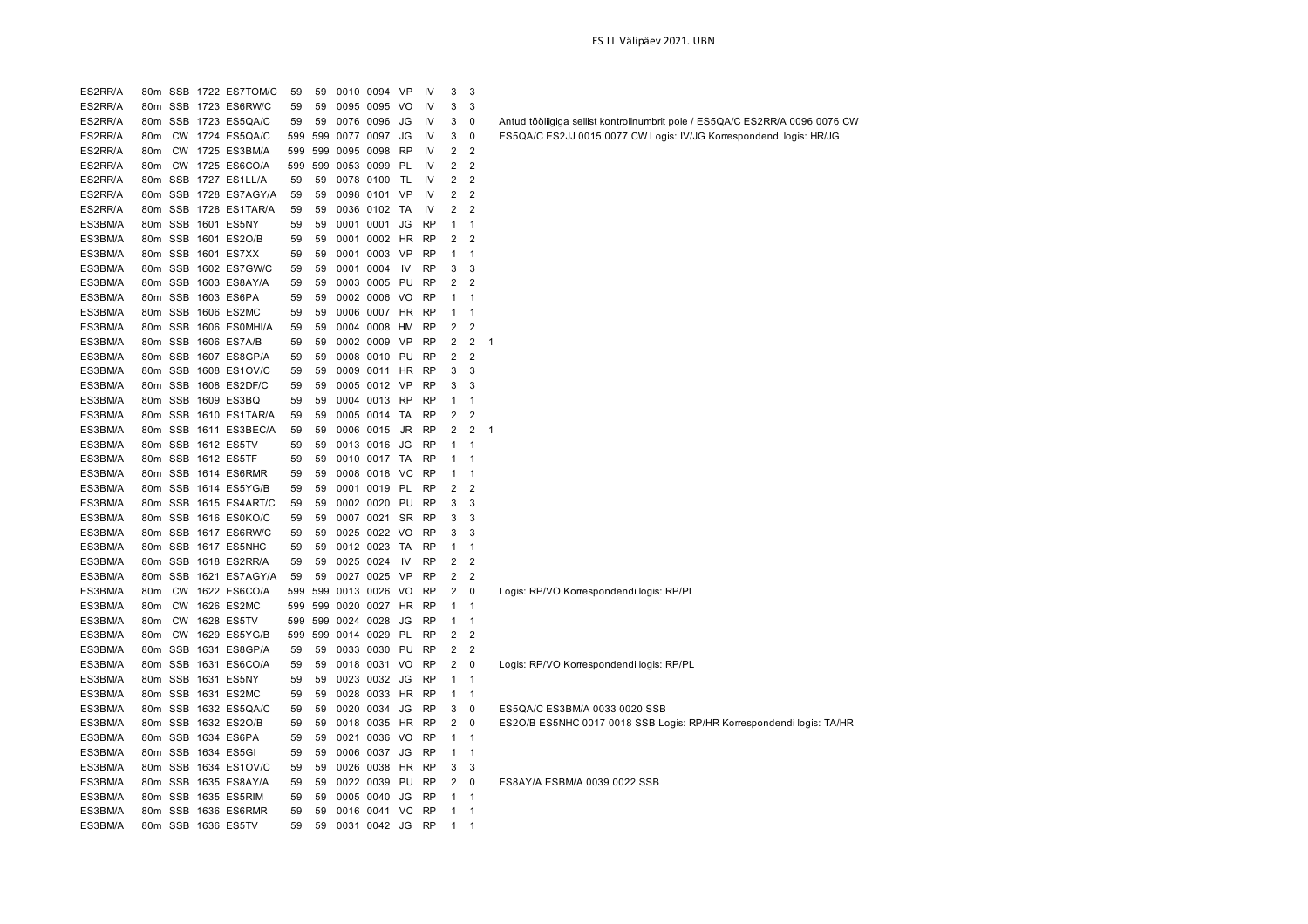| ES3BM/A | 80m             |           | SSB 1637 ES3BEC/A    | 59  | 59  |      | 0015 0043    | JG        | <b>RP</b> | $\overline{2}$          | $\overline{2}$          | - 1 |                                                                                                    |
|---------|-----------------|-----------|----------------------|-----|-----|------|--------------|-----------|-----------|-------------------------|-------------------------|-----|----------------------------------------------------------------------------------------------------|
| ES3BM/A | 80m             |           | SSB 1637 ES2DF/C     | 59  | 59  |      | 0017 0044    | VP        | <b>RP</b> | 3                       | 3                       |     |                                                                                                    |
| ES3BM/A | 80m             | SSB       | 1637 ES2ADF/C        | 59  | 59  | 0013 | 0045         | LN        | RP        | 3                       | 3                       |     |                                                                                                    |
| ES3BM/A | 80m             | SSB       | 1638 ESOMHI/A        | 59  | 59  |      | 0024 0046    | HМ        | <b>RP</b> | $\overline{2}$          | $\overline{2}$          |     |                                                                                                    |
| ES3BM/A | 80m             | SSB       | 1639 ES6QZ/C         | 59  | 59  | 0006 | 0047         | PL        | <b>RP</b> | 3                       | 3                       | f.  |                                                                                                    |
| ES3BM/A | 80m             | SSB       | 1639 ES5NHC          | 59  | 59  | 0021 | 0048         | TA        | <b>RP</b> | $\mathbf{1}$            |                         |     |                                                                                                    |
| ES3BM/A | 80m             | SSB       | 1641 ES7XX           | 59  | 59  | 0022 | 0049         | VP        | <b>RP</b> | 1                       | 1                       |     |                                                                                                    |
| ES3BM/A | 80 <sub>m</sub> | SSB       | 1642 ES1LL/A         | 59  | 59  |      | 0043 0050    | <b>TL</b> | <b>RP</b> | $\overline{2}$          | $\overline{2}$          |     |                                                                                                    |
| ES3BM/A | 80m             | SSB       | 1643 ES7AGY/A        | 59  | 59  |      | 0057 0051    | VP        | <b>RP</b> | $\overline{\mathbf{c}}$ | $\overline{2}$          |     |                                                                                                    |
| ES3BM/A | 80m             | SSB       | 1645 ES6RW/C         | 59  | 59  |      | 0053 0052    | VO        | <b>RP</b> | 3                       | 3                       |     |                                                                                                    |
| ES3BM/A | 80 <sub>m</sub> | SSB       | 1646 ES5PWN/C        | 59  | 59  | 0018 | 0053         | JG        | <b>RP</b> | 3                       | 0                       |     | ES5PWN/C ES7AGY/A 0063 0018 SSB Logis: RP/JG Korrespondendi logis: VP/JG                           |
| ES3BM/A | 80 <sub>m</sub> |           | SSB 1647 ES3BQ       | 59  | 59  | 0019 | 0054         | <b>RP</b> | <b>RP</b> | 1                       | $\mathbf{1}$            |     |                                                                                                    |
| ES3BM/A | 80m             |           | SSB 1648 ES2RR/A     | 59  | 59  |      | 0055 0055    | IV        | <b>RP</b> | 2                       | 2                       |     |                                                                                                    |
| ES3BM/A | 80m             | SSB       | 1649 ES5TF           | 59  | 59  | 0034 | 0056         | TA        | <b>RP</b> | 1                       | -1                      |     |                                                                                                    |
| ES3BM/A | 80 <sub>m</sub> | SSB       | 1650 ES1TAR/A        | 59  | 59  |      | 0020 0057    | TA        | <b>RP</b> | $\overline{2}$          | $\overline{2}$          |     |                                                                                                    |
| ES3BM/A | 80m             |           | SSB 1651 ES0IA/A     | 59  | 59  |      | 0053 0058    | HM        | <b>RP</b> | $\overline{2}$          | $\overline{2}$          |     |                                                                                                    |
| ES3BM/A | 80m             | <b>CW</b> | 1653 ES6CO/A         | 599 | 599 |      | 0032 0059 VO |           | <b>RP</b> | 2                       | 0                       |     | ES6CO/A ES5TV 0048 0032 CW / ES6CO/A ES3BM/A 0059 0033 CW Logis: RP/VO Korrespondendi logis: JG/PL |
| ES3BM/A | 80m             | <b>CW</b> | 1654 ES7GW/C         | 599 | 599 | 0026 | 0060         | IV        | <b>RP</b> | 3                       | 3                       |     |                                                                                                    |
| ES3BM/A | 80m             | <b>CW</b> | 1655 ES2DF/C         | 599 | 599 |      | 0028 0061    | VP        | <b>RP</b> | 3                       | 3                       |     |                                                                                                    |
| ES3BM/A | 80 <sub>m</sub> | <b>CW</b> | 1657 ES2RR/A         | 599 | 599 |      | 0062 0062    | IV        | <b>RP</b> | 2                       | 2                       |     |                                                                                                    |
| ES3BM/A | 80m             | <b>CW</b> | 1658 ES2MC           | 599 | 599 | 0044 | 0063         | HR        | <b>RP</b> | 1                       |                         |     |                                                                                                    |
| ES3BM/A | 80 <sub>m</sub> | <b>CW</b> | 1659 ES5TV           | 599 | 599 | 0052 | 0064         | JG        | <b>RP</b> |                         | -1                      |     |                                                                                                    |
| ES3BM/A | 80m             | <b>CW</b> | 1659 ES5NY           | 599 | 599 |      | 0044 0065    | JG        | <b>RP</b> | 1                       | -1                      |     |                                                                                                    |
| ES3BM/A | 80m             | SSB       | 1701 ES3BQ           | 59  | 59  | 0026 | 0066         | <b>RP</b> | <b>RP</b> | 1                       | -1                      |     |                                                                                                    |
| ES3BM/A | 80m             |           | SSB 1702 ES7XX       | 59  | 59  | 0034 | 0067         | JG        | <b>RP</b> | 1                       | 0                       |     | ES7XX ES6CO/A 0040 0034 SSB / ES7XX ES3BM/A 0067 0033 SSB Logis: RP/JG Korrespondendi logis: PL/VP |
| ES3BM/A | 80 <sub>m</sub> |           | SSB 1702 ES2DF/C     | 59  | 59  |      | 0032 0068    | VP        | <b>RP</b> | 3                       | 3                       |     |                                                                                                    |
| ES3BM/A | 80m             |           | SSB 1704 ES6CO/A     | 59  | 59  |      | 0039 0069    | PL        | <b>RP</b> | 2                       | 2                       |     |                                                                                                    |
| ES3BM/A | 80m             |           | SSB 1705 ES5QA/C     | 59  | 59  | 0056 | 0070         | JG        | <b>RP</b> | 3                       | 3                       |     |                                                                                                    |
| ES3BM/A | 80m             |           | SSB 1705 ES8AY/A     | 59  | 59  |      | 0041 0071    | PU        | <b>RP</b> | $\overline{\mathbf{c}}$ | $\overline{2}$          |     |                                                                                                    |
| ES3BM/A | 80 <sub>m</sub> |           | SSB 1707 ES0IA/A     | 59  | 59  |      | 0065 0072 HM |           | <b>RP</b> | $\overline{2}$          | $\overline{2}$          |     |                                                                                                    |
| ES3BM/A | 80m             |           | SSB 1707 ES0MHI/A    | 59  | 59  |      | 0045 0073    | HM        | <b>RP</b> | 2                       | 2                       |     |                                                                                                    |
| ES3BM/A | 80m             |           | SSB 1708 ES8GW/C     | 59  | 59  |      | 0036 0074    | 1V        | <b>RP</b> | 3                       | 0                       |     | / ES7GW/C ES3BM/A 0074 0036 SSB                                                                    |
| ES3BM/A | 80 <sub>m</sub> |           | SSB 1708 ES5RIM      | 59  | 59  |      | 0010 0075    | JG        | <b>RP</b> | 1                       | -1                      |     |                                                                                                    |
| ES3BM/A | 80m             |           | SSB 1708 ES6PA       | 59  | 59  |      | 0040 0076 VO |           | <b>RP</b> | 1                       | -1                      |     |                                                                                                    |
| ES3BM/A | 80 <sub>m</sub> |           | SSB 1709 ES6QZ/C     | 59  | 59  |      | 0026 0077    | PL        | <b>RP</b> | 3                       | 3                       | f.  |                                                                                                    |
| ES3BM/A | 80m             |           | SSB 1709 ES5NHC      | 59  | 59  |      | 0036 0078    | TA        | RP        | $\mathbf 1$             | -1                      |     |                                                                                                    |
| ES3BM/A | 80 <sub>m</sub> | SSB       | 1710 ES2O/B          | 59  | 59  | 0057 | 0079         | HR        | <b>RP</b> | 2                       | 2                       |     |                                                                                                    |
| ES3BM/A | 80m             |           | SSB 1710 ES6RMR      | 59  | 59  |      | 0037 0080    | VC        | <b>RP</b> | 1                       | -1                      |     |                                                                                                    |
| ES3BM/A | 80m             |           | SSB 1711 ES2JJ       | 59  | 59  |      | 0012 0081    | HR        | <b>RP</b> | 1                       | 0                       |     | 66 minutit                                                                                         |
| ES3BM/A | 80 <sub>m</sub> |           | SSB 1711 ES8GP/A     | 59  | 59  |      | 0077 0082    | PU        | <b>RP</b> | $\overline{\mathbf{c}}$ | $\overline{2}$          |     |                                                                                                    |
| ES3BM/A | 80 <sub>m</sub> |           | SSB 1711 ES3BEC/A    | 59  | 59  | 0026 | 0083         | JR        | <b>RP</b> | $\overline{2}$          | $\overline{\mathbf{c}}$ | -1  |                                                                                                    |
| ES3BM/A | 80m             |           | SSB 1712 ES5TV       | 59  | 59  | 0070 | 0084         | JG        | <b>RP</b> | $\mathbf 1$             | $\mathbf{1}$            |     |                                                                                                    |
| ES3BM/A | 80m             |           | SSB 1712 ES2MC       | 59  | 59  | 0059 | 0085         | JG        | RP        | 1                       | 0                       |     | Logis: RP/JG Korrespondendi logis: RP/HR                                                           |
| ES3BM/A | 80 <sub>m</sub> |           | SSB 1712 ES1TAR/A    | 59  | 59  | 0027 | 0086         | TA        | <b>RP</b> | $\overline{2}$          | 2                       |     |                                                                                                    |
| ES3BM/A | 80 <sub>m</sub> |           | SSB 1713 ES7AGY/A    | 59  | 59  | 0089 | 0087         | VP        | <b>RP</b> | $\overline{2}$          | $\overline{2}$          |     |                                                                                                    |
| ES3BM/A | 80m             |           | SSB 1714 ES2RR/A     | 59  | 59  | 0087 | 0088         | IV        | <b>RP</b> | 2                       | 2                       |     |                                                                                                    |
| ES3BM/A | 80 <sub>m</sub> |           | SSB 1716 ES7TOM/C    | 59  | 59  |      | 0007 0089    | VP        | <b>RP</b> | 3                       | 0                       |     | ES7TOM/C ES3BM 0089 0007 SSB                                                                       |
| ES3BM/A | 80 <sub>m</sub> |           | SSB 1719 ES5TF       | 59  | 59  | 0055 | 0090         | TA        | <b>RP</b> | 1                       | -1                      |     |                                                                                                    |
| ES3BM/A | 80 <sub>m</sub> |           | SSB 1720 ES1LL/A     | 59  | 59  |      | 0072 0091    | TL        | <b>RP</b> | 2                       | 2                       |     |                                                                                                    |
| ES3BM/A |                 |           | 80m SSB 1720 ES1OV/C | 59  | 59  |      | 0063 0092 HR |           | <b>RP</b> | 3                       | 3                       |     |                                                                                                    |
| ES3BM/A |                 |           | 80m SSB 1720 ES6RW/C | 59  | 59  |      | 0093 0093 VO |           | <b>RP</b> | 3                       | 3                       |     |                                                                                                    |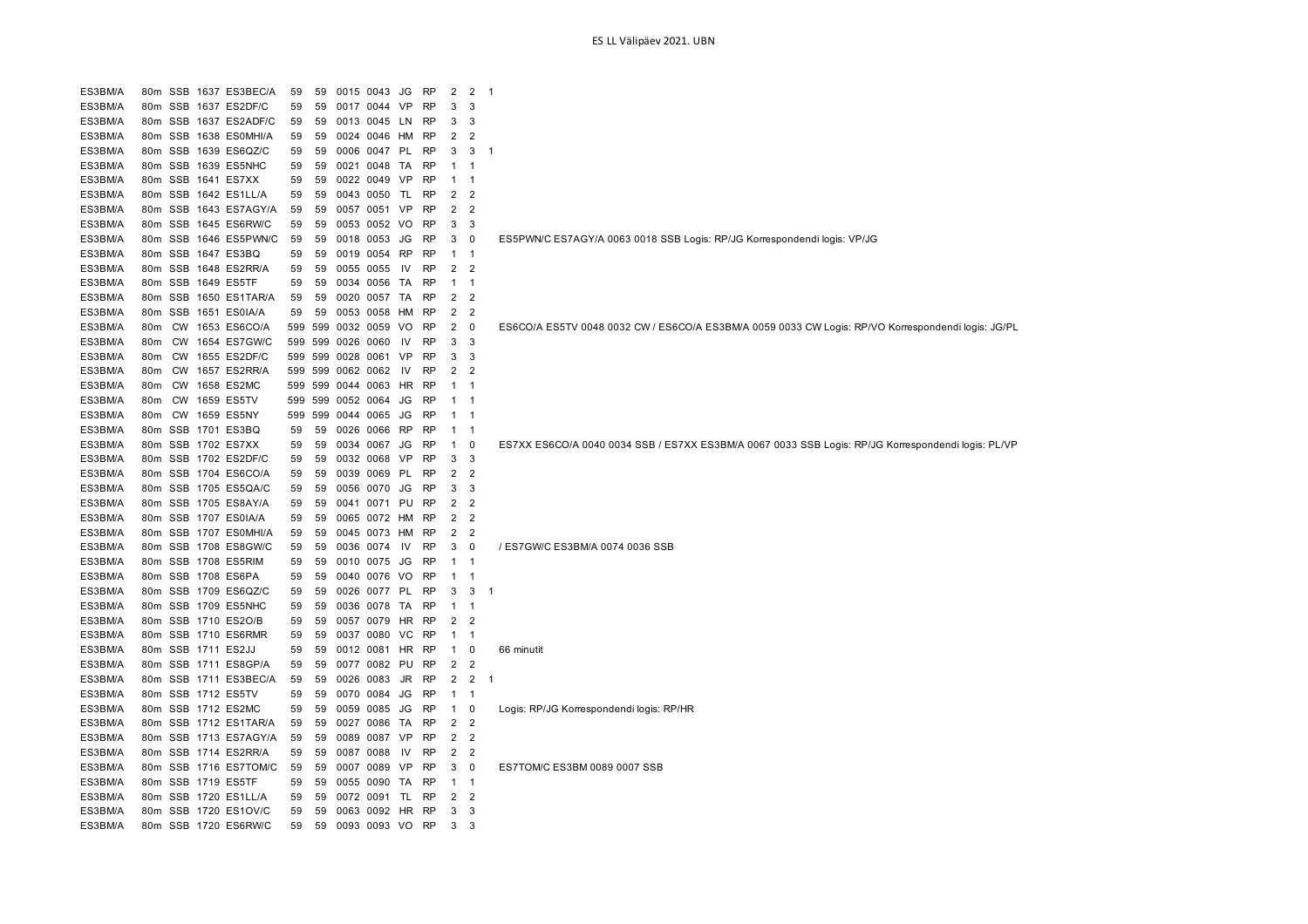| ES3BM/A  | 80m             |           |      | CW 1724 ES2DF/C       | 599 | 599 | 0049 0094 |              | <b>VP</b> | <b>RP</b> | 3                       | 3              |                                                                             |
|----------|-----------------|-----------|------|-----------------------|-----|-----|-----------|--------------|-----------|-----------|-------------------------|----------------|-----------------------------------------------------------------------------|
| ES3BM/A  | 80m             | <b>CW</b> |      | 1725 ES2RR/A          | 599 | 599 | 0098      | 0095         | IV        | <b>RP</b> | $\overline{2}$          | $\overline{2}$ |                                                                             |
| ES3BM/A  | 80m             | CW        | 1728 | ES7GW/C               | 599 | 599 | 0048      | 0096         | IV        | RP        | 3                       | 3              |                                                                             |
| ES3BM/A  | 80m             |           |      | CW 1729 ES2JJ         | 599 | 599 |           | 0017 0097    | <b>HR</b> | RP        | 1                       | 1              |                                                                             |
| ES3BQ    | 80m             | SSB       |      | 1602 ES6RW/C          | 59  | 59  |           | 0006 0001    | VO        | <b>RP</b> | 3                       | 3              |                                                                             |
| ES3BQ    | 80m             |           |      | SSB 1604 ES2RR/A      | 59  | 59  | 0006      | 0002         | IV        | <b>RP</b> | 2                       | $\overline{2}$ |                                                                             |
| ES3BQ    | 80m             |           |      | SSB 1607 ES1LL/A      | 59  | 59  |           | 0009 0003    | TL        | <b>RP</b> | $\overline{\mathbf{c}}$ | $\overline{c}$ |                                                                             |
| ES3BQ    | 80m             |           |      | SSB 1608 ES3BM/A      | 59  | 59  |           | 0013 0004    | RP        | <b>RP</b> | 2                       | $\overline{2}$ |                                                                             |
| ES3BQ    | 80 <sub>m</sub> |           |      | SSB 1610 ES8GP/A      | 59  | 59  |           | 0013 0005    | PU        | <b>RP</b> | $\overline{\mathbf{c}}$ | $\overline{2}$ |                                                                             |
| ES3BQ    | 80 <sub>m</sub> |           |      | SSB 1612 ES7AGY/A     | 59  | 59  |           | 0011 0006    | <b>VP</b> | <b>RP</b> | 2                       | $\overline{2}$ |                                                                             |
| ES3BQ    | 80m             |           |      | SSB 1616 ES0IA/A      | 59  | 59  |           | 0018 0007    | HM        | <b>RP</b> | $\overline{2}$          | $\overline{2}$ |                                                                             |
| ES3BQ    |                 |           |      | 80m SSB 1620 ES0MHI/A | 59  | 59  |           | 0016 0008    | HM        | <b>RP</b> | 2                       | $\overline{2}$ |                                                                             |
| ES3BQ    |                 |           |      | 80m SSB 1623 ES1OV/C  | 59  | 59  |           | 0020 0009    | HR        | <b>RP</b> | 3                       | 3              |                                                                             |
| ES3BQ    |                 |           |      | 80m SSB 1631 ES2RR/A  | 59  | 59  |           | 0037 0010    | IV        | <b>RP</b> | $\overline{2}$          | $\overline{2}$ |                                                                             |
| ES3BQ    |                 |           |      | 80m SSB 1632 ES0IA/A  | 59  | 59  |           | 0029 0011 HM |           | <b>RP</b> | $\overline{2}$          | $\overline{2}$ |                                                                             |
| ES3BQ    | 80m             |           |      | SSB 1633 ES6RW/C      | 59  | 59  |           | 0039 0012 VO |           | <b>RP</b> | 3                       | 3              |                                                                             |
| ES3BQ    | 80m             |           |      | SSB 1636 ES7AGY/A     | 59  | 59  |           | 0049 0013    | VP        | <b>RP</b> | $\overline{2}$          | $\overline{2}$ |                                                                             |
| ES3BQ    | 80 <sub>m</sub> | SSB       |      | 1637 ES1LL/A          | 59  | 59  |           | 0037 0014    | TL        | <b>RP</b> | $\sqrt{2}$              | $\overline{2}$ |                                                                             |
| ES3BQ    | 80m             |           |      | SSB 1638 ES8GP/A      | 59  | 59  |           | 0040 0015    | PU        | <b>RP</b> | 2                       | $\overline{2}$ |                                                                             |
| ES3BQ    | 80m             |           |      | SSB 1642 ES2O/B       | 59  | 59  |           | 0031 0016    | HR        | <b>RP</b> | 2                       | $\overline{2}$ |                                                                             |
| ES3BQ    | 80m             |           |      | SSB 1646 ES2ADF/C     | 59  | 59  |           | 0016 0017    | LN        | <b>RP</b> | 3                       | $\pmb{0}$      | Logis: RP/LN Korrespondendi logis: RA/LN                                    |
| ES3BQ    | 80m             |           |      | SSB 1647 ES6CO/A      | 59  | 59  |           | 0030 0018    | PL        | RP        | 2                       | $\overline{2}$ |                                                                             |
| ES3BQ    | 80 <sub>m</sub> |           |      | SSB 1647 ES3BM/A      | 59  | 59  |           | 0054 0019    | <b>RP</b> | <b>RP</b> | 2                       | $\overline{2}$ |                                                                             |
| ES3BQ    | 80m             |           |      | SSB 1651 ES5QA/C      | 59  | 59  |           | 0038 0020    | JG        | <b>RP</b> | 3                       | 3              | 38 minutit                                                                  |
| ES3BQ    | 80m             |           |      | SSB 1651 ES0MHI/A     | 59  | 59  |           | 0035 0021    | HM        | <b>RP</b> | 2                       | $\overline{2}$ |                                                                             |
| ES3BQ    | 80m             |           |      | SSB 1655 ES5T/B       | 59  | 59  |           | 0009 0022    | TA        | RP        | $\overline{\mathbf{c}}$ | $\overline{2}$ |                                                                             |
| ES3BQ    |                 |           |      | 80m SSB 1657 ES5PWN/C | 59  | 59  |           | 0020 0023    | JG        | <b>RP</b> | 3                       | 3              |                                                                             |
| ES3BQ    | 80m             |           |      | SSB 1657 ES7A/B       | 59  | 59  |           | 0014 0024    | VP        | <b>RP</b> | $\overline{\mathbf{c}}$ | $\overline{2}$ | 1                                                                           |
| ES3BQ    | 80m             |           |      | SSB 1658 ES1TAR/A     | 59  | 59  |           | 0025 0025    | TA        | RP        | $\overline{2}$          | $\overline{2}$ |                                                                             |
| ES3BQ    | 80m             |           |      | SSB 1701 ES3BM/A      | 59  | 59  |           | 0066 0026    | <b>RP</b> | <b>RP</b> | $\overline{2}$          | $\overline{2}$ |                                                                             |
| ES3BQ    | 80m             |           |      | SSB 1702 ES0IA/A      | 59  | 59  |           | 0060 0027    | HM        | RP        | $\overline{2}$          | $\overline{2}$ |                                                                             |
| ES3BQ    | 80m             |           |      | SSB 1703 ES1LL/A      | 59  | 59  |           | 0057 0028    | TL        | RP        | $\overline{2}$          | $\overline{2}$ |                                                                             |
| ES3BQ    | 80m             |           |      | SSB 1704 ES7AGY/A     | 59  | 59  |           | 0075 0029    | VP        | <b>RP</b> | 2                       | $\overline{2}$ |                                                                             |
| ES3BQ    | 80m             |           |      | SSB 1708 ES2RR/A      | 59  | 59  |           | 0074 0030    | IV        | <b>RP</b> | 2                       | $\overline{c}$ |                                                                             |
| ES3BQ    | 80m             |           |      | SSB 1710 ES5YG/B      | 59  | 59  |           | 0021 0031    | PL        | <b>RP</b> | 2                       | $\overline{c}$ |                                                                             |
| ES3BQ    | 80 <sub>m</sub> |           |      | SSB 1715 ES6RW/C      | 59  | 59  |           | 0088 0032    | VO        | <b>RP</b> | 3                       | 3              |                                                                             |
| ES3BQ    | 80 <sub>m</sub> |           |      | SSB 1717 ES0MHI/A     | 59  | 59  |           | 0055 0033    | HM        | <b>RP</b> | 2                       | $\overline{2}$ |                                                                             |
| ES3BQ    |                 |           |      | 80m SSB 1719 ES2ADF/C | 59  | 59  |           | 0029 0034    | LN        | <b>RP</b> | 3                       | 3              |                                                                             |
| ES3BQ    |                 |           |      | 80m SSB 1720 ES8AY/A  | 59  | 59  |           | 0048 0035    | PU        | <b>RP</b> | 2                       | $\mathbf 0$    | ES8AY/A ES3BQ 0036 0048 SSB                                                 |
| ES3BQ    | 80m             |           |      | SSB 1721 ES1TAR/A     | 59  | 59  |           | 0042 0036    | TA        | RP        | 2                       | 0              | Antud tööliigiga sellist kontrollnumbrit pole / ES8AY/A ES3BQ 0036 0048 SSB |
| ES3BQ    |                 |           |      | 80m SSB 1721 ES8GP/A  | 59  | 59  |           | 0086 0037    | PU        | <b>RP</b> | 2                       | $\overline{2}$ |                                                                             |
| ES3BQ    |                 |           |      | 80m SSB 1722 ES6QZ/C  | 59  | 59  |           | 0031 0038    | PL        | <b>RP</b> | 3                       | 3              | $\mathbf{1}$                                                                |
| ES3BQ    | 80m             |           |      | SSB 1722 ES10V/C      | 59  | 59  |           | 0066 0039    | HR        | <b>RP</b> | 3                       | 3              |                                                                             |
| ES3BQ    | 80m             |           |      | SSB 1724 ES2O/B       | 59  | 59  |           | 0068 0041    | HR        | RP        | $\overline{2}$          | 2              |                                                                             |
| ES4ART/C | 80 <sub>m</sub> |           |      | SSB 1603 ES6RW/C      | 59  | 59  |           | 0007 0001 VO |           | PU        | 3                       | 3              |                                                                             |
| ES4ART/C | 80 <sub>m</sub> |           |      | SSB 1615 ES3BM/A      | 59  | 59  | 0020      | 0002         | <b>RP</b> | PU        | $\overline{2}$          | $\overline{2}$ |                                                                             |
| ES4ART/C | 80m             |           |      | SSB 1624 ES7AGY/A     | 59  | 59  |           | 0030 0003    | VP        | PU        | $\overline{2}$          | $\overline{2}$ |                                                                             |
| ES4ART/C | 80m             |           |      | SSB 1627 ES1LL/A      | 59  | 59  |           | 0023 0004    | TL        | PU        | $\overline{\mathbf{c}}$ | $\overline{c}$ |                                                                             |
| ES4ART/C | 80m             |           |      | SSB 1629 ES0IA/A      | 59  | 59  |           | 0026 0005    | HM        | PU        | 2                       | 0              | 19 minutit                                                                  |
| ES4ART/C | 80 <sub>m</sub> |           |      | SSB 1644 ES5NY        | 59  | 59  |           | 0035 0006    | JG        | PU        | $\mathbf{1}$            | $\mathbf{1}$   |                                                                             |
| ES4ART/C |                 |           |      | 80m SSB 1655 ES1OV/C  | 59  | 59  |           | 0041 0007    | <b>HR</b> | PU        | 3                       | 3              |                                                                             |
|          |                 |           |      |                       |     |     |           |              |           |           |                         |                |                                                                             |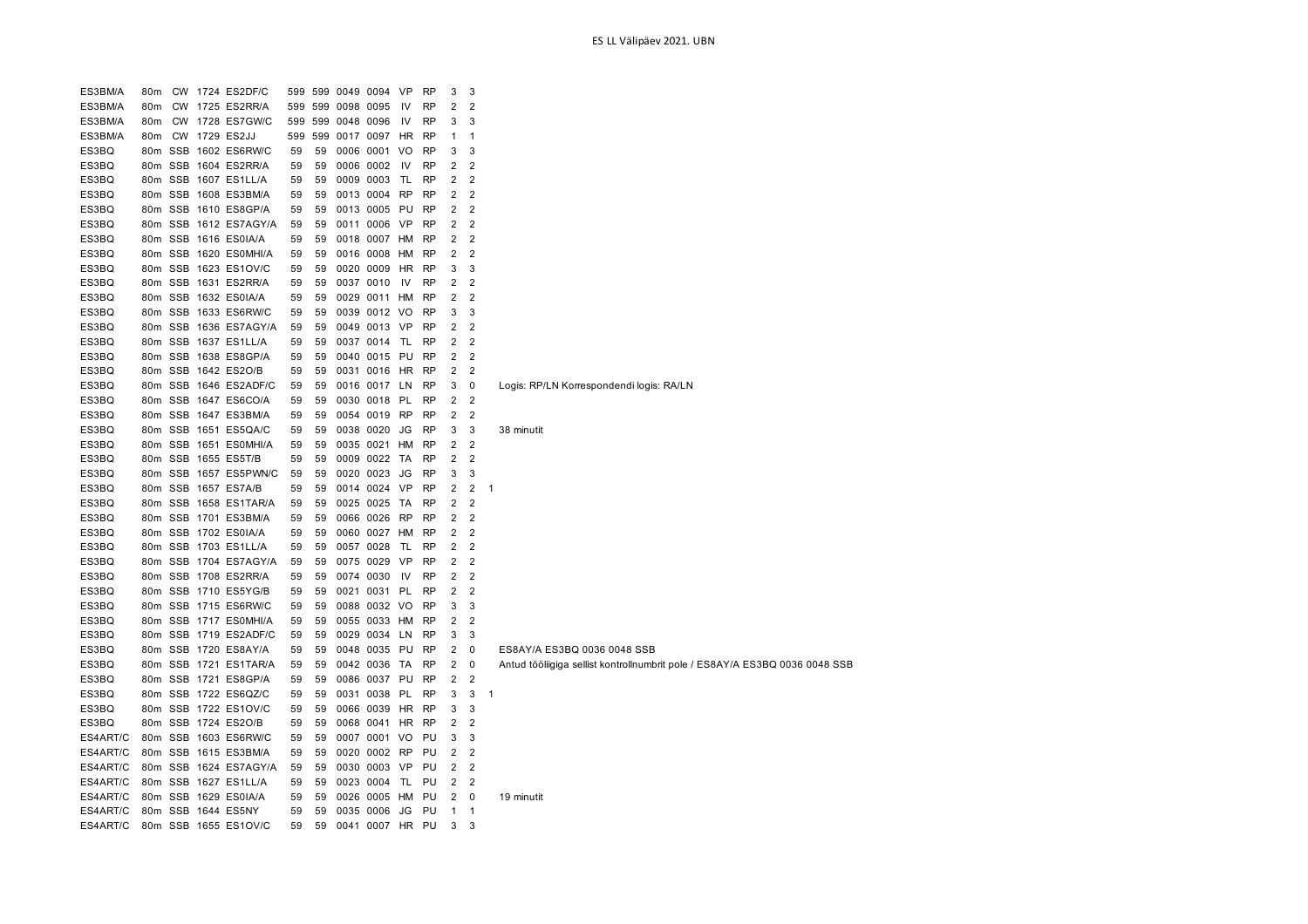| ES4ART/C |         | 80m SSB 1705 ES6RW/C  | 59 | 59 |      | 0071 0008       | VO  | PU        | 3              | 0                        | ES6RW/C ES7ART/C 0008 0071 SSB                                                                     |
|----------|---------|-----------------------|----|----|------|-----------------|-----|-----------|----------------|--------------------------|----------------------------------------------------------------------------------------------------|
| ES4ART/C |         | 80m SSB 1718 ES5PWN/C | 59 | 59 |      | 0033 0009       | JG  | PU        | 3              | 3                        |                                                                                                    |
| ES4ART/C |         | 80m SSB 1725 ES5TV    | 59 | 59 |      | 0077 0010       | JG  | PU        | -1             | -1                       |                                                                                                    |
| ES4AW    |         | 80m SSB 1610 ES1LL/A  | 59 | 59 |      | 0013 0001 TL    |     | 1V        | 2 <sub>2</sub> |                          |                                                                                                    |
| ES4AW    |         | 80m SSB 1627 ES8GP/A  | 59 | 59 |      | 0027 0002 PU    |     | IV        | 2              | $\overline{2}$           |                                                                                                    |
| ES4AW    |         | 80m SSB 1629 ES7AGY/A | 59 | 59 |      | 0033 0003 VP    |     | 1V        | $\overline{2}$ | $\overline{2}$           |                                                                                                    |
| ES4AW    |         | 80m SSB 1632 ES7AGY/A | 59 | 59 | 0039 | 0004 VP         |     | IV        | $\overline{2}$ | $\overline{2}$           |                                                                                                    |
| ES4AW    |         | 80m SSB 1639 ES8GP/A  | 59 | 59 |      | 0042 0005 PU    |     | 1V        | $\overline{2}$ | 0                        | ES8GP/A ES2MC 0035 0042 SSB / ES8GP/A ES4AW 0005 0041 SSB Logis: IV/PU Korrespondendi logis: HR/PU |
| ES4AW    |         | 80m SSB 1703 ES7AGY/A | 59 | 59 |      | 0071 0006       | VP  | IV        | $\overline{2}$ | $\overline{2}$           |                                                                                                    |
| ES5GI    |         | 80m SSB 1622 ES2RR/A  | 59 | 59 | 0032 | 0001 IV         |     | JG        | $\overline{2}$ | $\overline{2}$           |                                                                                                    |
| ES5GI    |         | 80m SSB 1625 ES7AGY/A | 59 | 59 |      | 0031 0002 VP    |     | JG        | $\overline{2}$ | $\overline{c}$           |                                                                                                    |
| ES5GI    |         | 80m SSB 1626 ES6RW/C  | 59 | 59 |      | 0031 0003 VO    |     | JG        | 3              | 3                        |                                                                                                    |
| ES5GI    |         | 80m SSB 1627 ES8GP/A  | 59 | 59 |      | 0028 0004 PU    |     | JG        | $\overline{2}$ | $\overline{2}$           |                                                                                                    |
| ES5GI    |         | 80m SSB 1630 ES1LL/A  | 59 | 59 | 0025 | 0005            | TL. | JG        | 2              | $\overline{2}$           |                                                                                                    |
| ES5GI    |         | 80m SSB 1634 ES3BM/A  | 59 | 59 |      | 0037 0006 RP    |     | JG        | $\overline{2}$ | $\overline{2}$           |                                                                                                    |
| ES5GI    |         | 80m SSB 1636 ES2RR/A  | 59 | 59 |      | 0042 0007       | IV  | JG        | $\overline{2}$ | $\overline{2}$           |                                                                                                    |
| ES5GI    |         | 80m SSB 1638 ES6RW/C  | 59 | 59 |      | 0044 0008 VO    |     | JG        | 3              | 3                        |                                                                                                    |
| ES5GI    |         | 80m SSB 1642 ES2O/B   | 59 | 59 |      | 0032 0009 HR    |     | JG        | 2              | $\overline{2}$           |                                                                                                    |
| ES5GI    |         | 80m SSB 1646 ES8GP/A  | 59 | 59 |      | 0053 0010 PU    |     | JG        | $\overline{2}$ | $\overline{\phantom{a}}$ |                                                                                                    |
| ES5GI    |         | 80m SSB 1657 ES6QZ/C  | 59 | 59 |      | 0017 0011 PL    |     | JG        | 3              | 3                        | -1                                                                                                 |
| ES5GI    |         | 80m SSB 1701 ES6RW/C  | 59 | 59 |      | 0066 0012 VO    |     | <b>JG</b> | 3              | 3                        |                                                                                                    |
| ES5GI    |         | 80m SSB 1709 ES2RR/A  | 59 | 59 |      | 0079 0013       | IV  | JG        | 2              | $\overline{2}$           |                                                                                                    |
| ES5GI    |         | 80m SSB 1714 ES8GP/A  | 59 | 59 |      | 0081 0014       | IV  | JG        | $\overline{2}$ | $\overline{\mathbf{0}}$  | Logis: JG/IV Korrespondendi logis: JG/PU                                                           |
| ES5GI    |         | 80m SSB 1716 ES7AGY/A | 59 | 59 |      | 0092 0015       | VP  | JG        | $\overline{2}$ | $\overline{2}$           |                                                                                                    |
| ES5NHC   |         | 80m SSB 1601 ES1TAR/A | 59 | 59 |      | 0001 0001 TA    |     | TA        | 2              | $\overline{\mathbf{0}}$  | ES1TAR/A ES7AGY/A 0001 0001 SSB                                                                    |
| ES5NHC   |         | 80m SSB 1604 ES1OV/C  | 59 | 59 |      | 0005 0002 HR    |     | TA        | 3              | 3                        |                                                                                                    |
| ES5NHC   |         | 80m SSB 1604 ES8GP/A  | 59 | 59 |      | 0004 0003 PU    |     | TA        | 2              | $\overline{2}$           |                                                                                                    |
| ES5NHC   |         | 80m SSB 1605 ES2DF/C  | 59 | 59 |      | 0004 0004 VP    |     | TA        | 3              | 3                        |                                                                                                    |
| ES5NHC   |         | 80m SSB 1607 ES6CO/A  | 59 | 59 |      | 0002 0005 PL    |     | TA        | 2              | $\overline{2}$           |                                                                                                    |
| ES5NHC   |         | 80m SSB 1608 ES1O/B   | 59 | 59 |      | 0003 0006       | HR  | TA        | 2              | $\overline{2}$           |                                                                                                    |
| ES5NHC   |         | 80m SSB 1610 ES2RR/A  | 59 | 59 |      | 0017 0007       | IV  | TA        | $\overline{2}$ | $\overline{2}$           |                                                                                                    |
| ES5NHC   |         | 80m SSB 1611 ES5QA/C  | 59 | 59 |      | 0012 0008       | JG  | TA        | 3              | 3                        |                                                                                                    |
| ES5NHC   |         | 80m SSB 1612 ES6RW/C  | 59 | 59 |      | 0022 0009 VO    |     | TA        | 3              | 3                        |                                                                                                    |
| ES5NHC   |         | 80m SSB 1615 ES7AGY/A | 59 | 59 |      | 0019 0010 VP TA |     |           | 2 <sub>2</sub> |                          |                                                                                                    |
| ES5NHC   | 80m SSB | 1616 ES0IA/A          | 59 | 59 |      | 0017 0011 HM    |     | TA        | 2              | $\overline{2}$           |                                                                                                    |
| ES5NHC   |         | 80m SSB 1617 ES3BM/A  | 59 | 59 |      | 0023 0012       | RP  | TA        | $\overline{2}$ | $\overline{2}$           |                                                                                                    |
| ES5NHC   |         | 80m SSB 1619 ES0MHI/A | 59 | 59 |      | 0014 0013 HM    |     | TA        | $\overline{2}$ | $\overline{2}$           |                                                                                                    |
| ES5NHC   |         | 80m SSB 1622 ES2O/B   | 59 | 59 |      | 0010 0014 HR TA |     |           | 2              | $\overline{2}$           |                                                                                                    |
| ES5NHC   |         | 80m SSB 1624 ES8AY/A  | 59 | 59 |      | 0014 0015 PU    |     | TA        | 2              | $\overline{2}$           |                                                                                                    |
| ES5NHC   |         | 80m SSB 1630 ES8GP/A  | 59 | 59 |      | 0031 0016 PU    |     | TA        | $\overline{2}$ | $\overline{2}$           |                                                                                                    |
| ES5NHC   |         | 80m SSB 1633 ES2O/B   | 59 | 59 |      | 0018 0017 HR    |     | TA        | $\overline{2}$ | $\overline{2}$           |                                                                                                    |
| ES5NHC   |         | 80m SSB 1633 ES3BEC/A | 59 | 59 |      | 0013 0018       | JR  | TA        | 2              | $\overline{2}$           | -1                                                                                                 |
| ES5NHC   |         | 80m SSB 1635 ES2DF/C  | 59 | 59 |      | 0015 0019 VP    |     | TA        | 3              | 3                        |                                                                                                    |
| ES5NHC   |         | 80m SSB 1636 ES1O/B   | 59 | 59 |      | 0013 0020 HR    |     | TA        | 2              | $\overline{2}$           |                                                                                                    |
| ES5NHC   |         | 80m SSB 1640 ES3BM/A  | 59 | 59 |      | 0048 0021 RP    |     | TA        | $\overline{2}$ | $\overline{2}$           |                                                                                                    |
| ES5NHC   |         | 80m SSB 1642 ES1LL/A  | 59 | 59 |      | 0042 0022 TL    |     | TA        | 2              | $\overline{2}$           |                                                                                                    |
| ES5NHC   |         | 80m SSB 1643 ES7AGY/A | 59 | 59 |      | 0058 0023 VP TA |     |           | $\overline{2}$ | $\overline{2}$           |                                                                                                    |
| ES5NHC   |         | 80m SSB 1646 ES0IA/A  | 59 | 59 | 0046 | 0024 HM         |     | TA        | 2              | $\overline{2}$           |                                                                                                    |
| ES5NHC   |         | 80m SSB 1647 ES6RW/C  | 59 | 59 | 0058 | 0025 VO         |     | TA        | 3              | 3                        |                                                                                                    |
| ES5NHC   |         | 80m SSB 1653 ES5QA/C  | 59 | 59 |      | 0044 0026       | JG  | TA        | 3              | 3                        | 38 minutit                                                                                         |
| ES5NHC   |         | 80m SSB 1657 ES1OV/C  | 59 | 59 |      | 0042 0027 HR TA |     |           | 3              | 3                        |                                                                                                    |
|          |         |                       |    |    |      |                 |     |           |                |                          |                                                                                                    |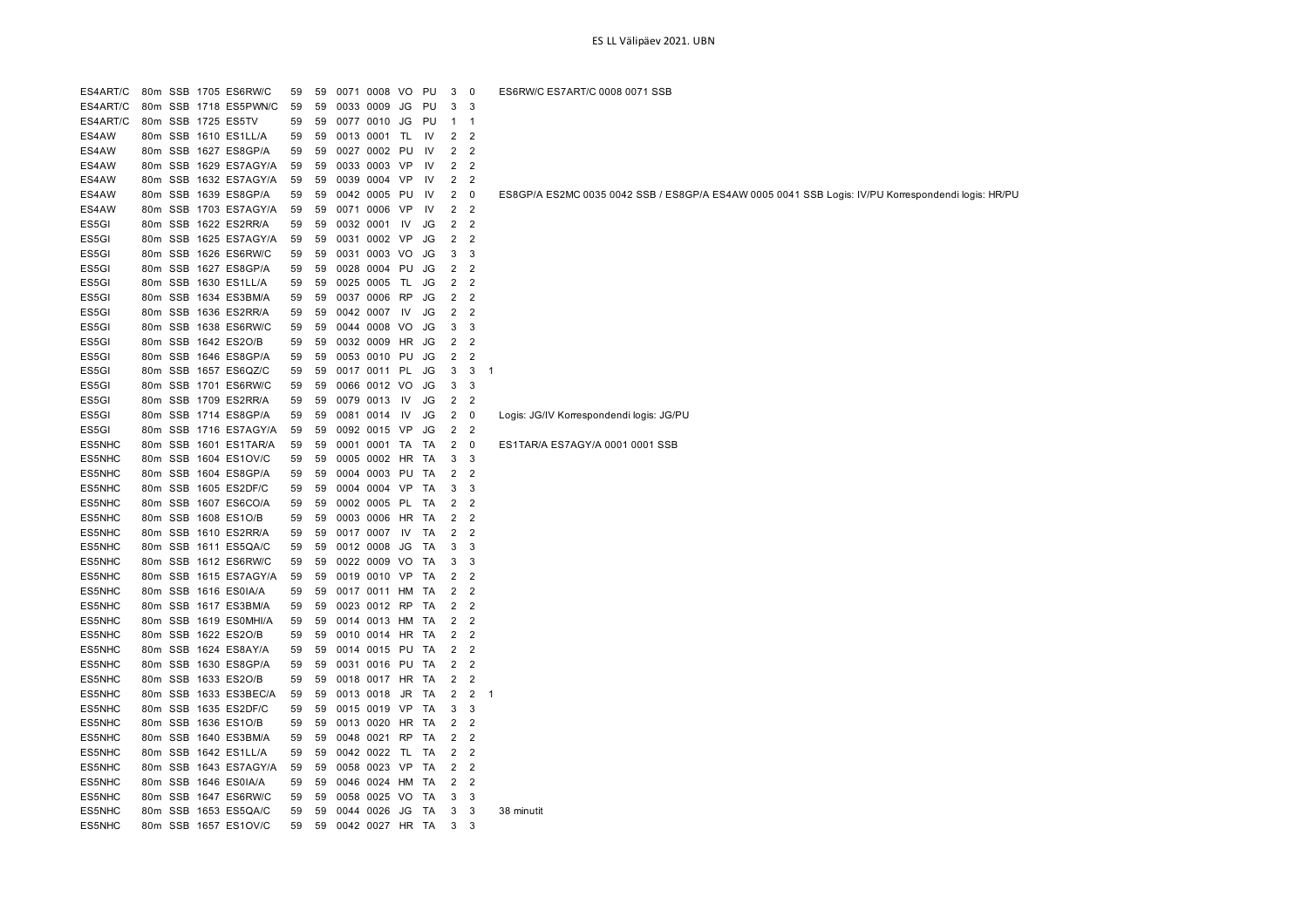| 2<br>$\overline{2}$<br>ES5NHC<br><b>SSB</b><br>59<br>0036 0029<br>PL<br>ТA<br>80 <sub>m</sub><br>1701 ES6CO/A<br>59<br>3<br>SSB<br>1701 ES1OV/C<br>59<br>0046 0030<br>HR<br>ТA<br>3<br>ES5NHC<br>80m<br>59<br>80m SSB<br>1702 ES8GP/A<br>59<br>59<br>0063 0031<br>PU<br>ТA<br>2<br>2<br>ES5NHC<br>80m SSB<br><b>TA</b><br>TA<br>$\overline{2}$<br>$\overline{2}$<br>ES5NHC<br>1702 ES1TAR/A<br>59<br>59<br>0026 0032<br>80m SSB<br>59<br>0033<br>PL<br>TA<br>$\overline{2}$<br>$\overline{2}$<br>ES5NHC<br>1705 ES5YG/B<br>59<br>0017<br>80m SSB<br>3<br>ES5NHC<br>1706 ES6QZ/C<br>59<br>59<br>0022 0034<br>PL<br>ТA<br>3<br>1<br>ES5NHC<br><b>SSB</b><br>1706 ES2DF/C<br>59<br>0035 0035<br>VP<br>ТA<br>3<br>80m<br>59<br>3<br>80m SSB<br>1709 ES3BM/A<br>59<br>0078 0036<br><b>RP</b><br>ТA<br>2<br>2<br>ES5NHC<br>59<br>80m SSB<br>1710 ES7AGY/A<br>0085 0037<br>VP<br>ТA<br>2<br>2<br>ES5NHC<br>59<br>59<br>80m SSB<br>1711 ES1LL/A<br>59<br>0067<br>0038<br>TA<br>$\overline{2}$<br>$\overline{2}$<br>ES5NHC<br>59<br>TL<br>80m SSB<br>1712 ES2RR/A<br>$\overline{2}$<br>$\overline{2}$<br>ES5NHC<br>59<br>59<br>0083<br>0039<br>IV<br>TA<br>ES5NHC<br>80m SSB<br>1715 ES5QA/C<br>59<br>59<br>0067<br>0040<br>JG<br>TA<br>3<br>3<br>SSB<br>VO<br>3<br>3<br>ES5NHC<br>80m<br>1716 ES6RW/C<br>59<br>59<br>0089<br>0041<br>ТA<br>SSB<br>HR<br>ТA<br>2<br>2<br>ES5NHC<br>80m<br>1717 ES2O/B<br>59<br>59<br>0063<br>0042<br>80m SSB<br>$\overline{2}$<br>$\overline{2}$<br>ES5NHC<br>1719 ESOMHI/A<br>59<br>59<br>0059 0043<br><b>HM</b><br>TA<br>80m SSB<br>HM<br>TA<br>2<br>$\overline{2}$<br>ES5NHC<br>1722 ES0IA/A<br>59<br>59<br>0076 0044<br>$\overline{2}$<br>$\overline{2}$<br>ES5NY<br>80m SSB<br>1600 ES3BM/A<br>59<br>59<br>0001<br>0001<br><b>RP</b><br>JG<br>ES5NY<br>80m SSB<br>1601 ES7AGY/A<br>59<br>59<br>0002 0002<br>VP<br>JG<br>2<br>2<br>ES5NY<br>80m SSB<br>1602 ES0IA/A<br>59<br>59<br>0004 0003<br>HM<br>JG<br>2<br>2<br><b>SSB</b><br>$\overline{2}$<br>ES5NY<br>80 <sub>m</sub><br>1603 ES2RR/A<br>59<br>59<br>0005 0004<br>IV<br>JG<br>2<br>80m SSB<br>1605 ES6RW/C<br>59<br>59<br>0012 0005<br>VO<br>JG<br>3<br>3<br>ES5NY<br>SSB<br>0002 0006<br>3<br>ES5NY<br>80m<br>1606 ES2DZ/C<br>59<br>59<br><b>HR</b><br>JG<br>3<br>1<br>80m SSB<br>ES5NY<br>1607 ES7GW/C<br>59<br>59<br>0003 0007<br>IV<br>JG<br>3<br>3<br>SSB<br>ES5NY<br>80m<br>1608 ES5QA/C<br>59<br>59<br>0006 0008<br>JG<br>JG<br>3<br>3<br>80m SSB<br>1609 ES1LL/A<br>59<br>59<br>0011<br>0009<br>TL<br>JG<br>2<br>2<br>ES5NY<br>SSB<br>PU<br>$\overline{2}$<br>$\overline{2}$<br>ES5NY<br>80 <sub>m</sub><br>1611 ES8GP/A<br>59<br>59<br>0016 0010<br>JG<br>2<br>$\overline{2}$<br>80m SSB<br>1613 ES1TAR/A<br>59<br>59<br>0006 0011<br>TA<br>JG<br>ES5NY<br>2<br>$\overline{2}$<br>80m SSB<br>1614 ESOMHI/A<br>59<br>59<br>0009 0012<br>HM<br>JG<br>ES5NY<br>80m SSB<br>3<br>1614 ES1OV/C<br>59<br>59<br>0015 0013<br>HR<br>JG<br>3<br>ES5NY<br>80m SSB<br>1615 ES6CO/A<br>59<br>59<br>0007 0014<br>PL<br>JG<br>2<br>2<br>ES5NY<br>80m SSB<br>PU<br>$\overline{2}$<br>$\overline{2}$<br>ES5NY<br>1616 ES8AY/A<br>59<br>59<br>0012 0015<br>JG<br>$\overline{2}$<br>ES5NY<br>80m<br><b>CW</b><br>1617 ES2RR/A<br>599<br>599<br>0024 0016<br>IV<br>JG<br>2<br><b>CW</b><br>1618 ES7GW/C<br>599<br>0007<br>0017<br>IV<br>3<br>ES5NY<br>80m<br>599<br>JG<br>3<br><b>SSB</b><br>1621 ES0KO/C<br>59<br>0010 0018<br>SR<br>JG<br>3<br>3<br>ES5NY<br>80m<br>59<br>SSB<br>1623 ES5PWN/C<br>59<br>0005 0019<br>JG<br>JG<br>3<br>ES5NY<br>80m<br>59<br>3<br>80m SSB<br>1625 ES2O/B<br>59<br>59<br>0012 0020<br><b>HR</b><br>JG<br>$\overline{2}$<br>$\overline{2}$<br>ES5NY<br><b>CW</b><br>1629 ES5QA/C<br>599<br>599<br>3<br>ES5NY<br>80m<br>0018 0021<br>JG<br>JG<br>3<br>ES5NY<br>80m<br><b>CW</b><br>1631 ES5QA/C<br>599<br>599<br>0019 0022<br>JG<br>JG<br>3<br>3<br>$\overline{2}$<br>ES5NY<br>80 <sub>m</sub><br>SSB<br>1632 ES3BM/A<br>59<br>59<br>0032 0023<br><b>RP</b><br>JG<br>2<br>$\overline{2}$<br><b>SSB</b><br>0029 0024<br>TL<br>2<br>ES5NY<br>80m<br>1633 ES1LL/A<br>59<br>59<br>JG<br>80m SSB<br>VP<br>2<br>2<br>ES5NY<br>1634 ES7AGY/A<br>59<br>59<br>0044 0025<br>JG<br>80m SSB<br>59<br>$\overline{2}$<br>$\overline{2}$<br>ES5NY<br>1635 ES0IA/A<br>59<br>0034 0026<br>HM<br>JG<br>80m SSB<br>0025 0027<br>PU<br>2<br>$\overline{2}$<br>ES5NY<br>1638 ES8AY/A<br>59<br>59<br>JG<br>$\overline{2}$<br>ES5NY<br>80m SSB<br>1638 ES2O/B<br>59<br>59<br>0026 0028<br>HR<br>JG<br>2<br>80m SSB<br>1638 ES6CO/A<br>59<br>59<br>0023 0029<br>PL<br>JG<br>2<br>2<br>ES5NY<br><b>SSB</b><br>3<br>ES5NY<br>80m<br>1640 ES6RW/C<br>59<br>59<br>0049 0030<br>VO<br>JG<br>3<br>80 <sub>m</sub><br>SSB<br>1641 ES5PWN/C<br>59<br>59<br>0014<br>0031<br>JG<br>JG<br>3<br>3<br>ES5NY<br><b>SSB</b><br>$\overline{2}$<br>80 <sub>m</sub><br>1642 ES1TAR/A<br>59<br>59<br>0015<br>0032<br>TA<br>JG<br>2<br>ES5NY<br>SSB<br>59<br>HM<br>$\overline{2}$<br>ES5NY<br>80m<br>1643 ESOMHI/A<br>59<br>0026 0033<br>JG<br>2<br>$\overline{2}$<br>$\overline{2}$<br>ES5NY<br>80m SSB<br>1644 ES3BEC/A<br>59<br>59<br>0018 0034<br>JR<br>JG<br>1 | ES5NHC | 80m SSB | 1659 ES5T/B | 59 | 59 | 0012 0028 | TA | TA | 2 | 2 |  |
|--------------------------------------------------------------------------------------------------------------------------------------------------------------------------------------------------------------------------------------------------------------------------------------------------------------------------------------------------------------------------------------------------------------------------------------------------------------------------------------------------------------------------------------------------------------------------------------------------------------------------------------------------------------------------------------------------------------------------------------------------------------------------------------------------------------------------------------------------------------------------------------------------------------------------------------------------------------------------------------------------------------------------------------------------------------------------------------------------------------------------------------------------------------------------------------------------------------------------------------------------------------------------------------------------------------------------------------------------------------------------------------------------------------------------------------------------------------------------------------------------------------------------------------------------------------------------------------------------------------------------------------------------------------------------------------------------------------------------------------------------------------------------------------------------------------------------------------------------------------------------------------------------------------------------------------------------------------------------------------------------------------------------------------------------------------------------------------------------------------------------------------------------------------------------------------------------------------------------------------------------------------------------------------------------------------------------------------------------------------------------------------------------------------------------------------------------------------------------------------------------------------------------------------------------------------------------------------------------------------------------------------------------------------------------------------------------------------------------------------------------------------------------------------------------------------------------------------------------------------------------------------------------------------------------------------------------------------------------------------------------------------------------------------------------------------------------------------------------------------------------------------------------------------------------------------------------------------------------------------------------------------------------------------------------------------------------------------------------------------------------------------------------------------------------------------------------------------------------------------------------------------------------------------------------------------------------------------------------------------------------------------------------------------------------------------------------------------------------------------------------------------------------------------------------------------------------------------------------------------------------------------------------------------------------------------------------------------------------------------------------------------------------------------------------------------------------------------------------------------------------------------------------------------------------------------------------------------------------------------------------------------------------------------------------------------------------------------------------------------------------------------------------------------------------------------------------------------------------------------------------------------------------------------------------------------------------------------------------------------------------------------------------------------------------------------------------------------------------------------------------------------------------------------------------------------------------------------------------------------------------------------------------------------------------------------------------------------------------------------------------------------------------------------------------------------------------------------------------------------------------------|--------|---------|-------------|----|----|-----------|----|----|---|---|--|
|                                                                                                                                                                                                                                                                                                                                                                                                                                                                                                                                                                                                                                                                                                                                                                                                                                                                                                                                                                                                                                                                                                                                                                                                                                                                                                                                                                                                                                                                                                                                                                                                                                                                                                                                                                                                                                                                                                                                                                                                                                                                                                                                                                                                                                                                                                                                                                                                                                                                                                                                                                                                                                                                                                                                                                                                                                                                                                                                                                                                                                                                                                                                                                                                                                                                                                                                                                                                                                                                                                                                                                                                                                                                                                                                                                                                                                                                                                                                                                                                                                                                                                                                                                                                                                                                                                                                                                                                                                                                                                                                                                                                                                                                                                                                                                                                                                                                                                                                                                                                                                                                                                                                |        |         |             |    |    |           |    |    |   |   |  |
|                                                                                                                                                                                                                                                                                                                                                                                                                                                                                                                                                                                                                                                                                                                                                                                                                                                                                                                                                                                                                                                                                                                                                                                                                                                                                                                                                                                                                                                                                                                                                                                                                                                                                                                                                                                                                                                                                                                                                                                                                                                                                                                                                                                                                                                                                                                                                                                                                                                                                                                                                                                                                                                                                                                                                                                                                                                                                                                                                                                                                                                                                                                                                                                                                                                                                                                                                                                                                                                                                                                                                                                                                                                                                                                                                                                                                                                                                                                                                                                                                                                                                                                                                                                                                                                                                                                                                                                                                                                                                                                                                                                                                                                                                                                                                                                                                                                                                                                                                                                                                                                                                                                                |        |         |             |    |    |           |    |    |   |   |  |
|                                                                                                                                                                                                                                                                                                                                                                                                                                                                                                                                                                                                                                                                                                                                                                                                                                                                                                                                                                                                                                                                                                                                                                                                                                                                                                                                                                                                                                                                                                                                                                                                                                                                                                                                                                                                                                                                                                                                                                                                                                                                                                                                                                                                                                                                                                                                                                                                                                                                                                                                                                                                                                                                                                                                                                                                                                                                                                                                                                                                                                                                                                                                                                                                                                                                                                                                                                                                                                                                                                                                                                                                                                                                                                                                                                                                                                                                                                                                                                                                                                                                                                                                                                                                                                                                                                                                                                                                                                                                                                                                                                                                                                                                                                                                                                                                                                                                                                                                                                                                                                                                                                                                |        |         |             |    |    |           |    |    |   |   |  |
|                                                                                                                                                                                                                                                                                                                                                                                                                                                                                                                                                                                                                                                                                                                                                                                                                                                                                                                                                                                                                                                                                                                                                                                                                                                                                                                                                                                                                                                                                                                                                                                                                                                                                                                                                                                                                                                                                                                                                                                                                                                                                                                                                                                                                                                                                                                                                                                                                                                                                                                                                                                                                                                                                                                                                                                                                                                                                                                                                                                                                                                                                                                                                                                                                                                                                                                                                                                                                                                                                                                                                                                                                                                                                                                                                                                                                                                                                                                                                                                                                                                                                                                                                                                                                                                                                                                                                                                                                                                                                                                                                                                                                                                                                                                                                                                                                                                                                                                                                                                                                                                                                                                                |        |         |             |    |    |           |    |    |   |   |  |
|                                                                                                                                                                                                                                                                                                                                                                                                                                                                                                                                                                                                                                                                                                                                                                                                                                                                                                                                                                                                                                                                                                                                                                                                                                                                                                                                                                                                                                                                                                                                                                                                                                                                                                                                                                                                                                                                                                                                                                                                                                                                                                                                                                                                                                                                                                                                                                                                                                                                                                                                                                                                                                                                                                                                                                                                                                                                                                                                                                                                                                                                                                                                                                                                                                                                                                                                                                                                                                                                                                                                                                                                                                                                                                                                                                                                                                                                                                                                                                                                                                                                                                                                                                                                                                                                                                                                                                                                                                                                                                                                                                                                                                                                                                                                                                                                                                                                                                                                                                                                                                                                                                                                |        |         |             |    |    |           |    |    |   |   |  |
|                                                                                                                                                                                                                                                                                                                                                                                                                                                                                                                                                                                                                                                                                                                                                                                                                                                                                                                                                                                                                                                                                                                                                                                                                                                                                                                                                                                                                                                                                                                                                                                                                                                                                                                                                                                                                                                                                                                                                                                                                                                                                                                                                                                                                                                                                                                                                                                                                                                                                                                                                                                                                                                                                                                                                                                                                                                                                                                                                                                                                                                                                                                                                                                                                                                                                                                                                                                                                                                                                                                                                                                                                                                                                                                                                                                                                                                                                                                                                                                                                                                                                                                                                                                                                                                                                                                                                                                                                                                                                                                                                                                                                                                                                                                                                                                                                                                                                                                                                                                                                                                                                                                                |        |         |             |    |    |           |    |    |   |   |  |
|                                                                                                                                                                                                                                                                                                                                                                                                                                                                                                                                                                                                                                                                                                                                                                                                                                                                                                                                                                                                                                                                                                                                                                                                                                                                                                                                                                                                                                                                                                                                                                                                                                                                                                                                                                                                                                                                                                                                                                                                                                                                                                                                                                                                                                                                                                                                                                                                                                                                                                                                                                                                                                                                                                                                                                                                                                                                                                                                                                                                                                                                                                                                                                                                                                                                                                                                                                                                                                                                                                                                                                                                                                                                                                                                                                                                                                                                                                                                                                                                                                                                                                                                                                                                                                                                                                                                                                                                                                                                                                                                                                                                                                                                                                                                                                                                                                                                                                                                                                                                                                                                                                                                |        |         |             |    |    |           |    |    |   |   |  |
|                                                                                                                                                                                                                                                                                                                                                                                                                                                                                                                                                                                                                                                                                                                                                                                                                                                                                                                                                                                                                                                                                                                                                                                                                                                                                                                                                                                                                                                                                                                                                                                                                                                                                                                                                                                                                                                                                                                                                                                                                                                                                                                                                                                                                                                                                                                                                                                                                                                                                                                                                                                                                                                                                                                                                                                                                                                                                                                                                                                                                                                                                                                                                                                                                                                                                                                                                                                                                                                                                                                                                                                                                                                                                                                                                                                                                                                                                                                                                                                                                                                                                                                                                                                                                                                                                                                                                                                                                                                                                                                                                                                                                                                                                                                                                                                                                                                                                                                                                                                                                                                                                                                                |        |         |             |    |    |           |    |    |   |   |  |
|                                                                                                                                                                                                                                                                                                                                                                                                                                                                                                                                                                                                                                                                                                                                                                                                                                                                                                                                                                                                                                                                                                                                                                                                                                                                                                                                                                                                                                                                                                                                                                                                                                                                                                                                                                                                                                                                                                                                                                                                                                                                                                                                                                                                                                                                                                                                                                                                                                                                                                                                                                                                                                                                                                                                                                                                                                                                                                                                                                                                                                                                                                                                                                                                                                                                                                                                                                                                                                                                                                                                                                                                                                                                                                                                                                                                                                                                                                                                                                                                                                                                                                                                                                                                                                                                                                                                                                                                                                                                                                                                                                                                                                                                                                                                                                                                                                                                                                                                                                                                                                                                                                                                |        |         |             |    |    |           |    |    |   |   |  |
|                                                                                                                                                                                                                                                                                                                                                                                                                                                                                                                                                                                                                                                                                                                                                                                                                                                                                                                                                                                                                                                                                                                                                                                                                                                                                                                                                                                                                                                                                                                                                                                                                                                                                                                                                                                                                                                                                                                                                                                                                                                                                                                                                                                                                                                                                                                                                                                                                                                                                                                                                                                                                                                                                                                                                                                                                                                                                                                                                                                                                                                                                                                                                                                                                                                                                                                                                                                                                                                                                                                                                                                                                                                                                                                                                                                                                                                                                                                                                                                                                                                                                                                                                                                                                                                                                                                                                                                                                                                                                                                                                                                                                                                                                                                                                                                                                                                                                                                                                                                                                                                                                                                                |        |         |             |    |    |           |    |    |   |   |  |
|                                                                                                                                                                                                                                                                                                                                                                                                                                                                                                                                                                                                                                                                                                                                                                                                                                                                                                                                                                                                                                                                                                                                                                                                                                                                                                                                                                                                                                                                                                                                                                                                                                                                                                                                                                                                                                                                                                                                                                                                                                                                                                                                                                                                                                                                                                                                                                                                                                                                                                                                                                                                                                                                                                                                                                                                                                                                                                                                                                                                                                                                                                                                                                                                                                                                                                                                                                                                                                                                                                                                                                                                                                                                                                                                                                                                                                                                                                                                                                                                                                                                                                                                                                                                                                                                                                                                                                                                                                                                                                                                                                                                                                                                                                                                                                                                                                                                                                                                                                                                                                                                                                                                |        |         |             |    |    |           |    |    |   |   |  |
|                                                                                                                                                                                                                                                                                                                                                                                                                                                                                                                                                                                                                                                                                                                                                                                                                                                                                                                                                                                                                                                                                                                                                                                                                                                                                                                                                                                                                                                                                                                                                                                                                                                                                                                                                                                                                                                                                                                                                                                                                                                                                                                                                                                                                                                                                                                                                                                                                                                                                                                                                                                                                                                                                                                                                                                                                                                                                                                                                                                                                                                                                                                                                                                                                                                                                                                                                                                                                                                                                                                                                                                                                                                                                                                                                                                                                                                                                                                                                                                                                                                                                                                                                                                                                                                                                                                                                                                                                                                                                                                                                                                                                                                                                                                                                                                                                                                                                                                                                                                                                                                                                                                                |        |         |             |    |    |           |    |    |   |   |  |
|                                                                                                                                                                                                                                                                                                                                                                                                                                                                                                                                                                                                                                                                                                                                                                                                                                                                                                                                                                                                                                                                                                                                                                                                                                                                                                                                                                                                                                                                                                                                                                                                                                                                                                                                                                                                                                                                                                                                                                                                                                                                                                                                                                                                                                                                                                                                                                                                                                                                                                                                                                                                                                                                                                                                                                                                                                                                                                                                                                                                                                                                                                                                                                                                                                                                                                                                                                                                                                                                                                                                                                                                                                                                                                                                                                                                                                                                                                                                                                                                                                                                                                                                                                                                                                                                                                                                                                                                                                                                                                                                                                                                                                                                                                                                                                                                                                                                                                                                                                                                                                                                                                                                |        |         |             |    |    |           |    |    |   |   |  |
|                                                                                                                                                                                                                                                                                                                                                                                                                                                                                                                                                                                                                                                                                                                                                                                                                                                                                                                                                                                                                                                                                                                                                                                                                                                                                                                                                                                                                                                                                                                                                                                                                                                                                                                                                                                                                                                                                                                                                                                                                                                                                                                                                                                                                                                                                                                                                                                                                                                                                                                                                                                                                                                                                                                                                                                                                                                                                                                                                                                                                                                                                                                                                                                                                                                                                                                                                                                                                                                                                                                                                                                                                                                                                                                                                                                                                                                                                                                                                                                                                                                                                                                                                                                                                                                                                                                                                                                                                                                                                                                                                                                                                                                                                                                                                                                                                                                                                                                                                                                                                                                                                                                                |        |         |             |    |    |           |    |    |   |   |  |
|                                                                                                                                                                                                                                                                                                                                                                                                                                                                                                                                                                                                                                                                                                                                                                                                                                                                                                                                                                                                                                                                                                                                                                                                                                                                                                                                                                                                                                                                                                                                                                                                                                                                                                                                                                                                                                                                                                                                                                                                                                                                                                                                                                                                                                                                                                                                                                                                                                                                                                                                                                                                                                                                                                                                                                                                                                                                                                                                                                                                                                                                                                                                                                                                                                                                                                                                                                                                                                                                                                                                                                                                                                                                                                                                                                                                                                                                                                                                                                                                                                                                                                                                                                                                                                                                                                                                                                                                                                                                                                                                                                                                                                                                                                                                                                                                                                                                                                                                                                                                                                                                                                                                |        |         |             |    |    |           |    |    |   |   |  |
|                                                                                                                                                                                                                                                                                                                                                                                                                                                                                                                                                                                                                                                                                                                                                                                                                                                                                                                                                                                                                                                                                                                                                                                                                                                                                                                                                                                                                                                                                                                                                                                                                                                                                                                                                                                                                                                                                                                                                                                                                                                                                                                                                                                                                                                                                                                                                                                                                                                                                                                                                                                                                                                                                                                                                                                                                                                                                                                                                                                                                                                                                                                                                                                                                                                                                                                                                                                                                                                                                                                                                                                                                                                                                                                                                                                                                                                                                                                                                                                                                                                                                                                                                                                                                                                                                                                                                                                                                                                                                                                                                                                                                                                                                                                                                                                                                                                                                                                                                                                                                                                                                                                                |        |         |             |    |    |           |    |    |   |   |  |
|                                                                                                                                                                                                                                                                                                                                                                                                                                                                                                                                                                                                                                                                                                                                                                                                                                                                                                                                                                                                                                                                                                                                                                                                                                                                                                                                                                                                                                                                                                                                                                                                                                                                                                                                                                                                                                                                                                                                                                                                                                                                                                                                                                                                                                                                                                                                                                                                                                                                                                                                                                                                                                                                                                                                                                                                                                                                                                                                                                                                                                                                                                                                                                                                                                                                                                                                                                                                                                                                                                                                                                                                                                                                                                                                                                                                                                                                                                                                                                                                                                                                                                                                                                                                                                                                                                                                                                                                                                                                                                                                                                                                                                                                                                                                                                                                                                                                                                                                                                                                                                                                                                                                |        |         |             |    |    |           |    |    |   |   |  |
|                                                                                                                                                                                                                                                                                                                                                                                                                                                                                                                                                                                                                                                                                                                                                                                                                                                                                                                                                                                                                                                                                                                                                                                                                                                                                                                                                                                                                                                                                                                                                                                                                                                                                                                                                                                                                                                                                                                                                                                                                                                                                                                                                                                                                                                                                                                                                                                                                                                                                                                                                                                                                                                                                                                                                                                                                                                                                                                                                                                                                                                                                                                                                                                                                                                                                                                                                                                                                                                                                                                                                                                                                                                                                                                                                                                                                                                                                                                                                                                                                                                                                                                                                                                                                                                                                                                                                                                                                                                                                                                                                                                                                                                                                                                                                                                                                                                                                                                                                                                                                                                                                                                                |        |         |             |    |    |           |    |    |   |   |  |
|                                                                                                                                                                                                                                                                                                                                                                                                                                                                                                                                                                                                                                                                                                                                                                                                                                                                                                                                                                                                                                                                                                                                                                                                                                                                                                                                                                                                                                                                                                                                                                                                                                                                                                                                                                                                                                                                                                                                                                                                                                                                                                                                                                                                                                                                                                                                                                                                                                                                                                                                                                                                                                                                                                                                                                                                                                                                                                                                                                                                                                                                                                                                                                                                                                                                                                                                                                                                                                                                                                                                                                                                                                                                                                                                                                                                                                                                                                                                                                                                                                                                                                                                                                                                                                                                                                                                                                                                                                                                                                                                                                                                                                                                                                                                                                                                                                                                                                                                                                                                                                                                                                                                |        |         |             |    |    |           |    |    |   |   |  |
|                                                                                                                                                                                                                                                                                                                                                                                                                                                                                                                                                                                                                                                                                                                                                                                                                                                                                                                                                                                                                                                                                                                                                                                                                                                                                                                                                                                                                                                                                                                                                                                                                                                                                                                                                                                                                                                                                                                                                                                                                                                                                                                                                                                                                                                                                                                                                                                                                                                                                                                                                                                                                                                                                                                                                                                                                                                                                                                                                                                                                                                                                                                                                                                                                                                                                                                                                                                                                                                                                                                                                                                                                                                                                                                                                                                                                                                                                                                                                                                                                                                                                                                                                                                                                                                                                                                                                                                                                                                                                                                                                                                                                                                                                                                                                                                                                                                                                                                                                                                                                                                                                                                                |        |         |             |    |    |           |    |    |   |   |  |
|                                                                                                                                                                                                                                                                                                                                                                                                                                                                                                                                                                                                                                                                                                                                                                                                                                                                                                                                                                                                                                                                                                                                                                                                                                                                                                                                                                                                                                                                                                                                                                                                                                                                                                                                                                                                                                                                                                                                                                                                                                                                                                                                                                                                                                                                                                                                                                                                                                                                                                                                                                                                                                                                                                                                                                                                                                                                                                                                                                                                                                                                                                                                                                                                                                                                                                                                                                                                                                                                                                                                                                                                                                                                                                                                                                                                                                                                                                                                                                                                                                                                                                                                                                                                                                                                                                                                                                                                                                                                                                                                                                                                                                                                                                                                                                                                                                                                                                                                                                                                                                                                                                                                |        |         |             |    |    |           |    |    |   |   |  |
|                                                                                                                                                                                                                                                                                                                                                                                                                                                                                                                                                                                                                                                                                                                                                                                                                                                                                                                                                                                                                                                                                                                                                                                                                                                                                                                                                                                                                                                                                                                                                                                                                                                                                                                                                                                                                                                                                                                                                                                                                                                                                                                                                                                                                                                                                                                                                                                                                                                                                                                                                                                                                                                                                                                                                                                                                                                                                                                                                                                                                                                                                                                                                                                                                                                                                                                                                                                                                                                                                                                                                                                                                                                                                                                                                                                                                                                                                                                                                                                                                                                                                                                                                                                                                                                                                                                                                                                                                                                                                                                                                                                                                                                                                                                                                                                                                                                                                                                                                                                                                                                                                                                                |        |         |             |    |    |           |    |    |   |   |  |
|                                                                                                                                                                                                                                                                                                                                                                                                                                                                                                                                                                                                                                                                                                                                                                                                                                                                                                                                                                                                                                                                                                                                                                                                                                                                                                                                                                                                                                                                                                                                                                                                                                                                                                                                                                                                                                                                                                                                                                                                                                                                                                                                                                                                                                                                                                                                                                                                                                                                                                                                                                                                                                                                                                                                                                                                                                                                                                                                                                                                                                                                                                                                                                                                                                                                                                                                                                                                                                                                                                                                                                                                                                                                                                                                                                                                                                                                                                                                                                                                                                                                                                                                                                                                                                                                                                                                                                                                                                                                                                                                                                                                                                                                                                                                                                                                                                                                                                                                                                                                                                                                                                                                |        |         |             |    |    |           |    |    |   |   |  |
|                                                                                                                                                                                                                                                                                                                                                                                                                                                                                                                                                                                                                                                                                                                                                                                                                                                                                                                                                                                                                                                                                                                                                                                                                                                                                                                                                                                                                                                                                                                                                                                                                                                                                                                                                                                                                                                                                                                                                                                                                                                                                                                                                                                                                                                                                                                                                                                                                                                                                                                                                                                                                                                                                                                                                                                                                                                                                                                                                                                                                                                                                                                                                                                                                                                                                                                                                                                                                                                                                                                                                                                                                                                                                                                                                                                                                                                                                                                                                                                                                                                                                                                                                                                                                                                                                                                                                                                                                                                                                                                                                                                                                                                                                                                                                                                                                                                                                                                                                                                                                                                                                                                                |        |         |             |    |    |           |    |    |   |   |  |
|                                                                                                                                                                                                                                                                                                                                                                                                                                                                                                                                                                                                                                                                                                                                                                                                                                                                                                                                                                                                                                                                                                                                                                                                                                                                                                                                                                                                                                                                                                                                                                                                                                                                                                                                                                                                                                                                                                                                                                                                                                                                                                                                                                                                                                                                                                                                                                                                                                                                                                                                                                                                                                                                                                                                                                                                                                                                                                                                                                                                                                                                                                                                                                                                                                                                                                                                                                                                                                                                                                                                                                                                                                                                                                                                                                                                                                                                                                                                                                                                                                                                                                                                                                                                                                                                                                                                                                                                                                                                                                                                                                                                                                                                                                                                                                                                                                                                                                                                                                                                                                                                                                                                |        |         |             |    |    |           |    |    |   |   |  |
|                                                                                                                                                                                                                                                                                                                                                                                                                                                                                                                                                                                                                                                                                                                                                                                                                                                                                                                                                                                                                                                                                                                                                                                                                                                                                                                                                                                                                                                                                                                                                                                                                                                                                                                                                                                                                                                                                                                                                                                                                                                                                                                                                                                                                                                                                                                                                                                                                                                                                                                                                                                                                                                                                                                                                                                                                                                                                                                                                                                                                                                                                                                                                                                                                                                                                                                                                                                                                                                                                                                                                                                                                                                                                                                                                                                                                                                                                                                                                                                                                                                                                                                                                                                                                                                                                                                                                                                                                                                                                                                                                                                                                                                                                                                                                                                                                                                                                                                                                                                                                                                                                                                                |        |         |             |    |    |           |    |    |   |   |  |
|                                                                                                                                                                                                                                                                                                                                                                                                                                                                                                                                                                                                                                                                                                                                                                                                                                                                                                                                                                                                                                                                                                                                                                                                                                                                                                                                                                                                                                                                                                                                                                                                                                                                                                                                                                                                                                                                                                                                                                                                                                                                                                                                                                                                                                                                                                                                                                                                                                                                                                                                                                                                                                                                                                                                                                                                                                                                                                                                                                                                                                                                                                                                                                                                                                                                                                                                                                                                                                                                                                                                                                                                                                                                                                                                                                                                                                                                                                                                                                                                                                                                                                                                                                                                                                                                                                                                                                                                                                                                                                                                                                                                                                                                                                                                                                                                                                                                                                                                                                                                                                                                                                                                |        |         |             |    |    |           |    |    |   |   |  |
|                                                                                                                                                                                                                                                                                                                                                                                                                                                                                                                                                                                                                                                                                                                                                                                                                                                                                                                                                                                                                                                                                                                                                                                                                                                                                                                                                                                                                                                                                                                                                                                                                                                                                                                                                                                                                                                                                                                                                                                                                                                                                                                                                                                                                                                                                                                                                                                                                                                                                                                                                                                                                                                                                                                                                                                                                                                                                                                                                                                                                                                                                                                                                                                                                                                                                                                                                                                                                                                                                                                                                                                                                                                                                                                                                                                                                                                                                                                                                                                                                                                                                                                                                                                                                                                                                                                                                                                                                                                                                                                                                                                                                                                                                                                                                                                                                                                                                                                                                                                                                                                                                                                                |        |         |             |    |    |           |    |    |   |   |  |
|                                                                                                                                                                                                                                                                                                                                                                                                                                                                                                                                                                                                                                                                                                                                                                                                                                                                                                                                                                                                                                                                                                                                                                                                                                                                                                                                                                                                                                                                                                                                                                                                                                                                                                                                                                                                                                                                                                                                                                                                                                                                                                                                                                                                                                                                                                                                                                                                                                                                                                                                                                                                                                                                                                                                                                                                                                                                                                                                                                                                                                                                                                                                                                                                                                                                                                                                                                                                                                                                                                                                                                                                                                                                                                                                                                                                                                                                                                                                                                                                                                                                                                                                                                                                                                                                                                                                                                                                                                                                                                                                                                                                                                                                                                                                                                                                                                                                                                                                                                                                                                                                                                                                |        |         |             |    |    |           |    |    |   |   |  |
|                                                                                                                                                                                                                                                                                                                                                                                                                                                                                                                                                                                                                                                                                                                                                                                                                                                                                                                                                                                                                                                                                                                                                                                                                                                                                                                                                                                                                                                                                                                                                                                                                                                                                                                                                                                                                                                                                                                                                                                                                                                                                                                                                                                                                                                                                                                                                                                                                                                                                                                                                                                                                                                                                                                                                                                                                                                                                                                                                                                                                                                                                                                                                                                                                                                                                                                                                                                                                                                                                                                                                                                                                                                                                                                                                                                                                                                                                                                                                                                                                                                                                                                                                                                                                                                                                                                                                                                                                                                                                                                                                                                                                                                                                                                                                                                                                                                                                                                                                                                                                                                                                                                                |        |         |             |    |    |           |    |    |   |   |  |
|                                                                                                                                                                                                                                                                                                                                                                                                                                                                                                                                                                                                                                                                                                                                                                                                                                                                                                                                                                                                                                                                                                                                                                                                                                                                                                                                                                                                                                                                                                                                                                                                                                                                                                                                                                                                                                                                                                                                                                                                                                                                                                                                                                                                                                                                                                                                                                                                                                                                                                                                                                                                                                                                                                                                                                                                                                                                                                                                                                                                                                                                                                                                                                                                                                                                                                                                                                                                                                                                                                                                                                                                                                                                                                                                                                                                                                                                                                                                                                                                                                                                                                                                                                                                                                                                                                                                                                                                                                                                                                                                                                                                                                                                                                                                                                                                                                                                                                                                                                                                                                                                                                                                |        |         |             |    |    |           |    |    |   |   |  |
|                                                                                                                                                                                                                                                                                                                                                                                                                                                                                                                                                                                                                                                                                                                                                                                                                                                                                                                                                                                                                                                                                                                                                                                                                                                                                                                                                                                                                                                                                                                                                                                                                                                                                                                                                                                                                                                                                                                                                                                                                                                                                                                                                                                                                                                                                                                                                                                                                                                                                                                                                                                                                                                                                                                                                                                                                                                                                                                                                                                                                                                                                                                                                                                                                                                                                                                                                                                                                                                                                                                                                                                                                                                                                                                                                                                                                                                                                                                                                                                                                                                                                                                                                                                                                                                                                                                                                                                                                                                                                                                                                                                                                                                                                                                                                                                                                                                                                                                                                                                                                                                                                                                                |        |         |             |    |    |           |    |    |   |   |  |
|                                                                                                                                                                                                                                                                                                                                                                                                                                                                                                                                                                                                                                                                                                                                                                                                                                                                                                                                                                                                                                                                                                                                                                                                                                                                                                                                                                                                                                                                                                                                                                                                                                                                                                                                                                                                                                                                                                                                                                                                                                                                                                                                                                                                                                                                                                                                                                                                                                                                                                                                                                                                                                                                                                                                                                                                                                                                                                                                                                                                                                                                                                                                                                                                                                                                                                                                                                                                                                                                                                                                                                                                                                                                                                                                                                                                                                                                                                                                                                                                                                                                                                                                                                                                                                                                                                                                                                                                                                                                                                                                                                                                                                                                                                                                                                                                                                                                                                                                                                                                                                                                                                                                |        |         |             |    |    |           |    |    |   |   |  |
|                                                                                                                                                                                                                                                                                                                                                                                                                                                                                                                                                                                                                                                                                                                                                                                                                                                                                                                                                                                                                                                                                                                                                                                                                                                                                                                                                                                                                                                                                                                                                                                                                                                                                                                                                                                                                                                                                                                                                                                                                                                                                                                                                                                                                                                                                                                                                                                                                                                                                                                                                                                                                                                                                                                                                                                                                                                                                                                                                                                                                                                                                                                                                                                                                                                                                                                                                                                                                                                                                                                                                                                                                                                                                                                                                                                                                                                                                                                                                                                                                                                                                                                                                                                                                                                                                                                                                                                                                                                                                                                                                                                                                                                                                                                                                                                                                                                                                                                                                                                                                                                                                                                                |        |         |             |    |    |           |    |    |   |   |  |
|                                                                                                                                                                                                                                                                                                                                                                                                                                                                                                                                                                                                                                                                                                                                                                                                                                                                                                                                                                                                                                                                                                                                                                                                                                                                                                                                                                                                                                                                                                                                                                                                                                                                                                                                                                                                                                                                                                                                                                                                                                                                                                                                                                                                                                                                                                                                                                                                                                                                                                                                                                                                                                                                                                                                                                                                                                                                                                                                                                                                                                                                                                                                                                                                                                                                                                                                                                                                                                                                                                                                                                                                                                                                                                                                                                                                                                                                                                                                                                                                                                                                                                                                                                                                                                                                                                                                                                                                                                                                                                                                                                                                                                                                                                                                                                                                                                                                                                                                                                                                                                                                                                                                |        |         |             |    |    |           |    |    |   |   |  |
|                                                                                                                                                                                                                                                                                                                                                                                                                                                                                                                                                                                                                                                                                                                                                                                                                                                                                                                                                                                                                                                                                                                                                                                                                                                                                                                                                                                                                                                                                                                                                                                                                                                                                                                                                                                                                                                                                                                                                                                                                                                                                                                                                                                                                                                                                                                                                                                                                                                                                                                                                                                                                                                                                                                                                                                                                                                                                                                                                                                                                                                                                                                                                                                                                                                                                                                                                                                                                                                                                                                                                                                                                                                                                                                                                                                                                                                                                                                                                                                                                                                                                                                                                                                                                                                                                                                                                                                                                                                                                                                                                                                                                                                                                                                                                                                                                                                                                                                                                                                                                                                                                                                                |        |         |             |    |    |           |    |    |   |   |  |
|                                                                                                                                                                                                                                                                                                                                                                                                                                                                                                                                                                                                                                                                                                                                                                                                                                                                                                                                                                                                                                                                                                                                                                                                                                                                                                                                                                                                                                                                                                                                                                                                                                                                                                                                                                                                                                                                                                                                                                                                                                                                                                                                                                                                                                                                                                                                                                                                                                                                                                                                                                                                                                                                                                                                                                                                                                                                                                                                                                                                                                                                                                                                                                                                                                                                                                                                                                                                                                                                                                                                                                                                                                                                                                                                                                                                                                                                                                                                                                                                                                                                                                                                                                                                                                                                                                                                                                                                                                                                                                                                                                                                                                                                                                                                                                                                                                                                                                                                                                                                                                                                                                                                |        |         |             |    |    |           |    |    |   |   |  |
|                                                                                                                                                                                                                                                                                                                                                                                                                                                                                                                                                                                                                                                                                                                                                                                                                                                                                                                                                                                                                                                                                                                                                                                                                                                                                                                                                                                                                                                                                                                                                                                                                                                                                                                                                                                                                                                                                                                                                                                                                                                                                                                                                                                                                                                                                                                                                                                                                                                                                                                                                                                                                                                                                                                                                                                                                                                                                                                                                                                                                                                                                                                                                                                                                                                                                                                                                                                                                                                                                                                                                                                                                                                                                                                                                                                                                                                                                                                                                                                                                                                                                                                                                                                                                                                                                                                                                                                                                                                                                                                                                                                                                                                                                                                                                                                                                                                                                                                                                                                                                                                                                                                                |        |         |             |    |    |           |    |    |   |   |  |
|                                                                                                                                                                                                                                                                                                                                                                                                                                                                                                                                                                                                                                                                                                                                                                                                                                                                                                                                                                                                                                                                                                                                                                                                                                                                                                                                                                                                                                                                                                                                                                                                                                                                                                                                                                                                                                                                                                                                                                                                                                                                                                                                                                                                                                                                                                                                                                                                                                                                                                                                                                                                                                                                                                                                                                                                                                                                                                                                                                                                                                                                                                                                                                                                                                                                                                                                                                                                                                                                                                                                                                                                                                                                                                                                                                                                                                                                                                                                                                                                                                                                                                                                                                                                                                                                                                                                                                                                                                                                                                                                                                                                                                                                                                                                                                                                                                                                                                                                                                                                                                                                                                                                |        |         |             |    |    |           |    |    |   |   |  |
|                                                                                                                                                                                                                                                                                                                                                                                                                                                                                                                                                                                                                                                                                                                                                                                                                                                                                                                                                                                                                                                                                                                                                                                                                                                                                                                                                                                                                                                                                                                                                                                                                                                                                                                                                                                                                                                                                                                                                                                                                                                                                                                                                                                                                                                                                                                                                                                                                                                                                                                                                                                                                                                                                                                                                                                                                                                                                                                                                                                                                                                                                                                                                                                                                                                                                                                                                                                                                                                                                                                                                                                                                                                                                                                                                                                                                                                                                                                                                                                                                                                                                                                                                                                                                                                                                                                                                                                                                                                                                                                                                                                                                                                                                                                                                                                                                                                                                                                                                                                                                                                                                                                                |        |         |             |    |    |           |    |    |   |   |  |
|                                                                                                                                                                                                                                                                                                                                                                                                                                                                                                                                                                                                                                                                                                                                                                                                                                                                                                                                                                                                                                                                                                                                                                                                                                                                                                                                                                                                                                                                                                                                                                                                                                                                                                                                                                                                                                                                                                                                                                                                                                                                                                                                                                                                                                                                                                                                                                                                                                                                                                                                                                                                                                                                                                                                                                                                                                                                                                                                                                                                                                                                                                                                                                                                                                                                                                                                                                                                                                                                                                                                                                                                                                                                                                                                                                                                                                                                                                                                                                                                                                                                                                                                                                                                                                                                                                                                                                                                                                                                                                                                                                                                                                                                                                                                                                                                                                                                                                                                                                                                                                                                                                                                |        |         |             |    |    |           |    |    |   |   |  |
|                                                                                                                                                                                                                                                                                                                                                                                                                                                                                                                                                                                                                                                                                                                                                                                                                                                                                                                                                                                                                                                                                                                                                                                                                                                                                                                                                                                                                                                                                                                                                                                                                                                                                                                                                                                                                                                                                                                                                                                                                                                                                                                                                                                                                                                                                                                                                                                                                                                                                                                                                                                                                                                                                                                                                                                                                                                                                                                                                                                                                                                                                                                                                                                                                                                                                                                                                                                                                                                                                                                                                                                                                                                                                                                                                                                                                                                                                                                                                                                                                                                                                                                                                                                                                                                                                                                                                                                                                                                                                                                                                                                                                                                                                                                                                                                                                                                                                                                                                                                                                                                                                                                                |        |         |             |    |    |           |    |    |   |   |  |
|                                                                                                                                                                                                                                                                                                                                                                                                                                                                                                                                                                                                                                                                                                                                                                                                                                                                                                                                                                                                                                                                                                                                                                                                                                                                                                                                                                                                                                                                                                                                                                                                                                                                                                                                                                                                                                                                                                                                                                                                                                                                                                                                                                                                                                                                                                                                                                                                                                                                                                                                                                                                                                                                                                                                                                                                                                                                                                                                                                                                                                                                                                                                                                                                                                                                                                                                                                                                                                                                                                                                                                                                                                                                                                                                                                                                                                                                                                                                                                                                                                                                                                                                                                                                                                                                                                                                                                                                                                                                                                                                                                                                                                                                                                                                                                                                                                                                                                                                                                                                                                                                                                                                |        |         |             |    |    |           |    |    |   |   |  |
|                                                                                                                                                                                                                                                                                                                                                                                                                                                                                                                                                                                                                                                                                                                                                                                                                                                                                                                                                                                                                                                                                                                                                                                                                                                                                                                                                                                                                                                                                                                                                                                                                                                                                                                                                                                                                                                                                                                                                                                                                                                                                                                                                                                                                                                                                                                                                                                                                                                                                                                                                                                                                                                                                                                                                                                                                                                                                                                                                                                                                                                                                                                                                                                                                                                                                                                                                                                                                                                                                                                                                                                                                                                                                                                                                                                                                                                                                                                                                                                                                                                                                                                                                                                                                                                                                                                                                                                                                                                                                                                                                                                                                                                                                                                                                                                                                                                                                                                                                                                                                                                                                                                                |        |         |             |    |    |           |    |    |   |   |  |
|                                                                                                                                                                                                                                                                                                                                                                                                                                                                                                                                                                                                                                                                                                                                                                                                                                                                                                                                                                                                                                                                                                                                                                                                                                                                                                                                                                                                                                                                                                                                                                                                                                                                                                                                                                                                                                                                                                                                                                                                                                                                                                                                                                                                                                                                                                                                                                                                                                                                                                                                                                                                                                                                                                                                                                                                                                                                                                                                                                                                                                                                                                                                                                                                                                                                                                                                                                                                                                                                                                                                                                                                                                                                                                                                                                                                                                                                                                                                                                                                                                                                                                                                                                                                                                                                                                                                                                                                                                                                                                                                                                                                                                                                                                                                                                                                                                                                                                                                                                                                                                                                                                                                |        |         |             |    |    |           |    |    |   |   |  |
|                                                                                                                                                                                                                                                                                                                                                                                                                                                                                                                                                                                                                                                                                                                                                                                                                                                                                                                                                                                                                                                                                                                                                                                                                                                                                                                                                                                                                                                                                                                                                                                                                                                                                                                                                                                                                                                                                                                                                                                                                                                                                                                                                                                                                                                                                                                                                                                                                                                                                                                                                                                                                                                                                                                                                                                                                                                                                                                                                                                                                                                                                                                                                                                                                                                                                                                                                                                                                                                                                                                                                                                                                                                                                                                                                                                                                                                                                                                                                                                                                                                                                                                                                                                                                                                                                                                                                                                                                                                                                                                                                                                                                                                                                                                                                                                                                                                                                                                                                                                                                                                                                                                                |        |         |             |    |    |           |    |    |   |   |  |
|                                                                                                                                                                                                                                                                                                                                                                                                                                                                                                                                                                                                                                                                                                                                                                                                                                                                                                                                                                                                                                                                                                                                                                                                                                                                                                                                                                                                                                                                                                                                                                                                                                                                                                                                                                                                                                                                                                                                                                                                                                                                                                                                                                                                                                                                                                                                                                                                                                                                                                                                                                                                                                                                                                                                                                                                                                                                                                                                                                                                                                                                                                                                                                                                                                                                                                                                                                                                                                                                                                                                                                                                                                                                                                                                                                                                                                                                                                                                                                                                                                                                                                                                                                                                                                                                                                                                                                                                                                                                                                                                                                                                                                                                                                                                                                                                                                                                                                                                                                                                                                                                                                                                |        |         |             |    |    |           |    |    |   |   |  |
|                                                                                                                                                                                                                                                                                                                                                                                                                                                                                                                                                                                                                                                                                                                                                                                                                                                                                                                                                                                                                                                                                                                                                                                                                                                                                                                                                                                                                                                                                                                                                                                                                                                                                                                                                                                                                                                                                                                                                                                                                                                                                                                                                                                                                                                                                                                                                                                                                                                                                                                                                                                                                                                                                                                                                                                                                                                                                                                                                                                                                                                                                                                                                                                                                                                                                                                                                                                                                                                                                                                                                                                                                                                                                                                                                                                                                                                                                                                                                                                                                                                                                                                                                                                                                                                                                                                                                                                                                                                                                                                                                                                                                                                                                                                                                                                                                                                                                                                                                                                                                                                                                                                                |        |         |             |    |    |           |    |    |   |   |  |
|                                                                                                                                                                                                                                                                                                                                                                                                                                                                                                                                                                                                                                                                                                                                                                                                                                                                                                                                                                                                                                                                                                                                                                                                                                                                                                                                                                                                                                                                                                                                                                                                                                                                                                                                                                                                                                                                                                                                                                                                                                                                                                                                                                                                                                                                                                                                                                                                                                                                                                                                                                                                                                                                                                                                                                                                                                                                                                                                                                                                                                                                                                                                                                                                                                                                                                                                                                                                                                                                                                                                                                                                                                                                                                                                                                                                                                                                                                                                                                                                                                                                                                                                                                                                                                                                                                                                                                                                                                                                                                                                                                                                                                                                                                                                                                                                                                                                                                                                                                                                                                                                                                                                |        |         |             |    |    |           |    |    |   |   |  |
|                                                                                                                                                                                                                                                                                                                                                                                                                                                                                                                                                                                                                                                                                                                                                                                                                                                                                                                                                                                                                                                                                                                                                                                                                                                                                                                                                                                                                                                                                                                                                                                                                                                                                                                                                                                                                                                                                                                                                                                                                                                                                                                                                                                                                                                                                                                                                                                                                                                                                                                                                                                                                                                                                                                                                                                                                                                                                                                                                                                                                                                                                                                                                                                                                                                                                                                                                                                                                                                                                                                                                                                                                                                                                                                                                                                                                                                                                                                                                                                                                                                                                                                                                                                                                                                                                                                                                                                                                                                                                                                                                                                                                                                                                                                                                                                                                                                                                                                                                                                                                                                                                                                                |        |         |             |    |    |           |    |    |   |   |  |
|                                                                                                                                                                                                                                                                                                                                                                                                                                                                                                                                                                                                                                                                                                                                                                                                                                                                                                                                                                                                                                                                                                                                                                                                                                                                                                                                                                                                                                                                                                                                                                                                                                                                                                                                                                                                                                                                                                                                                                                                                                                                                                                                                                                                                                                                                                                                                                                                                                                                                                                                                                                                                                                                                                                                                                                                                                                                                                                                                                                                                                                                                                                                                                                                                                                                                                                                                                                                                                                                                                                                                                                                                                                                                                                                                                                                                                                                                                                                                                                                                                                                                                                                                                                                                                                                                                                                                                                                                                                                                                                                                                                                                                                                                                                                                                                                                                                                                                                                                                                                                                                                                                                                |        |         |             |    |    |           |    |    |   |   |  |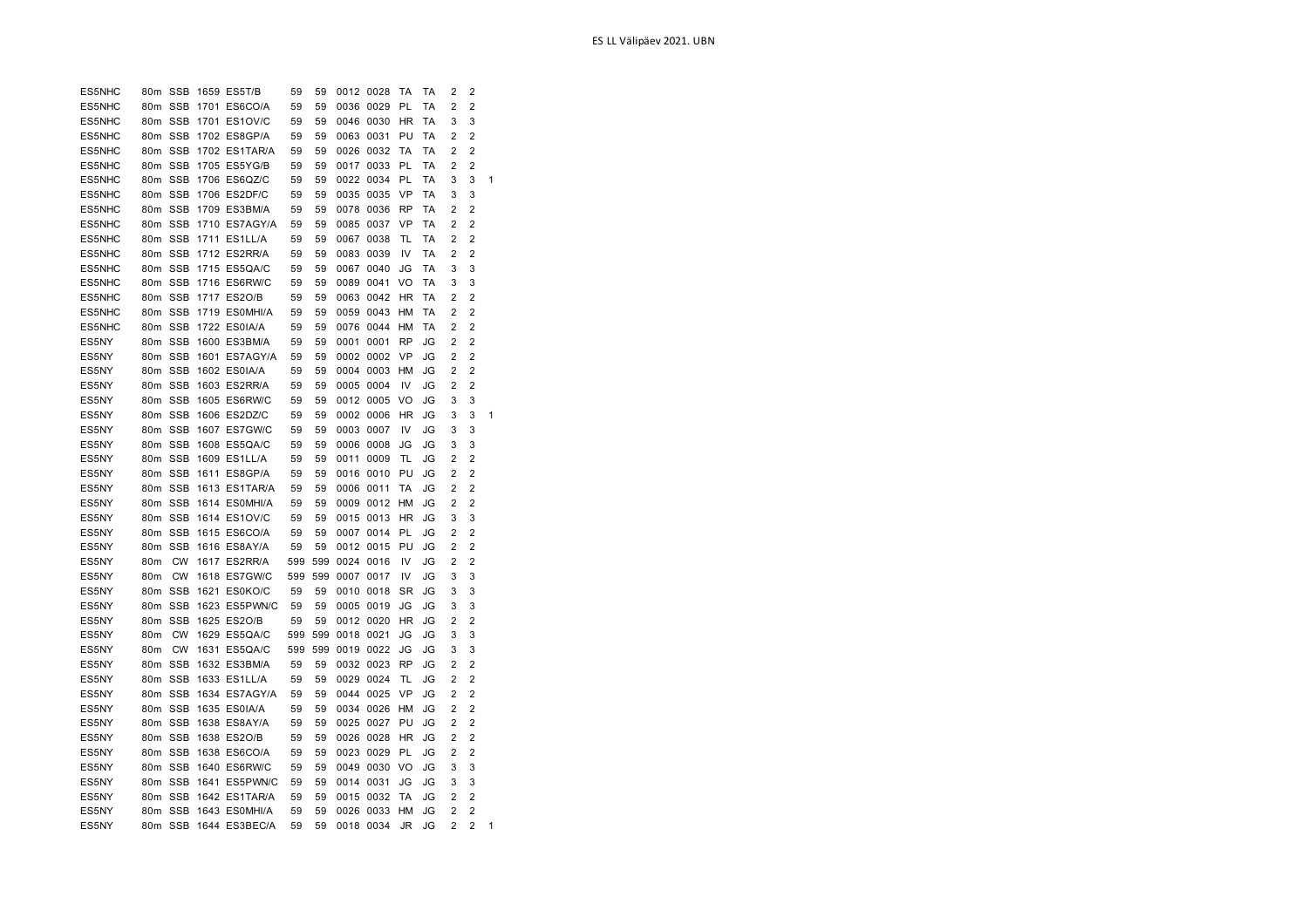| ES5NY                          |                 |  | 80m SSB 1644 ES4ART/C | 59  | 59 |               | 0006 0035 PU     |           | JG | 3                       | 3              |              |                                          |
|--------------------------------|-----------------|--|-----------------------|-----|----|---------------|------------------|-----------|----|-------------------------|----------------|--------------|------------------------------------------|
| ES5NY                          |                 |  | 80m SSB 1645 ES1OV/C  | 59  | 59 |               | 0034 0036 HR     |           | JG | 3                       | 3              |              |                                          |
| ES5NY                          |                 |  | 80m SSB 1645 ES2DF/C  | 59  | 59 |               | 0022 0037 VP     |           | JG | 3                       | 3              |              |                                          |
| ES5NY                          |                 |  | 80m CW 1646 ES2RR/A   | 599 |    | 599 0054 0038 |                  | IV        | JG | 2                       | $\overline{2}$ |              |                                          |
| ES5NY                          |                 |  | 80m SSB 1648 ES5T/B   | 59  | 59 |               | 0005 0039        | TA        | JG | 2                       | 2              |              |                                          |
| ES5NY                          |                 |  | 80m CW 1650 ES7GW/C   | 599 |    | 599 0024 0040 |                  | IV        | JG | 3                       | 3              |              |                                          |
| ES5NY                          |                 |  | 80m SSB 1651 ES8GP/A  | 59  | 59 |               | 0058 0041        | PU        | JG | $\overline{2}$          | $\overline{2}$ |              |                                          |
| ES5NY                          | 80 <sub>m</sub> |  | CW 1657 ES2DF/C       | 599 |    | 599 0030 0042 |                  | <b>VP</b> | JG | 3                       | 3              |              |                                          |
| ES5NY                          |                 |  | 80m SSB 1658 ES7A/B   | 59  | 59 |               | 0015 0043 VP     |           | JG | 2                       | 2              | 1            |                                          |
| ES5NY                          | 80 <sub>m</sub> |  | CW 1659 ES3BM/A       | 599 |    |               | 599 0065 0044 RP |           | JG | 2                       | 2              |              |                                          |
| ES5NY                          |                 |  | 80m CW 1700 ES2RR/A   | 599 |    | 599 0065 0045 |                  | IV        | JG | $\overline{2}$          | $\overline{2}$ |              |                                          |
| ES5NY                          |                 |  | 80m SSB 1701 ES5PWN/C | 59  | 59 |               | 0022 0046 JG     |           | JG | 3                       | 3              |              |                                          |
| ES5NY                          |                 |  | 80m SSB 1702 ES6RW/C  | 59  | 59 |               | 0068 0047 VO     |           | JG | 3                       | 3              |              |                                          |
| ES5NY                          |                 |  | 80m SSB 1704 ES2ADF/C | 59  | 59 |               | 0023 0048 LN     |           | JG | 3                       | 3              |              |                                          |
| ES5NY                          |                 |  | 80m SSB 1705 ES1OV/C  | 59  | 59 |               | 0051 0049 HR     |           | JG | 3                       | 3              |              |                                          |
| ES5NY                          |                 |  | 80m SSB 1706 ES8GP/A  | 59  | 59 |               | 0069 0050 PU     |           | JG | $\overline{2}$          | 2              |              |                                          |
| ES5NY                          |                 |  | 80m SSB 1708 ES5QA/C  | 59  | 59 |               | 0062 0051        | JG        | JG | 3                       | 3              |              |                                          |
| ES5NY                          |                 |  | 80m SSB 1708 ES2RR/A  | 59  | 59 |               | 0075 0052        | IV        | JG | $\overline{2}$          | $\overline{2}$ |              |                                          |
| ES5NY                          |                 |  | 80m SSB 1710 ES6QZ/C  | 59  | 59 |               | 0027 0053 PL     |           | JG | 3                       | 3              | $\mathbf{1}$ |                                          |
| ES5NY                          |                 |  | 80m SSB 1710 ES2O/B   | 59  | 59 |               | 0058 0054 HR     |           | JG | $\overline{\mathbf{c}}$ | $\overline{2}$ |              |                                          |
| ES5NY                          |                 |  | 80m SSB 1712 ES7A/B   | 59  | 59 |               | 0022 0055 VP     |           | JG | 2                       | $\overline{2}$ | 1            |                                          |
| ES5NY                          |                 |  | 80m SSB 1712 ES7AGY/A | 59  | 59 |               | 0087 0056        | - VP      | JG | 2                       | $\overline{2}$ |              |                                          |
| ES5NY                          |                 |  | 80m SSB 1715 ES1LL/A  | 59  | 59 |               | 0070 0057        | TL        | JG | 2                       | 2              |              |                                          |
| ES5NY                          |                 |  | 80m SSB 1718 ES7GW/C  | 59  | 59 |               | 0043 0058        | IV        | JG | 3                       | 3              |              |                                          |
| ES5NY                          |                 |  | 80m SSB 1719 ES3HEA/A | 59  | 59 |               | 0003 0059        | <b>RP</b> | JG | $\overline{2}$          | $\overline{2}$ | $\mathbf{1}$ |                                          |
| ES5NY                          |                 |  | 80m CW 1720 ES2DF/C   | 599 |    | 599 0046 0060 |                  | VP        | JG | 3                       | 3              |              |                                          |
| ES5NY                          |                 |  | 80m SSB 1722 ES1TAR/A | 59  | 59 | 0033 0061     |                  | TA        | JG | 2                       | $\overline{2}$ |              |                                          |
| ES5NY                          |                 |  | 80m SSB 1723 ES8AY/A  | 59  | 59 |               | 0051 0062 PU     |           | JG | 2                       | $\overline{2}$ |              |                                          |
| ES5NY                          |                 |  | 80m SSB 1724 ES5T/B   | 59  | 59 |               | 0020 0063        | TA        | JG | 2                       | 2              |              |                                          |
| ES5NY                          |                 |  | 80m CW 1725 ES7GW/C   | 599 |    | 599 0045 0064 |                  | IV        | JG | 3                       | 3              |              |                                          |
| ES5NY                          |                 |  | 80m SSB 1727 ES0MHI/A | 59  | 59 |               | 0065 0065 HM     |           | JG | $\overline{2}$          | $\overline{2}$ |              |                                          |
| ES5NY                          |                 |  | 80m SSB 1728 ES2DF/C  | 59  | 59 |               | 0052 0066 VP     |           | JG | 3                       | 3              |              |                                          |
| ES5PWN/C                       |                 |  | 80m SSB 1602 ES2RR/A  | 59  | 59 | 0002 0001     |                  | IV        | JG | 2                       | 2              |              |                                          |
| ES5PWN/C                       |                 |  | 80m SSB 1608 ES6RW/C  | 59  | 59 |               | 0018 0002 VO     |           | JG | 3                       | 3              |              |                                          |
| ES5PWN/C 80m SSB 1613 ES5TV    |                 |  |                       | 59  | 59 |               | 0014 0003 JG     |           | JG | $\mathbf{1}$            | 1              |              |                                          |
| ES5PWN/C                       |                 |  | 80m SSB 1619 ES0KO/C  | 59  | 59 |               | 0008 0004 SR     |           | JG | 3                       | 0              |              | ES0KO/C ES5PWN/C 0003 0008 SSB           |
| ES5PWN/C 80m SSB 1623 ES5NY    |                 |  |                       | 59  | 59 |               | 0019 0005 JG     |           | JG | $\mathbf{1}$            | $\mathbf{1}$   |              |                                          |
| ES5PWN/C 80m SSB 1627 ES2O/B   |                 |  |                       | 59  | 59 |               | 0013 0006 HR     |           | JG | 2                       | 0              |              | Logis: JG/HR Korrespondendi logis: TA/HR |
| ES5PWN/C                       |                 |  | 80m SSB 1629 ES8GP/A  | 59  | 59 |               | 0030 0007 PU     |           | JG | 2                       | 0              |              | ES8GP/A ES5PWN/C 0001 0030 SSB           |
| ES5PWN/C                       |                 |  | 80m SSB 1632 ES5TF    | 59  | 59 |               | 0018 0008        | <b>TA</b> | JG | $\mathbf{1}$            | $\mathbf{1}$   |              |                                          |
| ES5PWN/C                       |                 |  | 80m SSB 1633 ES5TV    | 59  | 59 |               | 0027 0009        | JG        | JG | $\mathbf{1}$            | $\mathbf{1}$   |              |                                          |
| ES5PWN/C 80m SSB 1636 ES5QA/C  |                 |  |                       | 59  | 59 |               | 0021 0010        | JG        | JG | 3                       | 0              |              | ES5QA/C ES5PWN/B 0010 0021 SSB           |
| ES5PWN/C 80m SSB 1636 ES6RW/C  |                 |  |                       | 59  | 59 |               | 0041 0011 VO     |           | JG | 3                       | 3              |              |                                          |
| ES5PWN/C 80m SSB 1638 ES2MC    |                 |  |                       | 59  | 59 |               | 0033 0012 HR     |           | JG | $\mathbf{1}$            | $\mathbf{1}$   |              |                                          |
| ES5PWN/C 80m SSB 1639 ES2RR/A  |                 |  |                       | 59  | 59 |               | 0045 0013        | IV        | JG | $\overline{2}$          | $\overline{2}$ |              |                                          |
| ES5PWN/C 80m SSB 1641 ES5NY    |                 |  |                       | 59  | 59 |               | 0031 0014 JG     |           | JG | 1                       | $\mathbf{1}$   |              |                                          |
| ES5PWN/C 80m SSB 1644 ES1OV/C  |                 |  |                       | 59  | 59 |               | 0033 0015 HR     |           | JG | 3                       | 3              |              |                                          |
| ES5PWN/C                       |                 |  | 80m SSB 1645 ES6PA    | 59  | 59 |               | 0027 0016 VO     |           | JG | $\mathbf{1}$            | $\mathbf{1}$   |              |                                          |
| ES5PWN/C                       |                 |  | 80m SSB 1646 ES3BEC/A | 59  | 59 |               | 0019 0017        | JR        | JG | $\overline{2}$          | 2              | 1            |                                          |
| ES5PWN/C 80m SSB 1648 ES7AGY/A |                 |  |                       | 59  | 59 |               | 0063 0018 VP     |           | JG | $\overline{2}$          | $\overline{2}$ |              |                                          |
| ES5PWN/C 80m SSB 1649 ES2DF/C  |                 |  |                       | 59  | 59 |               | 0025 0019 VP     |           | JG | 3                       | 3              |              |                                          |
|                                |                 |  |                       |     |    |               |                  |           |    |                         |                |              |                                          |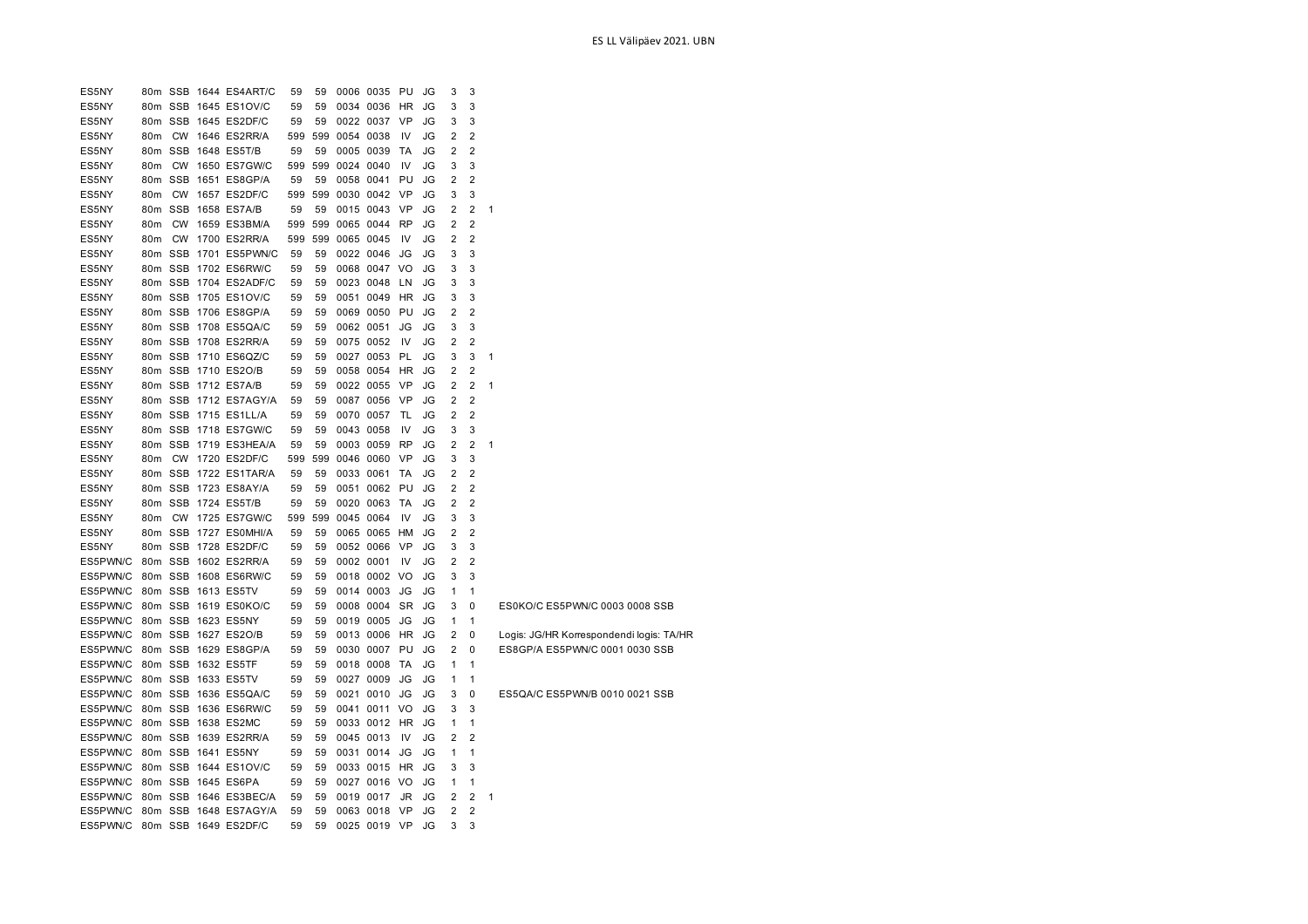| ES5PWN/C 80m SSB 1657 ES3BQ |     |  |                       | 59  | 59  | 0023 0020 RP     |           | JG | $\mathbf{1}$   | $\overline{1}$          |                                                                                                      |
|-----------------------------|-----|--|-----------------------|-----|-----|------------------|-----------|----|----------------|-------------------------|------------------------------------------------------------------------------------------------------|
| ES5PWN/C                    |     |  | 80m SSB 1700 ES6RW/C  | 59  | 59  | 0065 0021        | VO        | JG | 3              | 0                       | ES6RW/C ES5PWN/A 0021 0065 SSB                                                                       |
| ES5PWN/C                    | 80m |  | SSB 1701 ES5NY        | 59  | 59  | 0046 0022        | JG        | JG | $\mathbf{1}$   | $\overline{1}$          |                                                                                                      |
| ES5PWN/C                    | 80m |  | SSB 1704 ES7TOM/C     | 59  | 59  | 0002 0023 VP     |           | JG | 3              | 3                       |                                                                                                      |
| ES5PWN/C                    |     |  | 80m SSB 1705 ES5TV    | 59  | 59  | 0060 0024        | JG        | JG | $\mathbf{1}$   | - 1                     |                                                                                                      |
| ES5PWN/C                    | 80m |  | SSB 1705 ES6PA        | 59  | 59  | 0037 0025        | <b>VO</b> | JG | $\mathbf{1}$   | -1                      |                                                                                                      |
| ES5PWN/C                    | 80m |  | SSB 1706 ES2MC        | 59  | 59  | 0053 0026 HR     |           | JG | $\mathbf{1}$   | -1                      |                                                                                                      |
| ES5PWN/C                    | 80m |  | SSB 1709 ES1OV/C      | 59  | 59  | 0054 0027 HR     |           | JG | 3              | 3                       |                                                                                                      |
| ES5PWN/C                    |     |  | 80m SSB 1709 ES5QA/C  | 59  | 59  | 0064 0028        | JG        | JG | 3              | -3                      |                                                                                                      |
| ES5PWN/C                    | 80m |  | SSB 1711 ES5TF        | 59  | 59  | 0049 0029        | TA        | JG | $\mathbf{1}$   | $\mathbf{1}$            |                                                                                                      |
| ES5PWN/C                    |     |  | 80m SSB 1714 ES7GW/C  | 59  | 59  | 0042 0030        | IV        | JG | 3              | 3                       |                                                                                                      |
| ES5PWN/C                    |     |  | 80m SSB 1715 ES5RIM   | 59  | 59  | 0012 0031        | JG        | JG | $\mathbf{1}$   | $\overline{1}$          |                                                                                                      |
| ES5PWN/C                    |     |  | 80m SSB 1716 ES7AGY/A | 59  | 59  | 0091 0032 VP     |           | JG | 2              | $\overline{2}$          |                                                                                                      |
| ES5PWN/C                    |     |  | 80m SSB 1718 ES4ART/C | 59  | 59  | 0009 0033 PU     |           | JG | 3              | 3                       |                                                                                                      |
| ES5PWN/C                    |     |  | 80m SSB 1721 ES2O/B   | 59  | 59  | 0066 0034 HR     |           | JG | 2              | 2                       |                                                                                                      |
| ES5PWN/C                    |     |  | 80m SSB 1729 ES1LL/A  | 59  | 59  | 0079 0035        | TL        | JG | 2              | $\overline{2}$          |                                                                                                      |
| ES5QA/C                     |     |  | 80m SSB 1600 ES1LL/A  | 59  | 59  | 0001 0001        | TL        | JG | 2              | 0                       | ES1LL/A ES7XX 0002 0001 SSB Logis: JG/TL Korrespondendi logis: VP/TL                                 |
| ES5QA/C                     |     |  | 80m SSB 1601 ES5TV    | 59  | 59  | 0002 0002 JG     |           | JG | $\mathbf{1}$   | $\overline{1}$          |                                                                                                      |
| ES5QA/C                     |     |  | 80m SSB 1605 ES6RW/C  | 59  | 59  | 0013 0003 VO     |           | JG | 3              | -3                      |                                                                                                      |
| ES5QA/C                     |     |  | 80m SSB 1606 ES7GW/C  | 59  | 59  | 0002 0004 IV     |           | JG | 3              | 3                       |                                                                                                      |
| ES5QA/C                     |     |  | 80m SSB 1607 ES7A/B   | 59  | 59  | 0004 0005 VP     |           | JG | 2              | $\overline{2}$          | - 1                                                                                                  |
| ES5QA/C                     |     |  | 80m SSB 1607 ES5NY    | 59  | 59  | 0008 0006 JG JG  |           |    | $\mathbf{1}$   | $\overline{\mathbf{1}}$ |                                                                                                      |
| ES5QA/C                     |     |  | 80m SSB 1607 ES7AGY/A | 59  | 59  | 0008 0007 VP     |           | JG | 2              | -2                      |                                                                                                      |
| ES5QA/C                     |     |  | 80m SSB 1608 ES6PA    | 59  | 59  | 0006 0008 VO     |           | JG | $\mathbf{1}$   | $\overline{1}$          |                                                                                                      |
| ES5QA/C                     |     |  | 80m SSB 1608 ES0MHI/A | 59  | 59  | 0006 0009        | HМ        | JG | 2              | 2                       |                                                                                                      |
| ES5QA/C                     |     |  | 80m SSB 1609 ES5TF    | 59  | 59  | 0009 0010 TA     |           | JG | $\mathbf{1}$   | $\overline{1}$          |                                                                                                      |
| ES5QA/C                     |     |  | 80m SSB 1609 ES2RR/A  | 59  | 59  | 0016 0011        | IV        | JG | 2              | $\overline{2}$          |                                                                                                      |
| ES5QA/C                     |     |  | 80m SSB 1610 ES5NHC   | 59  | 59  | 0008 0012 TA     |           | JG | $\mathbf{1}$   | $\overline{\mathbf{1}}$ |                                                                                                      |
| ES5QA/C                     |     |  | 80m SSB 1614 ES1LL/A  | 59  | 59  | 0017 0013        | TL        | JG | 2              | 0                       | ES1LL/A ES5VQA/C 0001 0017 SSB                                                                       |
| ES5QA/C                     |     |  | 80m SSB 1615 ES7XX    | 59  | 59  | 0009 0014 VP     |           | JG | $\mathbf{1}$   | $\overline{1}$          |                                                                                                      |
| ES5QA/C                     | 80m |  | SSB 1615 ES0IA/A      | 59  | 59  | 0019 0015        | HМ        | JG | 2              | $\overline{2}$          |                                                                                                      |
| ES5QA/C                     |     |  | 80m SSB 1616 ES1OV/C  | 59  | 59  | 0016 0016 HR     |           | JG | 3              | -3                      |                                                                                                      |
| ES5QA/C                     | 80m |  | SSB 1617 ES5YG/A      | 59  | 59  | 0012 0017 PL     |           | JG | 2              | 0                       | / ES5YG/B ES5QA/C 0017 0012 CW                                                                       |
| ES5QA/C                     | 80m |  | CW 1629 ES5NY         | 599 |     | 599 0021 0018 JG |           | JG | $1 \quad 1$    |                         |                                                                                                      |
| ES5QA/C                     | 80m |  | CW 1630 ES5NY         | 599 | 599 | 0022 0019        | JG        | JG | $\mathbf{1}$   | $\overline{1}$          |                                                                                                      |
| ES5QA/C                     | 80m |  | SSB 1632 ES3BM/A      | 59  | 59  | 0033 0020 RP     |           | JG | 2              | 0                       | ES3BM/A ES2MC 0028 0033 SSB / ES3BM/A ES5QA/C 0020 0034 SSB Logis: JG/RP Korrespondendi logis: HR/RP |
| ES5QA/C                     |     |  | 80m SSB 1635 ES5PWN/B | 59  | 59  | 0010 0021        | JG        | JG | 2              | $\mathbf{0}$            | / ES5PWN/C ES5QA/C 0021 0010 SSB                                                                     |
| ES5QA/C                     |     |  | 80m SSB 1636 ES0KO/C  | 59  | 59  | 0015 0022 SR     |           | JG | 3              | 3                       |                                                                                                      |
| ES5QA/C                     |     |  | 80m SSB 1636 ES7AGY/A | 59  | 59  | 0051 0023 VP     |           | JG | 2              | -2                      |                                                                                                      |
| ES5QA/C                     |     |  | 80m SSB 1637 ES2RR    | 59  | 59  | 0043 0024 HR     |           | JG | $\mathbf{1}$   | 0                       | / ES2RR/A ES5QA/C 0024 0043 SSB                                                                      |
| ES5QA/C                     |     |  | 80m SSB 1637 ES6PA    | 59  | 59  | 0024 0025 VO     |           | JG | $\mathbf{1}$   | $\overline{1}$          |                                                                                                      |
| ES5QA/C                     |     |  | 80m SSB 1638 ES7GW/C  |     | 59  | 0016 0026        | IV        | JG | 3              | -3                      |                                                                                                      |
| ES5QA/C                     |     |  | 80m SSB 1638 ES5TV    | 59  |     | 0036 0027 JG     |           |    |                |                         |                                                                                                      |
|                             |     |  |                       | 59  | 59  |                  |           | JG | $\mathbf{1}$   | - 1                     |                                                                                                      |
| ES5QA/C                     | 80m |  | CW 1639 ES5TV         | 599 | 599 | 0037 0028        | JG        | JG | $\mathbf{1}$   | -1                      |                                                                                                      |
| ES5QA/C                     | 80m |  | CW 1640 ES2RR/A       | 599 | 599 | 0051 0029        | IV.       | JG | $\overline{2}$ | $\overline{2}$          |                                                                                                      |
| ES5QA/C                     | 80m |  | CW 1641 ES2MC         | 599 | 599 | 0037 0030 HR     |           | JG | $\mathbf{1}$   | -1                      |                                                                                                      |
| ES5QA/C                     |     |  | 80m SSB 1642 ES5TF    | 59  | 59  | 0033 0031 TA     |           | JG | $\mathbf{1}$   | $\overline{1}$          |                                                                                                      |
| ES5QA/C                     |     |  | 80m SSB 1610 ES2DF    | 59  | 59  | 0024 0032 VP     |           | JG | $\mathbf{1}$   | 0                       | / ES2DF/C ES5QA/C 0032 0024 SSB                                                                      |
| ES5QA/C                     |     |  | 80m SSB 1611 ES0MHI/A | 59  | 59  | 0032 0033 HM     |           | JG | 2              | 0                       | 38 minutit                                                                                           |
| ES5QA/C                     |     |  | 80m SSB 1611 ES8AY    | 59  | 59  | 0033 0034 PU     |           | JG | $\mathbf{1}$   | 0                       | / ES8AY/A ES5QA/C 0034 0033 SSB                                                                      |
| ES5QA/C                     |     |  | 80m SSB 1612 ES6RMR   | 59  | 59  | 0024 0035 VC     |           | JG | $\mathbf{1}$   | $\Omega$                | 38 minutit                                                                                           |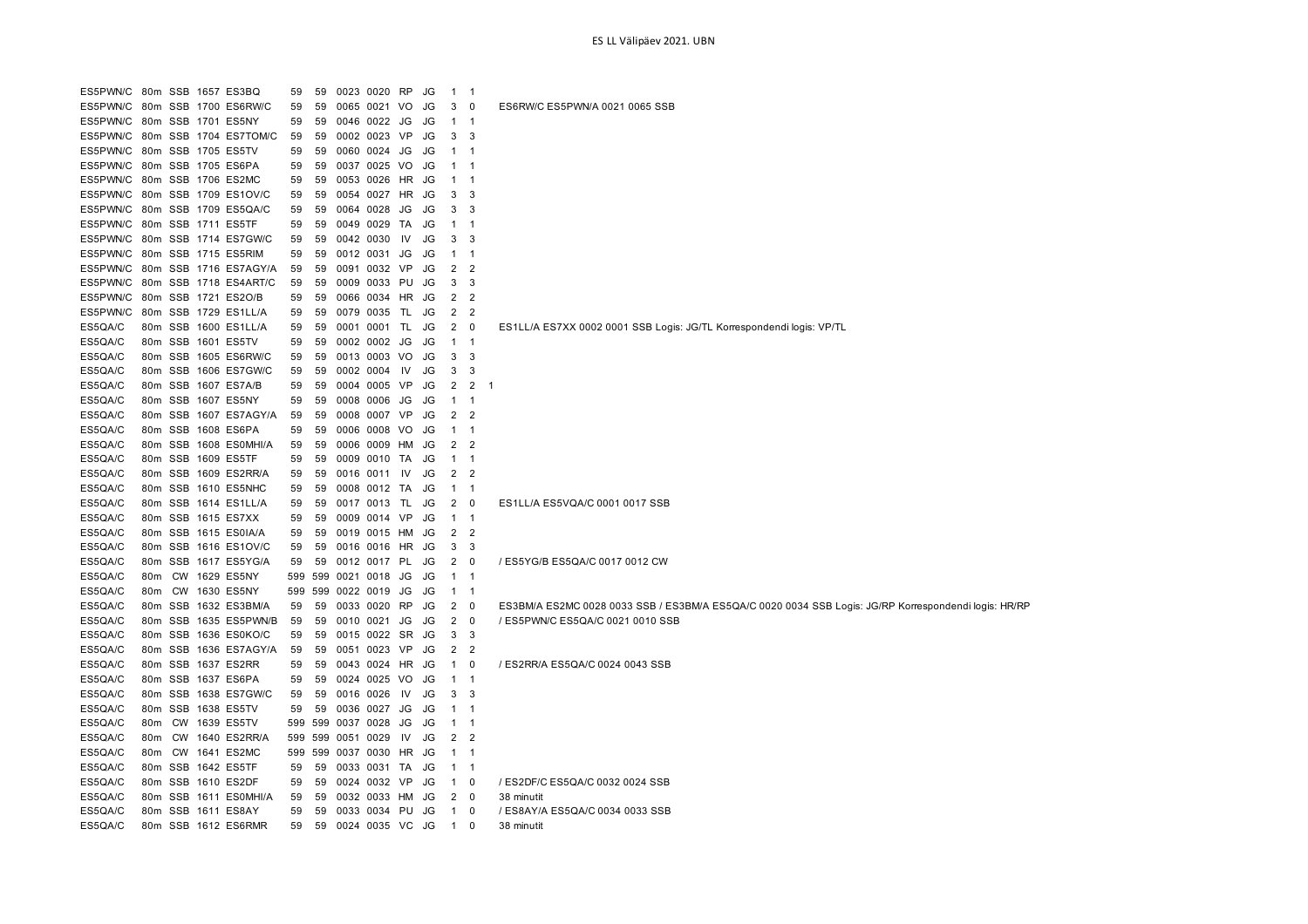| ES5QA/C |                 |  | 80m SSB 1612 ES0IA/A  | 59  | 59  | 0050 0036 HM |           | JG              | 2              | 0                   |                | 38 minutit                                                                    |
|---------|-----------------|--|-----------------------|-----|-----|--------------|-----------|-----------------|----------------|---------------------|----------------|-------------------------------------------------------------------------------|
| ES5QA/C |                 |  | 80m SSB 1613 ES2JJ    | 59  | 59  | 0000 0037 HR |           | <b>JG</b>       | $\mathbf{1}$   | $\mathbf 0$         |                | Antud tööliigiga sellist kontrollnumbrit pole                                 |
| ES5QA/C |                 |  | 80m SSB 1613 ES3BQ    | 59  | 59  | 0020 0038    | <b>RP</b> | <b>JG</b>       | $\mathbf{1}$   | $\mathbf 0$         |                | 38 minutit                                                                    |
| ES5QA/C |                 |  | 80m SSB 1613 ES2ADF/C | 59  | 59  | 0018 0039 LN |           | JG              | 3              | $\mathbf 0$         |                | 39 minutit                                                                    |
| ES5QA/C |                 |  | 80m SSB 1614 ES7A/B   | 59  | 59  | 0011 0040 VP |           | JG              | $\overline{2}$ | $\mathbf 0$         | 0              | Duubel                                                                        |
| ES5QA/C |                 |  | 80m SSB 1614 ES6RW/C  | 59  | 59  | 0061 0041 VO |           | JG              | 3              | $\mathbf 0$         |                | 38 minutit                                                                    |
| ES5QA/C |                 |  | 80m SSB 1614 ES5RIM   | 59  | 59  | 0008 0042 JG |           | JG              | $\mathbf{1}$   | 0                   |                | ES5RIM ES5QA/C 0043 0008 SSB                                                  |
| ES5QA/C |                 |  | 80m SSB 1614 ES2MC    | 59  | 59  | 0042 0043 HR |           | JG              | $\mathbf{1}$   | 0                   |                | 39 minutit                                                                    |
| ES5QA/C |                 |  | 80m SSB 1615 ES5NHC   | 59  | 59  | 0026 0044 TA |           | JG              | $\mathbf{1}$   | 0                   |                | 38 minutit                                                                    |
| ES5QA/C |                 |  | 80m SSB 1615 ES6QZ/C  | 59  | 59  | 0014 0045 PL |           | JG              | 3              | 3                   | $\overline{1}$ |                                                                               |
| ES5QA/C |                 |  | 80m SSB 1615 ES3HEA/A | 59  | 59  | 0001 0046 RP |           | <b>JG</b>       | $\overline{2}$ | $\overline{2}$      | $\mathbf{1}$   |                                                                               |
| ES5QA/C |                 |  | 80m SSB 1617 ES3BEC/A | 59  | 59  | 0021 0047 JR |           | JG              | $\overline{2}$ | $\overline{2}$      | $\mathbf{1}$   |                                                                               |
| ES5QA/C |                 |  | 80m SSB 1618 ES8GP/A  | 59  | 59  | 0059 0048    | PU        | JG              | $\overline{2}$ | $\mathbf 0$         |                | 37 minutit                                                                    |
| ES5QA/C |                 |  | 80m SSB 1618 ES1LL/A  | 59  | 59  | 0051 0049    | TL        | JG              | 2              | $\mathbf 0$         |                | 40 minutit                                                                    |
| ES5QA/C |                 |  | 80m SSB 1618 ES7XX    | 59  | 59  | 0031 0050 VP |           | JG              | $\mathbf{1}$   | $\mathbf 0$         |                | 41 minutit                                                                    |
| ES5QA/C |                 |  | 80m SSB 1659 ES1OV/C  | 59  | 59  | 0043 0051 HR |           | JG              | 3              | 3                   |                |                                                                               |
| ES5QA/C | 80m             |  | <b>CW 1700 ES2MC</b>  | 599 | 599 | 0046 0052 HR |           | JG              | $\mathbf 1$    | $\mathbf{1}$        |                |                                                                               |
| ES5QA/C | 80m             |  | CW 1701 ES2RR/A       | 599 | 599 | 0067 0053    | IV        | JG              | 2              | $\overline{2}$      |                |                                                                               |
| ES5QA/C | 80m             |  | CW 1702 ES7A/B        | 599 | 599 | 0018 0054 VP |           | <b>JG</b>       | $\overline{2}$ | $\overline{2}$      | 1              |                                                                               |
| ES5QA/C | 80m             |  | CW 1703 ES2JJ         | 599 | 599 | 0010 0055    | <b>HR</b> | JG              | $\mathbf{1}$   | $\mathbf{1}$        |                |                                                                               |
| ES5QA/C |                 |  | 80m SSB 1704 ES3BM/A  | 59  | 59  | 0070 0056    | <b>RP</b> | JG              | $\overline{2}$ | $\overline{2}$      |                |                                                                               |
| ES5QA/C |                 |  | 80m SSB 1705 ES1OV/C  | 59  | 59  | 0052 0057 HR |           | JG              | 3              | 3                   |                |                                                                               |
| ES5QA/C |                 |  | 80m SSB 1706 ES8GP/A  | 59  | 59  | 0070 0058 PU |           | JG              | 2              | $\overline{2}$      |                |                                                                               |
| ES5QA/C |                 |  | 80m SSB 1707 ES2MC    | 59  | 59  | 0054 0059    | HR        | JG              | 1              | 1                   |                |                                                                               |
| ES5QA/C |                 |  | 80m SSB 1708 ES5TV    | 59  | 59  | 0063 0060    | JG        | JG              | 1              | 1                   |                |                                                                               |
| ES5QA/C |                 |  | 80m SSB 1708 ES6RMR   | 59  | 59  | 0034 0061 VC |           | JG              | $\mathbf{1}$   | 1                   |                |                                                                               |
| ES5QA/C |                 |  | 80m SSB 1709 ES5NY    | 59  | 59  | 0051 0062 JG |           | JG              | $\mathbf 1$    | 1                   |                |                                                                               |
| ES5QA/C |                 |  | 80m SSB 1710 ES6RW/C  | 59  | 59  | 0078 0063 VO |           | <b>JG</b>       | 3              | 3                   |                |                                                                               |
| ES5QA/C |                 |  | 80m SSB 1711 ES5PWN/C | 59  | 59  | 0028 0064    | JG        | JG              | 3              | 3                   |                |                                                                               |
| ES5QA/C |                 |  | 80m SSB 1712 ES2O/B   | 59  | 59  | 0060 0065 HR |           | JG              | $\overline{2}$ | $\overline{2}$      |                |                                                                               |
| ES5QA/C |                 |  | 80m SSB 1714 ES2ADF/C | 59  | 59  | 0026 0066    | LN        | JG              | 3              | 3                   |                |                                                                               |
| ES5QA/C |                 |  | 80m SSB 1714 ES5NHC   | 59  | 59  | 0040 0067 TA |           | JG              | $\mathbf{1}$   | 1                   |                |                                                                               |
| ES5QA/C |                 |  | 80m SSB 1715 ES5TF    | 59  | 59  | 0052 0068 TA |           | JG              | $\mathbf{1}$   | 1                   |                |                                                                               |
| ES5QA/C |                 |  | 80m SSB 1716 ES6QZ/C  | 59  | 59  | 0029 0069 PL |           | JG              | 3              | 3                   | 1              |                                                                               |
|         |                 |  |                       |     |     |              |           |                 |                |                     |                |                                                                               |
| ES5QA/C | 80m             |  | CW 1718 ES5TV         | 599 | 599 | 0073 0070    | JG        | JG              | $\mathbf{1}$   | 1                   |                |                                                                               |
| ES5QA/C | 80m             |  | CW 1718 ES2DF/C       | 599 | 599 | 0044 0071    | VP        | JG<br><b>JG</b> | 3              | 3<br>$\overline{2}$ |                |                                                                               |
| ES5QA/C | 80 <sub>m</sub> |  | CW 1719 ES6CO/A       | 599 | 599 | 0049 0072 PL |           |                 | $\sqrt{2}$     |                     |                |                                                                               |
| ES5QA/C |                 |  | 80m SSB 1720 ES1LL/A  | 59  | 59  | 0073 0073 TL |           | JG              | $\overline{2}$ | $\overline{2}$      |                |                                                                               |
| ES5QA/C |                 |  | 80m SSB 1721 ES6PA    | 59  | 59  | 0044 0074 VO |           | JG              | $\mathbf{1}$   | $\mathbf{1}$        |                |                                                                               |
| ES5QA/C |                 |  | 80m SSB 1721 ES5T/B   | 59  | 59  | 0019 0075 TA |           | JG              | $\overline{2}$ | $\mathbf 0$         |                | ES5T/B ES5QA 0075 0019 SSB                                                    |
| ES5QA/C |                 |  | 80m CW 1722 ES2RR/A   | 599 | 599 | 0096 0076    | - IV      | JG              | $\overline{2}$ | $\mathbf 0$         |                | Antud tööliigiga sellist kontrollnumbrit pole / ES2RR/A ES5QA/C 0076 0096 SSB |
| ES5QA/C | 80m             |  | CW 1722 ES2JJ         | 599 | 599 | 0015 0077    | HR        | JG              | $\mathbf{1}$   | 0                   |                | Duubel                                                                        |
| ES5QA/C |                 |  | 80m SSB 1725 ES2DF/C  | 59  | 59  | 0053 0078    | VP        | JG              | 3              | 3                   |                |                                                                               |
| ES5QA/C |                 |  | 80m SSB 1726 ES7AGY/A | 59  | 59  | 0099 0079    | VP        | JG              | $\overline{2}$ | $\overline{2}$      |                |                                                                               |
| ES5QA/C |                 |  | 80m SSB 1727 ES0MHI/A | 59  | 59  | 0066 0080 HM |           | JG              | $\overline{2}$ | $\overline{2}$      |                |                                                                               |
| ES5QA/C |                 |  | 80m SSB 1729 ES3BEC   | 59  | 59  | 0032 0081    | JR        | JG              | $\mathbf{1}$   | 0                   |                | 0 Korrespondent esineb liiga vähestes logides (1)                             |
| ES5RIM  |                 |  | 80m SSB 1628 ES8GP/A  | 59  | 59  | 0029 0001 PU |           | JG              | $\overline{2}$ | $\overline{2}$      |                |                                                                               |
| ES5RIM  |                 |  | 80m SSB 1629 ES1LL/A  | 59  | 59  | 0024 0002 TL |           | JG              | $\overline{2}$ | $\overline{2}$      |                |                                                                               |
| ES5RIM  |                 |  | 80m SSB 1631 ES7AGY/A | 59  | 59  | 0035 0003    | <b>VP</b> | JG              | $\overline{2}$ | $\overline{2}$      |                |                                                                               |
| ES5RIM  |                 |  | 80m SSB 1632 ES2RR/A  | 59  | 59  | 0039 0004    | IV        | <b>JG</b>       | $\overline{2}$ | $\overline{2}$      |                |                                                                               |
| ES5RIM  |                 |  | 80m SSB 1635 ES3BM/A  | 59  | 59  | 0040 0005 RP |           | JG              | 2              | $\overline{2}$      |                |                                                                               |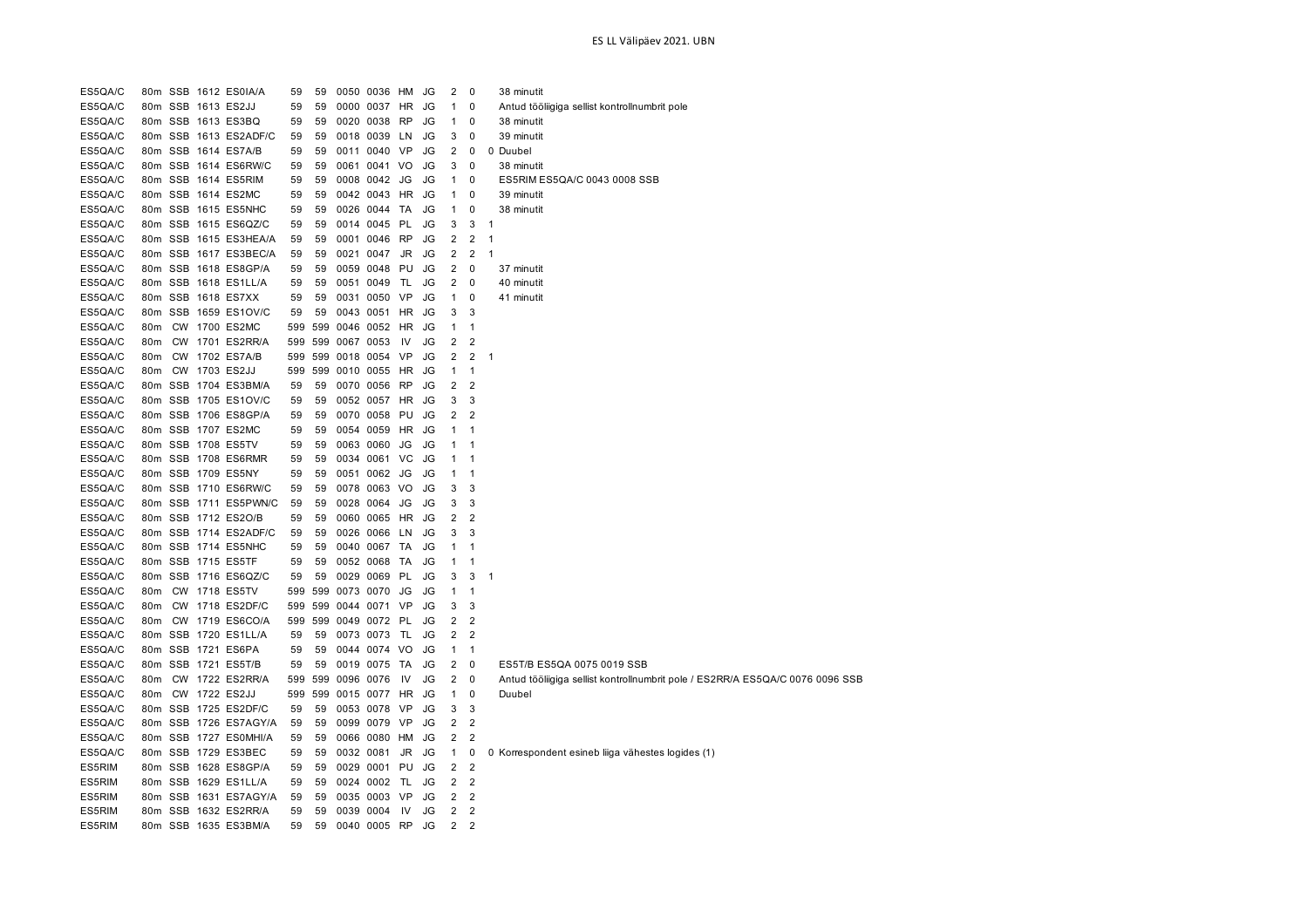| ES5RIM           |                 | 80m SSB 1638 ES0IA/A                        | 59 | 59 | 0038 0006 HM                 |     | JG | $\overline{c}$ | 2              |                                                                                                     |
|------------------|-----------------|---------------------------------------------|----|----|------------------------------|-----|----|----------------|----------------|-----------------------------------------------------------------------------------------------------|
| ES5RIM           |                 | 80m SSB 1640 ES6RW/C                        | 59 | 59 | 0047 0007                    | VO  | JG | 3              | 3              |                                                                                                     |
| ES5RIM           | 80m             | SSB 1653 ES5QA/C                            | 59 | 59 | 0043 0008                    | JG  | JG | 3              | 0              | ES5QA/C ES2MC 0042 0043 SSB / ES5QA/C ES5RIM 0008 0042 SSB Logis: JG/JG Korrespondendi logis: HR/JG |
| ES5RIM           | 80m             | SSB 1659 ES2O/B                             | 59 | 59 | 0043 0009                    | HR  | JG | $\overline{2}$ | $\overline{2}$ |                                                                                                     |
| ES5RIM           | 80m             | SSB 1708 ES3BM/A                            | 59 | 59 | 0075 0010 RP                 |     | JG | 2              | $\overline{c}$ |                                                                                                     |
| ES5RIM           | 80m             | SSB 1710 ES8GP/A                            | 59 | 59 | 0076 0011 PU                 |     | JG | 2              | $\overline{2}$ |                                                                                                     |
| ES5RIM           | 80m             | SSB 1716 ES5PWN/C                           | 59 | 59 | 0031 0012 JG                 |     | JG | 3              | 3              |                                                                                                     |
| ES5RIM           | 80 <sub>m</sub> | SSB 1721 ES0MHI/A                           | 59 | 59 | 0062 0013 HM                 |     | JG | 2              | $\overline{2}$ |                                                                                                     |
| ES5RIM           | 80m             | SSB 1723 ES7AGY/A                           | 59 | 59 | 0096 0014 VP                 |     | JG | 2              | 2              |                                                                                                     |
| ES5RIM           | 80 <sub>m</sub> | SSB 1728 ES6RW/C                            | 59 | 59 | 0097 0015 VO                 |     | JG | 3              | 3              |                                                                                                     |
| ES5T/B           | 80m             | SSB 1643 ES5TV                              | 59 | 59 | 0041 0001 JG                 |     | TA | $\mathbf{1}$   | $\mathbf{1}$   |                                                                                                     |
| ES5T/B           | 80m             | SSB 1644 ES2O/B                             | 59 | 59 | 0034 0002 HR                 |     | TA | 2              | $\overline{2}$ |                                                                                                     |
| ES5T/B           | 80m             | SSB 1645 ES0IA/A                            | 59 | 59 | 0044 0003 HM                 |     | TA | 2              | 2              |                                                                                                     |
| ES5T/B           | 80m             | SSB 1646 ES8GP/A                            | 59 | 59 | 0054 0004 PU                 |     | TA | 2              | 2              |                                                                                                     |
| ES5T/B           | 80m             | SSB 1648 ES5NY                              | 59 | 59 | 0039 0005 JG                 |     | TA | $\mathbf{1}$   | $\overline{1}$ |                                                                                                     |
| ES5T/B           | 80m             | SSB 1650 ES2AGY/A                           | 59 | 59 | 0065 0006 VP                 |     | TA | 2              | $\mathbf 0$    | / ES7AGY/A ES5T/B 0006 0065 SSB                                                                     |
| ES5T/B           | 80m             | SSB 1652 ES5TF                              | 59 | 59 | 0036 0007 TA                 |     | TA | $\mathbf{1}$   | $\mathbf{1}$   |                                                                                                     |
| ES5T/B           | 80m             | SSB 1654 ES6RMR                             | 59 | 59 | 0026 0008 VC                 |     | TA | $\mathbf{1}$   | $\overline{1}$ |                                                                                                     |
| ES5T/B           |                 | 80m SSB 1655 ES3BQ                          | 59 | 59 | 0022 0009 RP                 |     | TA | $\mathbf{1}$   | $\mathbf{1}$   |                                                                                                     |
| ES5T/B           |                 | 80m SSB 1656 ES6QZ/C                        | 59 | 59 | 0015 0010 PL                 |     | TA | 3              | 3              | -1                                                                                                  |
| ES5T/B           |                 | 80m SSB 1657 ES6RW/C                        | 59 | 59 | 0063 0011 VO                 |     | TA | 3              | 0              | Logis: TA/VO Korrespondendi logis: TR/VO                                                            |
|                  |                 |                                             |    | 59 |                              |     |    |                |                |                                                                                                     |
| ES5T/B<br>ES5T/B |                 | 80m SSB 1700 ES5NHC<br>80m SSB 1700 ES0IA/A | 59 | 59 | 0028 0012 TA<br>0057 0013 HM |     | TA | $\mathbf{1}$   | $\overline{1}$ |                                                                                                     |
|                  |                 |                                             | 59 |    |                              |     | TA | 2              | $\overline{2}$ |                                                                                                     |
| ES5T/B           |                 | 80m SSB 1704 ES5TV                          | 59 | 59 | 0059 0014 JG                 |     | TA | $\mathbf{1}$   | $\mathbf{1}$   |                                                                                                     |
| ES5T/B           | 80m             | SSB 1707 ES5TF                              | 59 | 59 | 0047 0015 TA                 |     | TA | 1              | -1             |                                                                                                     |
| ES5T/B           | 80m             | SSB 1721 ES7TOM/C                           | 59 | 59 | 0009 0016 VP                 |     | TA | 3              | 3              |                                                                                                     |
| ES5T/B           | 80m             | SSB 1721 ES2RR/A                            | 59 | 59 | 0093 0017                    | IV  | TA | 2              | 2              |                                                                                                     |
| ES5T/B           | 80m             | SSB 1721 ES6RW/C                            | 59 | 59 | 0094 0018 VO                 |     | TA | 3              | 3              |                                                                                                     |
| ES5T/B           | 80m             | SSB 1723 ES5QA                              | 59 | 59 | 0075 0019                    | JG  | TA | $\mathbf{1}$   | 0              | / ES5QA/C ES5T/B 0019 0075 SSB                                                                      |
| ES5T/B           | 80m             | SSB 1724 ES5NY                              | 59 | 59 | 0063 0020                    | JG  | TA | $\mathbf{1}$   | $\overline{1}$ |                                                                                                     |
| ES5T/B           | 80m             | SSB 1725 ES1OV/C                            | 59 | 59 | 0067 0021 HR                 |     | TA | 3              | 3              |                                                                                                     |
| ES5T/B           | 80m             | SSB 1725 ES6PA                              | 59 | 59 | 0046 0022 VO                 |     | TA | $\mathbf{1}$   | $\overline{1}$ |                                                                                                     |
| ES5T/B           | 80m             | SSB 1726 ES2O/B                             | 59 | 59 | 0069 0023 HR                 |     | TA | 2              | $\overline{c}$ |                                                                                                     |
| ES5T/B           |                 | 80m SSB 1727 ES1LL/A                        | 59 | 59 | 0077 0024 TL                 |     | TA | 2              | 2              |                                                                                                     |
| ES5T/B           | 80m             | SSB 1728 ES7XX                              | 59 | 59 | 0047 0025 VP                 |     | TA | $\mathbf{1}$   | $\overline{1}$ |                                                                                                     |
| ES5TF            | 80 <sub>m</sub> | SSB 1602 ES1OV/C                            | 59 | 59 | 0003 0001 HR                 |     | TA | 3              | 3              |                                                                                                     |
| ES5TF            | 80m             | SSB 1602 ES3BEC/A                           | 59 | 59 | 0001 0002                    | JR. | TA | 2              | 2              | -1                                                                                                  |
| ES5TF            | 80m             | SSB 1603 ES8GP/A                            | 59 | 59 | 0002 0003 PU                 |     | TA | $\overline{2}$ | $\overline{2}$ |                                                                                                     |
| ES5TF            | 80m             | SSB 1603 ES1TAR/A                           | 59 | 59 | 0002 0004 TA                 |     | TA | $\overline{2}$ | $\overline{2}$ |                                                                                                     |
| ES5TF            | 80m             | SSB 1605 ES8AY/A                            | 59 | 59 | 0005 0005 PU                 |     | TA | 2              | $\overline{2}$ |                                                                                                     |
| ES5TF            | 80m             | SSB 1606 ES2ADF/C                           | 59 | 59 | 0002 0006 LN                 |     | TA | 3              | 3              |                                                                                                     |
| ES5TF            | 80m             | SSB 1607 ES0KO/C                            | 59 | 59 | 0003 0007 SR                 |     | TA | 3              | 3              |                                                                                                     |
| ES5TF            | 80m             | SSB 1609 ES6RW/C                            | 59 | 59 | 0020 0008 VO                 |     | TA | 3              | 3              |                                                                                                     |
| ES5TF            | 80m             | SSB 1610 ES5QA/C                            | 59 | 59 | 0010 0009                    | JG  | TA | 3              | 3              |                                                                                                     |
| ES5TF            |                 | 80m SSB 1611 ES3BM/A                        | 59 | 59 | 0017 0010 RP                 |     | TA | $\overline{2}$ | $\overline{2}$ |                                                                                                     |
| ES5TF            |                 | 80m SSB 1611 ES1LL/A                        | 59 | 59 | 0015 0011 TL                 |     | TA | 2              | $\overline{2}$ |                                                                                                     |
| ES5TF            | 80m             | SSB 1612 ES7AGY/A                           | 59 | 59 | 0013 0012 VP                 |     | TA | $\overline{2}$ | $\overline{2}$ |                                                                                                     |
| ES5TF            | 80m             | SSB 1615 ES0MHI/A                           | 59 | 59 | 0010 0013 HM                 |     | TA | 2              | 2              |                                                                                                     |
| ES5TF            | 80m             | SSB 1616 ES6CO/A                            | 59 | 59 | 0008 0014 PL                 |     | TA | $\overline{2}$ | $\overline{2}$ |                                                                                                     |
| ES5TF            |                 | 80m SSB 1616 ES7A/B                         | 59 | 59 | 0005 0015 VP                 |     | TA | 2              |                | $2 \quad 1$                                                                                         |
| ES5TF            |                 | 80m SSB 1621 ES2RR/A                        | 59 | 59 | 0031 0016 IV                 |     | TA | $\overline{2}$ | $\overline{2}$ |                                                                                                     |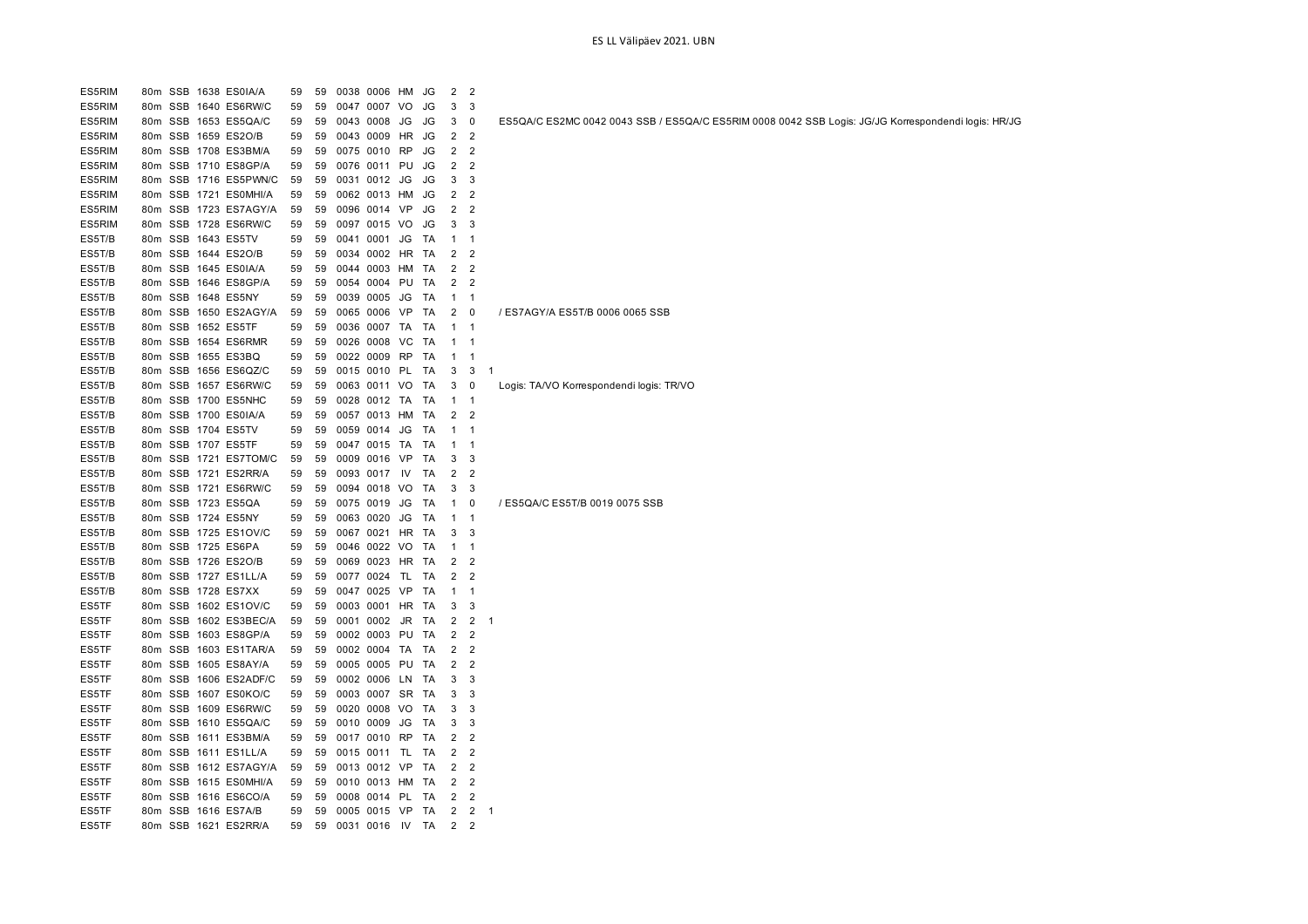| ES5TF | 80m SSB         |            | 1632 ES5PWN/C | 59 | 59 | 0008 0018 |      | JG        | ТA        | 3              | 3              |   |
|-------|-----------------|------------|---------------|----|----|-----------|------|-----------|-----------|----------------|----------------|---|
| ES5TF | 80 <sub>m</sub> | <b>SSB</b> | 1632 ES2DZ/C  | 59 | 59 | 0001      | 0019 | <b>HR</b> | ТA        | 3              | 3              | 1 |
| ES5TF | 80 <sub>m</sub> | <b>SSB</b> | 1633 ES8AY/A  | 59 | 59 | 0020      | 0020 | PU        | ТA        | $\overline{2}$ | $\overline{2}$ |   |
| ES5TF | 80 <sub>m</sub> | <b>SSB</b> | 1633 ES8GP/A  | 59 | 59 | 0037      | 0021 | PU        | TA        | 2              | $\overline{2}$ |   |
| ES5TF | 80 <sub>m</sub> | <b>SSB</b> | 1636 ES1TAR/A | 59 | 59 | 0014      | 0022 | TA        | ТA        | $\overline{2}$ | $\overline{2}$ |   |
| ES5TF | 80 <sub>m</sub> | <b>SSB</b> | 1637 ES2O/B   | 59 | 59 | 0025      | 0023 | <b>HR</b> | ТA        | 2              | $\overline{2}$ |   |
| ES5TF | 80 <sub>m</sub> | <b>SSB</b> | 1638 ES6CO/A  | 59 | 59 | 0022      | 0024 | PL        | TA        | $\overline{2}$ | $\overline{2}$ |   |
| ES5TF | 80m             | <b>SSB</b> | 1639 ES1OV/C  | 59 | 59 | 0031      | 0025 | <b>HR</b> | ТA        | 3              | 3              |   |
| ES5TF | 80 <sub>m</sub> | <b>SSB</b> | 1640 ES1O/B   | 59 | 59 | 0014      | 0026 | <b>HR</b> | ТA        | $\overline{2}$ | $\overline{2}$ |   |
| ES5TF | 80 <sub>m</sub> | <b>SSB</b> | 1640 ES7GW/C  | 59 | 59 | 0019      | 0027 | IV        | TA        | 3              | 3              |   |
| ES5TF | 80 <sub>m</sub> | <b>SSB</b> | 1641 ES7AGY/A | 59 | 59 | 0056      | 0028 | <b>VP</b> | TA        | $\overline{2}$ | 2              |   |
| ES5TF | 80 <sub>m</sub> | <b>SSB</b> | 1642 ES7A/B   | 59 | 59 | 0008      | 0029 | <b>VP</b> | TA        | 2              | $\overline{2}$ | 1 |
| ES5TF | 80 <sub>m</sub> | <b>SSB</b> | 1644 ES0MHI/A | 59 | 59 | 0027      | 0030 | НM        | ТA        | 2              | 2              |   |
| ES5TF | 80 <sub>m</sub> | <b>SSB</b> | 1645 ES2ADF/C | 59 | 59 | 0015      | 0031 | LN        | TA        | 3              | 3              |   |
| ES5TF | 80 <sub>m</sub> | <b>SSB</b> | 1646 ES6RW/C  | 59 | 59 | 0055      | 0032 | VO        | TA        | 3              | 3              |   |
| ES5TF | 80 <sub>m</sub> | <b>SSB</b> | 1647 ES5QA/C  | 59 | 59 | 0031      | 0033 | JG        | ТA        | 3              | 3              |   |
| ES5TF | 80m SSB         |            | 1649 ES3BM/A  | 59 | 59 | 0056      | 0034 | <b>RP</b> | ТA        | 2              | $\overline{2}$ |   |
| ES5TF | 80m             | <b>SSB</b> | 1650 ES0IA/A  | 59 | 59 | 0051      | 0035 | HM        | ТA        | 2              | $\overline{2}$ |   |
| ES5TF | 80 <sub>m</sub> | <b>SSB</b> | 1652 ES5T/B   | 59 | 59 | 0007      | 0036 | <b>TA</b> | ТA        | $\overline{2}$ | $\overline{2}$ |   |
| ES5TF | 80m             | <b>SSB</b> | 1654 ES1LL/A  | 59 | 59 | 0048      | 0037 | TL        | ТA        | 2              | $\overline{2}$ |   |
| ES5TF | 80m SSB         |            | 1654 ES2RR/A  | 59 | 59 | 0060      | 0038 | IV        | <b>TA</b> | $\overline{2}$ | 2              |   |
| ES5TF | 80 <sub>m</sub> | <b>SSB</b> | 1702 ES6QZ/C  | 59 | 59 | 0020      | 0039 | PL        | TA        | 3              | 3              | 1 |
| ES5TF | 80m SSB         |            | 1703 ES2ADF/C | 59 | 59 | 0022 0040 |      | LN        | TA        | 3              | 3              |   |
| ES5TF | 80m             | <b>SSB</b> | 1704 ES1OV/C  | 59 | 59 | 0049      | 0041 | <b>HR</b> | ТA        | 3              | 3              |   |
| ES5TF | 80m SSB         |            | 1704 ES7GW/C  | 59 | 59 | 0032      | 0042 | IV        | <b>TA</b> | 3              | 3              |   |
| ES5TF | 80 <sub>m</sub> | <b>SSB</b> | 1704 ES8GP/A  | 59 | 59 | 0067      | 0043 | PU        | ТA        | 2              | 2              |   |
| ES5TF | 80m SSB         |            | 1705 ESOMHI/A | 59 | 59 | 0043      | 0044 | HM        | ТA        | $\overline{2}$ | 2              |   |
| ES5TF | 80 <sub>m</sub> | <b>SSB</b> | 1706 ES6CO/A  | 59 | 59 | 0041      | 0045 | PL        | ТA        | $\overline{2}$ | $\overline{2}$ |   |
| ES5TF | 80m SSB         |            | 1707 ES2DF/C  | 59 | 59 | 0036      | 0046 | VP        | TA        | 3              | 3              |   |
| ES5TF | 80 <sub>m</sub> | <b>SSB</b> | 1707 ES5T/B   | 59 | 59 | 0015      | 0047 | TA        | ТA        | 2              | 2              |   |
| ES5TF | 80m SSB         |            | 1708 ES2O/B   | 59 | 59 | 0055      | 0048 | <b>HR</b> | ТA        | $\overline{2}$ | 2              |   |
| ES5TF | 80m             | <b>SSB</b> | 1711 ES5PWN/C | 59 | 59 | 0029      | 0049 | JG        | <b>TA</b> | 3              | 3              |   |
| ES5TF | 80m SSB         |            | 1712 ES7TOM/C | 59 | 59 | 0004      | 0050 | VP        | ТA        | 3              | 3              |   |
| ES5TF | 80 <sub>m</sub> | <b>SSB</b> | 1713 ES6RW/C  | 59 | 59 | 0085      | 0051 | VO        | ТA        | 3              | 3              |   |
| ES5TF | 80m SSB         |            | 1715 ES5QA/C  | 59 | 59 | 0068 0052 |      | JG        | TA        | 3              | 3              |   |
| ES5TF | 80m             | <b>SSB</b> | 1717 ES0IA/A  | 59 | 59 | 0072      | 0053 | HM        | ТA        | 2              | 2              |   |
| ES5TF | 80m SSB         |            | 1718 ES7AGY/A | 59 | 59 | 0094      | 0054 | <b>VP</b> | ТA        | $\overline{2}$ | $\overline{2}$ |   |
| ES5TF | 80 <sub>m</sub> | <b>SSB</b> | 1719 ES3BM/A  | 59 | 59 | 0090      | 0055 | <b>RP</b> | ТA        | $\overline{2}$ | 2              |   |
| ES5TF | 80m             | <b>SSB</b> | 1722 ES8AY/A  | 59 | 59 | 0050      | 0056 | PU        | ТA        | 2              | 2              |   |
| ES5TF | 80 <sub>m</sub> | <b>SSB</b> | 1722 ES3BEC/A | 59 | 59 | 0030      | 0057 | JR        | ТA        | $\overline{2}$ | $\overline{2}$ | 1 |
| ES5TF | 80 <sub>m</sub> | <b>SSB</b> | 1724 ES1TAR/A | 59 | 59 | 0034      | 0058 | ТA        | TA        | $\overline{2}$ | 2              |   |
| ES5TF | 80 <sub>m</sub> | <b>SSB</b> | 1726 ES1LL/A  | 59 | 59 | 0075      | 0059 | TL        | ТA        | 2              | $\overline{2}$ |   |
| ES5TV | 80 <sub>m</sub> | <b>SSB</b> | 1601 ES1O/B   | 59 | 59 | 0001      | 0001 | HR        | JG        | $\overline{2}$ | $\overline{2}$ |   |
| ES5TV | 80 <sub>m</sub> | <b>SSB</b> | 1602 ES5QA/C  | 59 | 59 | 0002      | 0002 | JG        | JG        | 3              | 3              |   |
| ES5TV | 80 <sub>m</sub> | SSB        | 1602 ES8AY/A  | 59 | 59 | 0002      | 0003 | PU        | JG        | 2              | 2              |   |
| ES5TV | 80m             | <b>SSB</b> | 1602 ES2O/B   | 59 | 59 | 0002 0004 |      | HR        | JG        | $\overline{2}$ | 2              |   |
| ES5TV | 80 <sub>m</sub> | <b>SSB</b> | 1604 ES6RW/C  | 59 | 59 | 0010 0005 |      | VO        | JG        | 3              | 3              |   |
| ES5TV | 80 <sub>m</sub> | <b>SSB</b> | 1605 ES1OV/C  | 59 | 59 | 0007      | 0006 | HR        | JG        | 3              | 3              |   |
| ES5TV | 80m             | <b>SSB</b> | 1605 ES8GP/A  | 59 | 59 | 0006      | 0007 | PU        | JG        | 2              | 2              |   |
| ES5TV | 80m SSB         |            | 1606 ES2RR/A  | 59 | 59 | 0011      | 0008 | IV        | JG        | $\overline{2}$ | 2              |   |
|       |                 |            |               |    |    |           |      |           |           |                |                |   |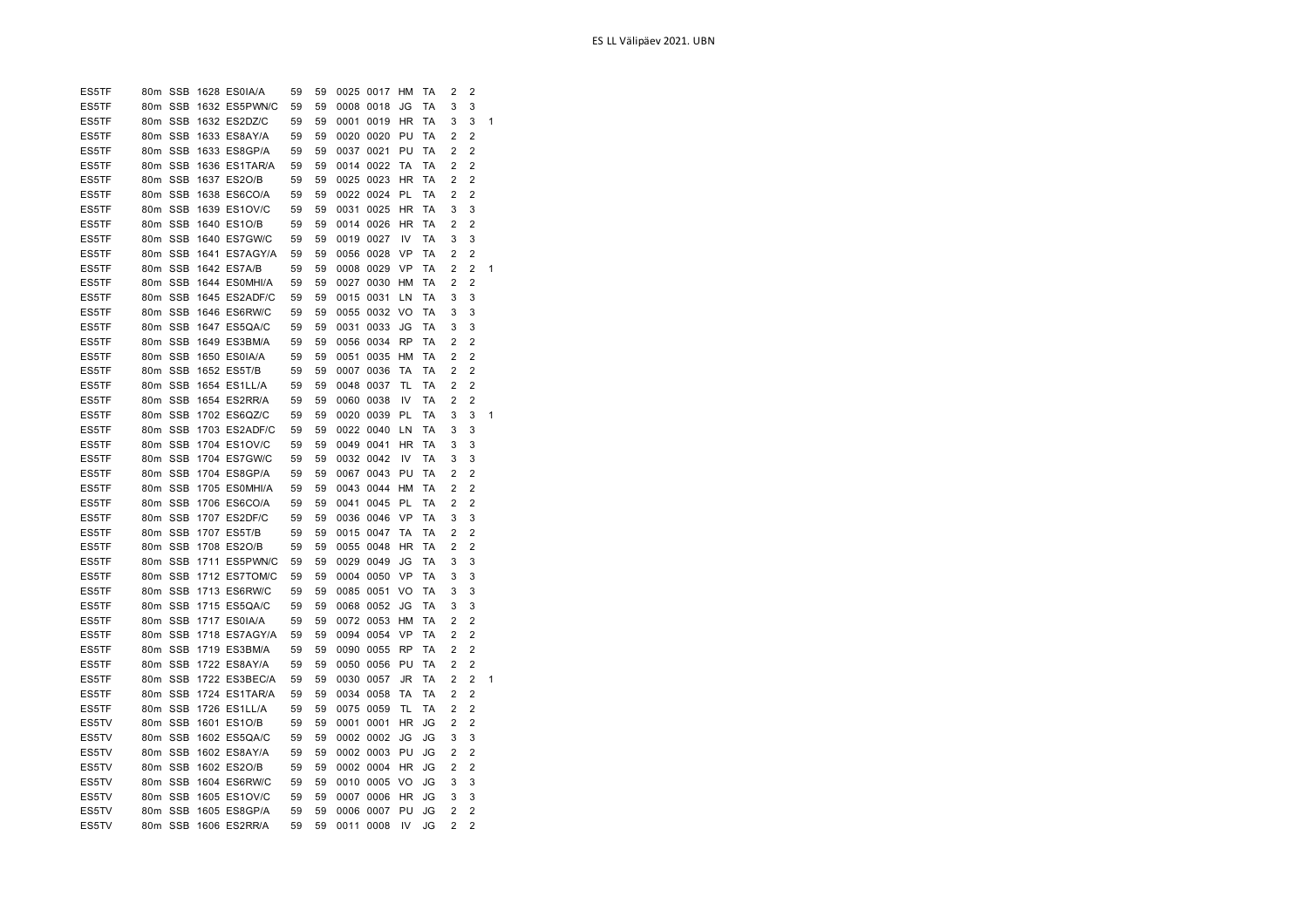| ES5TV |                 |  | 80m SSB 1607 ES3BEC/A | 59  | 59       |           | 0004 0009 JR         |           | JG | 2              | 2              | 1 |                             |  |
|-------|-----------------|--|-----------------------|-----|----------|-----------|----------------------|-----------|----|----------------|----------------|---|-----------------------------|--|
| ES5TV |                 |  | 80m SSB 1608 ES6CO/A  | 59  | 59       |           | 0003 0010 PL         |           | JG | $\overline{2}$ | 2              |   |                             |  |
| ES5TV |                 |  | 80m SSB 1608 ES0IA/A  | 59  | 59       |           | 0010 0011 HM         |           | JG | 2              | $\overline{2}$ |   |                             |  |
| ES5TV |                 |  | 80m SSB 1610 ES1LL/A  | 59  | 59       |           | 0012 0012            | TL        | JG | 2              | $\overline{2}$ |   |                             |  |
| ES5TV |                 |  | 80m SSB 1611 ES3BM/A  | 59  | 59       |           | 0016 0013 RP         |           | JG | 2              | 2              |   |                             |  |
| ES5TV |                 |  | 80m SSB 1612 ES5PWN/C | 59  | 59       |           | 0003 0014            | JG        | JG | 3              | 3              |   |                             |  |
| ES5TV |                 |  | 80m SSB 1613 ES0KO/C  | 59  | 59       |           | 0006 0015 SR         |           | JG | 3              | 3              |   |                             |  |
| ES5TV |                 |  | 80m CW 1615 ES2RR/A   | 599 | 599      |           | 0022 0016            | -IV       | JG | 2              | 2              |   |                             |  |
| ES5TV |                 |  | 80m SSB 1616 ES7AGY/A | 59  | 59       |           | 0021 0017 VP         |           | JG | $\overline{2}$ | $\overline{2}$ |   |                             |  |
| ES5TV |                 |  | 80m SSB 1617 ES2DF/C  | 59  | 59       |           | 0012 0018 VP         |           | JG | 3              | 3              |   |                             |  |
|       |                 |  | 80m SSB 1618 ES0MHI/A |     |          |           |                      |           |    |                | $\overline{2}$ |   |                             |  |
| ES5TV |                 |  |                       | 59  | 59<br>59 |           | 0013 0019 HM         |           | JG | 2              | $\overline{2}$ |   |                             |  |
| ES5TV |                 |  | 80m SSB 1620 ES5YG/B  | 59  |          |           | 0008 0020 PL         |           | JG | 2              |                |   |                             |  |
| ES5TV |                 |  | 80m SSB 1622 ES7GW/C  | 59  | 59       |           | 0010 0021            | IV        | JG | 3              | 3              |   |                             |  |
| ES5TV | 80m             |  | CW 1623 ES6CO/A       |     | 599 599  |           | 0014 0022 PL         |           | JG | 2              | 2              |   |                             |  |
| ES5TV |                 |  | 80m SSB 1626 ES1TAR/A | 59  | 59       |           | 0013 0023 TA         |           | JG | 2              | 2              |   |                             |  |
| ES5TV | 80 <sub>m</sub> |  | CW 1627 ES3BM/A       |     | 599 599  |           | 0028 0024 RP         |           | JG | 2              | $\overline{2}$ |   |                             |  |
| ES5TV |                 |  | 80m SSB 1631 ES2RR/A  | 59  | 59       |           | 0036 0025            | IV.       | JG | 2              | 2              |   |                             |  |
| ES5TV |                 |  | 80m SSB 1632 ES7GW/C  | 59  | 59       |           | 0013 0026            | IV        | JG | 3              | 3              |   |                             |  |
| ES5TV |                 |  | 80m SSB 1633 ES5PWN/C | 59  | 59       |           | 0009 0027            | JG        | JG | 3              | 3              |   |                             |  |
| ES5TV |                 |  | 80m SSB 1634 ES0IA/A  | 59  | 59       |           | 0033 0028 HM         |           | JG | 2              | 2              |   |                             |  |
| ES5TV |                 |  | 80m SSB 1635 ES7AGY/A | 59  | 59       |           | 0047 0029            | <b>VP</b> | JG | 2              | $\overline{2}$ |   |                             |  |
| ES5TV |                 |  | 80m SSB 1636 ES1LL/A  | 59  | 59       |           | 0035 0030            | TL        | JG | 2              | $\overline{2}$ |   |                             |  |
| ES5TV |                 |  | 80m SSB 1636 ES3BM/A  | 59  | 59       |           | 0042 0031 RP         |           | JG | 2              | 2              |   |                             |  |
| ES5TV |                 |  | 80m SSB 1637 ES2O/B   | 59  | 59       |           | 0024 0032 HR         |           | JG | 2              | 0              |   | ES2O/B ES5TV 0324 0024 SSB  |  |
| ES5TV |                 |  | 80m SSB 1637 ES8AY/A  | 59  | 59       |           | 0024 0033 PU         |           | JG | 2              | 2              |   |                             |  |
| ES5TV |                 |  | 80m SSB 1637 ES6CO/A  | 59  | 59       |           | 0021 0034 PL         |           | JG | 2              | 2              |   |                             |  |
| ES5TV |                 |  | 80m SSB 1637 ES1OV/C  | 59  | 59       |           | 0030 0035 HR         |           | JG | 3              | 3              |   |                             |  |
| ES5TV |                 |  | 80m SSB 1639 ES5QA/C  | 59  | 59       |           | 0027 0036            | JG        | JG | 3              | 3              |   |                             |  |
| ES5TV | 80m             |  | CW 1640 ES5QA/C       | 599 | 599      |           | 0028 0037            | JG        | JG | 3              | 3              |   |                             |  |
| ES5TV |                 |  | 80m SSB 1641 ES6RW/C  | 59  | 59       |           | 0050 0038 VO         |           | JG | 3              | 0              |   | ES6RW/C ES6TV 0038 0050 SSB |  |
| ES5TV |                 |  | 80m SSB 1641 ES1O/B   | 59  | 59       |           | 0015 0039 HR         |           | JG | 2              | $\overline{2}$ |   |                             |  |
| ES5TV |                 |  | 80m SSB 1642 ES2DF/C  | 59  | 59       |           | 0020 0040 VP         |           | JG | 3              | 3              |   |                             |  |
| ES5TV |                 |  | 80m SSB 1643 ES5T/B   | 59  | 59       |           | 0001 0041            | TA        | JG | 2              | $\overline{2}$ |   |                             |  |
| ES5TV |                 |  | 80m SSB 1644 ES8GP/A  | 59  | 59       |           | 0051 0042 PU         |           | JG | 2              | 2              |   |                             |  |
| ES5TV |                 |  | 80m CW 1645 ES2RR/A   | 599 | 599      | 0053 0043 |                      | IV        | JG | 2              | 2              |   |                             |  |
| ES5TV |                 |  | 80m SSB 1645 ES0MHI/A | 59  | 59       |           | 0028 0044 HM         |           | JG | $\overline{2}$ | 2              |   |                             |  |
| ES5TV |                 |  | 80m SSB 1646 ES7A/B   | 59  | 59       |           | 0009 0045 VP         |           | JG | 2              | $\overline{2}$ | 1 |                             |  |
| ES5TV | 80m             |  | CW 1648 ES7GW/C       |     | 599 599  | 0023 0046 |                      | 1V        | JG | 3              | 3              |   |                             |  |
| ES5TV |                 |  | 80m SSB 1649 ES6QZ/C  | 59  | 59       |           | 0013 0047 PL         |           | JG | 3              | 3              | 1 |                             |  |
| ES5TV | 80m             |  | CW 1651 ES6CO/A       |     |          |           | 599 599 0032 0048 PL |           | JG | 2              | $\overline{2}$ |   |                             |  |
| ES5TV |                 |  | 80m CW 1651 ES2DF/C   |     |          |           | 599 599 0026 0049 VP |           | JG | 3              | 3              |   |                             |  |
| ES5TV |                 |  | 80m SSB 1654 ES2ADF/C | 59  | 59       |           | 0019 0050 LN         |           | JG | 3              | 3              |   |                             |  |
| ES5TV |                 |  | 80m SSB 1656 ES1TAR/A | 59  | 59       |           | 0024 0051 TA         |           | JG | 2              | $\overline{2}$ |   |                             |  |
| ES5TV | 80 <sub>m</sub> |  | CW 1658 ES3BM/A       | 599 | 599      |           | 0064 0052 RP         |           | JG | 2              | 2              |   |                             |  |
| ES5TV |                 |  | 80m SSB 1700 ES6QZ/C  | 59  | 59       |           | 0019 0053 PL         |           | JG | 3              | 3              | 1 |                             |  |
| ES5TV |                 |  | 80m SSB 1701 ES2O/B   | 59  | 59       |           | 0046 0054 HR         |           | JG | 2              | $\overline{2}$ |   |                             |  |
| ES5TV |                 |  | 80m SSB 1701 ES2ADF/C | 59  | 59       |           | 0021 0055 LN         |           | JG | 3              | 3              |   |                             |  |
| ES5TV |                 |  | 80m SSB 1702 ES8AY/A  | 59  | 59       |           | 0038 0056 PU         |           | JG | 2              | $\overline{2}$ |   |                             |  |
| ES5TV |                 |  | 80m SSB 1703 ES7TOM/C | 59  | 59       |           | 0001 0057 VP         |           | JG | 3              | 3              |   |                             |  |
| ES5TV |                 |  | 80m SSB 1704 ES8GP/A  | 59  | 59       |           | 0066 0058 PU         |           | JG | 2              | 2              |   |                             |  |
| ES5TV |                 |  | 80m SSB 1704 ES5T/B   | 59  | 59       |           | 0014 0059 TA         |           | JG | 2              | $\overline{2}$ |   |                             |  |
|       |                 |  |                       |     |          |           |                      |           |    |                |                |   |                             |  |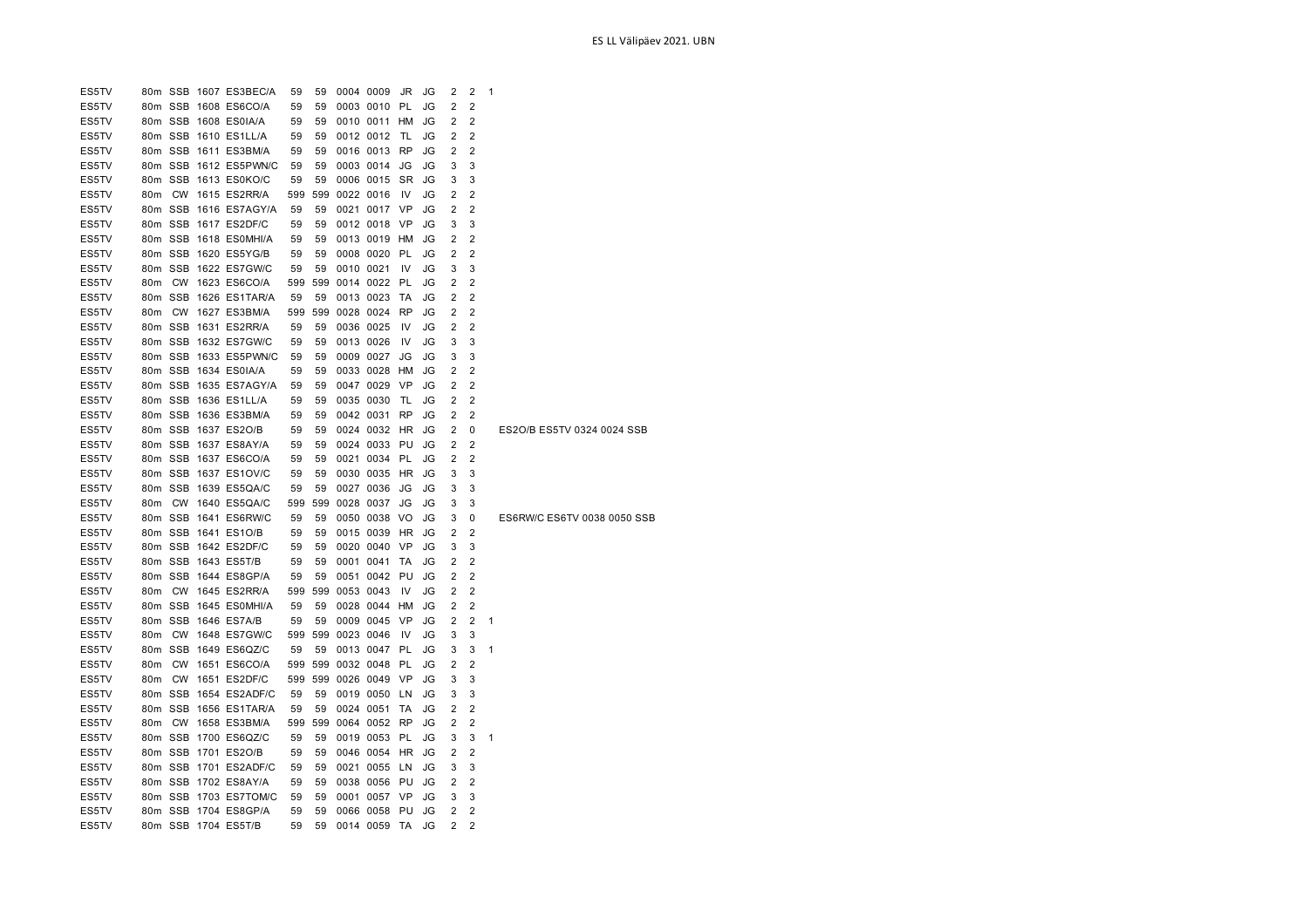| ES5TV   |                 |           | 80m SSB 1705 ES5PWN/C | 59  | 59  |           | 0024 0060    | JG        | JG | 3              | 3                       |                                                                      |
|---------|-----------------|-----------|-----------------------|-----|-----|-----------|--------------|-----------|----|----------------|-------------------------|----------------------------------------------------------------------|
| ES5TV   | 80 <sub>m</sub> |           | SSB 1705 ES7GW/C      | 59  | 59  |           | 0033 0061    | IV        | JG | 3              | 3                       |                                                                      |
| ES5TV   |                 |           | 80m SSB 1706 ES6RW/C  | 59  | 59  |           | 0074 0062 VO |           | JG | 3              | 3                       |                                                                      |
| ES5TV   |                 |           | 80m SSB 1707 ES5QA/C  | 59  | 59  |           | 0060 0063    | JG        | JG | 3              | 3                       |                                                                      |
| ES5TV   |                 |           | 80m SSB 1708 ES5YG/B  | 59  | 59  |           | 0019 0064    | <b>PL</b> | JG | 2              | $\overline{2}$          |                                                                      |
| ES5TV   |                 |           | 80m SSB 1708 ES2RR/A  | 59  | 59  |           | 0076 0065    | IV        | JG | 2              | $\overline{\mathbf{c}}$ |                                                                      |
| ES5TV   |                 |           | 80m SSB 1709 ES0IA/A  | 59  | 59  |           | 0067 0066    | HM        | JG | 2              | $\overline{2}$          |                                                                      |
| ES5TV   |                 |           | 80m SSB 1710 ES1LL/A  | 59  | 59  |           | 0064 0067    | TL        | JG | 2              | $\overline{2}$          |                                                                      |
| ES5TV   |                 |           | 80m SSB 1710 ES7AGY/A | 59  | 59  |           | 0086 0068    | - VP      | JG | 2              | $\overline{2}$          |                                                                      |
| ES5TV   |                 |           | 80m SSB 1711 ES6CO/A  | 59  | 59  |           | 0046 0069    | PL        | JG | 2              | 2                       |                                                                      |
| ES5TV   |                 |           | 80m SSB 1711 ES3BM/A  | 59  | 59  |           | 0084 0070    | RP        | JG | 2              | $\overline{2}$          |                                                                      |
| ES5TV   |                 |           | 80m SSB 1714 ES0MHI/A | 59  | 59  |           | 0051 0071    | HM        | JG | 2              | $\overline{2}$          |                                                                      |
| ES5TV   | 80 <sub>m</sub> |           | CW 1715 ES2RR/A       | 599 | 599 |           | 0089 0072    | IV        | JG | $\overline{2}$ | $\overline{2}$          |                                                                      |
| ES5TV   | 80m             |           | CW 1718 ES5QA/C       | 599 | 599 |           | 0070 0073    | JG        | JG | 3              | 3                       |                                                                      |
| ES5TV   | 80m             |           | CW 1719 ES2DF/C       | 599 | 599 |           | 0045 0074    | VP        | JG | 3              | 3                       |                                                                      |
| ES5TV   | 80m             |           | CW 1720 ES6CO/A       | 599 | 599 |           | 0050 0075    | PL        | JG | 2              | $\overline{2}$          |                                                                      |
| ES5TV   |                 |           | 80m SSB 1721 ES1OV/C  | 59  | 59  |           | 0064 0076    | HR        | JG | 3              | 3                       |                                                                      |
| ES5TV   |                 |           | 80m SSB 1725 ES4ART/C | 59  | 59  |           | 0010 0077    | PU        | JG | 3              | 3                       |                                                                      |
| ES5TV   | 80m             |           | CW 1727 ES7GW/C       | 599 | 599 | 0047 0078 |              | 1V        | JG | 3              | 3                       |                                                                      |
| ES5YG/B |                 |           | 80m SSB 1614 ES3BM/A  | 59  | 59  |           | 0019 0001    | <b>RP</b> | PL | 2              | $\overline{2}$          |                                                                      |
| ES5YG/B |                 |           | 80m SSB 1615 ES7AGY/A | 59  | 59  |           | 0020 0002    | VP        | PL | 2              | $\overline{2}$          |                                                                      |
| ES5YG/B |                 |           | 80m SSB 1616 ES6PA    | 59  | 59  |           | 0009 0003 VO |           | PL | 1              | $\mathbf{1}$            |                                                                      |
| ES5YG/B |                 |           | 80m SSB 1617 ES6CO/A  | 59  | 59  |           | 0009 0004 PL |           | PL | 2              | 2                       |                                                                      |
| ES5YG/B |                 |           | 80m SSB 1617 ES2RR/A  | 59  | 59  |           | 0026 0005    | - IV      | PL | 2              | $\overline{2}$          |                                                                      |
| ES5YG/B |                 |           | 80m SSB 1618 ES2ADF/C | 59  | 59  |           | 0007 0006    | LN        | PL | 3              | 3                       |                                                                      |
| ES5YG/B |                 |           | 80m SSB 1620 ES5TV    | 59  | 59  |           | 0020 0008    | JG        | PL | 1              | $\mathbf{1}$            |                                                                      |
| ES5YG/B | 80m             |           | SSB 1622 ES2MC        | 59  | 59  |           | 0018 0009    | <b>HR</b> | PL | 1              | $\mathbf{1}$            |                                                                      |
| ES5YG/B | 80m             |           | SSB 1623 ES6RW/C      | 59  | 59  |           | 0028 0010    | VO        | PL | 3              | 3                       |                                                                      |
| ES5YG/B | 80m             |           | SSB 1626 ES5TF        | 59  | 59  |           | 0017 0011    | TA        | PL | 1              | 0                       | ES5TF ES0IA/A 0025 0017 SSB Logis: PL/TA Korrespondendi logis: HM/TA |
| ES5YG/B | 80m             |           | CW 1628 ES5QA/C       | 599 | 59  |           | 0017 0012    | JG        | PL | 3              | 0                       | Antud tööliigiga sellist kontrollnumbrit pole                        |
| ES5YG/B | 80 <sub>m</sub> | <b>CW</b> | 1629 ES2MC            | 599 | 599 |           | 0023 0013    | HR        | PL | 1              | $\overline{1}$          |                                                                      |
| ES5YG/B | 80m             | <b>CW</b> | 1630 ES3BM/A          | 599 | 599 |           | 0029 0014    | RP        | PL | 2              | 2                       |                                                                      |
| ES5YG/B |                 |           | 80m SSB 1705 ES7AGY/A | 59  | 59  |           | 0076 0016    | - VP      | PL | 2              | $\overline{2}$          |                                                                      |
| ES5YG/B |                 |           | 80m SSB 1705 ES5NHC   | 59  | 59  |           | 0033 0017    | TA        | PL | 1              | $\mathbf 1$             |                                                                      |
| ES5YG/B |                 |           | 80m SSB 1708 ES6CO/A  | 59  | 59  |           | 0043 0018    | PL        | PL | 2              | 0                       | ES6CO/A ES5YB/B 0018 0043 SSB                                        |
| ES5YG/B |                 |           | 80m SSB 1708 ES5TV    | 59  | 59  |           | 0064 0019    | JG        | PL | 1              | $\mathbf{1}$            |                                                                      |
| ES5YG/B |                 |           | 80m SSB 1709 ES2DF/C  | 59  | 59  |           | 0038 0020    | - VP      | PL | 3              | 3                       |                                                                      |
| ES5YG/B |                 |           | 80m SSB 1710 ES3BQ    | 59  | 59  |           | 0031 0021    | RP        | PL | 1              | 1                       |                                                                      |
| ES5YG/B | 80m             |           | SSB 1710 ES6PA        | 59  | 59  |           | 0041 0022 VO |           | PL | 1              | 1                       |                                                                      |
| ES5YG/B | 80 <sub>m</sub> |           | SSB 1714 ES6RW/C      | 59  | 59  |           | 0086 0023    | VO        | PL | 3              | 3                       |                                                                      |
| ES5YG/B | 80m             |           | SSB 1716 ES6RMR       | 59  | 59  |           | 0039 0024    | <b>VC</b> | PL | 1              | $\mathbf{1}$            |                                                                      |
| ES5YG/B |                 |           | 80m SSB 1718 ES2RR/A  | 59  | 59  |           | 0091 0025    | IV        | PL | 2              | $\overline{\mathbf{c}}$ |                                                                      |
| ES5YG/B | 80 <sub>m</sub> |           | CW 1719 ES2RR/A       | 599 | 599 |           | 0092 0026    | IV        | PL | 2              | $\overline{2}$          |                                                                      |
| ES5YG/B | 80 <sub>m</sub> |           | CW 1722 ES6CO/A       | 599 | 599 |           | 0051 0027 PL |           | PL | 2              | $\overline{\mathbf{c}}$ |                                                                      |
| ES5YG/B | 80m             |           | CW 1722 ES7A/B        | 599 | 599 |           | 0027 0028    | VP        | PL | 2              | 2                       | -1                                                                   |
| ES5YG/B |                 |           | 80m SSB 1725 ES1OV/C  | 59  | 59  |           | 0068 0030    | HR        | PL | 3              | 3                       |                                                                      |
| ES5YG/B |                 |           | 80m SSB 1726 ES2O/B   | 59  | 59  |           | 0070 0031    | HR        | PL | 2              | 2                       |                                                                      |
| ES5YG/B |                 |           | 80m SSB 1728 ES3BEC/A | 59  | 59  |           | 0031 0032 JR |           | PL | 2              | $\overline{c}$          | $\mathbf{1}$                                                         |
| ES5YG/B |                 |           | 80m SSB 1729 ES2ADF/C | 59  | 59  |           | 0032 0033    | LN        | PL | 3              | 3                       |                                                                      |
| ES6CO/A |                 |           | 80m SSB 1601 ES6RW/C  | 59  |     |           | 0004 0001 VO |           | PL | 3              | 3                       |                                                                      |
|         |                 |           |                       |     | 59  |           |              |           |    |                |                         |                                                                      |
| ES6CO/A |                 |           | 80m SSB 1607 ES5NHC   | 59  | 59  |           | 0005 0002 TA |           | PL | 1              | $\mathbf 1$             |                                                                      |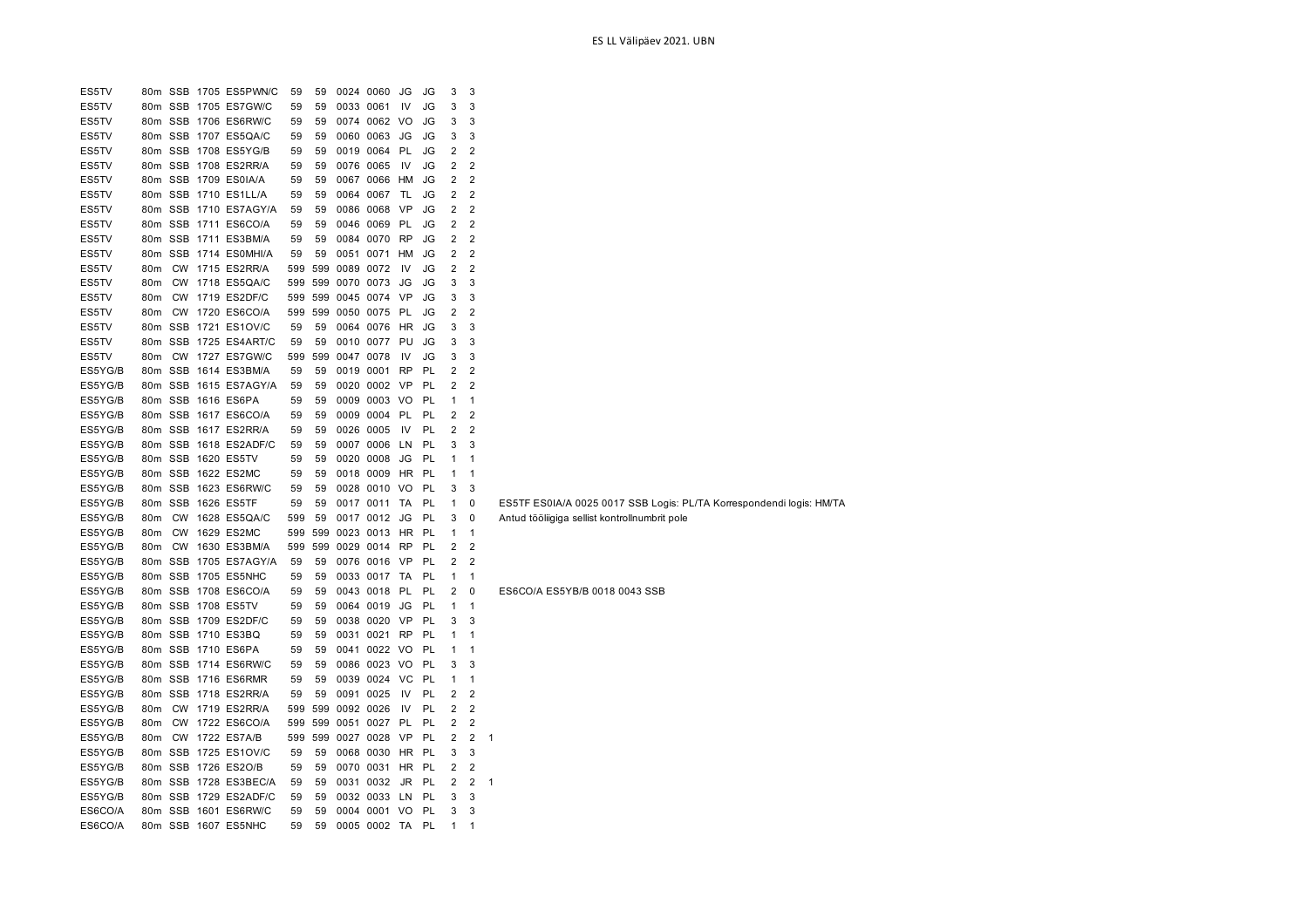| ES6CO/A |     |           | 80m SSB 1608 ES5TV    | 59 | 59      |                   | 0010 0003 JG         |           | PL        | $\mathbf{1}$   | $\overline{1}$ |                                                                                                         |
|---------|-----|-----------|-----------------------|----|---------|-------------------|----------------------|-----------|-----------|----------------|----------------|---------------------------------------------------------------------------------------------------------|
| ES6CO/A |     |           | 80m SSB 1610 ES3BM/A  | 59 | 59      |                   | 0015 0004            | RP        | -PL       | $\overline{2}$ | 0              | ES3BM/A ES3BEC/A 0006 0015 SSB Logis: PL/RP Korrespondendi logis: JR/RP                                 |
| ES6CO/A |     |           | 80m SSB 1612 ES8GP/A  | 59 | 59      |                   | 0019 0005 PU         |           | <b>PL</b> | 2              | $\overline{2}$ |                                                                                                         |
| ES6CO/A |     |           | 80m SSB 1613 ES7AGY/A | 59 | 59      |                   | 0019 0006            | VP        | PL        | 2              | 0              | ES7AGY/A ES5NHC 0010 0019 SSB / ES7AGY/A ES6CO/A 0006 0015 SSB Logis: PL/VP Korrespondendi logis: TA/VP |
| ES6CO/A |     |           | 80m SSB 1615 ES5NY    | 59 | 59      |                   | 0014 0007 JG         |           | PL        | 1              | $\overline{1}$ |                                                                                                         |
| ES6CO/A |     |           | 80m SSB 1616 ES5TF    | 59 | 59      |                   | 0014 0008            | TA        | <b>PL</b> | $\mathbf{1}$   | $\overline{1}$ |                                                                                                         |
| ES6CO/A |     |           | 80m SSB 1617 ES5YG/B  | 59 | 59      |                   | 0004 0009 PL         |           | <b>PL</b> | 2              | $\overline{2}$ |                                                                                                         |
| ES6CO/A |     |           | 80m SSB 1618 ES2MC    | 59 | 59      |                   | 0018 0010 HR PL      |           |           | $\mathbf{1}$   | 0              | ES2MC ES5YG/B 0009 0018 SSB / ES2MC ES6CO/A 0010 0016 SSB                                               |
| ES6CO/A |     |           | 80m SSB 1619 ES1LL/A  | 59 | 59      |                   | 0021 0011 TL         |           | PL        | 2              | 0              | ES1LL/A ES6CO/A 0007 0021 SSB                                                                           |
| ES6CO/A |     | 80m SSB   | 1621 ES2RR/A          | 59 | 59      | 0029 0012         |                      | 1V        | PL        | 2              | $\overline{2}$ |                                                                                                         |
| ES6CO/A | 80m |           | CW 1622 ES3BM/A       |    | 599 599 |                   | 0026 0013 RP         |           | PL        | 2              | $\mathbf 0$    | Logis: PL/RP Korrespondendi logis: VO/RP                                                                |
| ES6CO/A | 80m | <b>CW</b> | 1623 ES5TV            |    |         | 599 599 0022 0014 |                      | JG        | <b>PL</b> | $\mathbf{1}$   | $\mathbf{1}$   |                                                                                                         |
| ES6CO/A | 80m |           | CW 1625 ES2RR/A       |    |         | 599 599 0033 0015 |                      | IV        | PL        | 2              | $\overline{2}$ |                                                                                                         |
| ES6CO/A | 80m | <b>CW</b> | 1626 ES2MC            |    |         |                   | 599 599 0021 0016    | HR        | - PL      | $\mathbf{1}$   | $\overline{1}$ |                                                                                                         |
| ES6CO/A | 80m |           | CW 1628 ES2DF/C       |    |         |                   | 599 599 0014 0017 VP |           | <b>PL</b> | 3              | 3              |                                                                                                         |
| ES6CO/A | 80m |           | SSB 1632 ES3BM/A      | 59 | 59      |                   | 0031 0018            | <b>RP</b> | PL        | $\overline{c}$ | 0              | Logis: PL/RP Korrespondendi logis: VO/RP                                                                |
| ES6CO/A | 80m |           | SSB 1633 ES7XX        | 59 | 59      | 0017 0019         |                      | VP        | PL        | $\mathbf 1$    | $\overline{1}$ |                                                                                                         |
| ES6CO/A |     |           | 80m SSB 1635 ES2MC    | 59 | 59      |                   | 0030 0020            | HR PL     |           | $\mathbf{1}$   | $\overline{1}$ |                                                                                                         |
| ES6CO/A |     |           | 80m SSB 1637 ES5TV    | 59 | 59      | 0034 0021         |                      | JG        | -PL       | $\mathbf{1}$   | -1             |                                                                                                         |
| ES6CO/A |     |           | 80m SSB 1638 ES5TF    | 59 | 59      |                   | 0024 0022 TA         |           | <b>PL</b> | $\mathbf{1}$   | $\overline{1}$ |                                                                                                         |
| ES6CO/A | 80m |           | SSB 1638 ES5NY        | 59 | 59      | 0029 0023         |                      | JG        | <b>PL</b> | 1              | $\mathbf{1}$   |                                                                                                         |
| ES6CO/A |     |           | 80m SSB 1639 ES6RW/C  | 59 | 59      |                   | 0046 0024 VO         |           | PL        | 3              | 3              |                                                                                                         |
| ES6CO/A |     |           | 80m SSB 1640 ES2RR/A  | 59 | 59      | 0048 0025         |                      | IV        | PL        | 2              | $\overline{2}$ |                                                                                                         |
| ES6CO/A |     |           | 80m SSB 1642 ES2O/B   | 59 | 59      |                   | 0030 0026 HR PL      |           |           | 2              | $\overline{2}$ |                                                                                                         |
| ES6CO/A |     |           | 80m SSB 1642 ES8GP/A  | 59 | 59      |                   | 0049 0027            | PU        | PL        | $\overline{2}$ | $\overline{2}$ |                                                                                                         |
| ES6CO/A |     |           | 80m SSB 1643 ES7AGY/A | 59 | 59      |                   | 0059 0028 VP         |           | <b>PL</b> | 2              | 2              |                                                                                                         |
| ES6CO/A |     |           | 80m SSB 1646 ES6RMR   | 59 | 59      |                   | 0022 0029            | VC.       | PL        | $\mathbf{1}$   | $\mathbf{1}$   |                                                                                                         |
| ES6CO/A |     | 80m SSB   | 1647 ES3BQ            | 59 | 59      |                   | 0018 0030            | <b>RP</b> | <b>PL</b> | $\mathbf{1}$   | $\mathbf{1}$   |                                                                                                         |
| ES6CO/A | 80m | SSB       | 1649 ES0IA/A          | 59 | 59      | 0049              | 0031                 | HM        | PL        | 2              | $\overline{2}$ |                                                                                                         |
| ES6CO/A | 80m | CW        | 1651 ES5TV            |    | 599 599 | 0048 0032         |                      | JG        | -PL       | $\mathbf{1}$   | $\overline{1}$ |                                                                                                         |
| ES6CO/A | 80m | <b>CW</b> | 1653 ES3BM/A          |    | 599 599 |                   | 0059 0033            | <b>RP</b> | PL        | $\overline{2}$ | $\mathbf 0$    | ES3BM/A ES6CO/A 0032 0059 CW Logis: PL/RP Korrespondendi logis: VO/RP                                   |
| ES6CO/A | 80m |           | CW 1657 ES7GW/C       |    |         | 599 599 0027 0034 |                      | IV        | PL        | 3              | 3              |                                                                                                         |
| ES6CO/A | 80m |           | CW 1659 ES2RR/A       |    |         | 599 599 0064 0035 |                      | IV        | PL        | 2              | $\overline{2}$ |                                                                                                         |
| ES6CO/A |     |           | 80m SSB 1701 ES5NHC   | 59 | 59      |                   | 0029 0036            | TA        | <b>PL</b> | $\mathbf 1$    | $\overline{1}$ |                                                                                                         |
| ES6CO/A |     |           | 80m SSB 1702 ES1LL/A  | 59 | 59      |                   | 0066 0037            | TL        | PL        | 2              | 0              | ES1LL/A ES7XX 0038 0066 SSB / ES1LL/A ES6CO/A 0037 0056 SSB Logis: PL/TL Korrespondendi logis: VP/TL    |
| ES6CO/A | 80m |           | SSB 1703 ES7AGY/A     | 59 | 59      | 0073 0038         |                      | <b>VP</b> | PL        | 2              | $\overline{2}$ |                                                                                                         |
| ES6CO/A |     |           | 80m SSB 1704 ES3BM/A  | 59 | 59      |                   | 0069 0039            | RP        | PL        | $\overline{2}$ | $\overline{2}$ |                                                                                                         |
| ES6CO/A |     |           | 80m SSB 1705 ES7XX    | 59 | 59      |                   | 0034 0040            | VP        | <b>PL</b> | $\mathbf{1}$   | -1             |                                                                                                         |
| ES6CO/A |     |           | 80m SSB 1706 ES5TF    | 59 | 59      |                   | 0045 0041 TA         |           | PL        | $\mathbf{1}$   | $\mathbf{1}$   |                                                                                                         |
| ES6CO/A |     |           | 80m SSB 1707 ES2RR/A  | 59 | 59      | 0070 0042         |                      | IV        | PL        | 2              | $\overline{2}$ |                                                                                                         |
| ES6CO/A |     |           | 80m SSB 1708 ES5YB/B  | 59 | 59      |                   | 0018 0043 PL         |           | PL        | 2              | 0              | / ES5YG/B ES6CO/A 0043 0018 SSB                                                                         |
| ES6CO/A |     |           | 80m SSB 1709 ES6RW/C  | 59 | 59      |                   | 0079 0044            | VO        | <b>PL</b> | 3              | 3              |                                                                                                         |
| ES6CO/A |     |           | 80m SSB 1710 ES2MC    | 59 | 59      |                   | 0057 0045 HR PL      |           |           | $\mathbf{1}$   | $\overline{1}$ |                                                                                                         |
| ES6CO/A |     |           | 80m SSB 1711 ES5TV    | 59 | 59      |                   | 0069 0046            | JG        | -PL       | $\mathbf{1}$   | $\mathbf{1}$   |                                                                                                         |
| ES6CO/A |     |           | 80m SSB 1714 ES8GP/A  | 59 | 59      |                   | 0082 0047 PU         |           | PL        | 2              | 2              |                                                                                                         |
| ES6CO/A | 80m |           | SSB 1717 ES1OV/C      | 59 | 59      | 0061              | 0048                 | HR        | -PL       | 3              | 3              |                                                                                                         |
| ES6CO/A | 80m |           | CW 1719 ES5QA/C       |    | 599 599 | 0072 0049         |                      | JG        | -PL       | 3              | 3              |                                                                                                         |
| ES6CO/A | 80m |           | CW 1720 ES5TV         |    | 599 599 | 0075 0050         |                      | JG        | PL        | 1              | $\mathbf{1}$   |                                                                                                         |
| ES6CO/A | 80m |           | CW 1722 ES5YG/B       |    |         |                   | 599 599 0027 0051 PL |           | PL        | 2              | 2              |                                                                                                         |
| ES6CO/A | 80m |           | CW 1722 ES2DF/C       |    |         |                   | 599 599 0047 0052 VP |           | <b>PL</b> | 3              | 3              |                                                                                                         |
| ES6CO/A | 80m |           | CW 1725 ES2RR/A       |    |         |                   | 599 599 0099 0053    | <b>IV</b> | <b>PL</b> | 2              | $\overline{2}$ |                                                                                                         |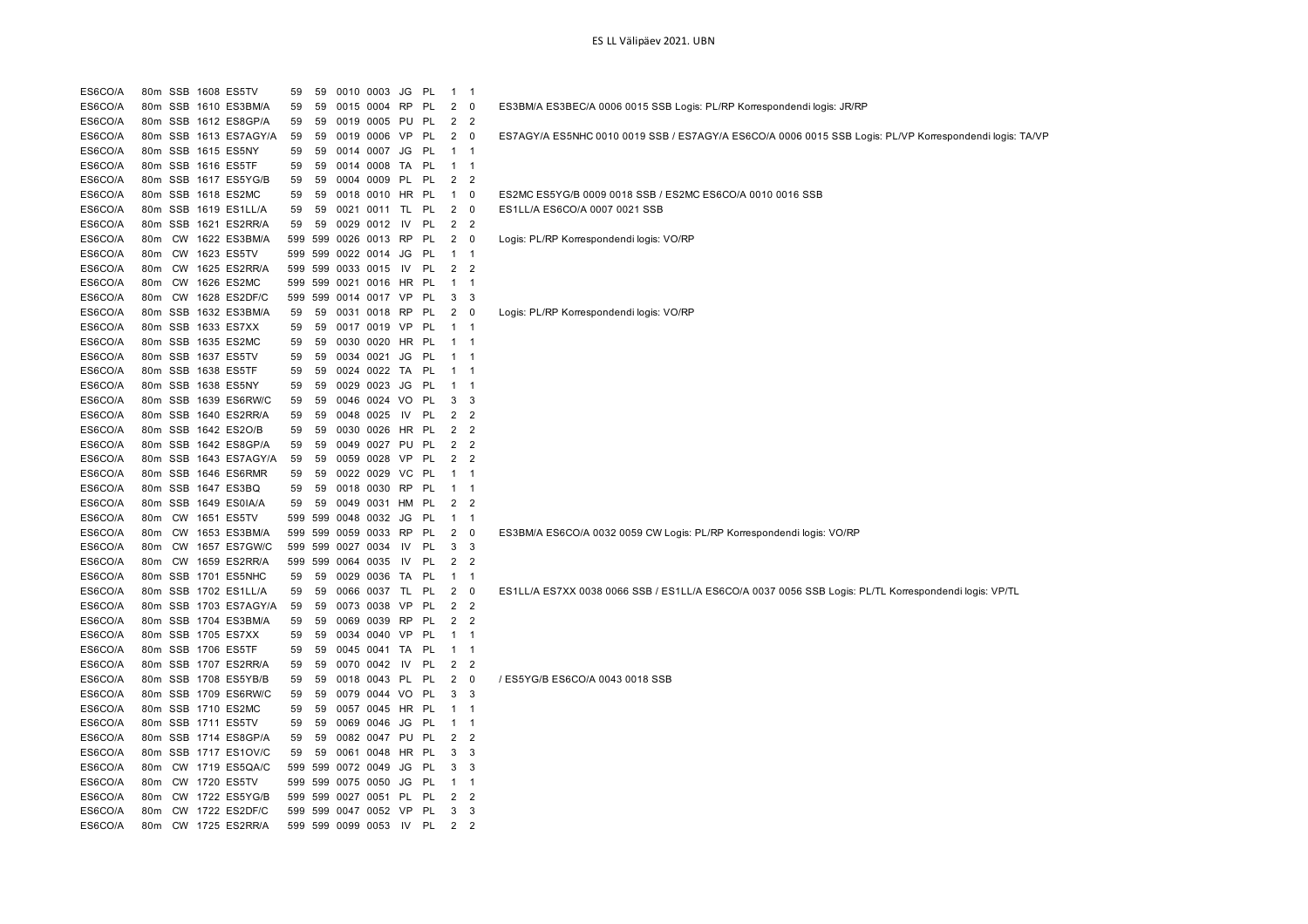| ES6CO/A        | 80m                    | CW         | 1726 ES2JJ    | 599      | 599      | 0016 0054    |              | ΗR        | PL | 1              | 1              |   |
|----------------|------------------------|------------|---------------|----------|----------|--------------|--------------|-----------|----|----------------|----------------|---|
| ES6PA          | 80m                    | <b>SSB</b> | 1603 ES1LL/A  | 59       | 59       | 0003 0001    |              | TL        | VO | 2              | $\overline{c}$ |   |
| ES6PA          | 80m                    | <b>SSB</b> | 1603 ES3BM/A  | 59       | 59       |              | 0006 0002    | <b>RP</b> | VO | 2              | 2              |   |
| ES6PA          | 80m                    | <b>SSB</b> | 1605 ES7AGY/A | 59       | 59       |              | 0006 0003    | VP        | VO | 2              | 2              |   |
| ES6PA          | 80m                    | <b>SSB</b> | 1606 ES2RR/A  | 59       | 59       |              | 0012 0004    | IV        | VO | 2              | 2              |   |
| ES6PA          |                        | 80m SSB    | 1607 ES6RW/C  | 59       | 59       |              | 0017 0005    | VO        | VO | 3              | 3              |   |
| ES6PA          | 80m                    | <b>SSB</b> | 1609 ES5QA/C  | 59       | 59       |              | 0008 0006    | JG        | VO | 3              | 3              |   |
| ES6PA          |                        | 80m SSB    | 1610 ES8GP/A  | 59       | 59       |              | 0015 0007    | PU        | VO | 2              | 2              |   |
| ES6PA          |                        | 80m SSB    | 1612 ES0IA/A  | 59       | 59       |              | 0015 0008    | HM        | VO | 2              | 2              |   |
| ES6PA          |                        | 80m SSB    | 1617 ES5YG/B  | 59       | 59       |              | 0003 0009    | PL        | VO | 2              | 2              |   |
| ES6PA          | 80m                    | <b>SSB</b> | 1619 ES0MHI/A | 59       | 59       |              | 0015 0010    | HM        | VO | 2              | 2              |   |
| ES6PA          | 80m                    | <b>SSB</b> | 1623 ES7GW/C  | 59       | 59       | 0011         | 0011         | IV        | VO | 3              | 3              |   |
| ES6PA          | 80m                    | <b>SSB</b> | 1625 ES0KO/C  | 59       | 59       |              | 0012 0012    | SR        | VO | 3              | 3              |   |
| ES6PA          | 80m                    | <b>SSB</b> | 1626 ES1TAR/A | 59       | 59       |              | 0012 0013    | TA        | VO | 2              | 2              |   |
| ES6PA          | 80m                    | <b>SSB</b> | 1627 ES2ADF/C | 59       | 59       | 0009         | 0014         | LN        | VO | 3              | 3              |   |
| ES6PA          | 80 <sub>m</sub>        | <b>SSB</b> | 1628 ES3BEC/A | 59       | 59       | 0011         | 0015         | JR        | VO | 2              | 2              | 1 |
| ES6PA          | 80m                    | <b>SSB</b> | 1628 ES6QZ/C  | 59       | 59       | 0001         | 0016         | PL        | VO | 3              | 3              | 1 |
| ES6PA          |                        | 80m SSB    | 1629 ES8AY/A  | 59       | 59       | 0017         | 0017         | PU        | VO | $\overline{2}$ | 2              |   |
| ES6PA          |                        | 80m SSB    | 1630 ES1O/B   | 59       | 59       |              | 0010 0018    | <b>HR</b> | VO | 2              | $\overline{2}$ |   |
| ES6PA          |                        | 80m SSB    | 1631 ES2RR/A  | 59       | 59       |              | 0038 0019    | IV        | VO | $\overline{2}$ | $\overline{2}$ |   |
| ES6PA          |                        | 80m SSB    | 1632 ES0IA/A  | 59       | 59       |              | 0030 0020    | <b>HM</b> | VO | 2              | $\overline{2}$ |   |
| ES6PA          |                        | 80m SSB    | 1634 ES3BM/A  | 59       | 59       | 0036 0021    |              | <b>RP</b> | VO | 2              | $\overline{2}$ |   |
| ES6PA          | 80m SSB                |            | 1634 ES1LL/A  | 59       | 59       | 0031         | 0022         | TL        | VO | 2              | $\overline{2}$ |   |
| ES6PA          |                        | 80m SSB    | 1635 ES7AGY/A | 59       | 59       |              | 0046 0023    | VP        | VO | $\overline{2}$ | $\overline{2}$ |   |
| ES6PA          | 80 <sub>m</sub>        | SSB        | 1638 ES5QA/C  | 59       | 59       | 0025         | 0024         | JG        | VO | 3              | 3              |   |
| ES6PA          |                        | 80m SSB    | 1641 ES2O/B   | 59       | 59       |              | 0028 0025    | HR        | VO | 2              | 2              |   |
| ES6PA          |                        | 80m SSB    | 1641 ES8GP/A  | 59       | 59       |              | 0047 0026    | PU        | VO | 2              | 2              |   |
| ES6PA          |                        | 80m SSB    | 1645 ES5PWN/C | 59       | 59       |              | 0016 0027    | JG        | VO | 3              | 3              |   |
| ES6PA          |                        | 80m SSB    | 1646 ES6RW/C  | 59       | 59       |              | 0054 0028    | VO        | VO | 3              | 3              |   |
| ES6PA          |                        | 80m SSB    | 1651 ES0MHI/A | 59       | 59       |              | 0033 0029    | HM        | VO | 2              | 2              |   |
| ES6PA          |                        | 80m SSB    | 1658 ES6QZ/C  | 59       | 59       |              | 0018 0030    | PL        | VO | 3              | 3              | 1 |
| ES6PA          |                        | 80m SSB    | 1659 ES8AY/A  | 59       | 59       |              | 0036 0031    | PU        | VO | 2              | 2              |   |
| ES6PA          |                        | 80m SSB    | 1700 ES7AGY/A | 59       | 59       |              | 0067 0032    | VP        | VO | 2              | 2              |   |
| ES6PA          | 80m                    | <b>SSB</b> | 1701 ES1LL/A  | 59       | 59       |              | 0053 0033    | TL        | VO | 2              | 2              |   |
| ES6PA          |                        | 80m SSB    | 1702 ES0IA/A  | 59       | 59       |              | 0059 0034    | HM        | VO | 2              | 2              |   |
|                |                        | <b>SSB</b> | 1703 ES2O/B   |          |          |              |              | <b>HR</b> | VO | 2              | 2              |   |
| ES6PA<br>ES6PA | 80m<br>80 <sub>m</sub> | <b>SSB</b> | 1704 ES6RW/C  | 59<br>59 | 59<br>59 | 0049<br>0070 | 0035<br>0036 | VO        | VO | 3              | 3              |   |
|                |                        | <b>SSB</b> | 1705 ES5PWN/C |          |          |              | 0037         |           |    |                | 3              |   |
| ES6PA          | 80m                    | <b>SSB</b> |               | 59       | 59       | 0025         |              | JG<br>IV  | VO | 3<br>2         |                |   |
| ES6PA          | 80m                    |            | 1706 ES2RR/A  | 59       | 59       | 0069         | 0038         |           | VO |                | 2              |   |
| ES6PA          | 80m                    | <b>SSB</b> | 1707 ES8GP/A  | 59       | 59       | 0073         | 0039         | PU        | VO | 2              | 2              |   |
| ES6PA          | 80 <sub>m</sub>        | <b>SSB</b> | 1708 ES3BM/A  | 59       | 59       | 0076         | 0040         | <b>RP</b> | VO | 2              | $\overline{2}$ |   |
| ES6PA          | 80m                    | <b>SSB</b> | 1710 ES5YG/B  | 59       | 59       | 0022 0041    |              | PL        | VO | 2              | 2              |   |
| ES6PA          |                        | 80m SSB    | 1717 ES1OV/C  | 59       | 59       |              | 0060 0042    | <b>HR</b> | VO | 3              | 3              |   |
| ES6PA          | 80m                    | <b>SSB</b> | 1721 ES0MHI/A | 59       | 59       | 0061         | 0043         | HM        | VO | 2              | 2              |   |
| ES6PA          |                        | 80m SSB    | 1722 ES5QA/C  | 59       | 59       |              | 0074 0044    | JG        | VO | 3              | 3              |   |
| ES6PA          |                        | 80m SSB    | 1724 ES7TOM/C | 59       | 59       | 0011         | 0045         | VP        | VO | 3              | 3              |   |
| ES6PA          |                        | 80m SSB    | 1725 ES5T/B   | 59       | 59       |              | 0022 0046    | ТA        | VO | 2              | $\overline{2}$ |   |
| ES6RMR         | 80m SSB                |            | 1600 ES7AGY/A | 59       | 59       | 0001         | 0001         | VP        | VC | 2              | 2              |   |
| ES6RMR         |                        | 80m SSB    | 1602 ES0IA/A  | 59       | 59       | 0003         | 0002         | HM        | VC | 2              | 2              |   |
| ES6RMR         |                        | 80m SSB    | 1604 ES6RW/C  | 59       | 59       | 0011         | 0003         | VO        | VC | 3              | 3              |   |
| ES6RMR         | 80 <sub>m</sub>        | <b>SSB</b> | 1608 ES8GP/A  | 59       | 59       |              | 0009 0004    | PU        | VC | $\overline{2}$ | $\overline{2}$ |   |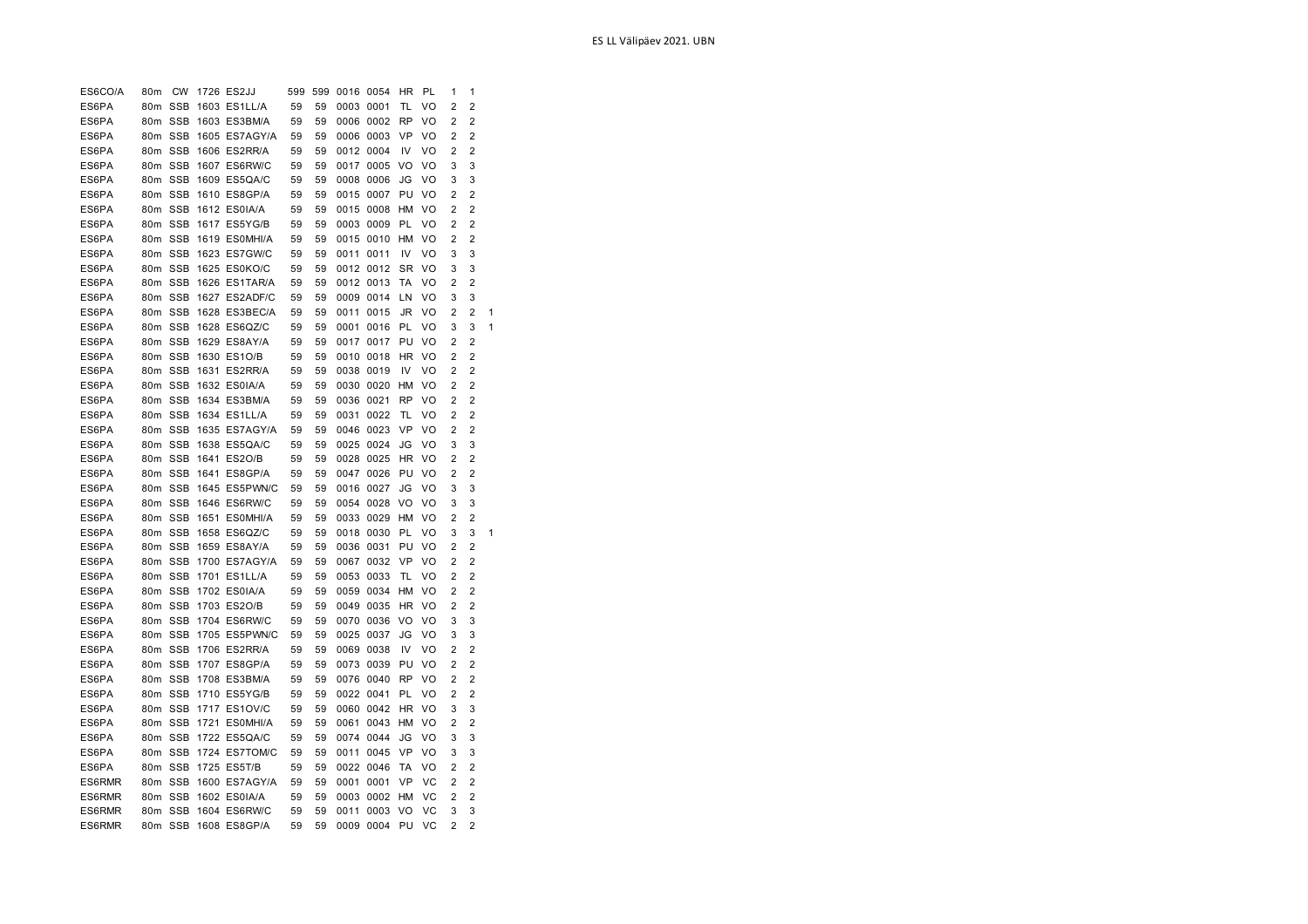| ES6RMR  |  | 80m SSB 1608 ES1LL/A  | 59 | 59 | 0010 0005       | TL.       | <b>VC</b>      | 2              | 0              | ES1LL/A E6RMR 0005 0010 SSB  |
|---------|--|-----------------------|----|----|-----------------|-----------|----------------|----------------|----------------|------------------------------|
| ES6RMR  |  | 80m SSB 1611 ES8AY/A  | 59 | 59 | 0010 0006 PU    |           | VC             | 2              | 2              |                              |
| ES6RMR  |  | 80m SSB 1613 ES1OV/C  | 59 | 59 | 0013 0007       | HR        | VC             | 3              | 3              |                              |
| ES6RMR  |  | 80m SSB 1614 ES3BM/A  | 59 | 59 | 0018 0008 RP    |           | VC             | 2              | 2              |                              |
| ES6RMR  |  | 80m SSB 1617 ES3BEC/A | 59 | 59 | 0008 0009       | JR        | VC             | 2              | 2              | 1                            |
| ES6RMR  |  | 80m SSB 1620 ES2RR/A  | 59 | 59 | 0027 0010       | IV        | VC             | $\overline{2}$ | 2              |                              |
| ES6RMR  |  | 80m SSB 1627 ES2O/B   | 59 | 59 | 0014 0011       | <b>HR</b> | <b>VC</b>      | 2              | $\overline{2}$ |                              |
| ES6RMR  |  | 80m SSB 1633 ES2RR/A  | 59 | 59 | 0041 0012       | IV.       | VC             | 2              | 2              |                              |
| ES6RMR  |  | 80m SSB 1633 ES0IA/A  | 59 | 59 | 0032 0013 HM    |           | VC             | 2              | $\overline{2}$ |                              |
| ES6RMR  |  | 80m SSB 1634 ES7AGY/A | 59 | 59 | 0042 0014 VP    |           | VC             | 2              | 2              |                              |
| ES6RMR  |  | 80m SSB 1635 ES1LL/A  | 59 | 59 | 0033 0015       | TL.       | VC             | 2              | $\overline{2}$ |                              |
| ES6RMR  |  | 80m SSB 1636 ES3BM/A  | 59 | 59 | 0041 0016 RP    |           | VC             | 2              | 2              |                              |
| ES6RMR  |  | 80m SSB 1637 ES6RW/C  | 59 | 59 | 0042 0017 VO    |           | VC             | 3              | 3              |                              |
| ES6RMR  |  | 80m SSB 1640 ES8GP/A  | 59 | 59 | 0044 0018 PU    |           | <b>VC</b>      | 2              | 0              | ES8GP/A ES6RMR 0001 0044 SSB |
| ES6RMR  |  | 80m SSB 1642 ES6QZ/C  | 59 | 59 | 0008 0019 PL    |           | VC             | 3              | 3              | 1                            |
| ES6RMR  |  | 80m SSB 1644 ES2O/B   | 59 | 59 | 0033 0020       | HR        | VC             | 2              | $\overline{2}$ |                              |
| ES6RMR  |  | 80m SSB 1645 ES8AY/A  | 59 | 59 | 0030 0021 PU    |           | <b>VC</b>      | 2              | $\overline{2}$ |                              |
| ES6RMR  |  | 80m SSB 1646 ES6CO/A  | 59 | 59 | 0029 0022 PL    |           | VC             | $\overline{2}$ | $\overline{2}$ |                              |
| ES6RMR  |  | 80m SSB 1649 ES0MHI/A | 59 | 59 | 0031 0023 HM    |           | VC             | 2              | 2              |                              |
| ES6RMR  |  | 80m SSB 1650 ES5QA/C  | 59 | 59 | 0035 0024       | JG        | VC             | 3              | 3              | 38 minutit                   |
| ES6RMR  |  | 80m SSB 1652 ES1OV/C  | 59 | 59 | 0039 0025 HR    |           | <b>VC</b>      | 3              | 3              |                              |
| ES6RMR  |  | 80m SSB 1654 ES5T/B   | 59 | 59 | 0008 0026       | TA        | VC             | 2              | 2              |                              |
| ES6RMR  |  | 80m SSB 1701 ES7AGY/A | 59 | 59 | 0069 0027 VP    |           | VC             | $\overline{2}$ | 2              |                              |
| ES6RMR  |  | 80m SSB 1701 ES1LL/A  | 59 | 59 | 0055 0028       | TL        | VC             | 2              | 2              |                              |
| ES6RMR  |  | 80m SSB 1702 ES8AY/A  | 59 | 59 | 0039 0029       | PU        | VC             | 2              | 2              |                              |
| ES6RMR  |  | 80m SSB 1703 ES1OV/C  | 59 | 59 | 0048 0030 HR VC |           |                | 3              | 3              |                              |
| ES6RMR  |  | 80m SSB 1703 ES8GP/A  | 59 | 59 | 0065 0031 PU    |           | <b>VC</b>      | $\overline{2}$ | 2              |                              |
| ES6RMR  |  | 80m SSB 1704 ES6QZ/C  | 59 | 59 | 0021 0032 PL    |           | VC             | 3              | 3              | 1                            |
| ES6RMR  |  | 80m SSB 1706 ES2O/B   | 59 | 59 | 0054 0033       | HR        | VC             | 2              | 2              |                              |
| ES6RMR  |  | 80m SSB 1707 ES5QA/C  | 59 | 59 | 0061 0034       | JG        | VC             | 3              | 3              |                              |
| ES6RMR  |  | 80m SSB 1708 ES6RW/C  | 59 | 59 | 0077 0035 VO    |           | VC             | 3              | 3              |                              |
| ES6RMR  |  | 80m SSB 1709 ES2RR/A  | 59 | 59 | 0077 0036       | IV.       | VC             | 2              | $\overline{2}$ |                              |
| ES6RMR  |  | 80m SSB 1710 ES3BM/A  | 59 | 59 | 0080 0037       | <b>RP</b> | VC             | 2              | 2              |                              |
| ES6RMR  |  | 80m SSB 1715 ES0IA/A  | 59 | 59 | 0071 0038 HM    |           | VC             | 2              | $\overline{2}$ |                              |
| ES6RMR  |  | 80m SSB 1716 ES5YG/B  | 59 | 59 | 0024 0039 PL    |           | VC             | $\overline{2}$ | $\overline{2}$ |                              |
| ES6RMR  |  | 80m SSB 1728 ES7TOM/C | 59 | 59 | 0015 0040 VP    |           | VC             | 3              | 3              |                              |
| ES6RW/C |  | 80m SSB 1600 ES2ADF/C | 59 | 59 | 0001 0001 LN    |           | VO             | 3              | 3              |                              |
| ES6RW/C |  | 80m SSB 1600 ES2DF/C  | 59 | 59 | 0001 0002 VP    |           | VO             | 3              | 3              |                              |
| ES6RW/C |  | 80m SSB 1601 ES1OV/C  | 59 | 59 | 0002 0003 HR VO |           |                | 3              | 3              |                              |
| ES6RW/C |  | 80m SSB 1601 ES6CO/A  | 59 | 59 | 0001 0004 PL    |           | VO             | 2              | 2              |                              |
| ES6RW/C |  | 80m SSB 1601 ES8GP/A  | 59 | 59 | 0001 0005 PU    |           | <b>VO</b>      | 2              | $\overline{2}$ |                              |
| ES6RW/C |  | 80m SSB 1602 ES3BQ    | 59 | 59 | 0001 0006 RP    |           | V <sub>O</sub> | 1              | 1              |                              |
| ES6RW/C |  | 80m SSB 1603 ES4ART/C | 59 | 59 | 0001 0007 PU VO |           |                | 3              | 3              |                              |
| ES6RW/C |  | 80m SSB 1603 ES2MC    | 59 | 59 | 0004 0008 HR VO |           |                | 1              | 1              |                              |
| ES6RW/C |  | 80m SSB 1603 ES0KO/C  | 59 | 59 | 0002 0009       | SR VO     |                | 3              | 3              |                              |
| ES6RW/C |  | 80m SSB 1603 ES5TV    | 59 | 59 | 0005 0010       | JG        | V <sub>O</sub> | 1              | 1              |                              |
| ES6RW/C |  | 80m SSB 1604 ES6RMR   | 59 | 59 | 0003 0011 VC    |           | - VO           | 1              | 1              |                              |
| ES6RW/C |  | 80m SSB 1605 ES5NY    | 59 | 59 | 0005 0012 JG    |           | VO             | 1              | 1              |                              |
| ES6RW/C |  | 80m SSB 1605 ES5QA/C  | 59 | 59 | 0003 0013 JG VO |           |                | 3              | 3              |                              |

ES6RW/C 80m SSB 1606 ES8AY 59 59 0006 0015 PU VO 1 0 / ES8AY/A ES6RW/C 0015 0006 SSB

ES6RW/C 80m SSB 1605 ES7XX 59 59 0004 0014 VP VO 1 1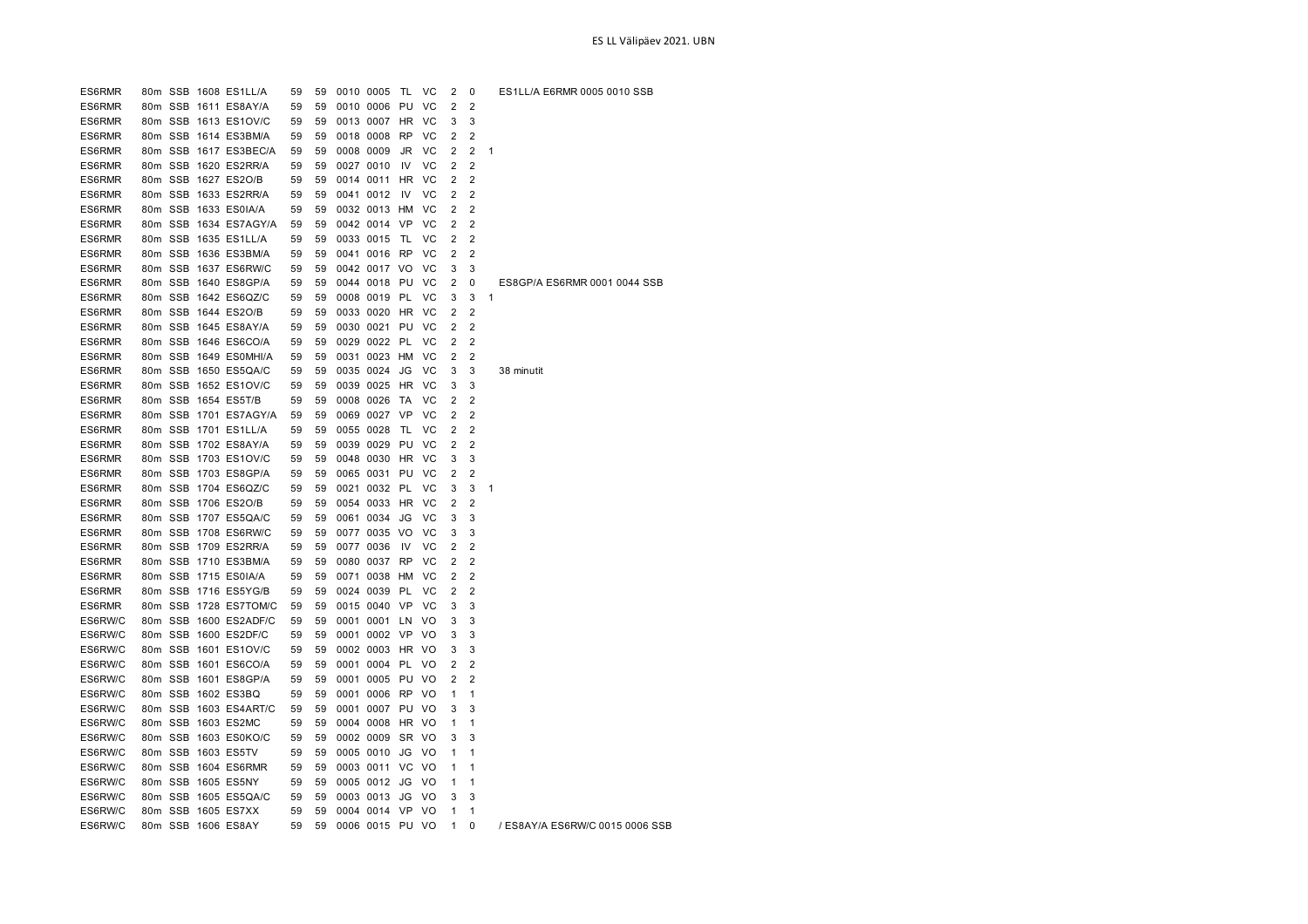| ES6RW/C |  | 80m SSB 1607 ES0MHI/A | 59 | 59 |           | 0005 0016 HM    |           | - VO           | 2              | 2              |              |                                          |
|---------|--|-----------------------|----|----|-----------|-----------------|-----------|----------------|----------------|----------------|--------------|------------------------------------------|
| ES6RW/C |  | 80m SSB 1607 ES6PA    | 59 | 59 |           | 0005 0017 VO    |           | VO.            | 1              | 1              |              |                                          |
| ES6RW/C |  | 80m SSB 1608 ES5PWN/C | 59 | 59 |           | 0002 0018       | JG        | VO             | 3              | 3              |              |                                          |
| ES6RW/C |  | 80m SSB 1608 ES7GW/C  | 59 | 59 |           | 0004 0019       | 1V        | VO             | 3              | 3              |              |                                          |
| ES6RW/C |  | 80m SSB 1609 ES5TF    | 59 | 59 |           | 0008 0020 TA    |           | V <sub>O</sub> | 1              | 1              |              |                                          |
| ES6RW/C |  | 80m SSB 1609 ES2RR/A  | 59 | 59 | 0015 0021 |                 | IV        | V <sub>O</sub> | 2              | 2              |              |                                          |
| ES6RW/C |  | 80m SSB 1612 ES5NHC   | 59 | 59 |           | 0009 0022 TA    |           | VO             | 1              | $\mathbf{1}$   |              |                                          |
| ES6RW/C |  | 80m SSB 1613 ES7AGY/A | 59 | 59 |           | 0014 0023 VP    |           | <b>VO</b>      | 2              | $\overline{2}$ |              |                                          |
| ES6RW/C |  | 80m SSB 1615 ES1LL/A  | 59 | 59 |           | 0018 0024 TL    |           | VO             | 2              | $\overline{2}$ |              |                                          |
| ES6RW/C |  | 80m SSB 1617 ES3BM/A  | 59 | 59 |           | 0022 0025 RP    |           | V <sub>O</sub> | 2              | 2              |              |                                          |
| ES6RW/C |  | 80m SSB 1618 ES0IA/A  | 59 | 59 |           | 0020 0026 HM    |           | <b>VO</b>      | 2              | $\overline{2}$ |              |                                          |
| ES6RW/C |  | 80m SSB 1619 ES1TAR/A | 59 | 59 |           | 0009 0027       | TA        | V <sub>O</sub> | 2              | $\overline{2}$ |              |                                          |
| ES6RW/C |  | 80m SSB 1623 ES5YG/B  | 59 | 59 |           | 0010 0028 PL    |           | - VO           | 2              | $\overline{2}$ |              |                                          |
| ES6RW/C |  | 80m SSB 1624 ES1O/B   | 59 | 59 |           | 0008 0029       | HR.       | - VO           | 2              | $\overline{2}$ |              |                                          |
| ES6RW/C |  | 80m SSB 1625 ES3BEC/A | 59 | 59 |           | 0010 0030       | JR        | - VO           | 2              | 2              | 1            |                                          |
| ES6RW/C |  | 80m SSB 1626 ES5GI    | 59 | 59 |           | 0003 0031       | JG        | <b>VO</b>      | 1              | 1              |              |                                          |
| ES6RW/C |  | 80m SSB 1629 ES2R     | 59 | 59 |           | 0002 0032 HR VO |           |                | 1              | $\mathbf{1}$   |              |                                          |
| ES6RW/C |  | 80m SSB 1630 ES1OV/C  | 59 | 59 |           | 0024 0033 HR    |           | - VO           | 3              | 3              |              |                                          |
| ES6RW/C |  | 80m SSB 1631 ES6QZ/C  | 59 | 59 |           | 0003 0034 PL    |           | VO             | 3              | 3              | 1            |                                          |
| ES6RW/C |  | 80m SSB 1631 ES2MC    | 59 | 59 |           | 0026 0035 HR VO |           |                | 1              | $\mathbf{1}$   |              |                                          |
| ES6RW/C |  | 80m SSB 1632 ES8AY    | 59 | 59 |           | 0019 0036 PU    |           | - VO           | 1              | $\Omega$       |              | / ES8AY/A ES6RW/C 0036 0019 SSB          |
| ES6RW/C |  | 80m SSB 1632 ES8GP/A  | 59 | 59 |           | 0035 0037 PU    |           | <b>VO</b>      | 2              | $\overline{2}$ |              |                                          |
| ES6RW/C |  | 80m SSB 1632 ES1O/B   | 59 | 59 |           | 0011 0038       | HR VO     |                | 2              | 2              |              |                                          |
| ES6RW/C |  | 80m SSB 1633 ES3BQ    | 59 | 59 |           | 0012 0039 RP    |           | <b>VO</b>      | 1              | 1              |              |                                          |
| ES6RW/C |  | 80m SSB 1633 ES2ADF/C | 59 | 59 |           | 0011 0040       | LN        | <b>VO</b>      | 3              | 3              |              |                                          |
| ES6RW/C |  | 80m SSB 1636 ES5PWN/C | 59 | 59 |           | 0011 0041       | JG        | VO             | 3              | 3              |              |                                          |
| ES6RW/C |  | 80m SSB 1636 ES6RMR   | 59 | 59 |           | 0017 0042 VC    |           | <b>VO</b>      | 1              | 1              |              |                                          |
| ES6RW/C |  | 80m SSB 1638 ES2RR/A  | 59 | 59 |           | 0044 0043       | IV        | VO             | 2              | 2              |              |                                          |
| ES6RW/C |  | 80m SSB 1638 ES5GI    | 59 | 59 |           | 0008 0044       | JG        | VO.            | 1              | 1              |              |                                          |
| ES6RW/C |  | 80m SSB 1638 ES7GW/C  | 59 | 59 |           | 0017 0045       | <b>IV</b> | <b>VO</b>      | 3              | 3              |              |                                          |
| ES6RW/C |  | 80m SSB 1639 ES6CO/A  | 59 | 59 |           | 0024 0046 PL    |           | V <sub>O</sub> | 2              | 2              |              |                                          |
| ES6RW/C |  | 80m SSB 1640 ES5RIM   | 59 | 59 |           | 0007 0047       | JG        | - VO           | 1              | 1              |              |                                          |
| ES6RW/C |  | 80m SSB 1640 ES7AGY/A | 59 | 59 |           | 0054 0048       | VP        | V <sub>O</sub> | 2              | 2              |              |                                          |
| ES6RW/C |  | 80m SSB 1640 ES5NY    | 59 | 59 |           | 0030 0049       | JG        | VO             | 1              | 1              |              |                                          |
| ES6RW/C |  | 80m SSB 1641 ES6TV    | 59 | 59 |           | 0038 0050       | JG        | <b>VO</b>      | 1              | 0              |              | / ES5TV ES6RW/C 0050 0038 SSB            |
| ES6RW/C |  | 80m SSB 1643 ES2DF/C  | 59 | 59 |           | 0021 0051 VP    |           | <b>VO</b>      | 3              | 3              |              |                                          |
| ES6RW/C |  | 80m SSB 1644 ES1TAR/A | 59 | 59 |           | 0016 0052 TA    |           | VO             | 2              | 2              |              |                                          |
| ES6RW/C |  | 80m SSB 1645 ES3BM/A  | 59 | 59 |           | 0052 0053 RP    |           | <b>VO</b>      | 2              | 2              |              |                                          |
| ES6RW/C |  | 80m SSB 1646 ES6PA    | 59 | 59 |           | 0028 0054 VO    |           | V <sub>O</sub> | 1              | 1              |              |                                          |
| ES6RW/C |  | 80m SSB 1646 ES5TF    | 59 | 59 |           | 0032 0055 TA    |           | VO             | 1              | 1              |              |                                          |
| ES6RW/C |  | 80m SSB 1646 ES1LL/A  | 59 | 59 |           | 0045 0056       | TL        | VO             | 2              | 2              |              |                                          |
| ES6RW/C |  | 80m SSB 1647 ES0IA/A  | 59 | 59 |           | 0047 0057 HM    |           | VO             | 2              | 2              |              |                                          |
| ES6RW/C |  | 80m SSB 1647 ES5NHC   | 59 | 59 |           | 0025 0058       | TA        | <b>VO</b>      | 1              | 1              |              |                                          |
| ES6RW/C |  | 80m SSB 1648 ES2JJ    | 59 | 59 |           | 0005 0059       | HR        | - VO           | 1              | 0              |              | ES2JJ ES6RV/C 0059 0005 SSB              |
| ES6RW/C |  | 80m SSB 1650 ES7XX    | 59 | 59 |           | 0028 0060 VP    |           | VO             | 1              | 1              |              |                                          |
| ES6RW/C |  | 80m SSB 1652 ES5QA/C  | 59 | 59 |           | 0041 0061       | JG        | <b>VO</b>      | 3              | 3              |              | 38 minutit                               |
| ES6RW/C |  | 80m SSB 1654 ES0MHI/A | 59 | 59 |           | 0039 0062 HM VO |           |                | 2              | $\overline{2}$ |              |                                          |
| ES6RW/C |  | 80m SSB 1657 ES5T/B   | 59 | 59 |           | 0011 0063       | - TR      | - VO           | 2              | 0              |              | Logis: VO/TR Korrespondendi logis: VO/TA |
| ES6RW/C |  | 80m SSB 1659 ES7A/B   | 59 | 59 |           | 0017 0064 VP    |           | <b>VO</b>      | 2              | $\overline{2}$ | $\mathbf{1}$ |                                          |
| ES6RW/C |  | 80m SSB 1700 ES5PWN/A | 59 | 59 |           | 0021 0065 JG    |           | <b>VO</b>      | $\overline{2}$ | 0              |              | / ES5PWN/C ES6RW/C 0065 0021 SSB         |
| ES6RW/C |  | 80m SSB 1700 ES5GI    | 59 | 59 |           | 0012 0066       | JG        | - VO           | 1              | 1              |              |                                          |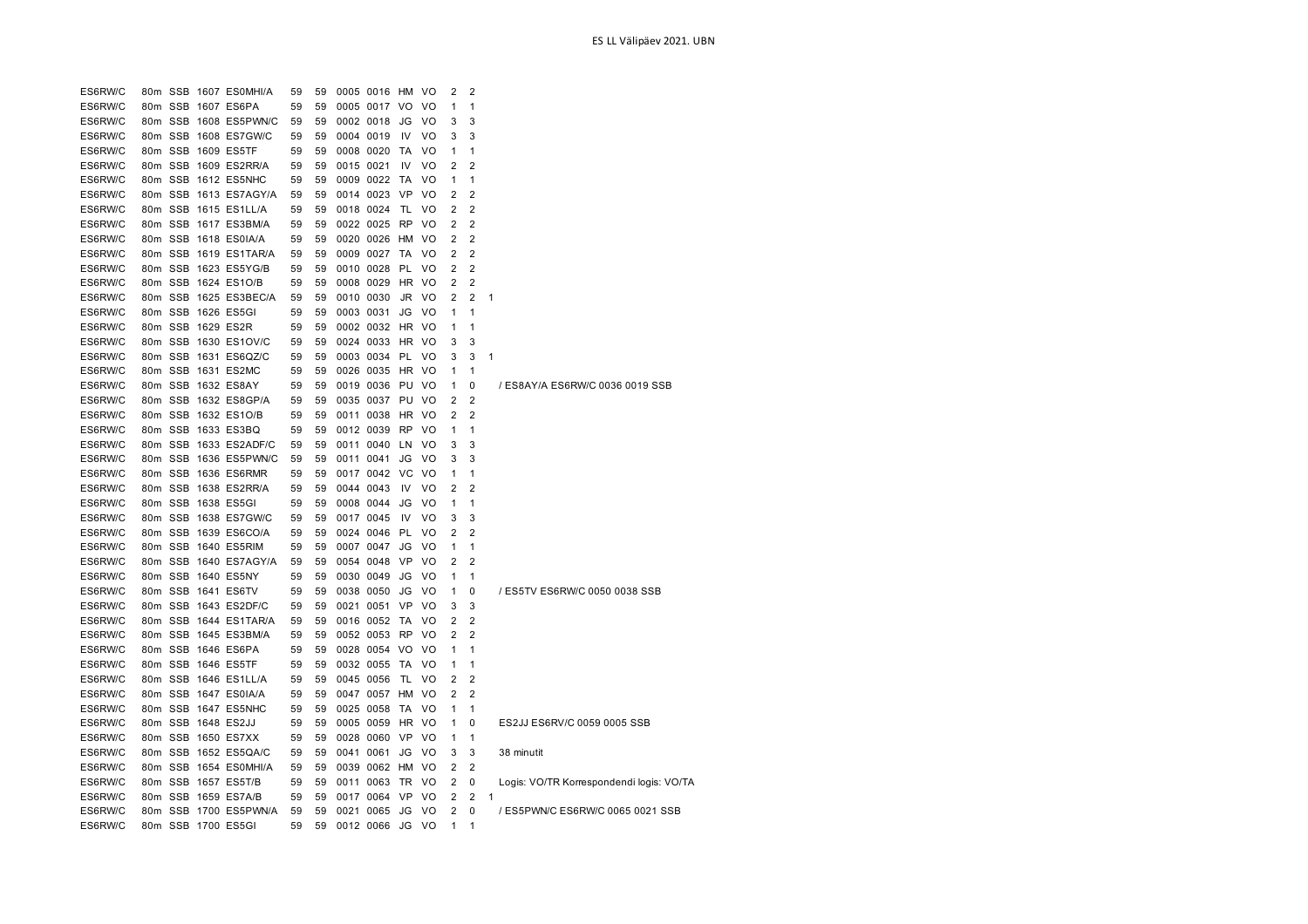ES6RW/C 80m SSB 1702 ES7GW/C 59 59 0030 0067 IV VO 3 3 ES6RW/C 80m SSB 1702 ES5NY 59 59 0047 0068 JG VO 1 1 ES6RW/C 80m SSB 1703 ES3BEC/A 59 59 0022 0069 JR VO 2 2 1 ES6RW/C 80m SSB 1704 ES6PA 59 59 0036 0070 VO VO 1 1 ES6RW/C 80m SSB 1705 ES7ART/C 59 59 0008 0071 PU VO 3 0 / ES4ART/C ES6RW/C 0071 0008 SSB ES6RW/C 80m SSB 1705 ES2MC 59 59 0052 0072 HR VO 1 1 ES6RW/C 80m SSB 1706 ES2ADF/C 59 59 0024 0073 LN VO 3 3 ES6RW/C 80m SSB 1706 ES5TV 59 59 0062 0074 JG VO 1 1 ES6RW/C 80m SSB 1706 ES8GP/A 59 59 0071 0075 PU VO 2 2 ES6RW/C 80m SSB 1707 ES1OV/C 59 59 0053 0076 HR VO 3 3 ES6RW/C 80m SSB 1708 ES6RMR 59 59 0035 0077 VC VO 1 1 ES6RW/C 80m SSB 1708 ES5QA/C 59 59 0063 0078 JG VO 3 3 ES6RW/C 80m SSB 1709 ES6CO/A 59 59 0044 0079 PL VO 2 2 ES6RW/C 80m SSB 1710 ES7TOM/C 59 59 0003 0080 VP VO 3 3 ES6RW/C 80m SSB 1711 ES0IA/A 59 59 0069 0081 HM VO 2 2 ES6RW/C 80m SSB 1712 ES8AY 59 59 0044 0082 PU VO 1 0 / ES8AY/A ES6RW/C 0082 0044 SSB ES6RW/C 80m SSB 1712 ES0MHI/A 59 59 0050 0083 HM VO 2 2 ES6RW/C 80m SSB 1713 ES2DF/C 59 59 0040 0084 VP VO 3 3 ES6RW/C 80m SSB 1713 ES5TF 59 59 0051 0085 TA VO 1 1 ES6RW/C 80m SSB 1714 ES5YG/B 59 59 0023 0086 PL VO 2 2 ES6RW/C 80m SSB 1714 ES7AFY/A 59 59 0090 0087 VP VO 2 0 / ES7AGY/A ES6RW/C 0087 0090 SSB ES6RW/C 80m SSB 1715 ES3BQ 59 59 0032 0088 RP VO 1 1 ES6RW/C 80m SSB 1716 ES5NHC 59 59 0041 0089 TA VO 1 1 ES6RW/C 80m SSB 1717 ES7A/B 59 59 0023 0090 VP VO 2 2 ES6RW/C 80m SSB 1719 ES7XX 59 59 0043 0091 VP VO 1 1 ES6RW/C 80m SSB 1720 ES1O/B 59 59 0065 0092 HR VO 2 0 Antud tööliigiga sellist kontrollnumbrit pole / ES2O/B ES6RW/C 0092 0065 SSB ES6RW/C 80m SSB 1720 ES3BM/A 59 59 0093 0093 RP VO 2 2 ES6RW/C 80m SSB 1722 ES5T/B 59 59 0018 0094 TA VO 2 2 ES6RW/C 80m SSB 1723 ES2RR/A 59 59 0095 0095 IV VO 2 2 ES6RW/C 80m SSB 1726 ES1LL/A 59 59 0076 0096 TL VO 2 2 ES6RW/C 80m SSB 1728 ES5RIM 59 59 0015 0097 JG VO 1 1 ES6RW/C 80m SSB 1728 ES3HEA/A 59 59 0006 0098 RP VO 2 2 1 ES7AGY/A 80m SSB 1600 ES6RMR 59 59 0001 0001 VC VP 1 1 ES7AGY/A 80m SSB 1601 ES5NY 59 59 0002 0002 JG VP 1 1 ES7AGY/A 80m SSB 1603 ES0MHI/A 59 59 0002 0003 HM VP 2 2 ES7AGY/A 80m SSB 1604 ES7XX 59 59 0003 0004 VP VP 1 1 ES7AGY/A 80m SSB 1604 ES2MC 59 59 0005 0005 HR VP 1 1 ES7AGY/A 80m SSB 1605 ES6PA 59 59 0003 0006 VO VP 1 1 ES7AGY/A 80m SSB 1605 ES7A/B 59 59 0001 0007 VP VP 2 2 ES7AGY/A 80m SSB 1608 ES5QA/C 59 59 0007 0008 JG VP 3 3 ES7AGY/A 80m SSB 1610 ES1OV/C 59 59 0012 0009 HR VP 3 3 ES7AGY/A 80m SSB 1610 ES8AY/A 59 59 0009 0010 PU VP 2 2 ES7AGY/A 80m SSB 1611 ES3BQ 59 59 0006 0011 RP VP 1 1 ES7AGY/A 80m SSB 1612 ES2RR/A 59 59 0019 0012 IV VP 2 2 ES7AGY/A 80m SSB 1612 ES5TF 59 59 0012 0013 TA VP 1 1 ES7AGY/A 80m SSB 1613 ES6RW/C 59 59 0023 0014 VO VP 3 3 ES7AGY/A 80m SSB 1613 ES6CO/A 59 59 0006 0015 PL VP 2 0 ES6CO/A ES7AGY/A 0019 0006 SSB ES7AGY/A 80m SSB 1613 ES2O/B 59 59 0006 0016 HR VP 2 2 ES7AGY/A 80m SSB 1614 ES3BEC/A 59 59 0007 0017 JR VP 2 2 1 ES7AGY/A 80m SSB 1614 ES8GP/A 59 59 0022 0018 PU VP 2 2 ES7AGY/A 80m SSB 1615 ES5NHC 59 59 0010 0019 TA VP 1 1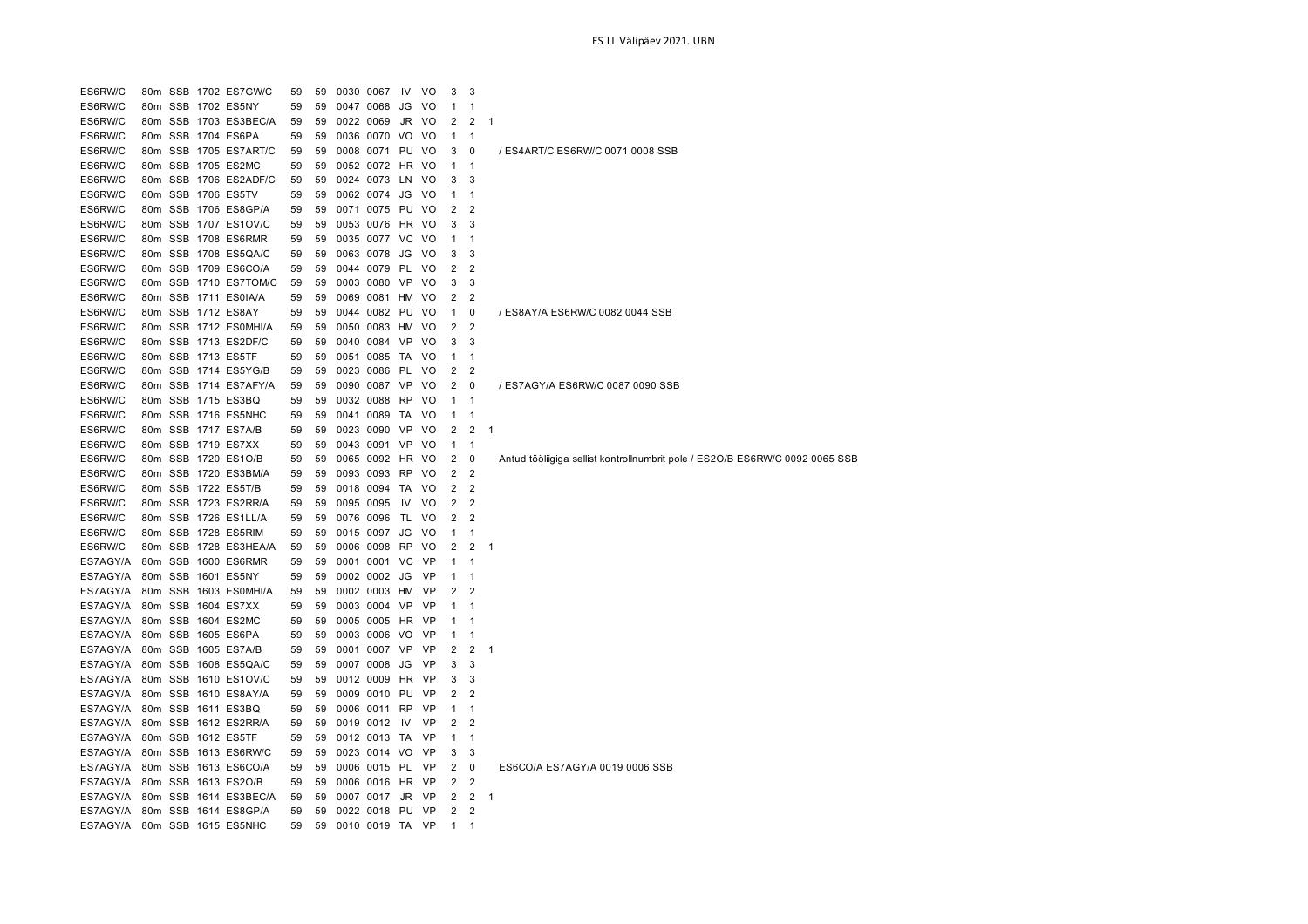| ES7AGY/A                      |  | 80m SSB 1615 ES5YG/B           | 59 | 59 | 0002 0020 PL    |           | - VP      | 2              | $\overline{2}$ |                                |
|-------------------------------|--|--------------------------------|----|----|-----------------|-----------|-----------|----------------|----------------|--------------------------------|
| ES7AGY/A                      |  | 80m SSB 1616 ES5TV             | 59 | 59 | 0017 0021       | JG        | <b>VP</b> | 1              | 1              |                                |
| ES7AGY/A                      |  | 80m SSB 1616 ES1TAR/A          | 59 | 59 | 0007 0022 TA    |           | VP        | 2              | 2              |                                |
|                               |  | ES7AGY/A 80m SSB 1617 ES2DF/C  | 59 | 59 | 0011 0023 VP    |           | VP        | 3              | 3              |                                |
|                               |  | ES7AGY/A 80m SSB 1617 ES2ADF/C | 59 | 59 | 0006 0024 LN    |           | <b>VP</b> | 3              | 3              |                                |
| ES7AGY/A 80m SSB 1618 ES1O/B  |  |                                | 59 | 59 | 0006 0025 HR VP |           |           | 2              | 2              |                                |
| ES7AGY/A 80m SSB 1620 ES2JJ   |  |                                | 59 | 59 | 0002 0026 HR VP |           |           | $\mathbf{1}$   | 0              | ES2JJ ES7AY/A 0026 0002 SSB    |
|                               |  | ES7AGY/A 80m SSB 1621 ES3BM/A  | 59 | 59 | 0025 0027 RP    |           | <b>VP</b> | 2              | 2              |                                |
|                               |  | ES7AGY/A 80m SSB 1622 ES7GW/C  | 59 | 59 | 0009 0028       | IV        | VP        | 3              | 3              |                                |
| ES7AGY/A 80m SSB 1622 ES1LL/A |  |                                | 59 | 59 | 0022 0029       | TL        | <b>VP</b> | 2              | $\overline{2}$ |                                |
|                               |  | ES7AGY/A 80m SSB 1623 ES4ART/C | 59 | 59 | 0003 0030 PU VP |           |           | 3              | 3              |                                |
| ES7AGY/A 80m SSB 1625 ES5GI   |  |                                | 59 | 59 | 0002 0031       | JG        | <b>VP</b> | 1              | $\mathbf{1}$   |                                |
| ES7AGY/A 80m SSB 1626 ES0IA/A |  |                                | 59 | 59 | 0023 0032 HM VP |           |           | 2              | $\overline{2}$ |                                |
| ES7AGY/A 80m SSB 1629 ES4AW   |  |                                | 59 | 59 | 0003 0033       | IV        | VP        | 1              | $\mathbf{1}$   |                                |
|                               |  | ES7AGY/A 80m SSB 1630 ES0KO/C  | 59 | 59 | 0013 0034       | SR VP     |           | 3              | 3              |                                |
| ES7AGY/A 80m SSB 1631 ES5RIM  |  |                                | 59 | 59 | 0003 0035       | JG        | VP        | $\mathbf{1}$   | $\mathbf{1}$   |                                |
|                               |  | ES7AGY/A 80m SSB 1631 ES1OV/C  | 59 | 59 | 0025 0036 HR VP |           |           | 3              | 3              |                                |
| ES7AGY/A 80m SSB 1631 ES7A/B  |  |                                | 59 | 59 | 0007 0037 VP    |           | <b>VP</b> | 2              | $\overline{2}$ | 1                              |
| ES7AGY/A 80m SSB 1632 ES7XX   |  |                                | 59 | 59 | 0016 0038 VP    |           | <b>VP</b> | $\mathbf{1}$   | $\mathbf{1}$   |                                |
| ES7AGY/A 80m SSB 1632 ES4AW   |  |                                | 59 | 59 | 0004 0039       | IV.       | <b>VP</b> | 1              | 1              |                                |
|                               |  | ES7AGY/A 80m SSB 1633 ES6QZ/C  | 59 | 59 | 0004 0040 PL    |           | <b>VP</b> | 3              | 3              | $\mathbf{1}$                   |
| ES7AGY/A 80m SSB 1634 ES2MC   |  |                                | 59 | 59 | 0029 0041 HR VP |           |           | 1              | 1              |                                |
| ES7AGY/A 80m SSB 1634 ES6RMR  |  |                                | 59 | 59 | 0014 0042 VC    |           | <b>VP</b> | 1              | $\mathbf{1}$   |                                |
|                               |  | ES7AGY/A 80m SSB 1634 ES8AY/A  | 59 | 59 | 0021 0043 PU VP |           |           | 2              | $\overline{2}$ |                                |
| ES7AGY/A 80m SSB 1634 ES5NY   |  |                                | 59 | 59 | 0025 0044 JG    |           | <b>VP</b> | 1              | 1              |                                |
|                               |  | ES7AGY/A 80m SSB 1635 ES2ADF/C | 59 | 59 | 0012 0045 LN    |           | <b>VP</b> | 3              | 3              |                                |
| ES7AGY/A 80m SSB 1635 ES6PA   |  |                                | 59 | 59 | 0023 0046 VO    |           | <b>VP</b> | 1              | 1              |                                |
| ES7AGY/A 80m SSB 1635 ES5TV   |  |                                | 59 | 59 | 0029 0047 JG    |           | <b>VP</b> | 1              | $\mathbf{1}$   |                                |
| ES7AGY/A 80m SSB 1635 ES2O/B  |  |                                | 59 | 59 | 0021 0048 HR    |           | <b>VP</b> | 2              | $\overline{2}$ |                                |
| ES7AGY/A 80m SSB 1636 ES3BQ   |  |                                | 59 | 59 | 0013 0049 RP    |           | <b>VP</b> | 1              | 1              |                                |
|                               |  | ES7AGY/A 80m SSB 1636 ES0MHI/A | 59 | 59 | 0021 0050 HM    |           | <b>VP</b> | 2              | $\overline{2}$ |                                |
|                               |  | ES7AGY/A 80m SSB 1637 ES5QA/C  | 59 | 59 | 0023 0051       | JG        | VP        | 3              | 3              |                                |
|                               |  | ES7AGY/A 80m SSB 1639 ES3BEC/A | 59 | 59 | 0016 0052       | JR.       | <b>VP</b> | $\overline{2}$ | $\overline{2}$ | 1                              |
| ES7AGY/A 80m SSB 1639 ES0IA/A |  |                                | 59 | 59 | 0039 0053 HM    |           | VP        | 2              | $\overline{2}$ |                                |
|                               |  | ES7AGY/A 80m SSB 1640 ES6RW/C  | 59 | 59 | 0048 0054 VO    |           | VP        | 3              | 3              |                                |
|                               |  | ES7AGY/A 80m SSB 1641 ES2RR/A  | 59 | 59 | 0049 0055       | <b>IV</b> | <b>VP</b> | $\overline{2}$ | $\overline{2}$ |                                |
| ES7AGY/A 80m SSB 1641 ES5TF   |  |                                | 59 | 59 | 0028 0056       | <b>TA</b> | VP        | 1              | 1              |                                |
|                               |  | ES7AGY/A 80m SSB 1643 ES3BM/A  | 59 | 59 | 0051 0057 RP    |           | <b>VP</b> | 2              | $\overline{2}$ |                                |
| ES7AGY/A 80m SSB 1643 ES5NHC  |  |                                | 59 | 59 | 0023 0058       | TA        | <b>VP</b> | $\mathbf{1}$   | 1              |                                |
|                               |  | ES7AGY/A 80m SSB 1643 ES6CO/A  | 59 | 59 | 0028 0059 PL    |           | <b>VP</b> | 2              | 2              |                                |
|                               |  | ES7AGY/A 80m SSB 1644 ES7GW/C  | 59 | 59 | 0021 0060       | <b>IV</b> | <b>VP</b> | 3              | 3              |                                |
| ES7AGY/A                      |  | 80m SSB 1645 ES1LL/A           | 59 | 59 | 0044 0061       | TL        | VP        | 2              | $\overline{2}$ |                                |
|                               |  | ES7AGY/A 80m SSB 1647 ES1TAR/A | 59 | 59 | 0018 0062 TA    |           | <b>VP</b> | 2              | 2              |                                |
| ES7AGY/A                      |  | 80m SSB 1648 ES5PWN/C          | 59 | 59 | 0018 0063       | JG        | <b>VP</b> | 3              | 3              |                                |
|                               |  | ES7AGY/A 80m SSB 1649 ES8GP/A  | 59 | 59 | 0056 0064 PU VP |           |           | 2              | $\overline{2}$ |                                |
| ES7AGY/A 80m SSB 1650 ES5T/B  |  |                                | 59 | 59 | 0006 0065       | <b>TA</b> | <b>VP</b> | 2              | 0              | ES5T/B ES2AGY/A 0065 0006 SSB  |
|                               |  | ES7AGY/A 80m SSB 1700 ES1OV/C  | 59 | 59 | 0044 0066 HR VP |           |           | 3              | 3              |                                |
| ES7AGY/A 80m SSB 1700 ES6PA   |  |                                | 59 | 59 | 0032 0067 VO    |           | <b>VP</b> | 1              | 1              |                                |
|                               |  | ES7AGY/A 80m SSB 1701 ES8GP/A  | 59 | 59 | 0061 0068 PU VP |           |           | 2              | 0              | ES8GP/A ES7AGY/A 0006 0061 SSB |
|                               |  | ES7AGY/A 80m SSB 1701 ES6RMR   | 59 | 59 | 0027 0069 VC    |           | <b>VP</b> | 1              | 1              |                                |
| ES7AGY/A                      |  | 80m SSB 1701 ES7XX             | 59 | 59 | 0032 0070 VP    |           | <b>VP</b> |                | 1              |                                |
|                               |  |                                |    |    |                 |           |           |                |                |                                |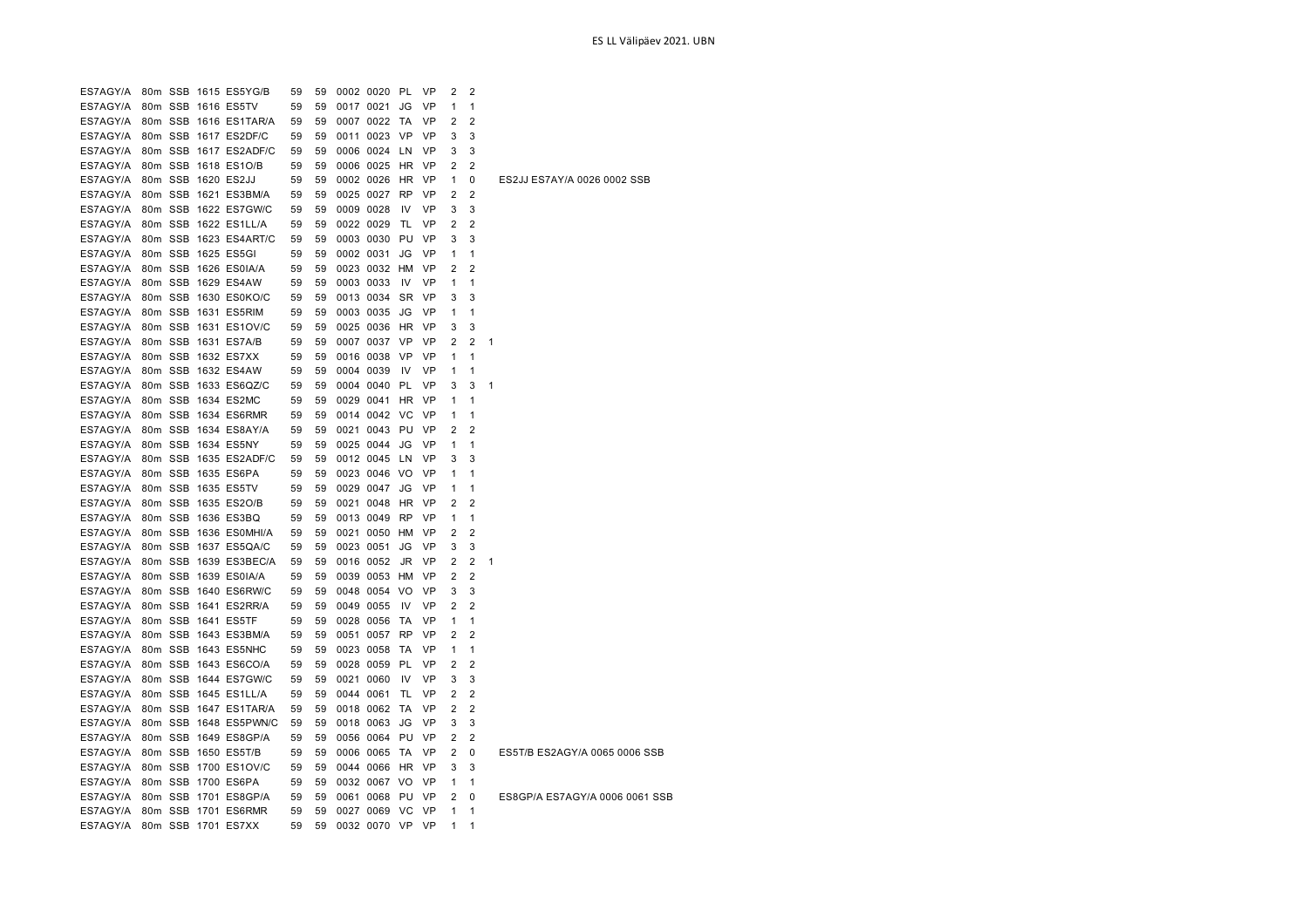| ES7AGY/A             |                 |           | 80m SSB 1702 ES4AW                           | 59       | 59       | 0006 0071                 | IV        | <b>VP</b> | -1             | $\mathbf 1$         |   |                                                                               |
|----------------------|-----------------|-----------|----------------------------------------------|----------|----------|---------------------------|-----------|-----------|----------------|---------------------|---|-------------------------------------------------------------------------------|
| ES7AGY/A             |                 |           | 80m SSB 1703 ES2MC                           | 59       | 59       | 0048 0072 HR              |           | VP        | 1              | 1                   |   |                                                                               |
| ES7AGY/A             |                 |           | 80m SSB 1703 ES6CO/A                         | 59       | 59       | 0038 0073 PL              |           | VP        | 2              | $\overline{2}$      |   |                                                                               |
| ES7AGY/A             |                 |           | 80m SSB 1703 ES2DF/C                         | 59       | 59       | 0033 0074 VP              |           | VP        | 3              | 3                   |   |                                                                               |
| ES7AGY/A             |                 |           | 80m SSB 1704 ES3BQ                           | 59       | 59       | 0029 0075 RP              |           | VP        | -1             | 1                   |   |                                                                               |
| ES7AGY/A             |                 |           | 80m SSB 1704 ES5YG/B                         | 59       | 59       | 0016 0076 PL              |           | <b>VP</b> | $\overline{2}$ | $\overline{2}$      |   |                                                                               |
| ES7AGY/A             |                 |           | 80m SSB 1706 ES0MHI/A                        | 59       | 59       | 0044 0077 HM              |           | <b>VP</b> | $\overline{2}$ | 2                   |   |                                                                               |
| ES7AGY/A             |                 |           | 80m SSB 1706 ES7A/B                          | 59       | 59       | 0020 0078                 | VP        | VP        | $\overline{2}$ | $\overline{2}$      | 1 |                                                                               |
| ES7AGY/A             |                 |           | 80m SSB 1706 ES8AY/A                         | 59       | 59       | 0042 0079                 | PU        | VP        | $\overline{2}$ | $\overline{2}$      |   |                                                                               |
| ES7AGY/A             |                 |           | 80m SSB 1707 ES7GW/C                         | 59       | 59       | 0034 0080                 | IV        | VP        | 3              | 3                   |   |                                                                               |
| ES7AGY/A             |                 |           | 80m SSB 1707 ES6QZ/C                         | 59       | 59       | 0024 0081                 | PL        | VP        | 3              | 3                   | 1 |                                                                               |
| ES7AGY/A             |                 |           | 80m SSB 1708 ES3BEC/A                        | 59       | 59       | 0024 0082                 | JR.       | VP        | $\overline{2}$ | $\overline{2}$      | 1 |                                                                               |
| ES7AGY/A             |                 |           | 80m SSB 1708 ES0IA/A                         | 59       | 59       | 0066 0083 HM              |           | VP        | $\overline{2}$ | $\overline{2}$      |   |                                                                               |
| ES7AGY/A             |                 |           | 80m SSB 1708 ES2O/B                          | 59       | 59       | 0056 0084                 | HR        | VP        | 2              | 2                   |   |                                                                               |
| ES7AGY/A             |                 |           | 80m SSB 1710 ES5NHC                          | 59       | 59       | 0037 0085                 | TA        | VP        | 1              | 1                   |   |                                                                               |
| ES7AGY/A             |                 |           | 80m SSB 1710 ES5TV                           | 59       | 59       | 0068 0086                 | JG        | VP        | -1             | -1                  |   |                                                                               |
| ES7AGY/A             |                 |           | 80m SSB 1712 ES5NY                           | 59       | 59       | 0056 0087                 | JG        | VP        | $\mathbf{1}$   | $\mathbf{1}$        |   |                                                                               |
| ES7AGY/A             |                 |           | 80m SSB 1713 ES1TAR/A                        | 59       | 59       | 0028 0088                 | TA        | <b>VP</b> | $\overline{2}$ | $\overline{2}$      |   |                                                                               |
| ES7AGY/A             |                 |           | 80m SSB 1713 ES3BM/A                         | 59       | 59       | 0087 0089                 | RP        | VP        | $\overline{2}$ | $\overline{2}$      |   |                                                                               |
| ES7AGY/A             |                 |           | 80m SSB 1714 ES6RW/C                         | 59       | 59       | 0087 0090 VO              |           | VP        | 3              | 0                   |   | ES6RW/C ES7AFY/A 0090 0087 SSB                                                |
| ES7AGY/A             |                 |           | 80m SSB 1716 ES5PWN/C                        | 59       | 59       | 0032 0091                 | JG        | <b>VP</b> | 3              | 3                   |   |                                                                               |
| ES7AGY/A             |                 |           | 80m SSB 1717 ES5GI                           | 59       | 59       | 0015 0092                 | JG        | VP        | 1              | 1                   |   |                                                                               |
| ES7AGY/A             |                 |           | 80m SSB 1717 ES1LL/A                         | 59       | 59       | 0071 0093                 | TL        | VP        | 2              | $\overline{2}$      |   |                                                                               |
| ES7AGY/A             |                 |           | 80m SSB 1718 ES5TF                           | 59       | 59       | 0054 0094                 | TA        | VP        | 1              | 1                   |   |                                                                               |
| ES7AGY/A             |                 |           |                                              |          |          |                           |           | VP        | 3              | 3                   |   |                                                                               |
| ES7AGY/A             |                 |           | 80m SSB 1722 ES2ADF/C<br>80m SSB 1723 ES5RIM | 59<br>59 | 59<br>59 | 0031 0095 LN<br>0014 0096 | JG        | VP        | 1              | $\mathbf{1}$        |   |                                                                               |
| ES7AGY/A             |                 |           |                                              |          | 59       |                           | <b>VP</b> | <b>VP</b> | 3              |                     |   |                                                                               |
|                      |                 |           | 80m SSB 1726 ES7TOM/C                        | 59       |          | 0014 0097                 |           |           | $\overline{2}$ | 3<br>$\overline{2}$ |   |                                                                               |
| ES7AGY/A<br>ES7AGY/A |                 |           | 80m SSB 1728 ES2RR/A<br>80m SSB 1729 ES5QA/C | 59       | 59       | 0101 0098<br>0079 0099    | IV<br>JG  | VP<br>VP  | 3              | 3                   |   |                                                                               |
|                      |                 |           |                                              | 59       | 59       |                           |           |           |                |                     |   |                                                                               |
| ES7GW/C              |                 |           | 80m SSB 1603 ES3BM/A                         | 59       | 59       | 0004 0001                 | <b>RP</b> | IV        | 2              | $\overline{2}$      |   |                                                                               |
| ES7GW/C              |                 |           | 80m SSB 1606 ES5QA/C                         | 59       | 59       | 0004 0002                 | JG        | IV        | 3              | 3                   |   |                                                                               |
| ES7GW/C              |                 |           | 80m SSB 1607 ES5NY                           | 59       | 59       | 0007 0003                 | JG        | IV        | $\mathbf{1}$   | $\mathbf{1}$        |   |                                                                               |
| ES7GW/C              |                 |           | 80m SSB 1608 ES6RW/C                         | 59       | 59       | 0019 0004                 | VO        | IV        | 3              | 3                   |   |                                                                               |
| ES7GW/C              |                 |           | 80m SSB 1610 ES8GP/A                         | 59       | 59       | 0014 0005                 | PU        | IV        | 2              | $\overline{2}$      |   |                                                                               |
| ES7GW/C              | 80m             | <b>CW</b> | 1615 ES2MC                                   | 599      | 599      | 0013 0006                 | HR        | IV        | -1             | 1                   |   |                                                                               |
| ES7GW/C              | 80m             |           | CW 1618 ES5NY                                | 599      | 599      | 0017 0007                 | JG        | IV        | 1              | 1                   |   |                                                                               |
| ES7GW/C              |                 |           | 80m SSB 1621 ES2MC                           | 59       | 59       | 0017 0008                 | HR        | IV        | 1              | $\mathbf{1}$        |   |                                                                               |
| ES7GW/C              |                 |           | 80m SSB 1622 ES7AGY/A                        | 59       | 59       | 0028 0009                 | VP        | IV        | 2              | 2                   |   |                                                                               |
| ES7GW/C              | 80m             |           | SSB 1622 ES5TV                               | 59       | 59       | 0021 0010                 | JG        | IV        | $\mathbf{1}$   | $\mathbf{1}$        |   |                                                                               |
| ES7GW/C              | 80m             |           | SSB 1623 ES6PA                               | 59       | 59       | 0011 0011 VO              |           | IV        | 1              | $\mathbf 1$         |   |                                                                               |
| ES7GW/C              | 80 <sub>m</sub> |           | <b>SSB 1629 ES7XX</b>                        | 59       | 59       | 0013 0012 VP              |           | IV        | 1              | $\mathbf{1}$        |   |                                                                               |
| ES7GW/C              |                 |           | 80m SSB 1632 ES5TV                           | 59       | 59       | 0026 0013                 | JG        | IV        | 1              | $\mathbf{1}$        |   |                                                                               |
| ES7GW/C              |                 |           | 80m SSB 1634 ES0KO/C                         | 59       | 59       | 0014 0014 SR              |           | IV        | 3              | 3                   |   |                                                                               |
| ES7GW/C              |                 |           | 80m SSB 1635 ES8GP/A                         | 59       | 59       | 0038 0015 PU              |           | IV        | $\overline{2}$ | $\overline{2}$      |   |                                                                               |
| ES7GW/C              |                 |           | 80m SSB 1638 ES5QA/C                         | 59       | 59       | 0026 0016 JG              |           | IV        | 3              | 3                   |   |                                                                               |
| ES7GW/C              |                 |           | 80m SSB 1639 ES6RW/C                         | 59       | 59       | 0045 0017 VO              |           | IV        | 3              | 3                   |   |                                                                               |
| ES7GW/C              |                 |           | 80m SSB 1639 ES2RR/A                         | 59       | 59       | 0000 0018                 | 1V        | IV        | 2              | 0                   |   | Antud tööliigiga sellist kontrollnumbrit pole / ES2RR/A ES7GW/C 0018 0046 SSB |
| ES7GW/C              |                 |           | 80m SSB 1640 ES5TF                           | 59       | 59       | 0027 0019                 | TA        | IV        | 1              | $\mathbf{1}$        |   |                                                                               |
| ES7GW/C              |                 |           | 80m SSB 1642 ES0IA/A                         | 59       | 59       | 0042 0020                 | HM        | IV        | 2              | 0                   |   | ES0IA/A ES7AGW/C 0020 0042 SSB                                                |
| ES7GW/C              |                 |           | 80m SSB 1644 ES7AGY/A                        | 59       | 59       | 0060 0021                 | <b>VP</b> | IV        | $\overline{2}$ | $\overline{2}$      |   |                                                                               |
| ES7GW/C              |                 |           | 80m SSB 1645 ES7XX                           | 59       | 59       | 0024 0022 VP              |           | IV        | 1              | 1                   |   |                                                                               |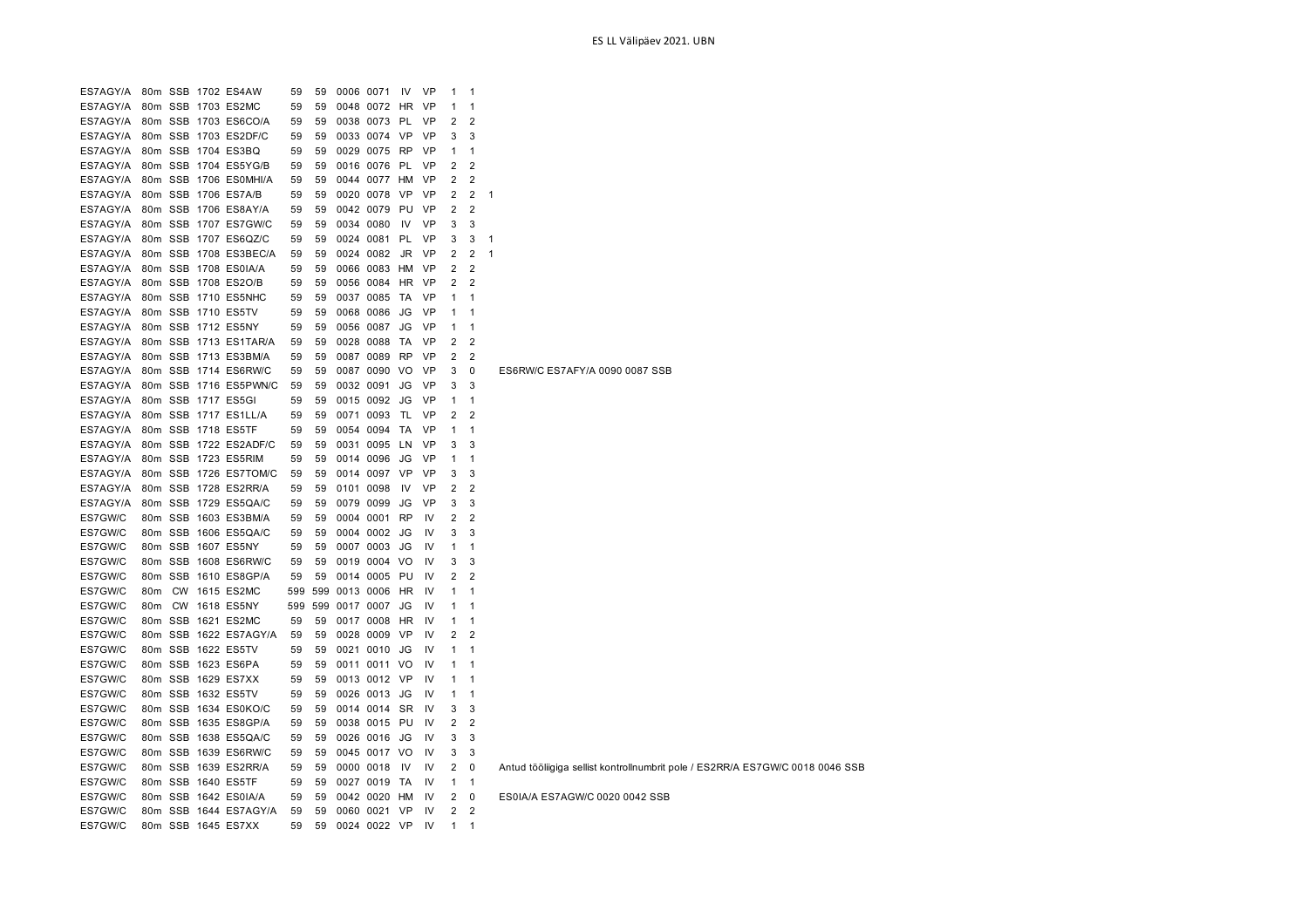| ES7GW/C              | 80m             | <b>CW</b> | 1648 ES5TV                                  | 599      | 599      | 0046 0023         |                  | JG        | IV        | $\mathbf{1}$      | $\overline{1}$    |                                                                                                      |
|----------------------|-----------------|-----------|---------------------------------------------|----------|----------|-------------------|------------------|-----------|-----------|-------------------|-------------------|------------------------------------------------------------------------------------------------------|
| ES7GW/C              | 80m             | <b>CW</b> | 1650 ES5NY                                  | 599      | 599      | 0040              | 0024             | JG        | 1V        |                   | -1                |                                                                                                      |
| ES7GW/C              | 80 <sub>m</sub> | <b>CW</b> | 1653 ES2DF/C                                | 599      |          |                   | 599 0027 0025    | <b>VP</b> | 1V        | 3                 | 3                 |                                                                                                      |
| ES7GW/C              | 80 <sub>m</sub> | CW        | 1654 ES3BM/A                                | 599      |          | 599 0060          | 0026             | <b>RP</b> | IV        | $\overline{2}$    | $\overline{2}$    |                                                                                                      |
| ES7GW/C              | 80m             | CW        | 1657 ES6CO/A                                | 599      |          |                   | 599 0034 0027 PL |           | IV        | 2                 | $\overline{2}$    |                                                                                                      |
| ES7GW/C              | 80m             | <b>CW</b> | 1658 ES2RR/A                                | 599      |          | 599 0063          | 0028             | IV        | 1V        | $\overline{2}$    | $\overline{2}$    |                                                                                                      |
| ES7GW/C              | 80 <sub>m</sub> | <b>CW</b> | 1658 ES2MC                                  | 599      |          |                   | 599 0045 0029    | HR        | <b>IV</b> | $\mathbf{1}$      | $\mathbf{1}$      |                                                                                                      |
| ES7GW/C              |                 | 80m SSB   | 1702 ES6RW/C                                | 59       | 59       | 0067              | 0030             | VO        | 1V        | 3                 | 3                 |                                                                                                      |
| ES7GW/C              |                 | 80m SSB   | 1703 ES2O/B                                 | 59       | 59       | 0050              | 0031             | HR        | 1V        | $\overline{2}$    | $\overline{2}$    |                                                                                                      |
| ES7GW/C              |                 | 80m SSB   | 1704 ES5TF                                  | 59       | 59       | 0042              | 0032             | TA        | IV        | $\mathbf{1}$      | $\mathbf{1}$      |                                                                                                      |
| ES7GW/C              |                 |           | 80m SSB 1705 ES5TV                          | 59       | 59       | 0061 0033         |                  | JG        | .IV       | $\mathbf{1}$      | $\overline{1}$    |                                                                                                      |
| ES7GW/C              |                 |           | 80m SSB 1707 ES7AGY/A                       | 59       | 59       | 0080              | 0034             | VP        | 1V        | $\overline{2}$    | $\overline{2}$    |                                                                                                      |
| ES7GW/C              |                 |           | 80m SSB 1707 ES8GP/A                        | 59       | 59       |                   | 0072 0035 PU     |           | 1V        | $\overline{2}$    | $\overline{2}$    |                                                                                                      |
| ES7GW/C              | 80m SSB         |           | 1708 ES3BM/A                                | 59       | 59       | 0074              | 0036             | RP        | 1V        | $\overline{2}$    | 0                 | ES3BM/A ES8GW/C 0036 0074 SSB                                                                        |
| ES7GW/C              |                 |           | 80m SSB 1708 ES7XX                          | 59       | 59       |                   | 0037 0037        | <b>VP</b> | .IV       | $\mathbf 1$       | $\mathbf{1}$      |                                                                                                      |
| ES7GW/C              |                 |           | 80m SSB 1709 ES1LL/A                        | 59       | 59       | 0063 0038         |                  | <b>TL</b> | 1V        | $\overline{2}$    | $\overline{2}$    |                                                                                                      |
| ES7GW/C              |                 |           | 80m SSB 1710 ES2MC                          | 59       |          | 59 0058           | 0039             | HR        | 1V        | $\mathbf{1}$      | $\mathbf{1}$      |                                                                                                      |
| ES7GW/C              |                 |           | 80m SSB 1711 ES2RR/A                        | 59       |          | 59 0080 0040      |                  | IV        | 1V        | 2                 | $\overline{2}$    |                                                                                                      |
| ES7GW/C              |                 |           | 80m SSB 1713 ES1OV/C                        | 59       |          |                   | 59 0059 0041 HR  |           | .IV       | 3                 | 3                 |                                                                                                      |
| ES7GW/C              |                 |           | 80m SSB 1714 ES5PWN/C                       | 58       |          |                   | 59 0030 0042     | JG        | 1V        | 3                 | 0                 | RX: 58 / Korrespondendi logis: 59                                                                    |
| ES7GW/C              |                 | 80m SSB   | 1718 ES5NY                                  | 59       | 59       | 0058              | 0043             | JG        | 1V        | $\mathbf{1}$      | $\overline{1}$    |                                                                                                      |
| ES7GW/C              |                 |           | 80m SSB 1719 ES0IA/A                        | 59       |          |                   | 59 0073 0044 HM  |           | 1V        | $\overline{2}$    | 0                 | ES0IA/A ES7AGW/C 0044 0073 SSB                                                                       |
| ES7GW/C              | 80 <sub>m</sub> | <b>CW</b> | 1725 ES5NY                                  |          | 599      |                   |                  |           | IV        | $\mathbf{1}$      | $\overline{1}$    |                                                                                                      |
| ES7GW/C              |                 |           | <b>CW 1727 ES2MC</b>                        | 599      |          | 0064<br>599 0069  | 0045<br>0046     | JG<br>HR  | 1V        | $\mathbf 1$       | $\overline{1}$    |                                                                                                      |
| ES7GW/C              | 80m             |           |                                             | 599      |          |                   |                  |           |           |                   |                   |                                                                                                      |
|                      | 80m             | <b>CW</b> | 1728 ES5TV                                  | 599      | 599      | 0078              | 0047             | JG        | 1V        | -1                | $\mathbf{1}$      |                                                                                                      |
| ES7GW/C              | 80m             |           | CW 1728 ES3BM/A                             | 599      |          | 599 0096          | 0048             | <b>RP</b> | IV        | $\overline{2}$    | $\overline{2}$    |                                                                                                      |
| ES7TOM/C<br>ES7TOM/C |                 |           | 80m SSB 1703 ES5TV<br>80m SSB 1704 ES5PWN/C | 59<br>59 | 59<br>59 | 0057 0001<br>0023 | 0002             | JG<br>JG  | VP<br>VP  | $\mathbf{1}$<br>3 | $\mathbf{1}$<br>3 |                                                                                                      |
| ES7TOM/C             |                 |           | 80m SSB 1710 ES6RW/C                        | 59       | 59       |                   | 0080 0003 VO     |           |           | 3                 | 3                 |                                                                                                      |
|                      |                 |           |                                             |          |          |                   |                  |           | VP        |                   |                   |                                                                                                      |
| ES7TOM/C             |                 |           | 80m SSB 1713 ES5TF                          | 59       | 59       | 0050              | 0004             | TA        | VP        | 1                 | $\mathbf{1}$      |                                                                                                      |
| ES7TOM/C             |                 |           | 80m SSB 1713 ES7XX                          | 59       | 59       |                   | 0040 0005 VP     |           | VP        | $\mathbf{1}$      | $\mathbf{1}$      |                                                                                                      |
| ES7TOM/C             |                 |           | 80m SSB 1714 ES2DF/C                        | 59       |          |                   | 59 0041 0006 VP  |           | <b>VP</b> | 3                 | 3                 |                                                                                                      |
| ES7TOM/C             |                 |           | 80m SSB 1716 ES3BM                          | 59       |          |                   | 59 0089 0007 RP  |           | <b>VP</b> | $\mathbf{1}$      | 0                 | / ES3BM/A ES7TOM/C 0007 0089 SSB<br>-1                                                               |
| ES7TOM/C             |                 |           | 80m SSB 1720 ES6QZ/C                        | 59       |          | 59 0030           | 0008             | PL        | VP        | 3                 | 3                 |                                                                                                      |
| ES7TOM/C             |                 |           | 80m SSB 1721 ES5T/B                         | 59       |          |                   | 59 0016 0009     | TA        | VP        | $\overline{2}$    | $\overline{2}$    |                                                                                                      |
| ES7TOM/C             |                 |           | 80m SSB 1722 ES2RR/A                        | 59       | 59       | 0094              | 0010             | IV        | <b>VP</b> | $\overline{2}$    | $\overline{2}$    |                                                                                                      |
| ES7TOM/C             |                 |           | 80m SSB 1724 ES6PA                          | 59       |          |                   | 59 0045 0011 VO  |           | VP        | $\mathbf{1}$      | $\mathbf{1}$      |                                                                                                      |
| ES7TOM/C             |                 |           | 80m SSB 1725 ES2MC                          | 59       | 59       | 0068              | 0012 HR          |           | VP        | $\mathbf{1}$      | $\mathbf{1}$      |                                                                                                      |
| ES7TOM/C             | 80m             |           | SSB 1726 ES0MHI/A                           | 59       |          |                   | 59 0064 0013 HM  |           | VP        | 2                 | $\overline{2}$    |                                                                                                      |
| ES7TOM/C             | 80m             |           | SSB 1727 ES7AGY/A                           | 59       | 59       |                   | 0097 0014 VP     |           | <b>VP</b> | $\overline{2}$    | $\overline{2}$    |                                                                                                      |
| ES7TOM/C             |                 |           | 80m SSB 1728 ES6RMR                         | 59       | 59       |                   | 0040 0015 VC     |           | VP        | $\mathbf{1}$      | $\mathbf{1}$      |                                                                                                      |
| ES7TOM/C             |                 |           | 80m SSB 1729 ES1OV/C                        | 59       | 59       |                   | 0069 0016 HR     |           | VP        | 3                 | 3                 |                                                                                                      |
| ES7TOM/C             | 80m SSB         |           | 1730 ES8AY/A                                | 59       | 59       |                   | 0053 0017 PU     |           | VP        | $\overline{2}$    | 0                 | Side on peetud väljaspool võistluse aega                                                             |
| ES7XX                | 80m SSB         |           | 1600 ES3BM/A                                | 59       | 59       |                   | 0003 0001        | <b>RP</b> | <b>VP</b> | $\overline{2}$    | $\overline{2}$    |                                                                                                      |
| ES7XX                |                 | 80m SSB   | 1602 ES1LL/A                                | 59       |          |                   | 59 0001 0002     | TL        | <b>VP</b> | $\overline{2}$    | $\overline{2}$    |                                                                                                      |
| ES7XX                |                 | 80m SSB   | 1604 ES7AGY/A                               | 59       |          |                   | 59 0004 0003 VP  |           | <b>VP</b> | $\overline{2}$    | $\overline{2}$    |                                                                                                      |
| ES7XX                |                 | 80m SSB   | 1606 ES6RW/C                                | 59       |          |                   | 59 0014 0004 VO  |           | VP        | 3                 | 3                 |                                                                                                      |
| ES7XX                |                 |           | 80m SSB 1609 ES1OV/C                        | 59       |          |                   | 59 0001 0005 HR  |           | - VP      | 3                 | $\mathbf 0$       | ES1OV/C ES2DZ/C 0001 0001 SSB / ES1OV/C ES7XX 0005 0011 SSB Logis: VP/HR Korrespondendi logis: HR/HR |
| ES7XX                |                 | 80m SSB   | 1609 ES2DF/C                                | 59       |          | 59 0007           | 0006             | <b>VP</b> | <b>VP</b> | 3                 | 3                 |                                                                                                      |
| ES7XX                |                 |           | 80m SSB 1613 ES2RR/A                        | 59       |          | 59 0021 0007      |                  | IV        | VP        | $\overline{2}$    | $\overline{2}$    |                                                                                                      |
| ES7XX                |                 |           | 80m SSB 1614 ES8AY/A                        | 59       | 59       | 0011 0008         |                  | PU        | VP        | 2                 | $\overline{2}$    |                                                                                                      |
|                      |                 |           |                                             |          |          |                   |                  |           |           |                   |                   |                                                                                                      |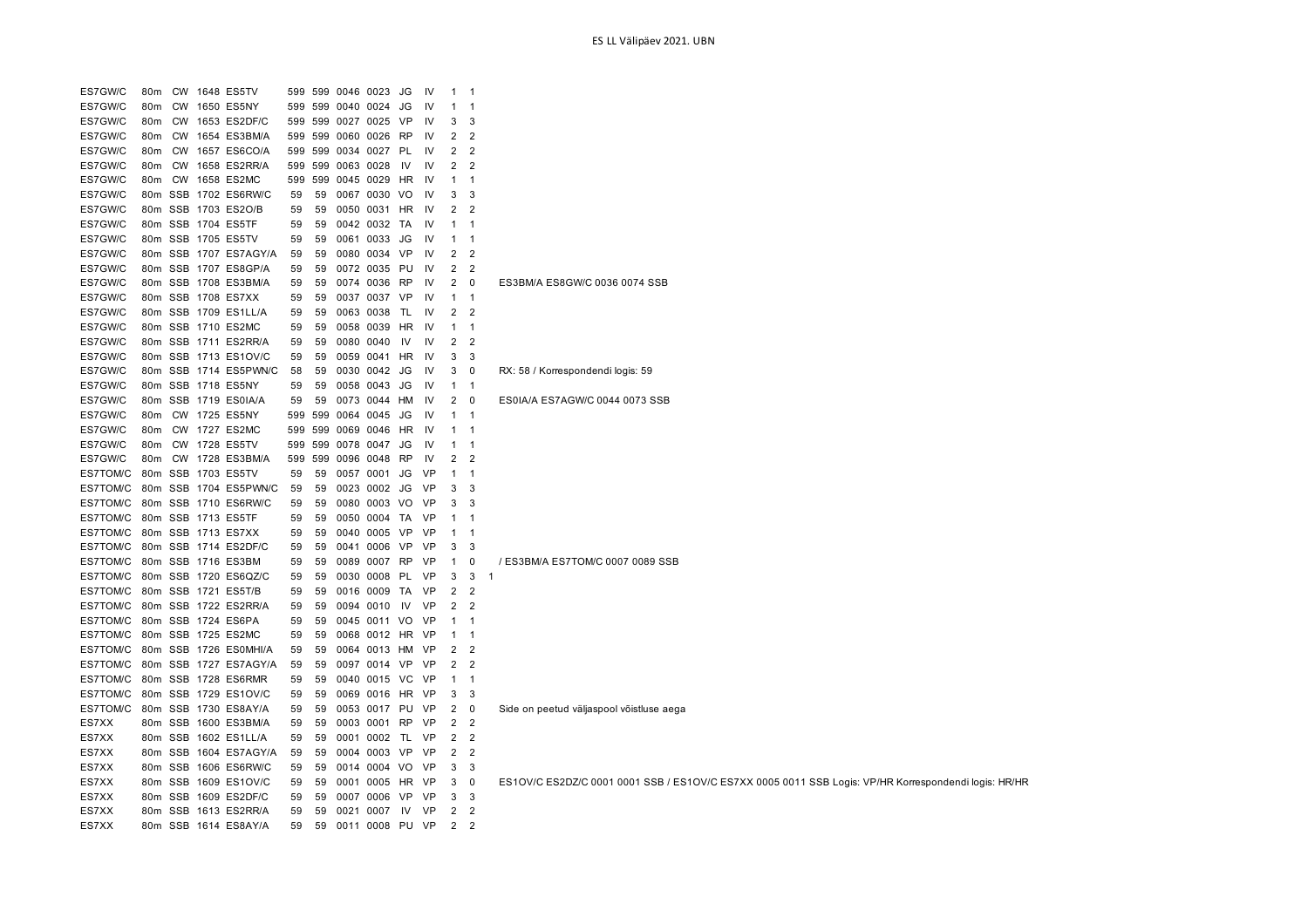| ES7XX   |                 |  | 80m SSB 1615 ES5QA/C  | 59 | 59 | 0014 0009    | JG        | VP        | 3              | 3              |                                                                      |
|---------|-----------------|--|-----------------------|----|----|--------------|-----------|-----------|----------------|----------------|----------------------------------------------------------------------|
| ES7XX   |                 |  | 80m SSB 1619 ES2O/B   | 59 | 59 | 0007 0010 HR |           | <b>VP</b> | $\overline{2}$ | $\overline{2}$ |                                                                      |
| ES7XX   |                 |  | 80m SSB 1625 ES0IA/A  | 59 | 59 | 0022 0011 HM |           | VP        | 2              | $\overline{2}$ |                                                                      |
| ES7XX   |                 |  | 80m SSB 1626 ES0MHI/A | 59 | 59 | 0020 0012 HM |           | <b>VP</b> | $\overline{2}$ | $\overline{2}$ |                                                                      |
| ES7XX   |                 |  | 80m SSB 1629 ES7GW/C  | 59 | 59 | 0012 0013    | IV        | VP        | 3              | 3              |                                                                      |
| ES7XX   |                 |  | 80m SSB 1629 ES7A/B   | 59 | 59 | 0006 0014    | VP        | VP        | $\overline{2}$ | $\overline{2}$ | $\mathbf 1$                                                          |
| ES7XX   |                 |  | 80m SSB 1631 ES8GP/A  | 59 | 59 | 0032 0015 PU |           | VP        | $\overline{2}$ | $\overline{2}$ |                                                                      |
| ES7XX   |                 |  | 80m SSB 1632 ES7AGY/A | 59 | 59 | 0038 0016    | VP        | VP        | $\overline{2}$ | $\overline{2}$ |                                                                      |
| ES7XX   |                 |  | 80m SSB 1633 ES6CO/A  | 59 | 59 | 0019 0017    | PL        | VP        | $\overline{2}$ | $\overline{2}$ |                                                                      |
| ES7XX   | 80 <sub>m</sub> |  | SSB 1635 ES3BEC/A     | 59 | 59 | 0014 0018    | JR        | VP        | $\overline{2}$ | $\overline{2}$ | 1                                                                    |
| ES7XX   |                 |  | 80m SSB 1636 ES2DF/C  | 59 | 59 | 0016 0019    | <b>VP</b> | VP        | 3              | 3              |                                                                      |
| ES7XX   |                 |  | 80m SSB 1639 ES0MHI/A | 59 | 59 | 0023 0020 HM |           | VP        | 2              | $\overline{2}$ |                                                                      |
| ES7XX   |                 |  | 80m SSB 1641 ES6QZ/C  | 59 | 59 | 0007 0021    | PL        | VP        | 3              | 3              | $\mathbf{1}$                                                         |
| ES7XX   |                 |  | 80m SSB 1642 ES3BM/A  | 59 | 59 | 0049 0022    | <b>RP</b> | VP        | 2              | $\overline{2}$ |                                                                      |
| ES7XX   |                 |  | 80m SSB 1642 ES8AY/A  | 59 | 59 | 0028 0023    | PU        | VP        | $\overline{2}$ | $\overline{2}$ |                                                                      |
| ES7XX   |                 |  | 80m SSB 1645 ES7GW/C  | 59 | 59 | 0022 0024    | IV        | VP        | 3              | 3              |                                                                      |
| ES7XX   |                 |  | 80m SSB 1649 ES1LL/A  | 59 | 59 | 0046 0025    | TL        | <b>VP</b> | 2              | $\overline{2}$ |                                                                      |
| ES7XX   |                 |  | 80m SSB 1650 ES2O/B   | 59 | 59 | 0039 0026    | HR        | VP        | $\overline{2}$ | $\overline{2}$ |                                                                      |
| ES7XX   |                 |  | 80m SSB 1650 ES1OV/C  | 59 | 59 | 0038 0027    | HR        | VP        | 3              | 3              |                                                                      |
| ES7XX   |                 |  | 80m SSB 1650 ES6RW/C  | 59 | 59 | 0060 0028 VO |           | <b>VP</b> | 3              | 3              |                                                                      |
| ES7XX   |                 |  | 80m SSB 1652 ES2RR/A  | 59 | 59 | 0059 0029    | IV        | VP        | $\overline{2}$ | $\overline{2}$ |                                                                      |
| ES7XX   |                 |  | 80m SSB 1653 ES0IA/A  | 59 | 59 | 0054 0030 HM |           | <b>VP</b> | 2              | $\overline{2}$ |                                                                      |
| ES7XX   |                 |  | 80m SSB 1659 ES5QA/C  | 59 | 59 | 0050 0031    | JG        | VP        | 3              | 3              | 41 minutit                                                           |
| ES7XX   |                 |  | 80m SSB 1701 ES7AGY/A | 59 | 59 | 0070 0032 VP |           | VP        | 2              | $\overline{2}$ |                                                                      |
| ES7XX   |                 |  | 80m SSB 1702 ES3BM/A  | 59 | 59 | 0067 0033    | <b>RP</b> | <b>VP</b> | $\overline{2}$ | $\mathbf 0$    | ES3BM/A ES7XX 0034 0067 SSB Logis: VP/RP Korrespondendi logis: JG/RP |
| ES7XX   |                 |  | 80m SSB 1705 ES6CO/A  | 59 | 59 | 0040 0034 PL |           | VP        | $\overline{2}$ | $\overline{2}$ |                                                                      |
| ES7XX   |                 |  | 80m SSB 1705 ES0IA/A  | 59 | 59 | 0064 0035    | HM        | VP        | $\overline{2}$ | $\overline{2}$ |                                                                      |
| ES7XX   |                 |  | 80m SSB 1707 ES0MHI/A | 59 | 59 | 0046 0036    | HM        | VP        | $\overline{2}$ | $\overline{2}$ |                                                                      |
| ES7XX   |                 |  | 80m SSB 1708 ES7GW/C  | 59 | 59 | 0037 0037    | IV        | VP        | 3              | 3              |                                                                      |
| ES7XX   |                 |  | 80m SSB 1710 ES1LL/A  | 59 | 59 | 0066 0038    | TL        | VP        | $\overline{2}$ | $\overline{2}$ |                                                                      |
| ES7XX   |                 |  | 80m SSB 1712 ES1OV/C  | 59 | 59 | 0058 0039    | <b>HR</b> | VP        | 3              | 3              |                                                                      |
| ES7XX   |                 |  | 80m SSB 1713 ES7TOM/C | 59 | 59 | 0005 0040    | VP        | VP        | 3              | 3              |                                                                      |
| ES7XX   |                 |  | 80m SSB 1715 ES2O/B   | 59 | 59 | 0062 0041    | HR.       | VP        | $\overline{2}$ | $\overline{2}$ |                                                                      |
| ES7XX   |                 |  | 80m SSB 1718 ES7A/B   | 59 | 59 | 0025 0042 VP |           | VP        | 2              | $\overline{2}$ | 1                                                                    |
| ES7XX   |                 |  | 80m SSB 1719 ES6RW/C  | 59 | 59 | 0091 0043 VO |           | <b>VP</b> | 3              | 3              |                                                                      |
| ES7XX   |                 |  | 80m SSB 1725 ES2DF/C  | 59 | 59 | 0050 0044    | VP        | VP        | 3              | 3              |                                                                      |
| ES7XX   |                 |  | 80m SSB 1726 ES6QZ/C  | 59 | 59 | 0034 0045 PL |           | VP        | 3              | 3              | 1                                                                    |
| ES7XX   |                 |  | 80m SSB 1727 ES8AY/A  | 59 | 59 | 0052 0046    | PU        | <b>VP</b> | $\overline{2}$ | $\overline{2}$ |                                                                      |
| ES7XX   |                 |  | 80m SSB 1728 ES5T/B   | 59 | 59 | 0025 0047 TA |           | VP        | $\overline{2}$ | $\overline{2}$ |                                                                      |
| ES8AY/A |                 |  | 80m SSB 1601 ES0IA/A  | 59 | 59 | 0002 0001 HM |           | PU        | 2              | $\overline{2}$ |                                                                      |
| ES8AY/A |                 |  | 80m SSB 1602 ES5TV    | 59 | 59 | 0003 0002 JG |           | PU        | $\mathbf{1}$   | $\mathbf{1}$   |                                                                      |
| ES8AY/A |                 |  | 80m SSB 1603 ES3BM/A  | 59 | 59 | 0005 0003    | <b>RP</b> | PU        | 2              | $\overline{2}$ |                                                                      |
| ES8AY/A |                 |  | 80m SSB 1604 ES1LL/A  | 59 | 59 | 0005 0004 TL |           | PU        | $\overline{2}$ | $\overline{2}$ |                                                                      |
| ES8AY/A |                 |  | 80m SSB 1605 ES5TF    | 59 | 59 | 0005 0005    | TA        | PU        | $\mathbf{1}$   | $\mathbf{1}$   |                                                                      |
| ES8AY/A |                 |  | 80m SSB 1605 ES6RW/C  | 59 | 59 | 0015 0006 VO |           | PU        | 3              | 0              | ES6RW/C ES8AY 0006 0015 SSB                                          |
| ES8AY/A |                 |  | 80m SSB 1606 ES2MC    | 59 | 59 | 0010 0007    | HR.       | PU        | $\mathbf{1}$   | $\mathbf{1}$   |                                                                      |
| ES8AY/A | 80m             |  | SSB 1608 ES8/GP/A     | 59 | 59 | 0012 0008    | PU        | PU        | 2              | 0              | / ES8GP/A ES8AY/A 0008 0012 SSB                                      |
| ES8AY/A | 80m             |  | SSB 1610 ES7AGY/A     | 59 | 59 | 0010 0009    | <b>VP</b> | PU        | $\overline{2}$ | $\overline{2}$ |                                                                      |
| ES8AY/A | 80 <sub>m</sub> |  | SSB 1611 ES6RMR       | 59 | 59 | 0006 0010    | VC        | PU        | $\mathbf{1}$   | 1              |                                                                      |
| ES8AY/A |                 |  | 80m SSB 1613 ES7XX    | 59 | 59 | 0008 0011 VP |           | PU        | $\mathbf{1}$   | 1              |                                                                      |
| ES8AY/A |                 |  | 80m SSB 1615 ES5NY    | 59 | 59 | 0015 0012 JG |           | PU        | $\mathbf{1}$   | 1              |                                                                      |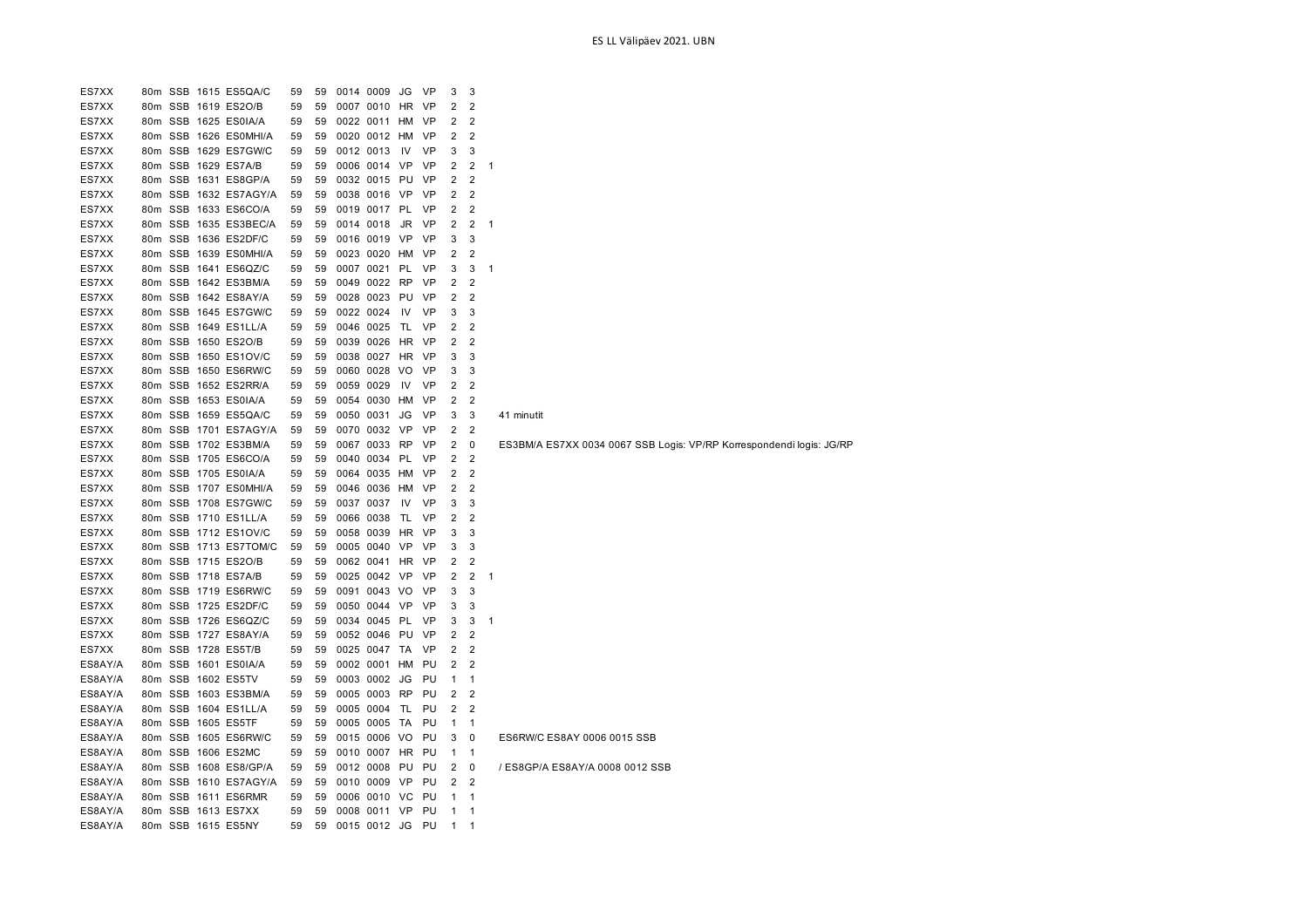| ES8AY/A | 80m             | SSB 1616 ES0MHI/A     | 59 | 59 |      | 0011 0013 HM    |           | PU | 2              | $\overline{2}$ |    |                                                                                                     |
|---------|-----------------|-----------------------|----|----|------|-----------------|-----------|----|----------------|----------------|----|-----------------------------------------------------------------------------------------------------|
| ES8AY/A |                 | 80m SSB 1620 ES2RR/A  | 59 | 59 | 0030 | 0013            | IV.       | PU | 2              | $\overline{2}$ |    |                                                                                                     |
| ES8AY/A |                 | 80m SSB 1624 ES5NHC   | 59 | 59 |      | 0015 0014 TA    |           | PU | -1             | -1             |    |                                                                                                     |
| ES8AY/A |                 | 80m SSB 1626 ES2O/B   | 59 | 59 |      | 0016 0015 HR    |           | PU | 2              | 2              |    |                                                                                                     |
| ES8AY/A |                 | 80m SSB 1627 ES1OV/C  | 59 | 59 |      | 0022 0016 HR PU |           |    | 3              | 3              |    |                                                                                                     |
| ES8AY/A |                 | 80m SSB 1629 ES6PA    | 59 | 59 |      | 0017 0017 VO    |           | PU | $\mathbf{1}$   | -1             |    |                                                                                                     |
| ES8AY/A |                 | 80m SSB 1631 ES2RR/A  | 59 | 59 |      | 0035 0018       | IV        | PU | $\overline{2}$ | $\overline{2}$ |    |                                                                                                     |
| ES8AY/A | 80m             | SSB 1632 ES6RW/C      | 59 | 59 |      | 0036 0019       | VO        | PU | 3              | 0              |    | ES6RW/C ES8AY 0019 0036 SSB                                                                         |
| ES8AY/A | 80m             | SSB 1632 ES5TF        | 59 | 59 | 0020 | 0020            | TA        | PU | $\mathbf{1}$   | $\overline{1}$ |    |                                                                                                     |
| ES8AY/A | 80 <sub>m</sub> | SSB 1634 ES7AGY/A     | 59 | 59 |      | 0043 0021       | VP        | PU | 2              | $\overline{2}$ |    |                                                                                                     |
| ES8AY/A |                 | 80m SSB 1635 ESBM/A   | 59 | 59 |      | 0039 0022       | <b>RP</b> | PU | 2              | 0              |    | / ES3BM/A ES8AY/A 0022 0039 SSB                                                                     |
| ES8AY/A | 80m             | SSB 1636 ES1LL/A      | 59 | 59 |      | 0036 0023       | <b>TL</b> | PU | $\overline{2}$ | $\overline{2}$ |    |                                                                                                     |
| ES8AY/A |                 | 80m SSB 1637 ES5TV    | 59 | 59 |      | 0033 0024       | JG        | PU | $\mathbf{1}$   | $\mathbf{1}$   |    |                                                                                                     |
| ES8AY/A | 80m             | SSB 1638 ES5NY        | 59 | 59 |      | 0027 0025       | JG        | PU | $\mathbf{1}$   | $\mathbf{1}$   |    |                                                                                                     |
| ES8AY/A |                 | 80m SSB 1641 ES8GP/A  | 59 | 59 |      | 0046 0026 PU    |           | PU | $\overline{2}$ | $\overline{2}$ |    |                                                                                                     |
| ES8AY/A |                 | 80m SSB 1642 ES2O/B   | 59 | 59 | 0029 | 0027 HR         |           | PU | $\overline{2}$ | 0              |    | ES2O/B ES8AY 0027 0029 SSB                                                                          |
| ES8AY/A |                 | 80m SSB 1643 ES7XX    | 59 | 59 |      | 0023 0028       | <b>VP</b> | PU | $\mathbf{1}$   | -1             |    |                                                                                                     |
| ES8AY/A |                 | 80m SSB 1644 ES0IA/A  | 59 | 59 |      | 0043 0029 HM    |           | PU | 2              | $\overline{2}$ |    |                                                                                                     |
| ES8AY/A |                 | 80m SSB 1645 ES6RMR   | 59 | 59 |      | 0021 0030       | VC.       | PU | $\mathbf 1$    | -1             |    |                                                                                                     |
| ES8AY/A |                 | 80m SSB 1647 ES2MC    | 59 | 59 |      | 0038 0031 HR    |           | PU | $\mathbf{1}$   | -1             |    |                                                                                                     |
| ES8AY/A |                 | 80m SSB 1648 ES1OV/C  | 59 | 59 |      | 0037 0032 HR    |           | PU | 3              | 3              |    |                                                                                                     |
| ES8AY/A |                 | 80m SSB 1649 ES5QA/C  | 59 | 59 |      | 0034 0033 JG    |           | PU | 3              | 0              |    | ES5QA/C ES8AY 0033 0034 SSB                                                                         |
| ES8AY/A |                 | 80m SSB 1651 ES0MHI/A | 59 | 59 |      | 0034 0034 HM    |           | PU | 2              | $\overline{2}$ |    |                                                                                                     |
| ES8AY/A |                 | 80m SSB 1657 ES6QZ/C  | 59 | 59 |      | 0016 0035 PL PU |           |    | 3              | 3              | -1 |                                                                                                     |
| ES8AY/A |                 | 80m SSB 1658 ES6PA    | 59 | 59 |      | 0031 0036       | <b>VO</b> | PU | $\mathbf{1}$   | -1             |    |                                                                                                     |
| ES8AY/A |                 | 80m SSB 1701 ES2O/B   | 59 | 59 |      | 0047 0037 HR PU |           |    | 2              | $\overline{2}$ |    |                                                                                                     |
| ES8AY/A |                 | 80m SSB 1702 ES5TV    | 59 | 59 | 0056 | 0038            | JG        | PU | $\mathbf{1}$   | -1             |    |                                                                                                     |
| ES8AY/A | 80m             | SSB 1703 ES6RMR       | 59 | 59 | 0029 | 0039            | VC        | PU | $\mathbf{1}$   | $\mathbf 1$    |    |                                                                                                     |
| ES8AY/A | 80m             | SSB 1704 ES1LL/A      | 59 | 59 | 0059 | 0040            | TL        | PU | 2              | $\overline{2}$ |    |                                                                                                     |
| ES8AY/A | 80m             | SSB 1705 ES3BM/A      | 59 | 59 |      | 0071 0041 RP    |           | PU | 2              | $\overline{2}$ |    |                                                                                                     |
| ES8AY/A |                 | 80m SSB 1706 ES7AGY/A | 59 | 59 |      | 0079 0042       | VP        | PU | $\overline{2}$ | $\overline{2}$ |    |                                                                                                     |
| ES8AY/A |                 | 80m SSB 1707 ES2RR/A  | 59 | 59 |      | 0072 0043       | IV.       | PU | 2              | $\overline{2}$ |    |                                                                                                     |
| ES8AY/A | 80 <sub>m</sub> | SSB 1711 ES6RW/C      | 59 | 59 |      | 0082 0044 VO    |           | PU | 3              | 0              |    | ES6RW/C ES8AY 0044 0082 SSB                                                                         |
| ES8AY/A |                 | 80m SSB 1713 ES8GP/A  | 59 | 59 |      | 0079 0045 PU    |           | PU | 2              | $\overline{2}$ |    |                                                                                                     |
| ES8AY/A |                 | 80m SSB 1714 ES0MHI/A | 59 | 59 |      | 0052 0046 HM    |           | PU | $\overline{2}$ | $\overline{2}$ |    |                                                                                                     |
| ES8AY/A |                 | 80m SSB 1718 ES2MC    | 59 | 59 | 0063 | 0047 HR         |           | PU | $\mathbf{1}$   | $\mathbf{1}$   |    |                                                                                                     |
| ES8AY/A |                 | 80m SSB 1719 ES3BQ    | 59 | 59 | 0036 | 0048            | <b>RP</b> | PU | $\mathbf{1}$   | 0              |    | ES3BQ ES1TAR/A 0042 0036 SSB / ES3BQ ES8AY/A 0048 0035 SSB Logis: PU/RP Korrespondendi logis: TA/RP |
| ES8AY/A |                 | 80m SSB 1720 ES0IA/A  | 59 | 59 |      | 0075 0049       | HM        | PU | 2              | $\overline{2}$ |    |                                                                                                     |
| ES8AY/A |                 | 80m SSB 1721 ES5TF    | 59 | 59 |      | 0056 0050 TA    |           | PU | $\mathbf{1}$   | -1             |    |                                                                                                     |
| ES8AY/A |                 | 80m SSB 1722 ES5NY    | 59 | 59 |      | 0062 0051       | JG        | PU | $\mathbf 1$    | -1             |    |                                                                                                     |
| ES8AY/A |                 | 80m SSB 1726 ES7XX    | 59 | 59 |      | 0046 0052 VP    |           | PU | $\mathbf{1}$   | $\mathbf 1$    |    |                                                                                                     |
| ES8AY/A |                 | 80m SSB 1729 ES7TOM/C | 59 | 59 |      | 0017 0053 VP    |           | PU | 3              | 3              |    |                                                                                                     |
| ES8AY/A |                 | 80m SSB 1729 ES1OV/C  | 59 | 59 |      | 0070 0054 HR    |           | PU | 3              | 3              |    |                                                                                                     |
| ES8GP/A |                 | 80m SSB 1602 ES6RW/C  | 59 | 59 |      | 0005 0001 VO    |           | PU | 3              | 3              |    |                                                                                                     |
| ES8GP/A |                 | 80m SSB 1603 ES5TF    | 59 | 59 |      | 0003 0002 TA    |           | PU | $\mathbf{1}$   | $\mathbf{1}$   |    |                                                                                                     |
| ES8GP/A |                 | 80m SSB 1603 ES2RR/A  | 59 | 59 |      | 0007 0003       | IV        | PU | 2              | $\overline{2}$ |    |                                                                                                     |
| ES8GP/A | 80m             | SSB 1604 ES5NHC       | 59 | 59 | 0003 | 0004 TA         |           | PU | $\mathbf{1}$   | $\mathbf{1}$   |    |                                                                                                     |
| ES8GP/A | 80 <sub>m</sub> | SSB 1605 ES0IA/A      | 59 | 59 | 0006 | 0005            | HМ        | PU | 2              | 2              |    |                                                                                                     |
| ES8GP/A | 80m             | SSB 1605 ES5TV        | 59 | 59 |      | 0007 0006       | JG        | PU | $\mathbf{1}$   | $\mathbf{1}$   |    |                                                                                                     |
| ES8GP/A | 80m             | SSB 1606 ES1LL/A      | 59 | 59 |      | 0007 0007       | TL        | PU | 2              | 0              |    | ES1LL/A S8GP/A 0007 0007 SSB                                                                        |
| ES8GP/A |                 | 80m SSB 1606 ES3BM/A  | 59 | 59 |      | 0010 0008       | <b>RP</b> | PU | $\overline{2}$ | $\overline{2}$ |    |                                                                                                     |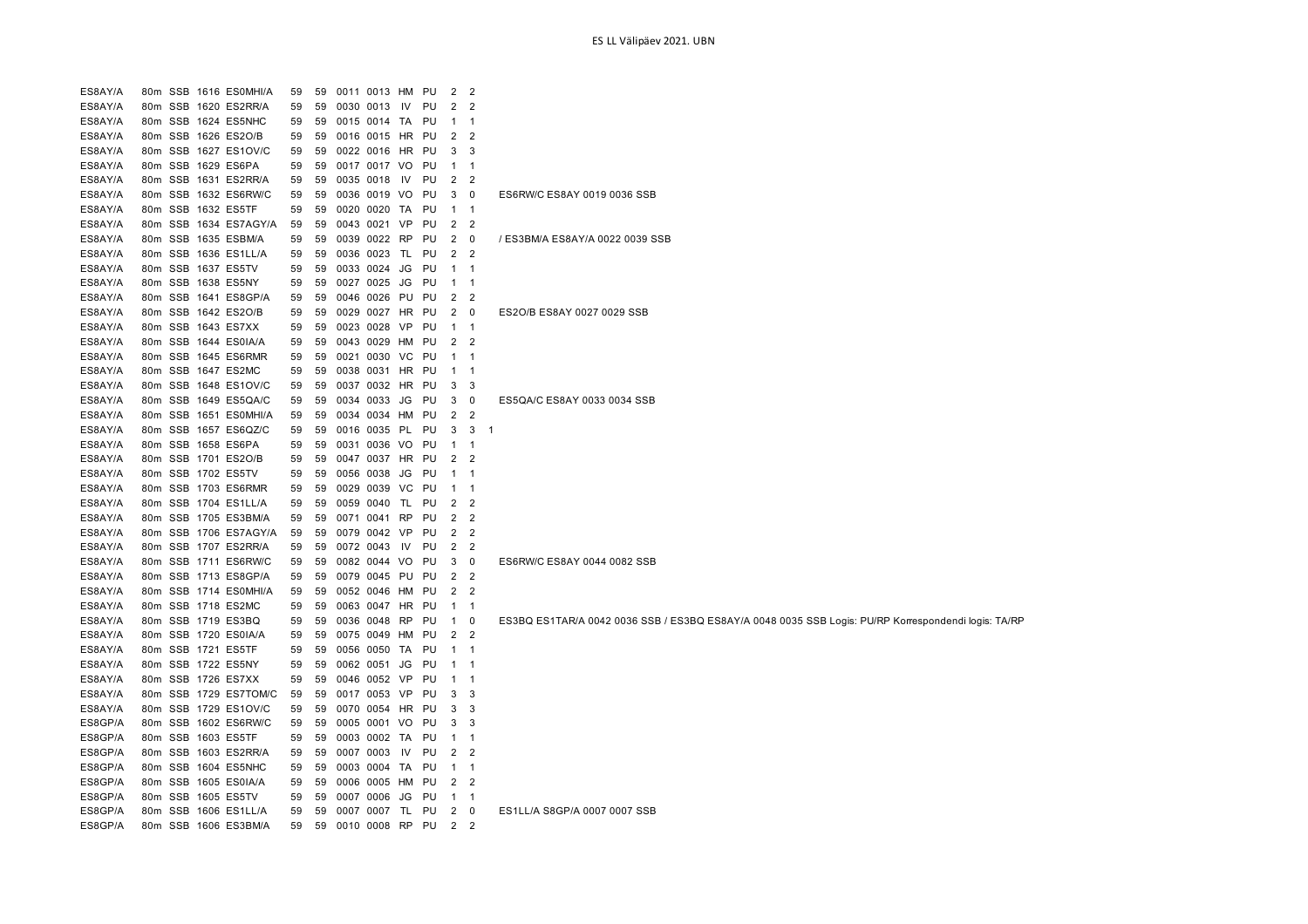ES8GP/A 80m SSB 1608 ES6RMR 59 59 0004 0009 VC PU 1 1 ES8GP/A 80m SSB 1608 ES2O/B 59 59 0005 0010 HR PU 2 2 ES8GP/A 80m SSB 1609 ES3BEC/A 59 59 0005 0011 JR PU 2 2 1 ES8GP/A 80m SSB 1609 ES8AY/A 59 59 0008 0012 PU PU 2 0 ES8AY/A ES8/GP/A 0012 0008 SSB ES8GP/A 80m SSB 1609 ES3BQ 59 59 0005 0013 RP PU 1 1 ES8GP/A 80m SSB 1610 ES7GW/C 59 59 0005 0014 IV PU 3 3 ES8GP/A 80m SSB 1610 ES6PA 59 59 0007 0015 VO PU 1 1 ES8GP/A 80m SSB 1611 ES5NY 59 59 0010 0016 JG PU 1 1 ES8GP/A 80m SSB 1611 ES2MC 59 59 0012 0017 HR PU 1 1 ES8GP/A 80m SSB 1611 ES0MHI/A 59 59 0008 0018 HM PU 2 2 ES8GP/A 80m SSB 1612 ES6CO/A 59 59 0005 0019 PL PU 2 2 ES8GP/A 80m SSB 1613 ES1O/B 59 59 0004 0020 HR PU 2 2 ES8GP/A 80m SSB 1614 ES2ADF/C 59 59 0005 0021 HR PU 3 0 Logis: PU/HR Korrespondendi logis: PU/LN ES8GP/A 80m SSB 1614 ES7AGY/A 59 59 0018 0022 VP PU 2 2 ES8GP/A 80m SSB 1617 ES1TAR/A 59 59 0008 0023 TA PU 2 2 ES8GP/A 80m SSB 1618 ES1OV/C 59 59 0017 0024 HR PU 3 3 ES8GP/A 80m SSB 1621 ES0KO/C 59 59 0011 0025 SR PU 3 3 ES8GP/A 80m SSB 1625 ES2JJ 59 59 0003 0026 HR PU 1 1 ES8GP/A 80m SSB 1627 ES4AW 59 59 0002 0027 IV PU 1 1 ES8GP/A 80m SSB 1627 ES5GI 59 59 0004 0028 JG PU 1 1 ES8GP/A 80m SSB 1628 ES5RIM 59 59 0001 0029 JG PU 1 1 ES8GP/A 80m SSB 1629 ES5PWN/C 59 59 0001 0030 JG PU 3 0 ES5PWN/C ES2RR/A 0002 0001 SSB / ES5PWN/C ES8GP/A 0030 0007 SSB Logis: PU/JG Korrespondendi logis: IV/JG ES8GP/A 80m SSB 1630 ES5NHC 59 59 0016 0031 TA PU 1 1 ES8GP/A 80m SSB 1631 ES7XX 59 59 0015 0032 VP PU 1 1 ES8GP/A 80m SSB 1631 ES3BM/A 59 59 0030 0033 RP PU 2 2 ES8GP/A 80m SSB 1632 ES1LL/A 59 59 0027 0034 TL PU 2 2 ES8GP/A 80m SSB 1632 ES6RW/C 59 59 0037 0035 VO PU 3 3 ES8GP/A 80m SSB 1633 ES2RR/A 59 59 0040 0036 IV PU 2 2 ES8GP/A 80m SSB 1633 ES5TF 59 59 0021 0037 TA PU 1 1 ES8GP/A 80m SSB 1635 ES7GW/C 59 59 0015 0038 IV PU 3 3 ES8GP/A 80m SSB 1636 ES0A/A 59 59 0036 0039 HM PU 2 0 / ES0IA/A ES8GP/A 0039 0036 SSB ES8GP/A 80m SSB 1638 ES3BQ 59 59 0015 0040 RP PU 1 1 ES8GP/A 80m SSB 1639 ES4AW 59 59 0005 0041 IV PU 1 0 ES4AW ES8GP/A 0042 0005 SSB ES8GP/A 80m SSB 1640 ES2MC 59 59 0035 0042 HR PU 1 1 ES8GP/A 80m SSB 1640 ES2O/B 59 59 0027 0043 HR PU 2 2 ES8GP/A 80m SSB 1640 ES6RMR 59 59 0001 0044 VC PU 1 0 ES6RMR ES7AGY/A 0001 0001 SSB / ES6RMR ES8GP/A 0044 0018 SSB Logis: PU/VC Korrespondendi logis: VP/VC ES8GP/A 80m SSB 1640 ES2DF/C 59 59 0019 0045 VP PU 3 3 ES8GP/A 80m SSB 1641 ES8AY/A 59 59 0026 0046 PU PU 2 2 ES8GP/A 80m SSB 1641 ES6PA 59 59 0026 0047 VO PU 1 1 ES8GP/A 80m SSB 1642 ESADF/C 59 59 0014 0048 HR PU 3 0 / ES2ADF/C ES8GP/A 0048 0014 SSB ES8GP/A 80m SSB 1642 ES6CO/A 59 59 0027 0049 PL PU 2 2 ES8GP/A 80m SSB 1644 ES1O/B 59 59 0016 0050 HR PU 2 2 ES8GP/A 80m SSB 1644 ES5TV 59 59 0042 0051 JG PU 1 1 ES8GP/A 80m SSB 1644 ES6QZ/C 59 59 0010 0052 PL PU 3 3 1 ES8GP/A 80m SSB 1646 ES5GI 59 59 0010 0053 JG PU 1 1 ES8GP/A 80m SSB 1646 ES5T/B 59 59 0004 0054 TA PU 2 2 ES8GP/A 80m SSB 1648 ES1OV/C 59 59 0036 0055 HR PU 3 3 ES8GP/A 80m SSB 1649 ES7AGY/A 59 59 0064 0056 VP PU 2 2 ES8GP/A 80m SSB 1651 ES1TAR/A 59 59 0021 0057 TA PU 2 2 ES8GP/A 80m SSB 1651 ES5NY 59 59 0041 0058 JG PU 1 1 ES8GP/A 80m SSB 1655 ES5QA/C 59 59 0048 0059 JG PU 3 3 37 minutit